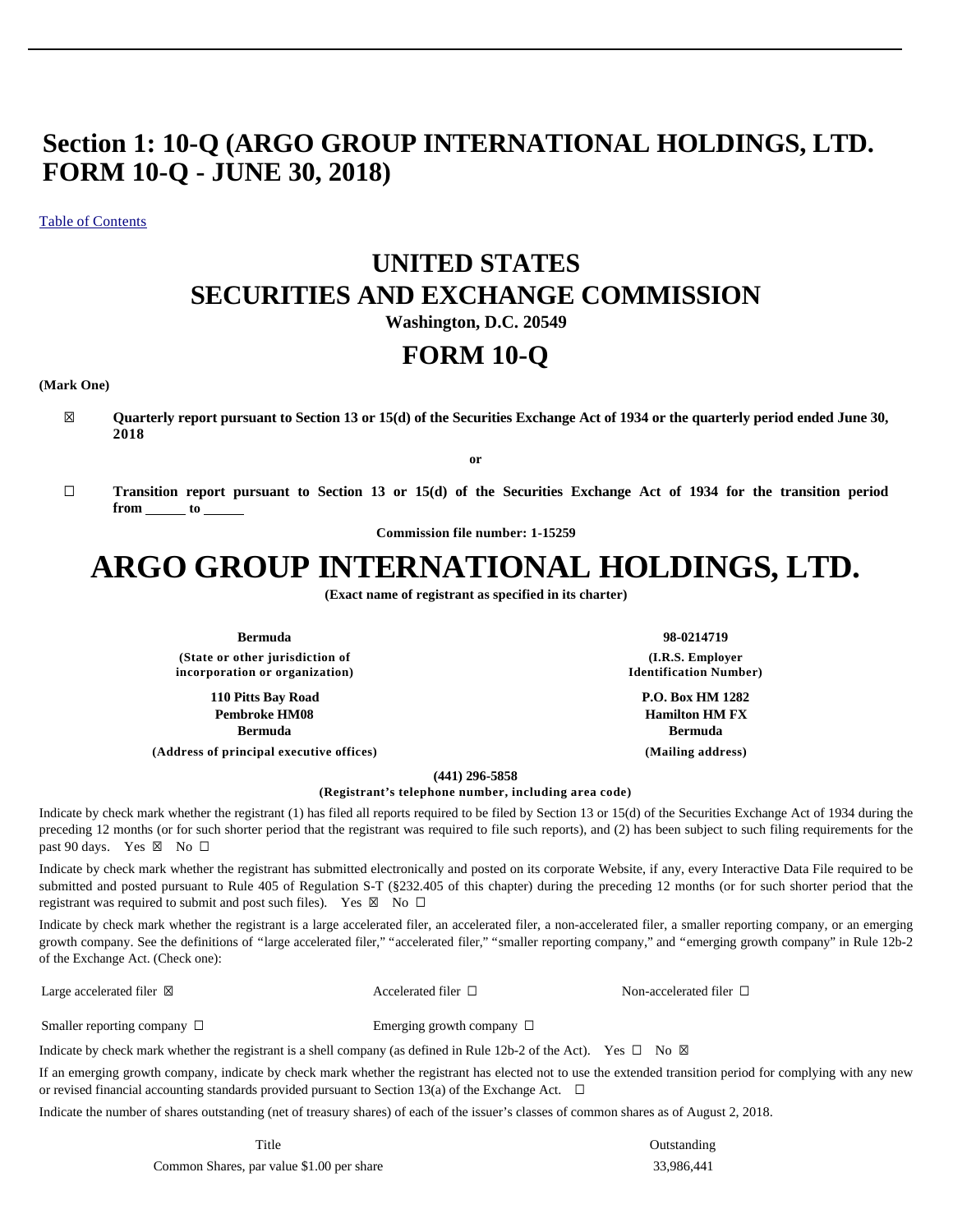# **ARGO GROUP INTERNATIONAL HOLDINGS, LTD.**

# **INDEX**

|          |                                                                                                                     | Page |
|----------|---------------------------------------------------------------------------------------------------------------------|------|
|          | <b>PART I. Financial Information</b>                                                                                | 3    |
| Item 1.  | <b>Condensed Consolidated Financial Statements (unaudited)</b>                                                      | 3    |
|          | Condensed Consolidated Balance Sheets as of June 30, 2018 and December 31, 2017                                     | 3    |
|          | Condensed Consolidated Statements of Income for the three and six months ended June 30, 2018 and 2017               | 4    |
|          | Condensed Consolidated Statements of Comprehensive Income for the three and six months ended June 30, 2018 and 2017 | 5    |
|          | Condensed Consolidated Statements of Shareholders' Equity for the six months ended June 30, 2018 and 2017           | 6    |
|          | Condensed Consolidated Statements of Cash Flows for the six months ended June 30, 2018 and 2017                     |      |
|          | <b>Notes to Condensed Consolidated Financial Statements</b>                                                         | 8    |
| Item 2.  | Management's Discussion and Analysis of Financial Condition and Results of Operations                               | 38   |
| Item 3.  | <b>Quantitative and Qualitative Disclosures About Market Risk</b>                                                   | 52   |
| Item 4.  | <b>Controls and Procedures</b>                                                                                      | 53   |
|          | <b>PART II. Other Information</b>                                                                                   | 53   |
| Item 1.  | <b>Legal Proceedings</b>                                                                                            | 53   |
| Item 1A. | <b>Risk Factors</b>                                                                                                 | 53   |
| Item 2.  | Unregistered Sales of Equity Securities and Use of Proceeds                                                         | 54   |
| Item 3.  | <b>Defaults Upon Senior Securities</b>                                                                              | 54   |
| Item 4.  | <b>Mine Safety Disclosures</b>                                                                                      | 54   |
| Item 5.  | <b>Other Information</b>                                                                                            | 54   |
| Item 6.  | <b>Exhibits</b>                                                                                                     | 55   |
|          | <b>Signatures</b>                                                                                                   | 56   |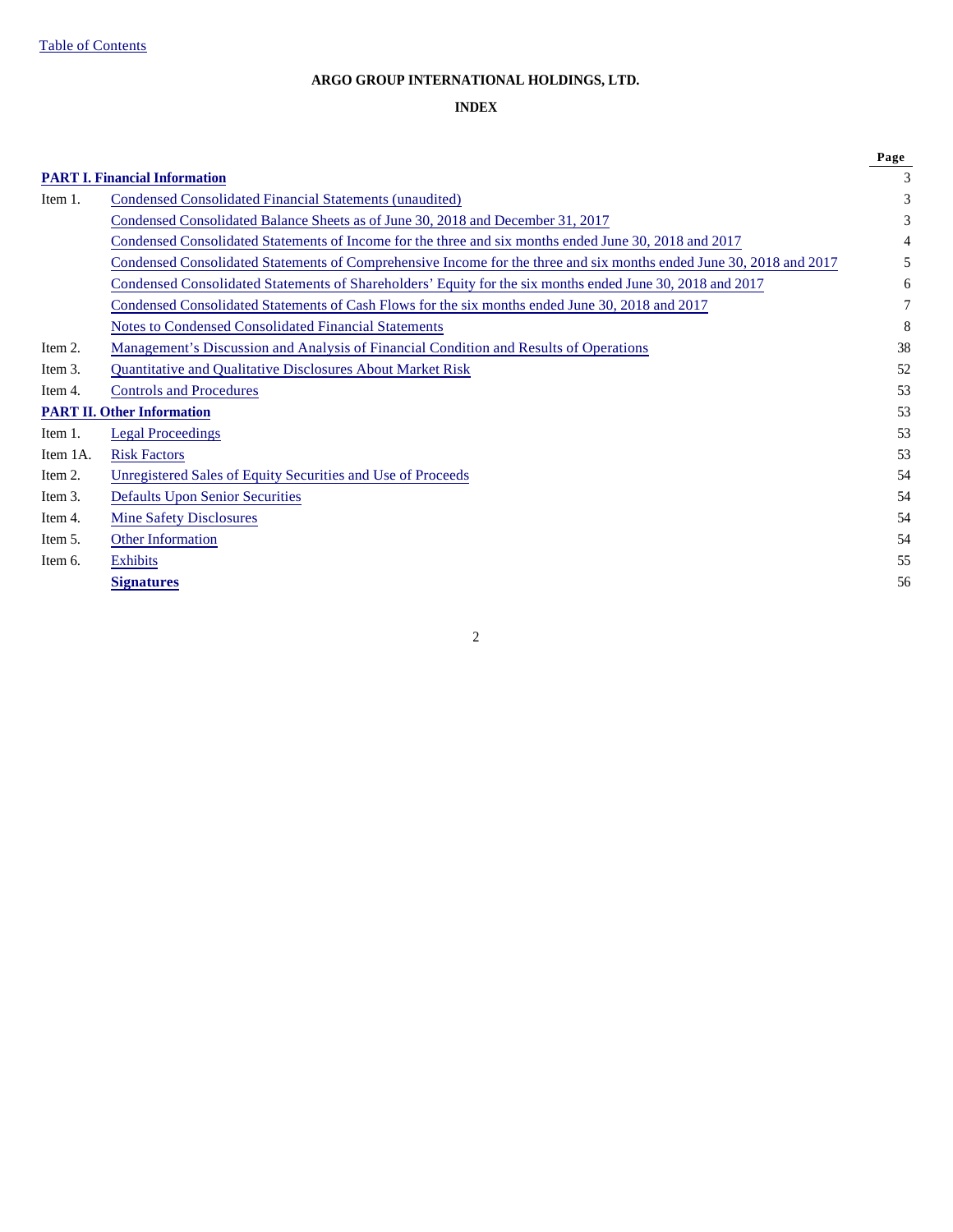# **PART I. FINANCIAL INFORMATION**

#### **Item 1. Consolidated Financial Statements**

# **ARGO GROUP INTERNATIONAL HOLDINGS, LTD. CONDENSED CONSOLIDATED BALANCE SHEETS**

(in millions, except number of shares and per share amounts)

|                                                                                                                                                            | June 30,<br>2018 | December 31,<br>$2017*$ |         |  |
|------------------------------------------------------------------------------------------------------------------------------------------------------------|------------------|-------------------------|---------|--|
|                                                                                                                                                            | (Unaudited)      |                         |         |  |
| <b>Assets</b>                                                                                                                                              |                  |                         |         |  |
| Investments:                                                                                                                                               |                  |                         |         |  |
| Fixed maturities available-for-sale, at fair value (cost: 2018 - \$3,338.5; 2017 - \$3,320.6)                                                              | \$<br>3,301.4    | $\mathbb{S}$            | 3,343.4 |  |
| Equity securities, at fair value (cost: 2018 - \$368.8; 2017 - \$338.2)                                                                                    | 492.2            |                         | 487.4   |  |
| Other investments (cost: 2018 - \$516.3; 2017 - \$534.1)                                                                                                   | 525.9            |                         | 543.6   |  |
| Short-term investments, at fair value (cost: 2018 - \$449.4; 2017 - \$368.5)                                                                               | 449.4            |                         | 368.5   |  |
| <b>Total investments</b>                                                                                                                                   | 4,768.9          |                         | 4,742.9 |  |
| Cash                                                                                                                                                       | 126.7            |                         | 176.6   |  |
| Accrued investment income                                                                                                                                  | 24.9             |                         | 23.5    |  |
| Premiums receivable                                                                                                                                        | 698.1            |                         | 598.6   |  |
| Reinsurance recoverables                                                                                                                                   | 2,131.6          |                         | 2,093.3 |  |
| Goodwill                                                                                                                                                   | 161.4            |                         | 161.4   |  |
| Intangible assets, net of accumulated amortization                                                                                                         | 111.9            |                         | 96.8    |  |
| Current income taxes receivable, net                                                                                                                       |                  |                         | 1.4     |  |
| Deferred acquisition costs, net                                                                                                                            | 161.1            |                         | 160.4   |  |
| Ceded unearned premiums                                                                                                                                    | 493.4            |                         | 399.5   |  |
| Other assets                                                                                                                                               | 427.7            |                         | 309.6   |  |
| <b>Total assets</b>                                                                                                                                        | \$<br>9,105.7    | \$                      | 8,764.0 |  |
| <b>Liabilities and Shareholders' Equity</b>                                                                                                                |                  |                         |         |  |
| Reserves for losses and loss adjustment expenses                                                                                                           | \$<br>4,242.9    | \$                      | 4,201.0 |  |
| Unearned premiums                                                                                                                                          | 1,283.6          |                         | 1,207.7 |  |
| Accrued underwriting expenses                                                                                                                              | 116.1            |                         | 115.3   |  |
| Ceded reinsurance payable, net                                                                                                                             | 816.0            |                         | 734.0   |  |
| Funds held                                                                                                                                                 | 40.8             |                         | 42.7    |  |
| Senior unsecured fixed rate notes                                                                                                                          | 139.7            |                         | 139.6   |  |
| Other indebtedness                                                                                                                                         | 184.6            |                         | 184.5   |  |
| Junior subordinated debentures                                                                                                                             | 256.8            |                         | 256.6   |  |
| Current income taxes payable, net                                                                                                                          | 13.5             |                         |         |  |
| Deferred tax liabilities, net                                                                                                                              | 15.1             |                         | 31.3    |  |
| Other liabilities                                                                                                                                          | 199.5            |                         | 31.6    |  |
| <b>Total liabilities</b>                                                                                                                                   | 7,308.6          |                         | 6,944.3 |  |
| Commitments and contingencies (Note 14)                                                                                                                    |                  |                         |         |  |
| Shareholders' equity:                                                                                                                                      |                  |                         |         |  |
| Common shares - \$1.00 par, 500,000,000 shares authorized; 45,144,646 and 40,385,309 shares issued<br>at June 30, 2018 and December 31, 2017, respectively | 45.1             |                         | 40.4    |  |
| Additional paid-in capital                                                                                                                                 | 1,365.3          |                         | 1,129.1 |  |
| Treasury shares (11,129,540 and 10,785,007 shares at June 30, 2018 and December 31, 2017,<br>respectively)                                                 | (443.8)          |                         | (423.4) |  |
| Retained earnings                                                                                                                                          | 884.4            |                         | 977.0   |  |
| Accumulated other comprehensive (loss) income, net of taxes                                                                                                | (53.9)           |                         | 96.6    |  |
| Total shareholders' equity                                                                                                                                 | 1,797.1          |                         | 1,819.7 |  |
| Total liabilities and shareholders' equity                                                                                                                 | \$<br>9,105.7    | \$                      | 8,764.0 |  |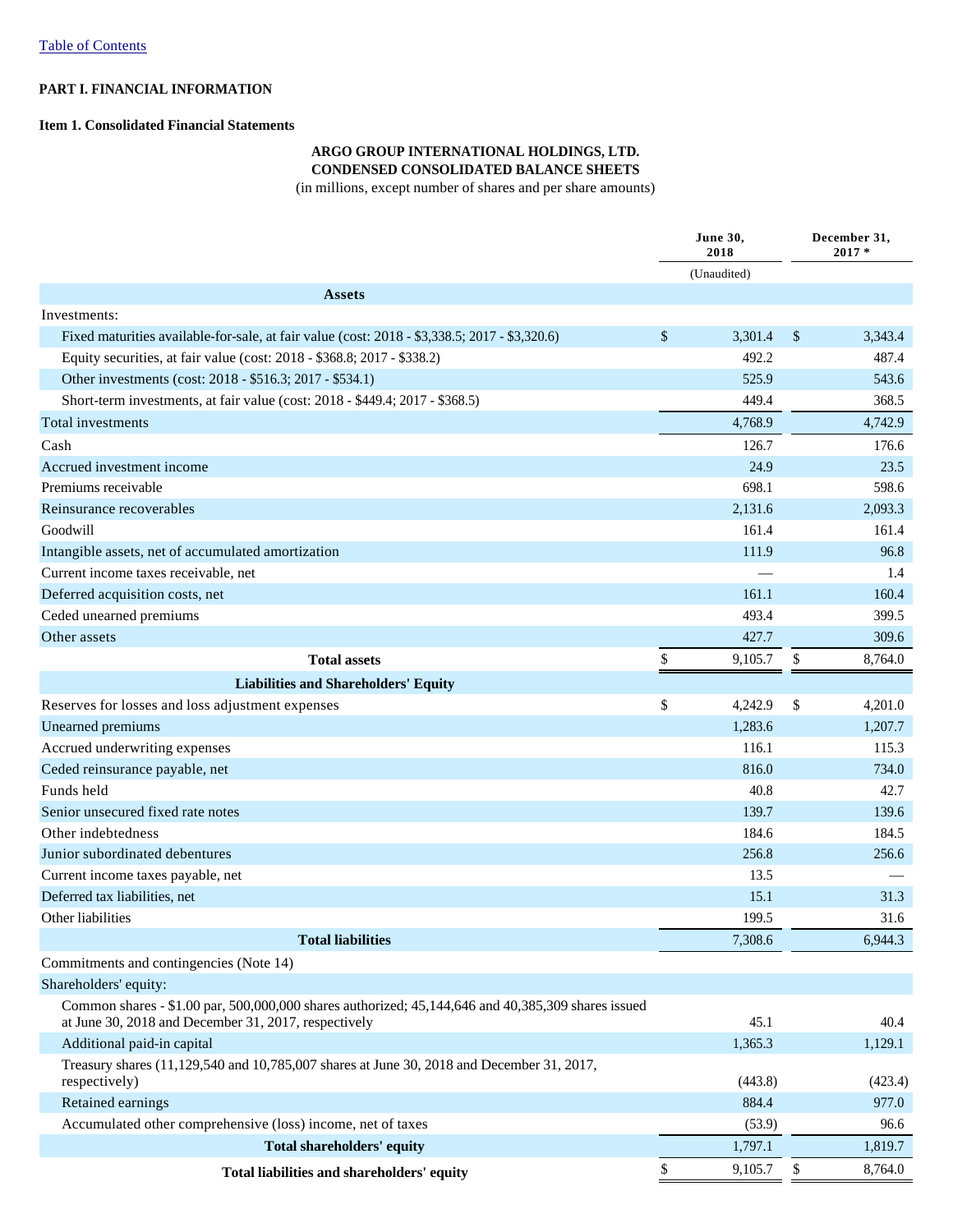\* Derived from audited consolidated financial statements.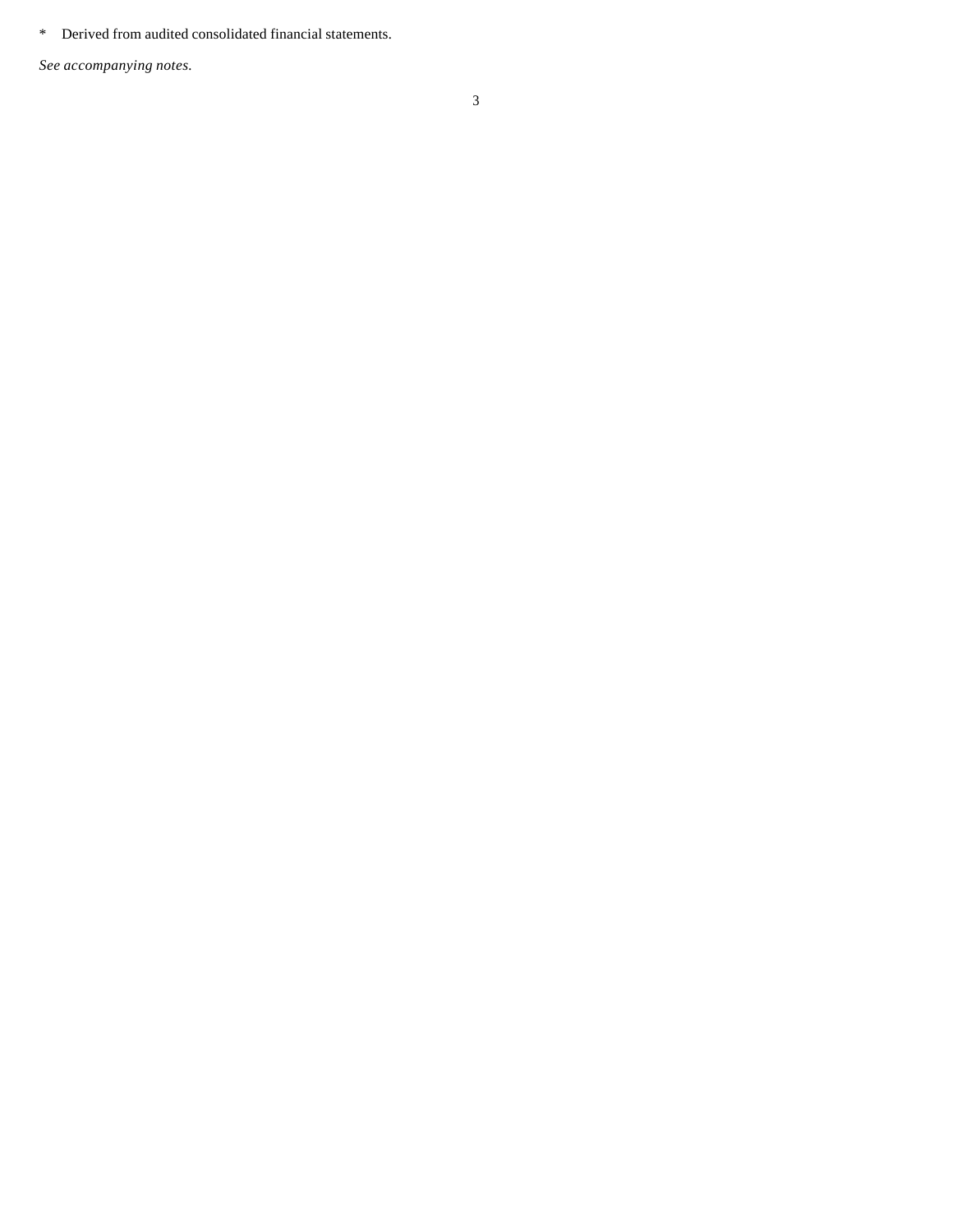# **ARGO GROUP INTERNATIONAL HOLDINGS, LTD. CONDENSED CONSOLIDATED STATEMENTS OF INCOME**

(in millions, except number of shares and per share amounts)

(Unaudited)

|                                                  |             |    | For the Three Months Ended June 30, | For the Six Months Ended June 30, |               |            |
|--------------------------------------------------|-------------|----|-------------------------------------|-----------------------------------|---------------|------------|
|                                                  | 2018        |    | 2017                                | 2018                              |               | 2017       |
| Premiums and other revenue:                      |             |    |                                     |                                   |               |            |
| Earned premiums                                  | \$<br>417.7 | \$ | 399.1                               | 832.4                             |               | 778.5      |
| Net investment income                            | 33.2        |    | 43.6                                | 69.2                              |               | 74.1       |
| Fee and other income                             | 1.9         |    | 3.8                                 | 3.9                               |               | 7.4        |
| Net realized investment gains (losses):          |             |    |                                     |                                   |               |            |
| Net realized investment gains                    | 6.2         |    | 4.5                                 | 21.4                              |               | 19.1       |
| Change in fair value of equity securities        | 4.3         |    |                                     | (26.6)                            |               |            |
| Net realized investment gains (losses)           | 10.5        |    | 4.5                                 | (5.2)                             |               | 19.1       |
| <b>Total revenue</b>                             | 463.3       |    | 451.0                               | 900.3                             |               | 879.1      |
| Expenses:                                        |             |    |                                     |                                   |               |            |
| Losses and loss adjustment expenses              | 245.5       |    | 230.6                               | 482.7                             |               | 453.1      |
| Underwriting, acquisition and insurance expenses | 156.8       |    | 154.7                               | 317.0                             |               | 308.3      |
| Interest expense                                 | 7.8         |    | 7.0                                 | 15.5                              |               | 12.9       |
| Fee and other expense                            | 1.6         |    | 3.3                                 | 3.6                               |               | 7.4        |
| Foreign currency exchange (gains) losses         | (5.5)       |    | 4.6                                 | (0.6)                             |               | 3.9        |
| Total expenses                                   | 406.2       |    | 400.2                               | 818.2                             |               | 785.6      |
| Income before income taxes                       | 57.1        |    | 50.8                                | 82.1                              |               | 93.5       |
| Income tax provision                             | 15.3        |    | 4.8                                 | 15.5                              |               | 10.8       |
| Net income                                       | \$<br>41.8  | \$ | 46.0                                | \$<br>66.6                        | \$            | 82.7       |
| Net income per common share:                     |             |    |                                     |                                   |               |            |
| <b>Basic</b>                                     | \$<br>1.23  | \$ | 1.32                                | \$<br>1.96                        | $\mathcal{S}$ | 2.39       |
| Diluted                                          | \$<br>1.20  | \$ | 1.29                                | \$<br>1.92                        | \$            | 2.32       |
| Dividend declared per common share               | \$<br>0.27  | S  | 0.23                                | \$<br>0.54                        | \$            | 0.47       |
| Weighted average common shares:                  |             |    |                                     |                                   |               |            |
| <b>Basic</b>                                     | 33,938,509  |    | 34,731,866                          | 33,903,809                        |               | 34,643,594 |
| Diluted                                          | 34,668,918  |    | 35,705,484                          | 34,704,811                        |               | 35,644,640 |

|                                                                                          |       |      | For the Three Months Ended June 30, | For the Six Months Ended June 30, |            |  |       |  |
|------------------------------------------------------------------------------------------|-------|------|-------------------------------------|-----------------------------------|------------|--|-------|--|
|                                                                                          | 2018  |      | 2017                                |                                   | 2018       |  | 2017  |  |
| Net realized investment gains (losses) before other-than-<br>temporary impairment losses | 11.4  | - \$ | 5.6                                 | - \$                              | $(3.3)$ \$ |  | 20.6  |  |
| Other-than-temporary impairment losses recognized in<br>earnings:                        |       |      |                                     |                                   |            |  |       |  |
| Other-than-temporary impairment losses on fixed maturities                               | (0.9) |      |                                     |                                   | (1.9)      |  |       |  |
| Other-than-temporary impairment losses on equity<br>securities                           |       |      | (1.1)                               |                                   |            |  | (1.5) |  |
| Impairment losses recognized in earnings                                                 | (0.9) |      | (1.1)                               |                                   | (1.9)      |  | (1.5) |  |
| Net realized investment gains (losses)                                                   | 10.5  |      | 4.5                                 |                                   | (5.2)      |  | 19.1  |  |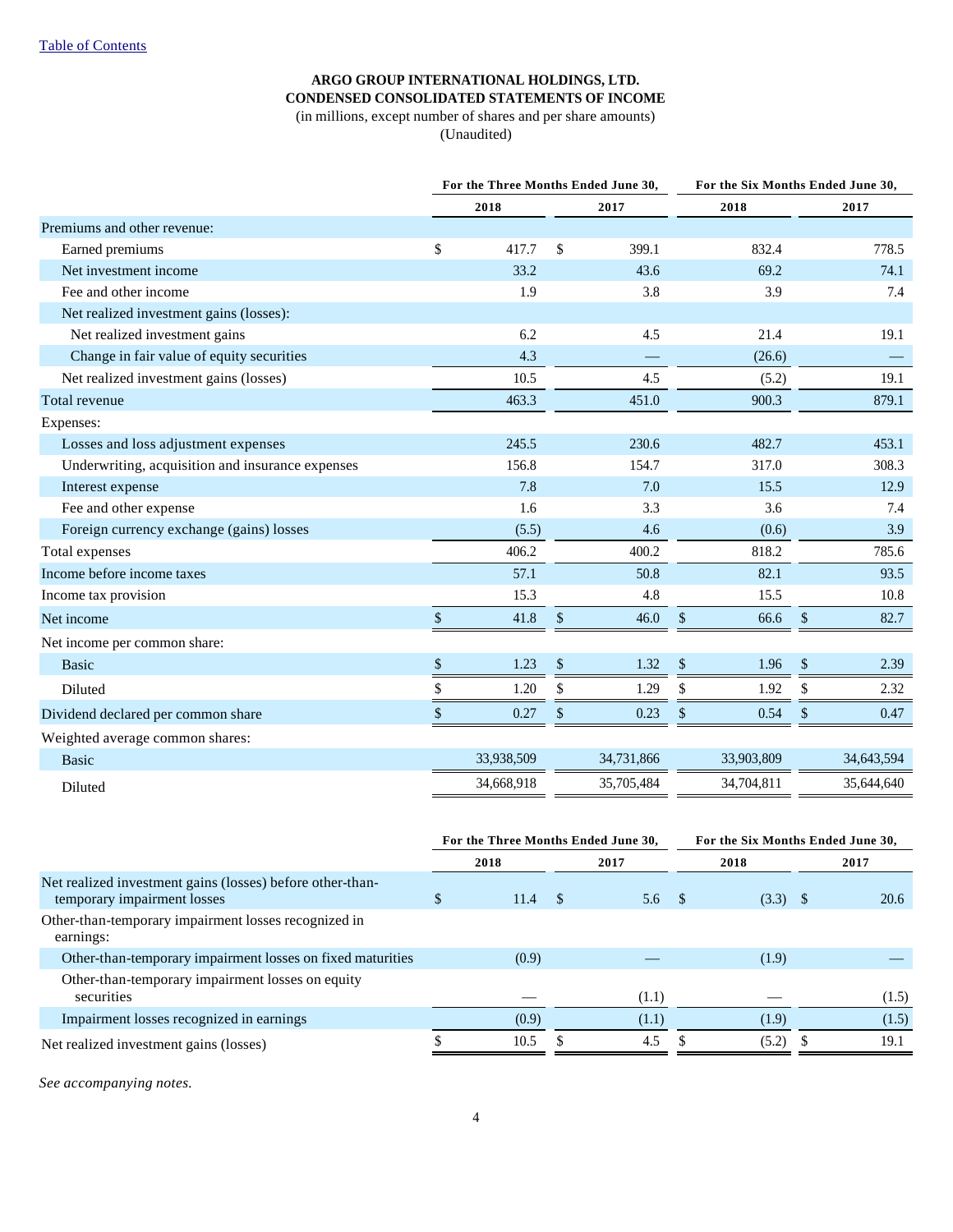# **ARGO GROUP INTERNATIONAL HOLDINGS, LTD. CONDENSED CONSOLIDATED STATEMENTS OF COMPREHENSIVE INCOME**

(in millions) (Unaudited)

|                                                                          | For the Three Months Ended June 30, |               |       | For the Six Months Ended June 30, |              |        |  |  |  |
|--------------------------------------------------------------------------|-------------------------------------|---------------|-------|-----------------------------------|--------------|--------|--|--|--|
|                                                                          | 2018                                |               | 2017  | 2018                              |              | 2017   |  |  |  |
| Net income                                                               | 41.8                                | <sup>\$</sup> | 46.0  | 66.6                              | $\mathbb{S}$ | 82.7   |  |  |  |
| Other comprehensive (loss) income:                                       |                                     |               |       |                                   |              |        |  |  |  |
| Foreign currency translation adjustments                                 | (2.9)                               |               | (1.2) | (4.0)                             |              | (0.6)  |  |  |  |
| Unrealized (losses) gains on securities:                                 |                                     |               |       |                                   |              |        |  |  |  |
| (Losses) gains arising during the year                                   | (36.7)                              |               | 27.5  | (61.4)                            |              | 61.6   |  |  |  |
| Reclassification adjustment for losses (gains) included in<br>net income | 15.1                                |               | (2.7) | 2.6                               |              | (18.9) |  |  |  |
| Other comprehensive (loss) income before tax                             | (24.5)                              |               | 23.6  | (62.8)                            |              | 42.1   |  |  |  |
| Income tax provision related to other comprehensive (loss)<br>income:    |                                     |               |       |                                   |              |        |  |  |  |
| Unrealized (losses) gains on securities:                                 |                                     |               |       |                                   |              |        |  |  |  |
| (Losses) gains arising during the year                                   | (5.3)                               |               | 6.1   | (9.3)                             |              | 15.9   |  |  |  |
| Reclassification adjustment for losses (gains) included in<br>net income | 2.5                                 |               | (1.0) | 0.2                               |              | (6.2)  |  |  |  |
| Income tax (benefit) provision related to other comprehensive<br>income  | (2.8)                               |               | 5.1   | (9.1)                             |              | 9.7    |  |  |  |
| Other comprehensive (loss) income, net of tax                            | (21.7)                              |               | 18.5  | (53.7)                            |              | 32.4   |  |  |  |
| Comprehensive income                                                     | 20.1                                |               | 64.5  | 12.9                              |              | 115.1  |  |  |  |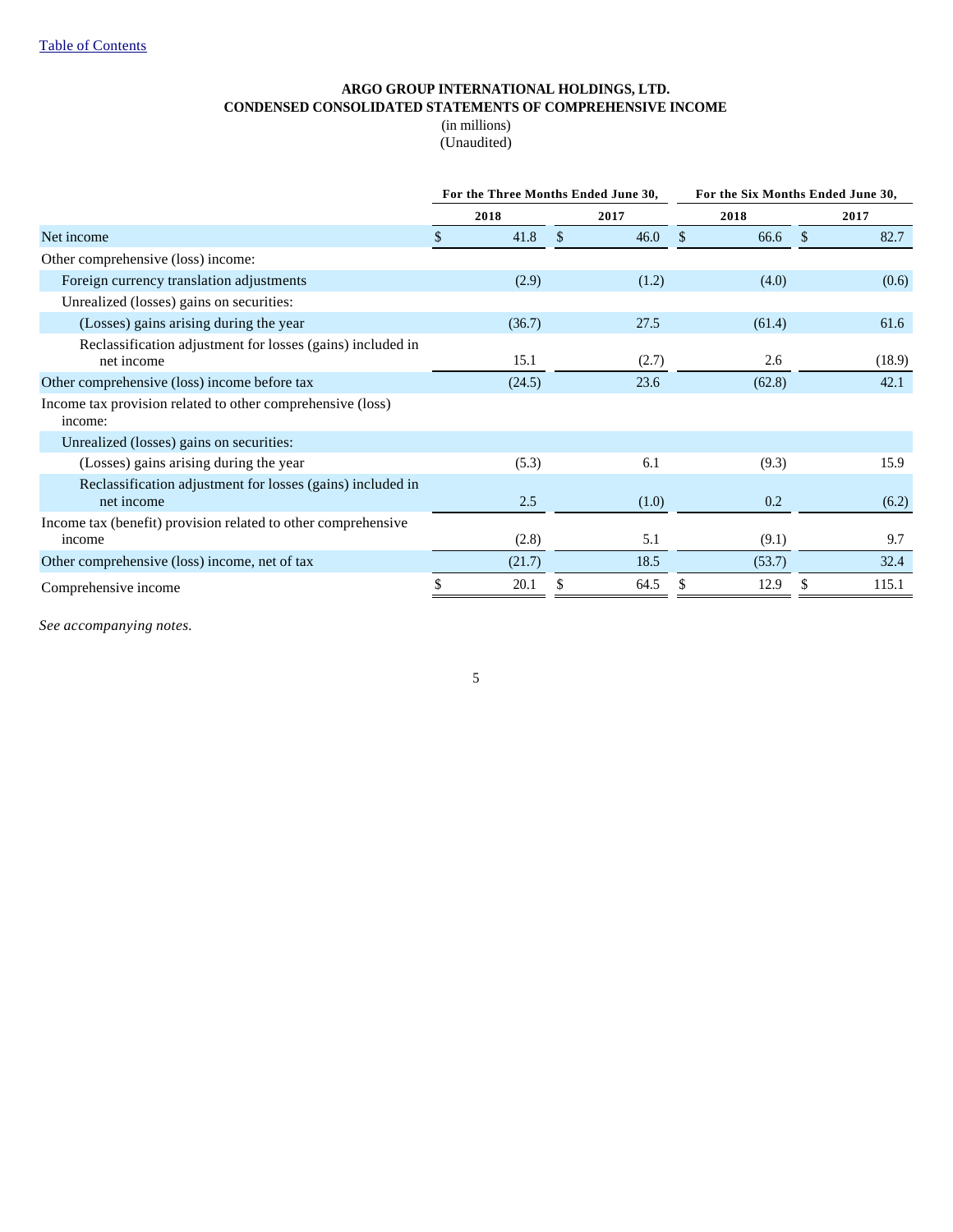# **ARGO GROUP INTERNATIONAL HOLDINGS, LTD. CONDENSED CONSOLIDATED STATEMENTS OF SHAREHOLDERS' EQUITY**

(in millions, except number of shares and per share amounts)

(Unaudited)

|                                                                                    |              | Common<br><b>Shares</b> |               | <b>Additional</b><br>Paid-In<br>Capital |                    | <b>Treasury</b><br><b>Shares</b> |                         | Retained<br>Earnings |              | Accumulated<br>Other<br>Comprehensive<br>Income (Loss) |                    | Shareholders'<br><b>Equity</b> |
|------------------------------------------------------------------------------------|--------------|-------------------------|---------------|-----------------------------------------|--------------------|----------------------------------|-------------------------|----------------------|--------------|--------------------------------------------------------|--------------------|--------------------------------|
| <b>Balance, December 31, 2016</b>                                                  | $\mathbb{S}$ | 40.0                    | $\mathcal{S}$ | 1,123.3                                 | $\mathbf{\hat{S}}$ | (378.2)                          | $\sqrt$                 | 959.9                | $\mathbb{S}$ | 47.7                                                   | $\mathbf{\hat{S}}$ | 1,792.7                        |
| Net income                                                                         |              |                         |               |                                         |                    |                                  |                         | 82.7                 |              |                                                        |                    | 82.7                           |
| Other comprehensive income, net of tax                                             |              |                         |               |                                         |                    |                                  |                         |                      |              | 32.4                                                   |                    | 32.4                           |
| Repurchase of common shares<br>(46,500 at a weighted average<br>price of \$59.54)  |              |                         |               |                                         |                    | (2.8)                            |                         |                      |              |                                                        |                    | (2.8)                          |
| Activity under stock incentive plans                                               |              | 0.4                     |               | 8.1                                     |                    |                                  |                         |                      |              |                                                        |                    | 8.5                            |
| Retirement of common shares<br>(tax payments on equity<br>compensation)            |              | (0.1)                   |               | (6.3)                                   |                    |                                  |                         |                      |              |                                                        |                    | (6.4)                          |
| Employee stock purchase plan                                                       |              |                         |               | 0.8                                     |                    |                                  |                         |                      |              |                                                        |                    | 0.8                            |
| Cash dividend declared - common<br>shares (\$0.47/share)                           |              |                         |               |                                         |                    |                                  |                         | (16.6)               |              |                                                        |                    | (16.6)                         |
| <b>Balance, June 30, 2017</b>                                                      | $\mathbb{S}$ | 40.3                    | $\$\,$        | 1,125.9                                 | \$                 | (381.0)                          | $\sqrt[6]{\frac{1}{2}}$ | 1,026.0              | $\$$         | 80.1                                                   | \$                 | 1,891.3                        |
|                                                                                    |              |                         |               |                                         |                    |                                  |                         |                      |              |                                                        |                    |                                |
| Balance, December 31, 2017                                                         | \$           | 40.4                    | \$            | 1,129.1                                 | \$                 | (423.4)                          | \$                      | 977.0                | $\$$         | 96.6                                                   | \$                 | 1,819.7                        |
| Net income                                                                         |              |                         |               |                                         |                    |                                  |                         | 66.6                 |              |                                                        |                    | 66.6                           |
| Other comprehensive loss, net of tax                                               |              |                         |               |                                         |                    |                                  |                         |                      |              | (53.7)                                                 |                    | (53.7)                         |
| Repurchase of common shares<br>(344,533 at a weighted average<br>price of \$59.20) |              |                         |               |                                         |                    | (20.4)                           |                         |                      |              |                                                        |                    | (20.4)                         |
| Activity under stock incentive plans                                               |              | 0.4                     |               | 9.3                                     |                    |                                  |                         |                      |              |                                                        |                    | 9.7                            |
| Retirement of common shares<br>(tax payments on equity<br>compensation)            |              | (0.1)                   |               | (6.5)                                   |                    |                                  |                         |                      |              |                                                        |                    | (6.6)                          |
| Employee stock purchase plan                                                       |              |                         |               | 0.5                                     |                    |                                  |                         |                      |              |                                                        |                    | 0.5                            |
| 15% Stock Dividend                                                                 |              | 4.4                     |               | 232.9                                   |                    |                                  |                         | (237.3)              |              |                                                        |                    |                                |
| Cash dividend declared - common<br>shares $(\$0.54/share)$                         |              |                         |               |                                         |                    |                                  |                         | (18.7)               |              |                                                        |                    | (18.7)                         |
| Cumulative effect of adoption of ASU 2016-01,<br>net of taxes                      |              |                         |               |                                         |                    |                                  |                         | 117.5                |              | (117.5)                                                |                    |                                |
| Cumulative effect of adoption of ASU 2018-02,<br>net of taxes                      |              |                         |               |                                         |                    |                                  |                         | (20.7)               |              | 20.7                                                   |                    |                                |
| Balance, June 30, 2018                                                             | \$           | 45.1                    | \$            | 1,365.3                                 | \$                 | (443.8)                          | \$                      | 884.4                | \$           | (53.9)                                                 | $\mathbb{S}$       | 1,797.1                        |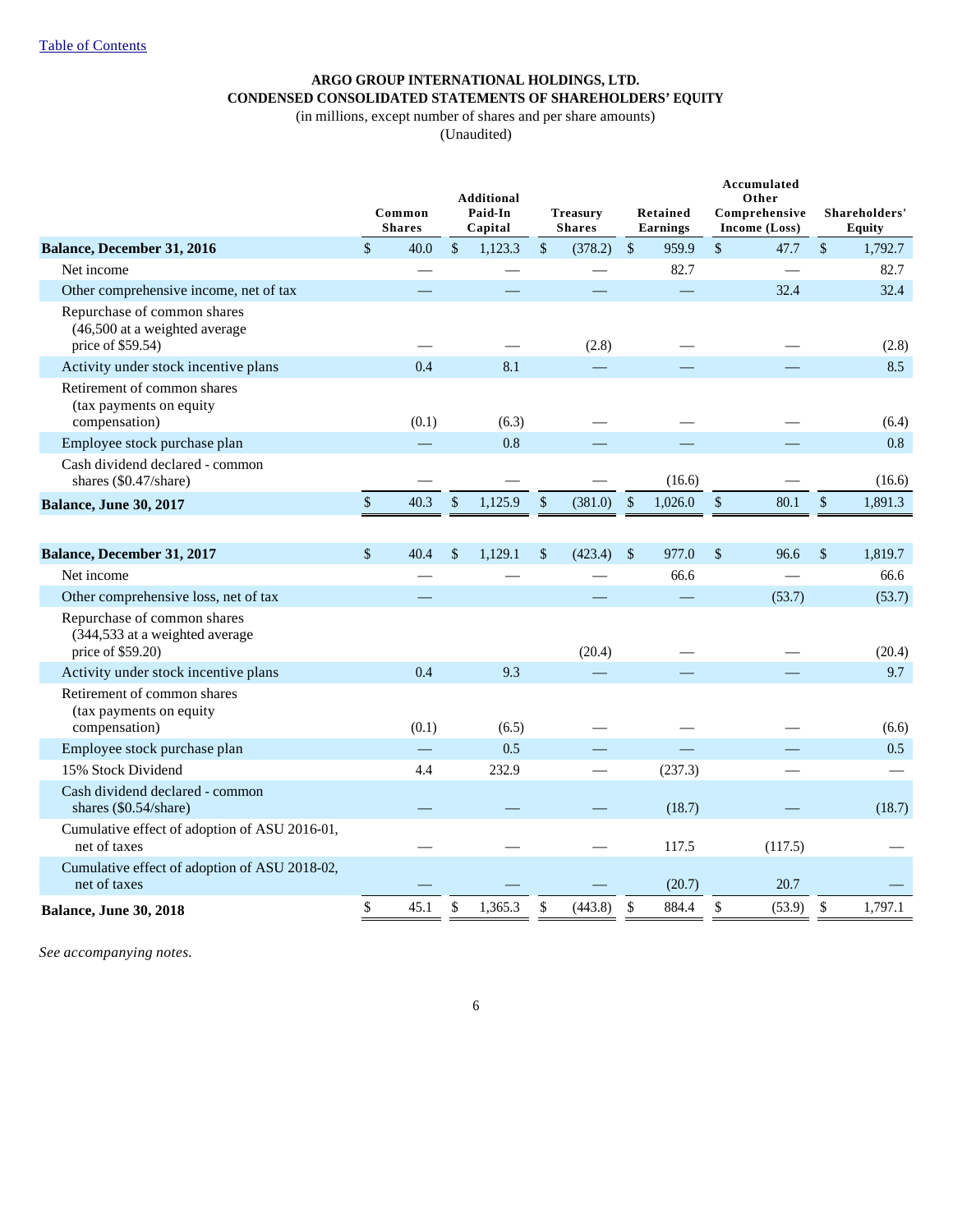# **ARGO GROUP INTERNATIONAL HOLDINGS, LTD. CONDENSED CONSOLIDATED STATEMENTS OF CASH FLOWS**

# (in millions) (Unaudited)

|                                                                                             |            | For the Six Months Ended June 30, |  |  |
|---------------------------------------------------------------------------------------------|------------|-----------------------------------|--|--|
|                                                                                             | 2018       | 2017                              |  |  |
| Cash flows from operating activities:                                                       |            |                                   |  |  |
| Net income                                                                                  | \$<br>66.6 | \$<br>82.7                        |  |  |
| Adjustments to reconcile net income to net cash provided by (used in) operating activities: |            |                                   |  |  |
| Amortization and depreciation                                                               | 13.8       | 15.9                              |  |  |
| Share-based payments expense                                                                | 11.0       | 7.6                               |  |  |
| Deferred income tax benefit, net                                                            | (6.9)      | (4.7)                             |  |  |
| Net realized investment losses (gains)                                                      | 5.2        | (19.1)                            |  |  |
| Undistributed earnings from alternative investment portfolio                                | (13.9)     | (32.9)                            |  |  |
| Loss on disposals of fixed assets, net                                                      |            | 1.7                               |  |  |
| Change in:                                                                                  |            |                                   |  |  |
| Accrued investment income                                                                   | (1.2)      | (2.1)                             |  |  |
| Receivables                                                                                 | (53.3)     | (103.9)                           |  |  |
| Deferred acquisition costs                                                                  | (1.5)      | (13.8)                            |  |  |
| Ceded unearned premiums                                                                     | (87.4)     | (41.0)                            |  |  |
| Reserves for losses and loss adjustment expenses                                            | (71.1)     | 85.4                              |  |  |
| Unearned premiums                                                                           | 67.0       | 53.3                              |  |  |
| Ceded reinsurance payable and funds held                                                    | 80.2       | 57.0                              |  |  |
| Income taxes                                                                                | 14.9       | 5.9                               |  |  |
| Accrued underwriting expenses                                                               | (29.4)     | (21.7)                            |  |  |
| Other, net                                                                                  | 131.9      | (33.0)                            |  |  |
| Cash provided by operating activities                                                       | 125.9      | 37.3                              |  |  |
| Cash flows from investing activities:                                                       |            |                                   |  |  |
| Sales of fixed maturity investments                                                         | 882.0      | 785.8                             |  |  |
| Maturities and mandatory calls of fixed maturity investments                                | 288.7      | 335.1                             |  |  |
| Sales of equity securities                                                                  | 104.9      | 107.5                             |  |  |
| Sales of other investments                                                                  | 38.1       | 65.1                              |  |  |
| Purchases of fixed maturity investments                                                     | (1,237.5)  | (1,381.7)                         |  |  |
| Purchases of equity securities                                                              | (113.3)    | (67.5)                            |  |  |
| Purchases of other investments                                                              | (23.3)     | (16.8)                            |  |  |
| Change in foreign regulatory deposits and voluntary pools                                   | 13.1       | (9.5)                             |  |  |
| Change in short-term investments                                                            | (80.7)     | 309.9                             |  |  |
| Settlements of foreign currency exchange forward contracts                                  | 2.3        | 0.5                               |  |  |
|                                                                                             |            | (105.2)                           |  |  |
| Acquisition of Maybrooke, net of cash acquired                                              |            |                                   |  |  |
| Cash acquired with acquisition of Ariscom                                                   | 15.6       |                                   |  |  |
| Purchases of fixed assets                                                                   | (11.0)     | (10.0)<br>(27.7)                  |  |  |
| Other, net                                                                                  | (16.7)     |                                   |  |  |
| Cash used in investing activities                                                           | (137.8)    | (14.5)                            |  |  |
| Cash flows from financing activities:                                                       |            |                                   |  |  |
| Additional long-term borrowings                                                             |            | 125.0                             |  |  |
| Activity under stock incentive plans                                                        | 0.2        | 0.5                               |  |  |
| Repurchase of Company's common shares                                                       | (19.4)     | (2.8)                             |  |  |
| Payment of cash dividends to common shareholders                                            | (18.7)     | (16.6)                            |  |  |
| Cash (used in) provided by financing activities                                             | (37.9)     | 106.1                             |  |  |
| Effect of exchange rate changes on cash                                                     | (0.1)      | (0.4)                             |  |  |
| Change in cash                                                                              | (49.9)     | 128.5                             |  |  |
| Cash, beginning of year                                                                     | 176.6      | 86.0                              |  |  |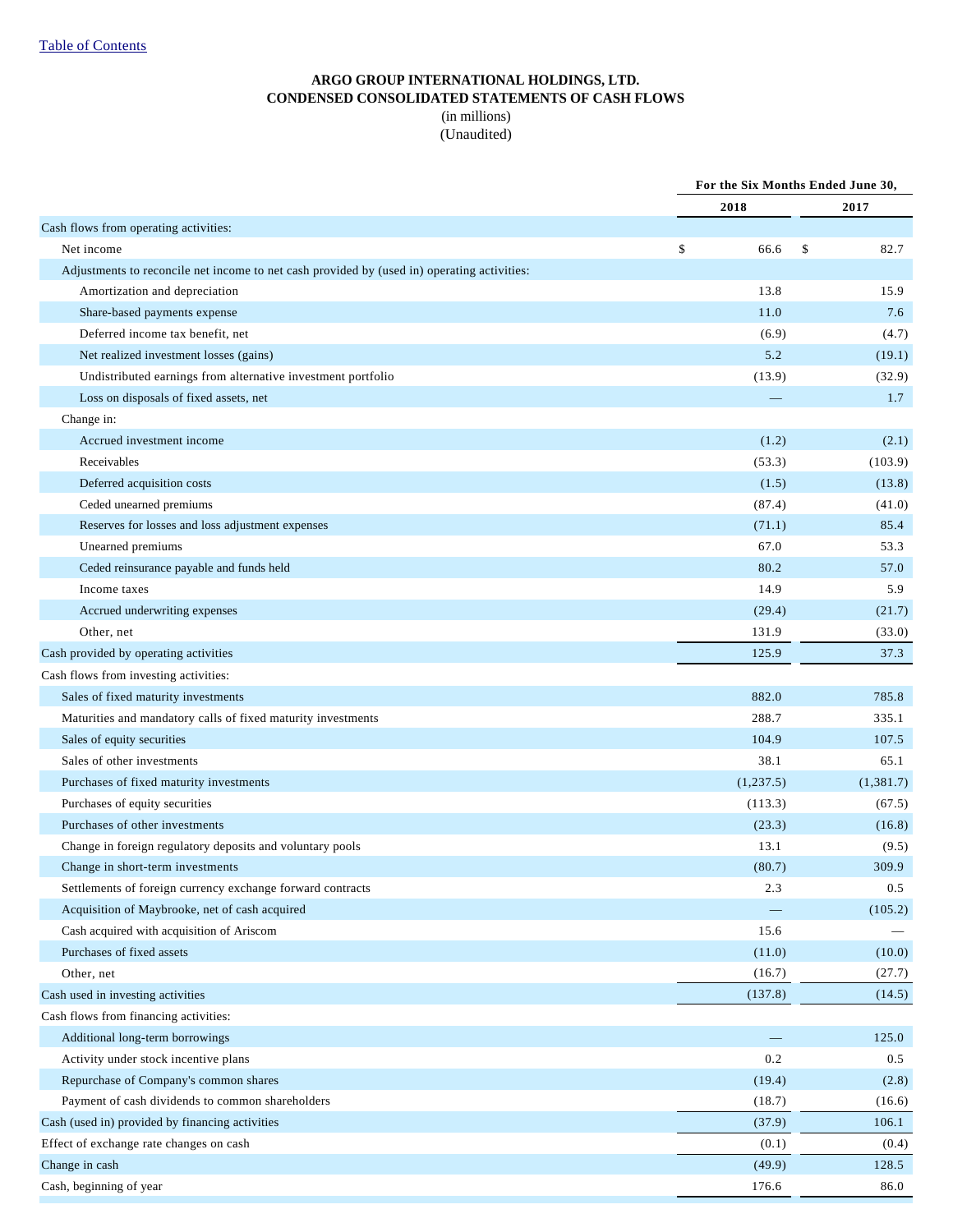| Cash, end of period | 126.7 | 214.5 |
|---------------------|-------|-------|
|                     |       |       |

*See accompanying notes.*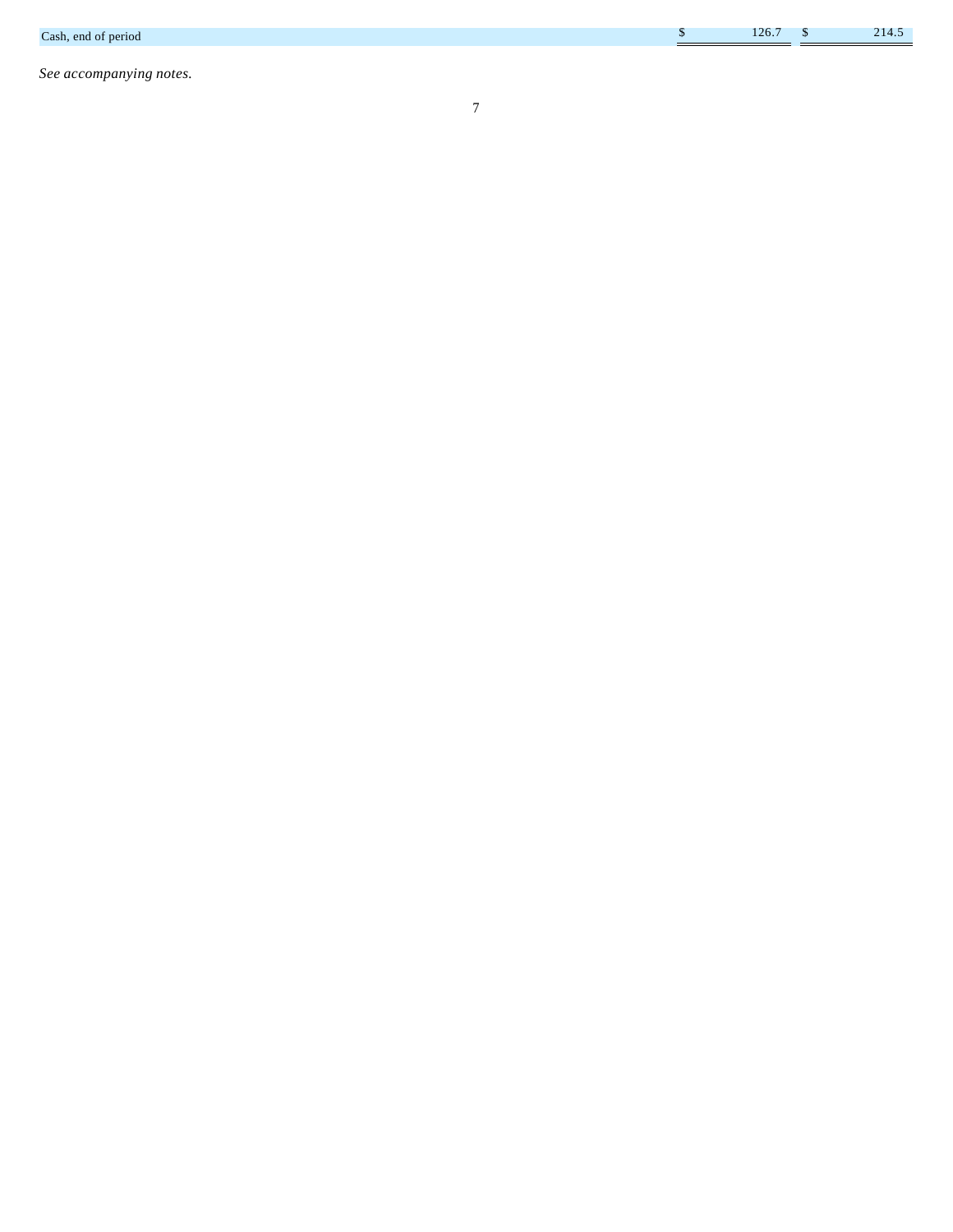#### **ARGO GROUP INTERNATIONAL HOLDINGS, LTD. NOTES TO CONDENSED CONSOLIDATED FINANCIAL STATEMENTS (Unaudited)**

# **1. Basis of Presentation**

The accompanying consolidated financial statements of Argo Group International Holdings, Ltd. ("Argo Group," "we" or the "Company") and its subsidiaries have been prepared in accordance with U.S. generally accepted accounting principles ("GAAP") for interim financial information and with the instructions for Form 10-Q and Article 10 of Regulation S-X. The preparation of interim financial statements in conformity with GAAP requires management to make estimates and assumptions that affect the reported amounts of assets and liabilities and disclosure of contingent assets and liabilities at the date of the financial statements and reported amounts of revenues and expenses during the reporting period. The major estimates reflected in our consolidated financial statements include, but are not limited to, reserves for losses and loss adjustment expenses; reinsurance recoverables, including the reinsurance recoverables allowance for doubtful accounts; estimates of written and earned premiums; reinsurance premium receivable; fair value of investments and assessment of potential impairment; valuation of goodwill and intangibles and our deferred tax asset valuation allowance. Actual results could differ from those estimates. Certain financial information that normally is included in annual financial statements, including certain financial statement footnotes, prepared in accordance with GAAP, is not required for interim reporting purposes and has been condensed or omitted. These statements should be read in conjunction with the consolidated financial statements and notes thereto included in our Annual Report on Form 10-K for the year ended December 31, 2017, filed with the Securities and Exchange Commission on February 27, 2018.

Effective March 5, 2018, we acquired 100% of the capital stock of Ariscom Compagnia di Assicurazioni S.p.A. ("Ariscom") upon its release from extraordinary administration by the Italian insurance supervisory authority ("IVASS"). The acquisition is being accounted for in accordance with Accounting Standards Codification ("ASC") 805, "Business Combinations." See Note 3, "Acquisition of Ariscom," for additional discussion regarding the acquisition. The Consolidated Financial Statements as of and for the three and six months ended June 30, 2018 and the Notes to the Consolidated Financial Statements reflect the consolidated results of Argo Group and Ariscom commencing on the date of acquisition.

The interim financial information as of, and for the three and six months ended June 30, 2018 and 2017 is unaudited. However, in the opinion of management, the interim information includes all adjustments, consisting of normal recurring accruals, necessary for a fair presentation of the results presented for the interim periods. The operating results for the interim periods are not necessarily indicative of the results to be expected for the full year. All significant intercompany amounts have been eliminated in consolidation.

#### **15% Stock Dividend**

On February 20, 2018, our Board of Directors declared at 15% stock dividend, payable on March 21, 2018, to shareholders of record at the close of business on March 7, 2018. As a result of the stock dividend, 4,397,520 additional shares were issued. Cash was paid in lieu of fractional shares of our common shares. Excluding repurchased shares, all references to common shares associated with the recalculation of per share amounts in this document and related disclosures have been adjusted to reflect the stock dividend for all periods presented.

## **2. Recently Issued Accounting Pronouncements**

On February 14, 2018, the Financial Accounting Standards Board ("FASB") issued Accounting Standards Update ("ASU") 2018-2, "Reclassification of Certain Tax Effects from Accumulated Other Comprehensive Income" that allows a reclassification from accumulated other comprehensive income ("AOCI") to retained earnings of the stranded tax effects in AOCI resulting from the Tax Cuts and Jobs Act ("TCJA"). Current guidance required the effect of a change in tax laws or rates on deferred tax balances to be reported in income from continuing operations in the accounting period that includes the period of enactment, even if the related income tax effects were originally charged or credited directly to AOCI. The amount of the reclassification would include the effect of the change in the US federal corporate income tax rate on the gross deferred tax amounts and related valuation allowances, if any, at the date of the enactment of TCJA related to items in AOCI. The updated guidance is effective for reporting periods beginning after December 15, 2018 and is to be applied retrospectively to each period in which the effect of the TCJA related to items remaining in AOCI are recognized or at the beginning of the period of adoption. Early adoption is permitted, including adoption in any interim period for public business entities for reporting periods for which financial statements have not yet been issued. We have adopted the guidance effective January 1, 2018. The adoption of this ASU does not affect the Company's results of operations, financial position, or liquidity. As a result of adopting this ASU, we reclassified \$20.7 million of previously recognized deferred taxes from accumulated other comprehensive income into retained earnings as of January 1, 2018.

In August 2016, the FASB issued ASU 2016-15, "Classification of Certain Cash Receipts and Cash Payments (Topic 230)." ASU 2016-15 will reduce diversity in practice on how eight specific cash receipts and payments are classified on the statement of cash flows. The ASU was effective for fiscal years beginning after December 15, 2017, including interim periods within the year of adoption. This ASU will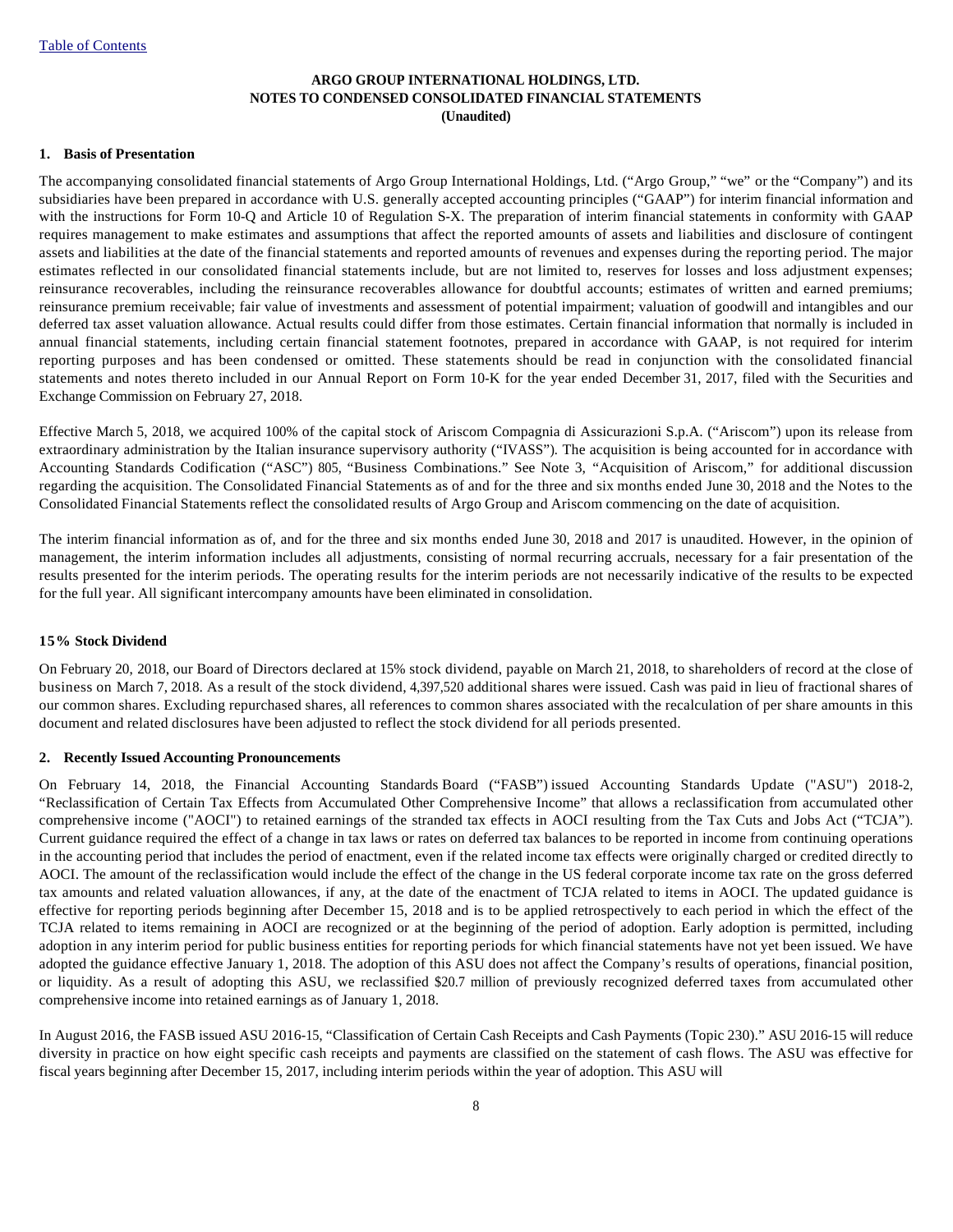have an impact on how we present the distributions received from equity method investees in our statement of cash flows. We have adopted this ASU effective January 1, 2018. This ASU did not have a material impact on the classification of specific cash receipts and payments within the cash flow statement.

In June 2016, the FASB issued ASU 2016-13, "Measurement of Credit Losses on Financial Instruments" (Topic 326). ASU 2016-13 requires organizations to estimate credit losses on certain types of financial instruments, including receivables and available-for-sale debt securities, by introducing an approach based on expected losses. The expected loss approach will require entities to incorporate considerations of historical information, current information and reasonable and supportable forecasts. The guidance is effective for fiscal years beginning after December 15, 2019, including interim periods within the year of adoption. The guidance requires a modified retrospective transition method and early adoption is permitted. We are currently in the process of evaluating the impact that the adoption of the ASU will have on our financial results and disclosures.

In February 2016, the FASB issued ASU 2016-2, "Leases" (Topic 842). ASU 2016-2 requires organizations that lease assets to recognize on the balance sheet the assets and liabilities for the rights and obligations created by those leases. Additionally, the ASU modifies current guidance for lessors' accounting. The ASU is effective for interim and annual reporting periods beginning on or after January 1, 2019, with early adoption permitted. We do not anticipate that this ASU will have a material impact on our results of operations, but we anticipate an increase to the value of our assets and liabilities related to leases, with no material impact to equity.

In January 2016, the FASB issued ASU 2016-1, "Recognition and Measurement of Financial Assets and Financial Liabilities" (Subtopic 825-10). ASU 2016-1 requires equity investments that are not consolidated or accounted for under the equity method of accounting to be measured at fair value with changes in fair value recognized in net income. This ASU also requires us to assess the ability to realize our deferred tax assets related to an available-for-sale debt security in combination with our other deferred tax assets. The ASU was effective for fiscal years beginning after December 15, 2017, including interim periods within those fiscal years. We have adopted this ASU effective January 1, 2018. Upon adoption of this ASU, cumulative net unrealized gain on equity securities of \$117.5 million, net of deferred income taxes, were reclassified from accumulated other comprehensive income into retained earnings as of January 1, 2018. The change in the fair value of the noted investments is now included in "Net realized investment gains" in our consolidated statements of income. The standard increases the volatility of the results reported in our consolidated statements of income, resulting from the remeasurement of our equity investments.

In May 2014, the FASB issued ASU 2014-9, "Revenue from Contracts with Customers" (Topic 606), which replaces most existing U.S. GAAP revenue recognition guidance and permits the use of either the retrospective or cumulative effect transition method. In August 2015, "Deferral of the Effective Date" (Topic 606), deferred the effective date of this guidance to interim and annual reporting periods beginning after December 15, 2017. Subsequently, in 2016, the FASB issued implementation guidance related to ASU 2014-9, including:

- ASU 2016-8, "Principal versus Agent considerations (Reporting Revenue Gross versus Net)" (Topic 606), which is intended to provide further clarification on the application of the principal versus agent implementations;
- ASU 2016-10, "Identifying Performance Obligations and Licensing" (Topic 606), which is intended to clarify the guidance for identifying promised goods or service in a contract with a customer;
- ASU 2016-11, "Rescission of SEC Guidance Because of Accounting Standards Updates 2014-9 and 2014-16 Pursuant to Staff Announcements at the March 3, 2016 EITF Meeting" (Topics 605 & 815);
- ASU 2016-12, "Narrow-Scope Improvements and Practical Expedients" (Topic 606), provides additional guidance for quantitative and qualitative disclosures in certain cases, and makes 12 additional technical corrections and improvements to the new revenue standard.

We adopted this ASU effective January 1, 2018. The adoption of this standard did not have a material impact on our consolidated financial results.

#### **3. Acquisition of Ariscom**

Effective March 5, 2018, we acquired 100% of the capital stock of Ariscom upon its release from extraordinary administration by IVASS. We injected an amount of capital into Ariscom necessary to meet certain regulatory requirements and thresholds. As part of this capital infusion, we have become the sole shareholder of Ariscom.

The acquisition provides Argo Group with an in-market Italian insurance platform and access to Ariscom's broker and client network throughout Italy, with longer-term opportunities to expand our presence in continental Europe, particularly Spain and Portugal.

The acquisition is being accounted for in accordance with ASC 805, "Business Combinations." Purchase accounting, as defined by ASC 805, requires that the assets acquired and liabilities assumed be recognized at their fair values as of the acquisition date. We are in the process of finalizing our determination of fair values, including an independent appraisal of certain assets and liabilities, including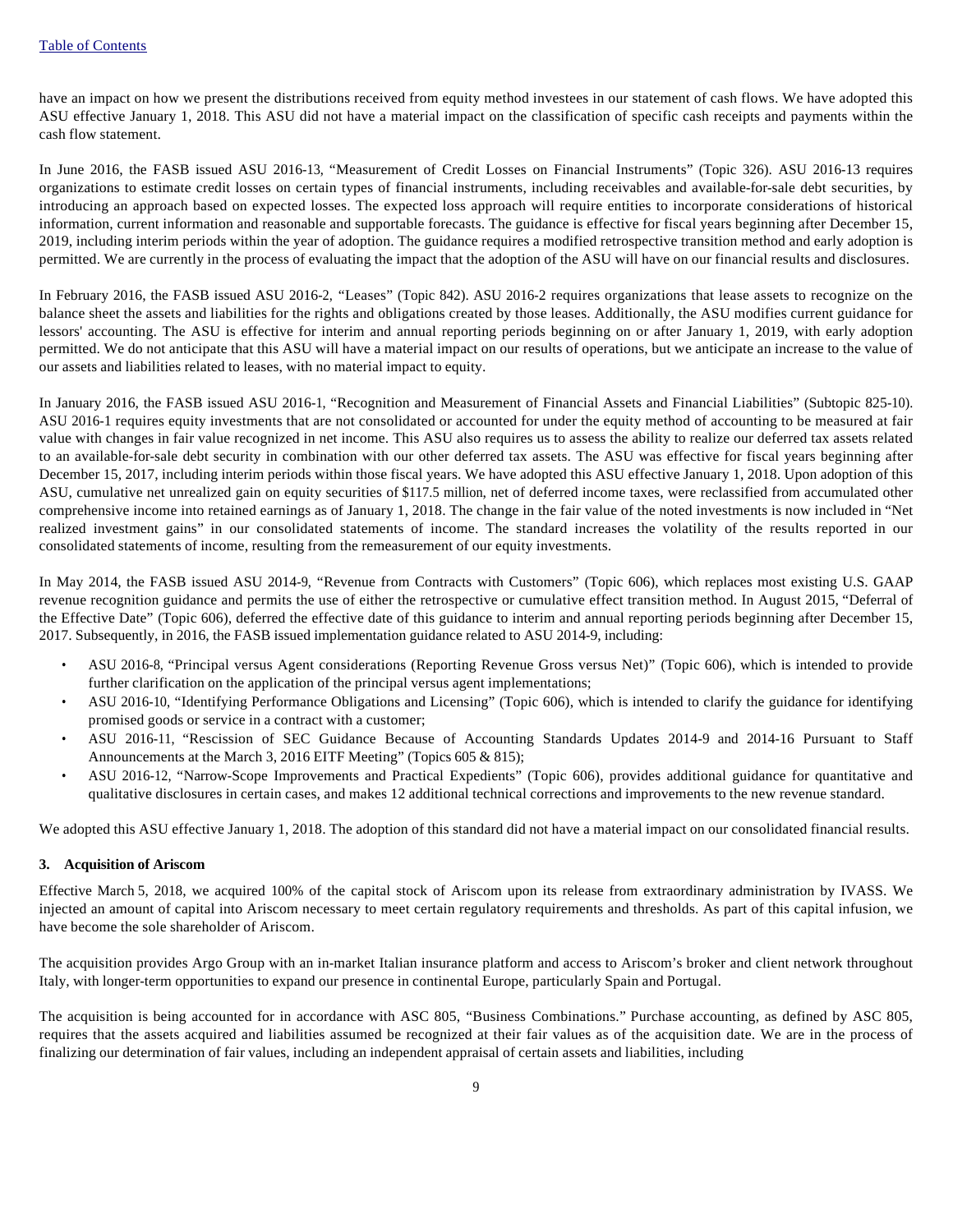intangible assets. We anticipate closing the fair value measurement period by the end of 2018. Ariscom's financial position, results of operations, and cash flows were not material to our consolidated financial results as of and for the three and six months ended June 30, 2018.

## **4. Investments**

Included in "Total investments" in our Consolidated Balance Sheets at June 30, 2018 and December 31, 2017 is \$113.2 million and \$130.8 million, respectively, of assets managed on behalf of the trade capital providers, who are third-party participants that provide underwriting capital to the operations of Syndicate 1200.

# *Fixed Maturities*

The amortized cost, gross unrealized gains, gross unrealized losses and fair value in fixed maturity investments were as follows:

| June 30, 2018           |                                                  |    |                   |                              |      |                                      |               |               |
|-------------------------|--------------------------------------------------|----|-------------------|------------------------------|------|--------------------------------------|---------------|---------------|
| (in millions)           |                                                  |    | Amortized<br>Cost | Gross<br>Unrealized<br>Gains |      | Gross<br>Unrealized<br><b>Losses</b> |               | Fair<br>Value |
| <b>Fixed maturities</b> |                                                  |    |                   |                              |      |                                      |               |               |
|                         | U.S. Governments                                 | \$ | 268.0             | \$<br>0.2                    | - \$ | 7.0                                  | <sup>\$</sup> | 261.2         |
|                         | <b>Foreign Governments</b>                       |    | 248.3             | 1.7                          |      | 5.9                                  |               | 244.1         |
|                         | Obligations of states and political subdivisions |    | 266.6             | 5.9                          |      | 1.8                                  |               | 270.7         |
|                         | Corporate bonds                                  |    | 1,655.2           | 10.7                         |      | 30.5                                 |               | 1,635.4       |
|                         | Commercial mortgage-backed securities            |    | 145.8             |                              |      | 2.8                                  |               | 143.0         |
|                         | Residential mortgage-backed securities           |    | 375.7             | 2.0                          |      | 9.6                                  |               | 368.1         |
|                         | Asset-backed securities                          |    | 159.4             | 0.4                          |      | 1.3                                  |               | 158.5         |
|                         | Collateralized loan obligations                  |    | 219.5             | 1.7                          |      | 0.8                                  |               | 220.4         |
|                         | Total fixed maturities                           | ¢  | 3,338.5           | 22.6                         |      | 59.7                                 |               | 3,301.4       |

#### **December 31, 2017**

| (in millions)                                    | Amortized<br>Cost |               | Gross<br>Unrealized<br>Gains |      | Gross<br>Unrealized<br><b>Losses</b> |      | Fair<br>Value |
|--------------------------------------------------|-------------------|---------------|------------------------------|------|--------------------------------------|------|---------------|
| <b>Fixed maturities</b>                          |                   |               |                              |      |                                      |      |               |
| U.S. Governments                                 | \$<br>419.9       | <sup>\$</sup> | 0.2                          | - \$ | 5.0                                  | - \$ | 415.1         |
| <b>Foreign Governments</b>                       | 229.0             |               | 6.7                          |      | 2.5                                  |      | 233.2         |
| Obligations of states and political subdivisions | 327.7             |               | 9.3                          |      | 1.1                                  |      | 335.9         |
| Corporate bonds                                  | 1,514.5           |               | 24.4                         |      | 13.2                                 |      | 1,525.7       |
| Commercial mortgage-backed securities            | 136.3             |               | 0.1                          |      | 1.5                                  |      | 134.9         |
| Residential mortgage-backed securities           | 309.3             |               | 2.8                          |      | 2.7                                  |      | 309.4         |
| Asset-backed securities                          | 161.3             |               | 0.7                          |      | 0.8                                  |      | 161.2         |
| Collateralized loan obligations                  | 222.6             |               | 5.9                          |      | 0.5                                  |      | 228.0         |
| Total fixed maturities                           | 3,320.6           |               | 50.1                         | S    | 27.3                                 |      | 3.343.4       |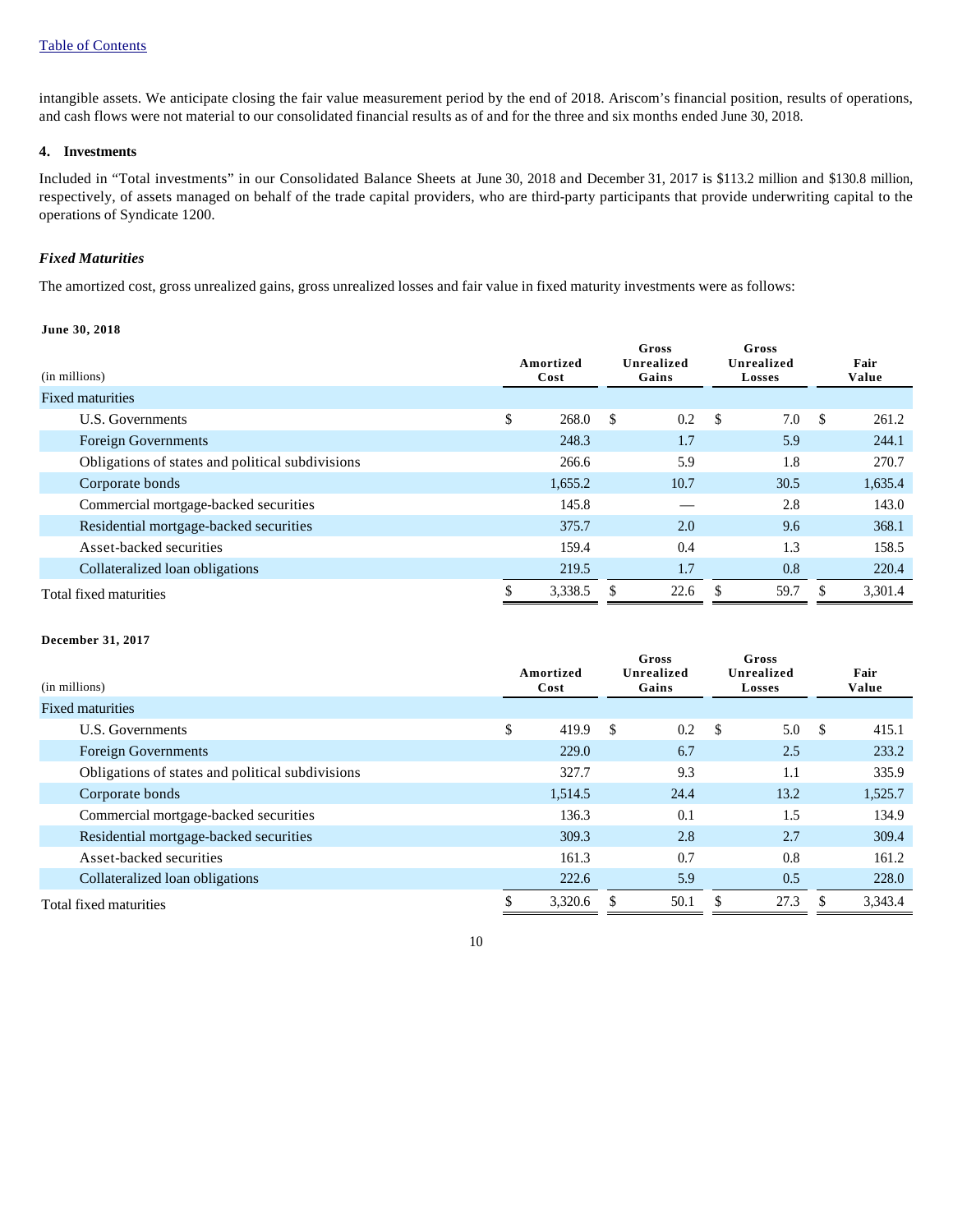# *Contractual Maturity*

The amortized cost and fair values of fixed maturity investments as of June 30, 2018, by contractual maturity, were as follows:

| (in millions)                          |   | Amortized<br>Cost | Fair<br>Value |
|----------------------------------------|---|-------------------|---------------|
| Due in one year or less                | Φ | 208.9             | 208.6         |
| Due after one year through five years  |   | 1,482.3           | 1,465.7       |
| Due after five years through ten years |   | 597.2             | 588.0         |
| Thereafter                             |   | 149.7             | 149.1         |
| Structured securities                  |   | 900.4             | 890.0         |
| Total                                  |   | 3,338.5           | 3,301.4       |

The expected maturities may differ from the contractual maturities because debtors may have the right to call or prepay obligations.

#### *Other Investments*

Details regarding the carrying value and unfunded investment commitments of other investments as of June 30, 2018 and December 31, 2017 were as follows:

#### **June 30, 2018**

| (in millions)           | Carrying<br>Value |    | Unfunded<br>Commitments |
|-------------------------|-------------------|----|-------------------------|
| <b>Investment Type</b>  |                   |    |                         |
| Hedge funds             | \$<br>140.0       | -S |                         |
| Private equity          | 199.0             |    | 114.9                   |
| Long only funds         | 182.6             |    |                         |
| Other                   | 4.3               |    |                         |
| Total other investments | 525.9             |    | 114.9                   |

#### **December 31, 2017**

| (in millions)           | Carrying<br>Value |      | Unfunded<br><b>Commitments</b> |
|-------------------------|-------------------|------|--------------------------------|
| <b>Investment Type</b>  |                   |      |                                |
| Hedge funds             | \$<br>163.6       | - \$ |                                |
| Private equity          | 179.2             |      | 129.9                          |
| Long only funds         | 196.5             |      | $\sim$                         |
| Other                   | 4.3               |      |                                |
| Total other investments | 543.6             |      | 129.9                          |

The following describes each investment type:

- **Hedge funds:** Hedge funds include funds that primarily buy and sell stocks, including short sales, multi-strategy credit, relative value credit and distressed credit.
- **Private equity:** Private equity includes buyout funds, real asset/infrastructure funds, credit special situations funds, mezzanine lending funds and direct investments and strategic non-controlling minority investments in private companies that are principally accounted for using the equity method of accounting.
- **Long only funds:** Our long only funds include a fund that primarily owns international stocks and funds that primarily own investmentgrade corporate and sovereign fixed income securities.
- **Other:** Other includes participation in investment pools.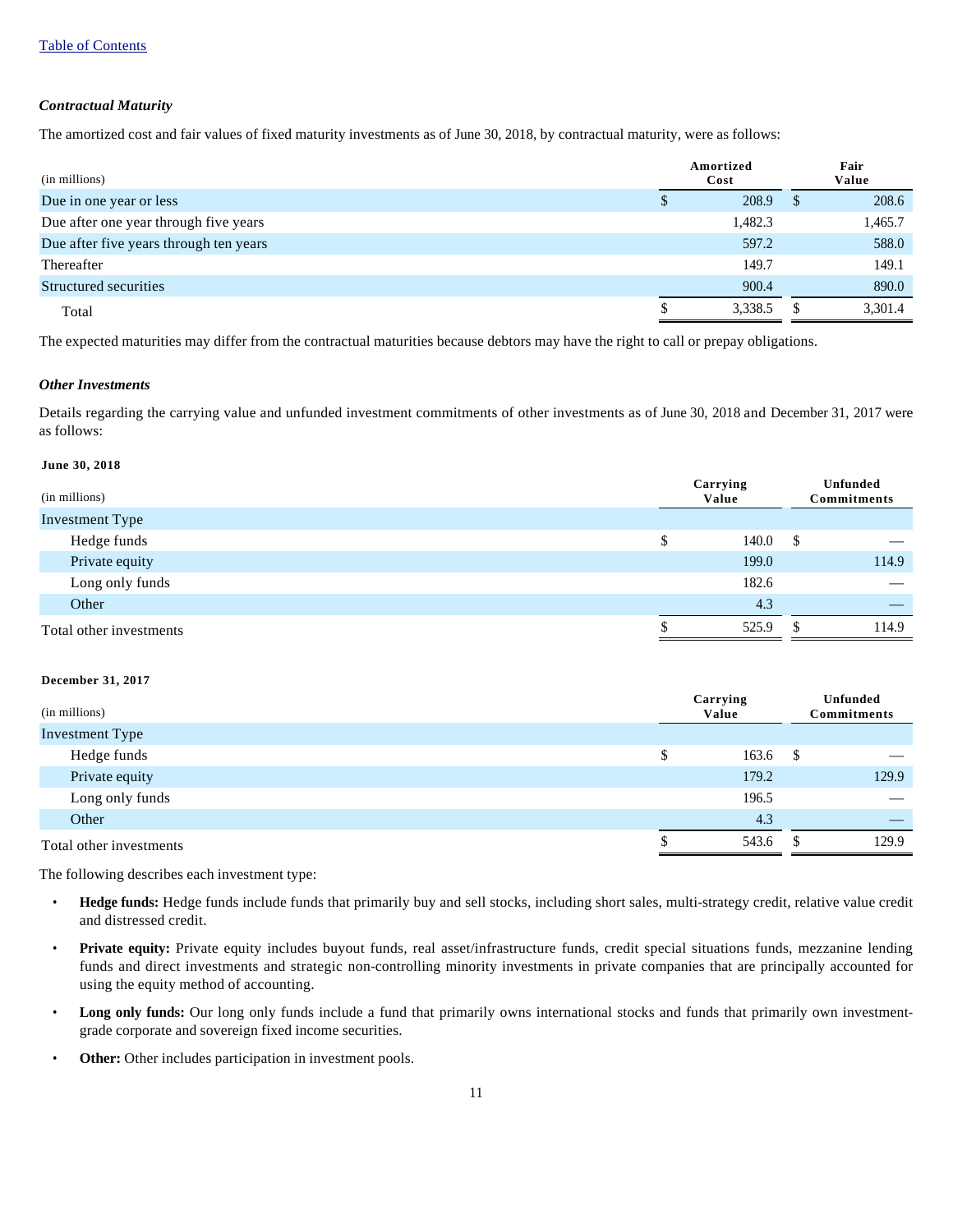## *Unrealized Losses and Other-Than-Temporary Impairments*

An aging of unrealized losses on our investments in fixed maturities is presented below:

| June 30, 2018                                    | <b>Less Than One Year</b> |                                              |     | <b>One Year or Greater</b> |    |       |    | Total                                 |    |         |                             |      |
|--------------------------------------------------|---------------------------|----------------------------------------------|-----|----------------------------|----|-------|----|---------------------------------------|----|---------|-----------------------------|------|
| (in millions)                                    |                           | Fair<br>Unrealized<br>Value<br><b>Losses</b> |     | Fair<br>Value              |    |       |    | Fair<br>Unrealized<br>Value<br>Losses |    |         | Unrealized<br><b>Losses</b> |      |
| <b>Fixed maturities</b>                          |                           |                                              |     |                            |    |       |    |                                       |    |         |                             |      |
| U.S. Governments                                 | \$                        | 223.4                                        | \$. | 6.1                        | \$ | 17.2  | -S | 0.9                                   | \$ | 240.6   | S                           | 7.0  |
| Foreign Governments <sup>(1)</sup>               |                           | 212.9                                        |     | 5.9                        |    | 5.0   |    |                                       |    | 217.9   |                             | 5.9  |
| Obligations of states and political subdivisions |                           | 67.5                                         |     | 1.1                        |    | 14.6  |    | 0.7                                   |    | 82.1    |                             | 1.8  |
| Corporate bonds                                  |                           | 1.195.0                                      |     | 28.7                       |    | 28.9  |    | 1.8                                   |    | 1,223.9 |                             | 30.5 |
| Commercial mortgage-backed securities            |                           | 105.2                                        |     | 1.9                        |    | 15.8  |    | 0.9                                   |    | 121.0   |                             | 2.8  |
| Residential mortgage-backed securities           |                           | 288.2                                        |     | 8.9                        |    | 14.0  |    | 0.7                                   |    | 302.2   |                             | 9.6  |
| Asset-backed securities                          |                           | 107.1                                        |     | 1.0                        |    | 7.0   |    | 0.3                                   |    | 114.1   |                             | 1.3  |
| Collateralized loan obligations                  |                           | 129.8                                        |     | 0.8                        |    |       |    |                                       |    | 129.8   |                             | 0.8  |
| Total fixed maturities                           | \$                        | 2.329.1                                      |     | 54.4                       | \$ | 102.5 | \$ | 5.3                                   | \$ | 2.431.6 |                             | 59.7 |

| December 31, 2017                                | <b>Less Than One Year</b> |                                              |    | <b>One Year or Greater</b> |    |                      |               | Total         |    |        |                      |      |
|--------------------------------------------------|---------------------------|----------------------------------------------|----|----------------------------|----|----------------------|---------------|---------------|----|--------|----------------------|------|
| (in millions)                                    |                           | Unrealized<br>Fair<br>Value<br><b>Losses</b> |    | Fair<br>Value              |    | Unrealized<br>Losses |               | Fair<br>Value |    |        | Unrealized<br>Losses |      |
| <b>Fixed maturities</b>                          |                           |                                              |    |                            |    |                      |               |               |    |        |                      |      |
| U.S. Governments                                 | \$                        | 313.7                                        | \$ | 1.9                        | \$ | 83.7                 | <sup>\$</sup> | 3.1           | \$ | 397.4  | \$.                  | 5.0  |
| <b>Foreign Governments</b>                       |                           | 175.2                                        |    | 2.0                        |    | 35.9                 |               | 0.5           |    | 211.1  |                      | 2.5  |
| Obligations of states and political subdivisions |                           | 33.3                                         |    | 0.5                        |    | 22.4                 |               | 0.6           |    | 55.7   |                      | 1.1  |
| Corporate bonds                                  |                           | 674.1                                        |    | 9.9                        |    | 77.7                 |               | 3.3           |    | 751.8  |                      | 13.2 |
| Commercial mortgage-backed securities            |                           | 58.2                                         |    | 0.4                        |    | 37.8                 |               | 1.1           |    | 96.0   |                      | 1.5  |
| Residential mortgage-backed securities           |                           | 164.4                                        |    | 1.6                        |    | 52.4                 |               | 1.1           |    | 216.8  |                      | 2.7  |
| Asset-backed securities                          |                           | 85.4                                         |    | 0.4                        |    | 31.9                 |               | 0.4           |    | 117.3  |                      | 0.8  |
| Collateralized loan obligations <sup>(1)</sup>   |                           | 34.6                                         |    | 0.5                        |    | 0.9                  |               |               |    | 35.5   |                      | 0.5  |
| Total fixed maturities                           | S.                        | 1,538.9                                      | ъ. | 17.2                       | S  | 342.7                |               | 10.1          | S  | .881.6 |                      | 27.3 |

(1) Unrealized losses one year or greater are less than \$0.1 million.

We regularly evaluate our investments for other-than-temporary impairment. For fixed maturity securities, the evaluation for a credit loss is generally based on the present value of expected cash flows of the security as compared to the amortized book value. For structured securities, frequency and severity of loss inputs are used in projecting future cash flows of the securities. Loss frequency is measured as the credit default rate, which includes such factors as loan-to-value ratios and credit scores of borrowers. We also recognize other-than-temporary losses on fixed maturity securities that we intend to sell. Effective January 1, 2018, the Company adopted ASU 2016-1. As a result, changes in the fair value of equity securities are recognized in net realized investment gains in the Consolidated Statement of Income.

We hold a total of 5,260 securities, of which 3,349 were in an unrealized loss position for less than one year and 106 were in an unrealized loss position for a period one year or greater as of June 30, 2018. Unrealized losses greater than twelve months on fixed maturities were the result of a number of factors, including increased credit spreads, foreign currency fluctuations and higher market yields relative to the date the securities were purchased, and for structured securities, by the performance of the underlying collateral, as well. In considering whether an investment is otherthan-temporarily impaired or not, we also considered that we do not intend to sell the investments and it is unlikely that we will be required to sell the investments before recovery of their amortized cost bases, which may be maturity. We do not consider these investments to be other-thantemporarily impaired at June 30, 2018.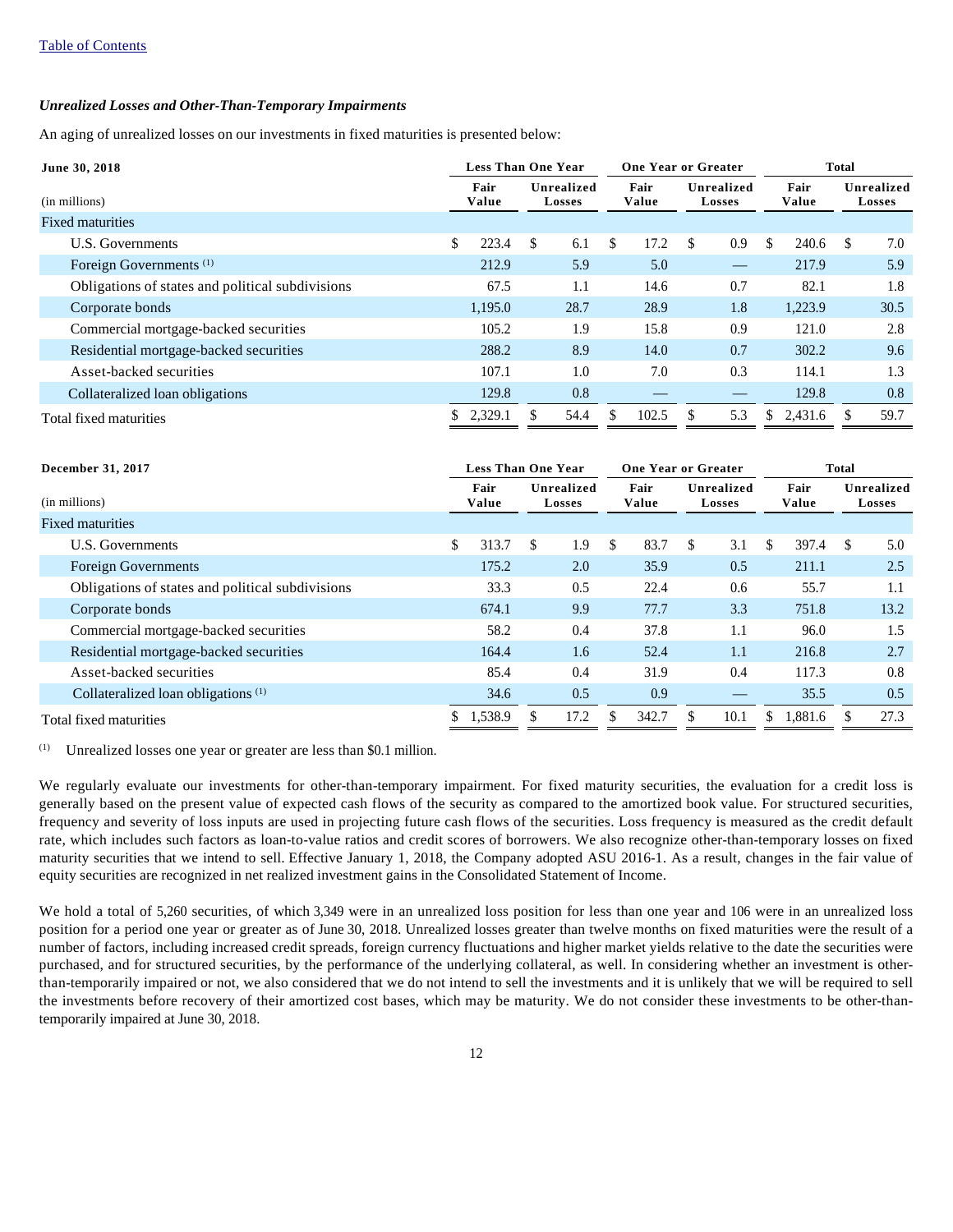We recognized other-than-temporary losses on our fixed maturities and equity portfolio as follows:

|                                        |      |       | For the Three Months Ended June 30, | For the Six Months Ended June 30, |       |  |  |  |
|----------------------------------------|------|-------|-------------------------------------|-----------------------------------|-------|--|--|--|
| (in millions)                          | 2018 |       | 2017                                | 2018                              | 2017  |  |  |  |
| Other-than-temporary impairment:       |      |       |                                     |                                   |       |  |  |  |
| Corporate bonds                        |      | (0.9) |                                     | (1.9)                             |       |  |  |  |
| Equity securities                      |      |       | (1.1)                               |                                   | (1.5) |  |  |  |
| Other-than-temporary impairment losses |      | (0.9) | (1.1)                               | (1.9)                             | (1.5) |  |  |  |

#### *Net Realized Investment Gains and Losses*

The following table presents our gross realized investment gains (losses):

|                                                                                           | For the Three Months Ended June 30, |               |        |               | For the Six Months Ended June 30, |               |        |  |  |
|-------------------------------------------------------------------------------------------|-------------------------------------|---------------|--------|---------------|-----------------------------------|---------------|--------|--|--|
| (in millions)                                                                             | 2018                                |               | 2017   | 2018          |                                   |               | 2017   |  |  |
| Realized gains on fixed maturities and other                                              |                                     |               |        |               |                                   |               |        |  |  |
| <b>Fixed maturities</b>                                                                   | \$<br>3.7                           | $\mathcal{S}$ | 5.5    | <sup>\$</sup> | 11.2                              | <sup>\$</sup> | 12.6   |  |  |
| Equity securities <sup>(1)</sup>                                                          |                                     |               | 12.0   |               |                                   |               | 27.7   |  |  |
| Other and short-term investments                                                          | 15.6                                |               | 5.1    |               | 27.3                              |               | 11.3   |  |  |
|                                                                                           | 19.3                                |               | 22.6   |               | 38.5                              |               | 51.6   |  |  |
| Realized losses on fixed maturities and other                                             |                                     |               |        |               |                                   |               |        |  |  |
| <b>Fixed maturities</b>                                                                   | (6.5)                               |               | (5.0)  |               | (11.4)                            |               | (11.2) |  |  |
| Equity securities $(1)$                                                                   |                                     |               | (1.8)  |               |                                   |               | (2.5)  |  |  |
| Other and Short-term investments                                                          | (16.3)                              |               | (10.2) |               | (25.6)                            |               | (17.3) |  |  |
| Other-than-temporary impairment losses on fixed maturities                                | (0.9)                               |               |        |               | (1.9)                             |               |        |  |  |
| Other-than-temporary impairment losses on equity<br>securities                            |                                     |               | (1.1)  |               |                                   |               | (1.5)  |  |  |
|                                                                                           | (23.7)                              |               | (18.1) |               | (38.9)                            |               | (32.5) |  |  |
| Equity securities (1)                                                                     |                                     |               |        |               |                                   |               |        |  |  |
| Net realized gains on equity securities sold during the<br>period                         | 10.6                                |               |        |               | 21.8                              |               |        |  |  |
| Change in unrealized gains (losses) on equity securities<br>held at the end of the period | 4.3                                 |               |        |               | (26.6)                            |               |        |  |  |
| Net realized gains (losses) on equity securities                                          | 14.9                                |               |        |               | (4.8)                             |               |        |  |  |
| Net realized investment gains (losses) before income taxes                                | 10.5                                |               | 4.5    |               | (5.2)                             |               | 19.1   |  |  |
| Income tax (expense) benefit                                                              | (2.4)                               |               | (1.3)  |               | 0.5                               |               | (5.7)  |  |  |
| Net realized investment gains (losses), net of income taxes                               | \$<br>8.1                           | $\mathcal{S}$ | 3.2    | \$            | (4.7)                             | $\mathcal{S}$ | 13.4   |  |  |

(1) Effective January 1, 2018, we adopted ASU 2016-1. As a result, unrealized gains (losses) at the date of adoption have been reclassified from accumulated other comprehensive income to retained earnings. Additionally, all changes in the fair value of equity securities are recognized in net realized investment gains (losses). Prior periods have not been restated to conform to the current presentation. See Note 2, "Recently Issued Accounting Pronouncements."

The cost of securities sold is based on the specific identification method.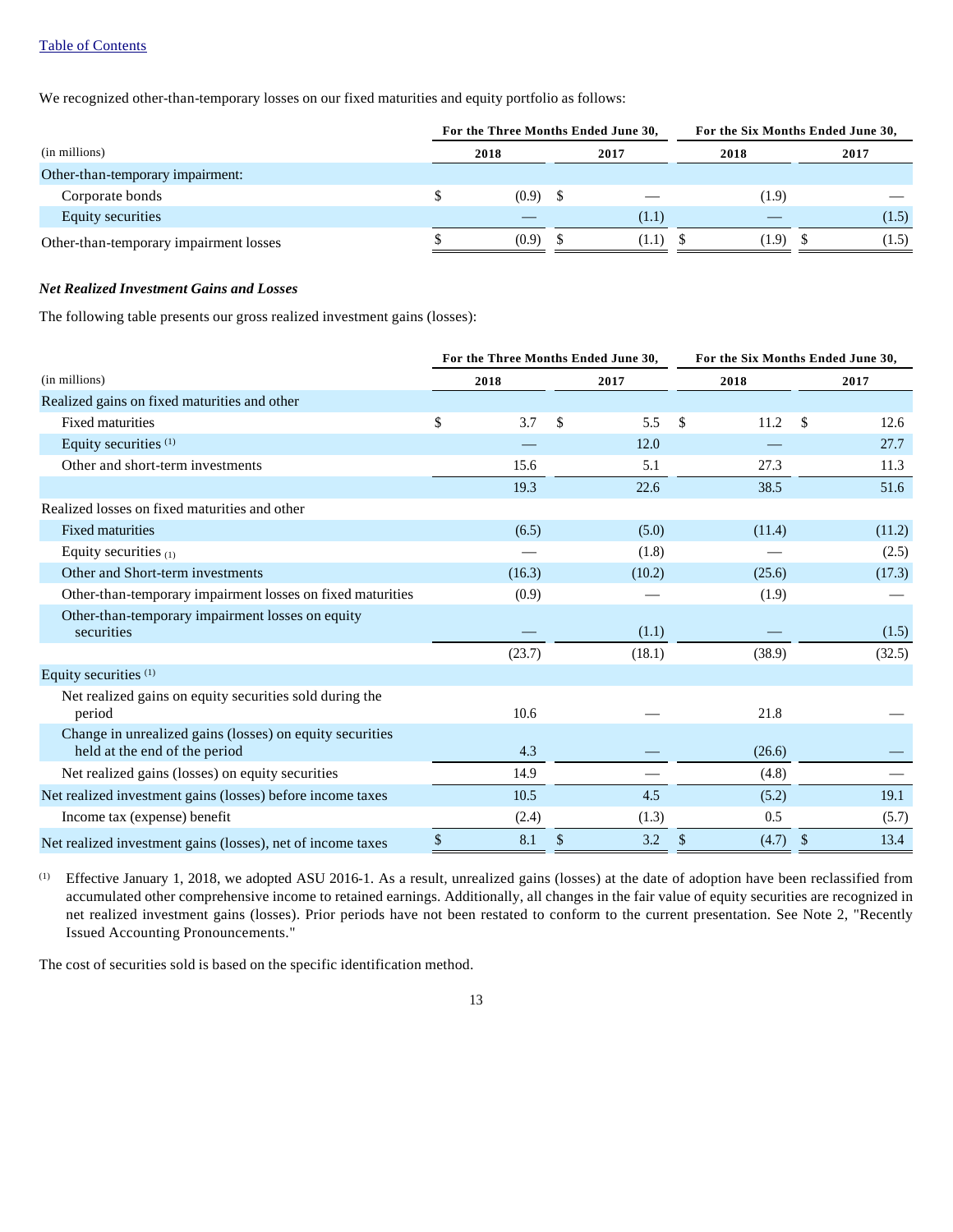Changes in unrealized appreciation (depreciation) related to investments are summarized as follows:

|                                                               |    |             |  | For the Three Months Ended June 30, | For the Six Months Ended June 30, |      |         |  |      |
|---------------------------------------------------------------|----|-------------|--|-------------------------------------|-----------------------------------|------|---------|--|------|
| (in millions)                                                 |    | 2018        |  |                                     |                                   | 2017 | 2018    |  | 2017 |
| Change in unrealized (losses) gains                           |    |             |  |                                     |                                   |      |         |  |      |
| <b>Fixed maturities</b>                                       | \$ | $(21.8)$ \$ |  | 19.5                                | (58.9)                            |      | 32      |  |      |
| Equity securities                                             |    |             |  | 3.3                                 |                                   |      | 8.7     |  |      |
| Other investments                                             |    | 0.1         |  | 2.0                                 | 0.1                               |      | $2^{1}$ |  |      |
| Short-term investments                                        |    | 0.1         |  |                                     |                                   |      |         |  |      |
| Net unrealized investment (losses) gains before income taxes  |    | (21.6)      |  | 24.8                                | (58.8)                            |      | 42.7    |  |      |
| Income tax benefit (expense)                                  |    | 2.8         |  | (5.1)                               | 9.1                               |      | (9.7)   |  |      |
| Net unrealized investment (losses) gains, net of income taxes |    | (18.8)      |  | 19.7                                | (49.7)                            |      | 33.0    |  |      |

#### *Foreign Currency Exchange Forward Contracts*

We entered into foreign currency exchange forward contracts to manage operational currency exposure on our Canadian dollar ("CAD") investment portfolio, minimize negative impacts to investment portfolio returns, and gain exposure to a total return strategy which invests in multiple currencies. The currency forward contracts are carried at fair value in our Consolidated Balance Sheets in "Other liabilities" at June 30, 2018 and December 31, 2017. The gains and losses are included in "Net realized investment gains (losses)" in our Consolidated Statements of Income.

The fair value of our foreign currency exchange forward contracts as of June 30, 2018 and December 31, 2017 was as follows:

| (in millions)                     | June 30, 2018 | December 31, 2017 |       |  |
|-----------------------------------|---------------|-------------------|-------|--|
| Operational currency exposure     | (2.2)         |                   | (0.2) |  |
| Asset manager investment exposure | 0.2           |                   | (0.9) |  |
| Total return strategy             | (0.3)         |                   | 0.7   |  |
| Total                             | (2.3)         |                   | (0.4) |  |

The following table represents our gross investment realized gains and losses on our foreign currency exchange forward contracts:

|                                                                                          |   |        |               | For the Three Months Ended June 30, | For the Six Months Ended June 30, |     |        |
|------------------------------------------------------------------------------------------|---|--------|---------------|-------------------------------------|-----------------------------------|-----|--------|
| (in millions)                                                                            |   | 2018   | 2017          |                                     | 2018                              |     | 2017   |
| Realized gains                                                                           |   |        |               |                                     |                                   |     |        |
| Operational currency exposure                                                            | ъ | 1.7    | <sup>\$</sup> | 3.7                                 | \$<br>6.0                         | \$. | 5.7    |
| Asset manager investment exposure                                                        |   | 8.7    |               |                                     | 13.0                              |     | 0.5    |
| Total return strategy                                                                    |   | 4.3    |               | 0.5                                 | 6.9                               |     | 3.6    |
| Gross realized investment gains                                                          |   | 14.7   |               | 4.2                                 | 25.9                              |     | 9.8    |
| Realized losses                                                                          |   |        |               |                                     |                                   |     |        |
| Operational currency exposure                                                            |   | (3.7)  |               | (3.7)                               | (4.3)                             |     | (5.9)  |
| Asset manager investment exposure                                                        |   | (5.7)  |               | (5.4)                               | (11.6)                            |     | (6.8)  |
| Total return strategy                                                                    |   | (6.0)  |               | (0.8)                               | (8.1)                             |     | (2.7)  |
| Gross realized investment losses                                                         |   | (15.4) |               | (9.9)                               | (24.0)                            |     | (15.4) |
| Net realized investment (losses) gains on foreign currency<br>exchange forward contracts |   | (0.7)  |               | (5.7)                               | 1.9                               |     | (5.6)  |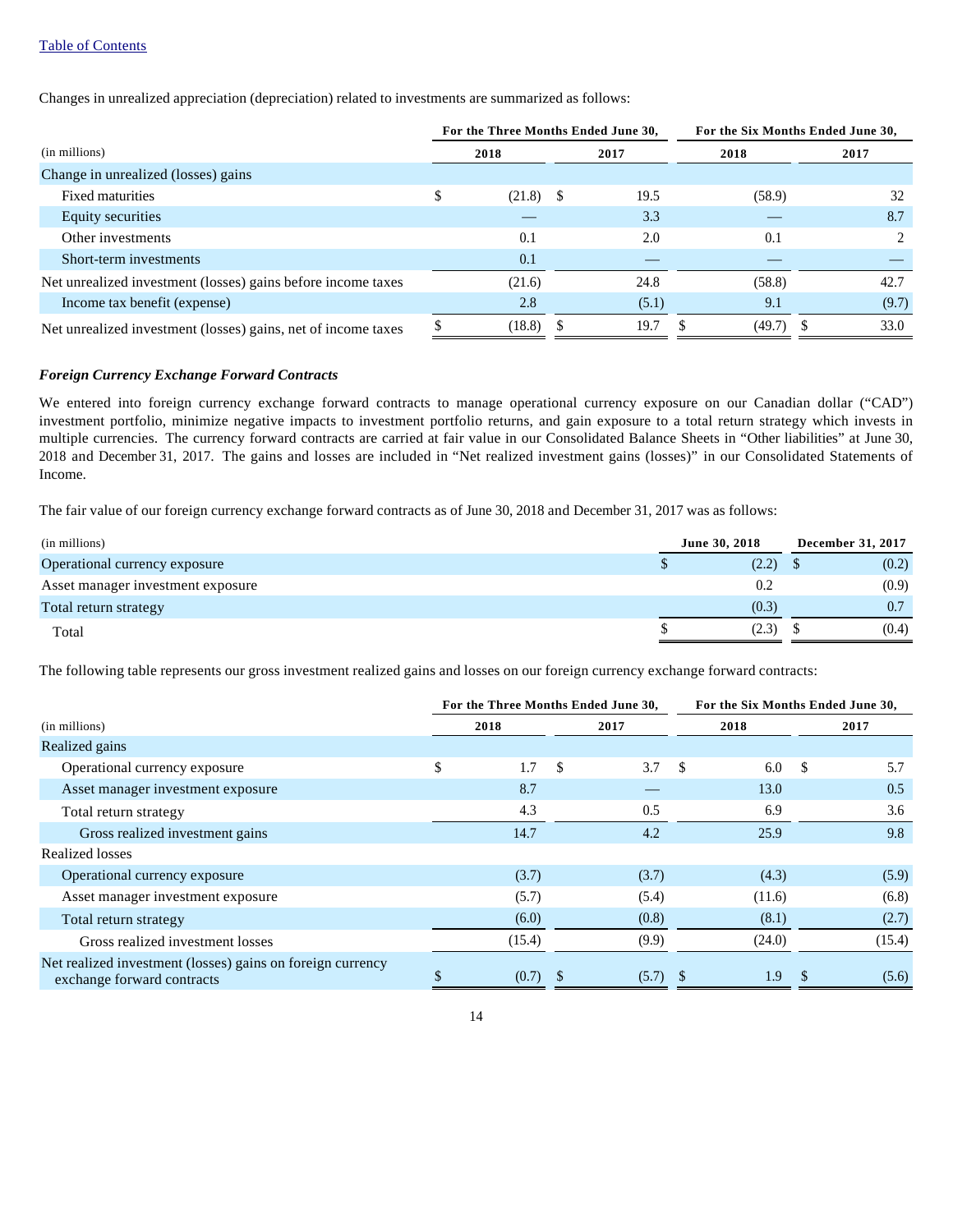# *Regulatory Deposits, Pledged Securities and Letters of Credit*

We are required to maintain assets on deposit with various regulatory authorities to support our insurance and reinsurance operations. We maintain assets pledged as collateral in support of irrevocable letters of credit issued under the terms of certain reinsurance agreements for reported loss and loss expense reserves. The following table presents our components of restricted assets at June 30:

| (in millions)                                              | June 30, 2018 |       | June 30, 2017 |       |  |
|------------------------------------------------------------|---------------|-------|---------------|-------|--|
| Securities on deposit for regulatory and other purposes    |               | 167.0 |               | 176.0 |  |
| Securities pledged as collateral for letters of credit     |               | 78.1  |               | 29.1  |  |
| Securities and cash on deposit supporting Lloyd's business |               | 373.9 |               | 397.2 |  |
| Total restricted investments                               |               | 619.0 |               | 602.3 |  |

#### *Fair Value Measurements*

Fair value is the price that would be received to sell an asset or paid to transfer a liability in an orderly transaction between market participants at the measurement date. Fair value measurement assumes that the transaction to sell the asset or transfer the liability occurs in the principal market for the asset or liability, or in the absence of a principal market, the most advantageous market. Market participants are buyers and sellers in the principal (or most advantageous) market that are independent, knowledgeable, able to transact for the asset or liability and willing to transfer the asset or liability.

Valuation techniques consistent with the market approach, income approach and/or cost approach are used to measure fair value. The inputs of these valuation techniques are categorized into three levels.

- Level 1 inputs are quoted prices (unadjusted) in active markets for identical assets or liabilities that can be accessed at the reporting date. We define actively traded as a security that has traded in the past seven days. We receive one quote per instrument for Level 1 inputs.
- Level 2 inputs are inputs other than quoted prices included within Level 1 that are observable for the asset or liability, either directly or indirectly. We receive one quote per instrument for Level 2 inputs.
- Level 3 inputs are unobservable inputs. Unobservable inputs reflect our own judgments about the assumptions market participants would use in pricing the asset or liability based on the best information available in the circumstances.

We receive fair value prices from third-party pricing services and our outside investment managers. These prices are determined using observable market information such as dealer quotes, market spreads, cash flows, yield curves, live trading levels, trade execution data, market consensus prepayment speeds, credit information and the security's terms and conditions, among other things. We have reviewed the processes used by the third-party providers for pricing the securities, and have determined that these processes result in fair values consistent with GAAP requirements. In addition, we review these prices for reasonableness, and have not adjusted any prices received from the third-party providers as of June 30, 2018. A description of the valuation techniques we use to measure assets at fair value is as follows:

#### *Fixed Maturities (Available-for-Sale) Levels 1 and 2:*

- United States Treasury securities are typically valued using Level 1 inputs. For these securities, we obtain fair value measurements from third-party pricing services using quoted prices (unadjusted) in active markets at the reporting date.
- United States Government agencies, non-U.S. Government securities, obligations of states and political subdivisions, credit securities and foreign denominated government and credit securities are reported at fair value using Level 2 inputs. For these securities, we obtain fair value measurements from third-party pricing services. Observable data may include dealer quotes, market spreads, yield curves, live trading levels, trade execution data, credit information and the security's terms and conditions, among other things.
- Asset and mortgage-backed securities and collateralized loan obligations are reported at fair value using Level 2 inputs. For these securities, we obtain fair value measurements from third-party pricing services. Observable data may include dealer quotes, market spreads, cash flows, yield curves, live trading levels, trade execution data, market consensus prepayment speeds, credit information and the security's terms and conditions, among other things.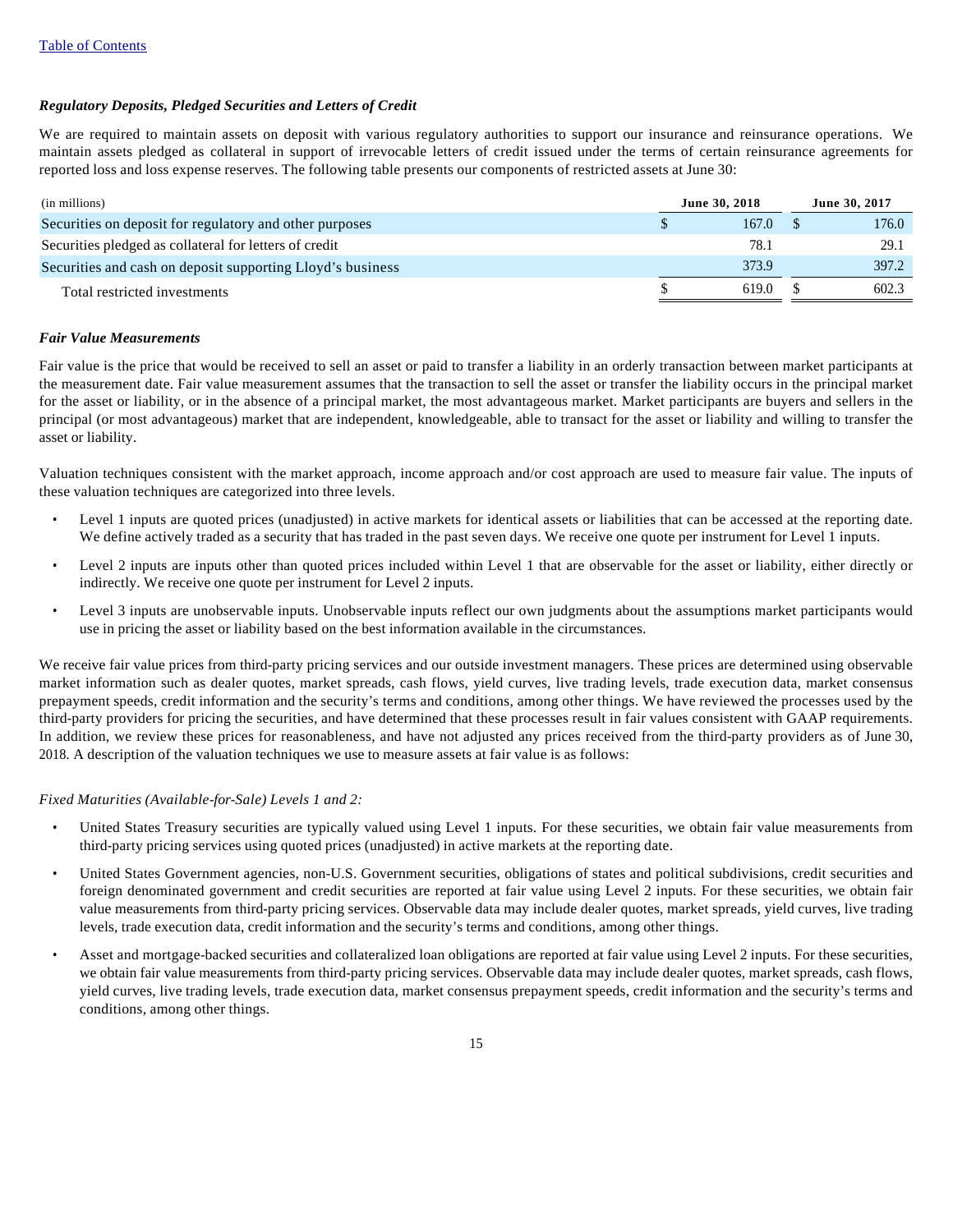## *Fixed Maturities (Available-for-Sale) Levels 3:*

We own term loans that are valued using unobservable inputs.

*Equity Securities Level 1:* Equity securities are principally reported at fair value using Level 1 inputs. For these securities, we obtain fair value measurements from a third-party pricing service using quoted prices (unadjusted) in active markets at the reporting date.

*Equity Securities Level 2:* We own interests in a mutual fund that is reported at fair value using Level 2 inputs. The valuation is based on the fund's net asset value per share, at the end of each month. The underlying assets in the fund are valued primarily on the basis of closing market quotations or official closing prices on each valuation day.

*Equity Securities Level 3:* We own certain equity securities that are reported at fair value using Level 3 inputs. The valuation techniques for these securities include the following:

- Fair value measurements obtained from the National Association of Insurance Commissioners' Security Valuation Office at the reporting date.
- Fair value measurements for an investment in an equity fund obtained by applying final prices provided by the administrator of the fund, which is based upon certain estimates and assumptions.
- Fair value measurements from a broker and an independent valuation service, both based upon estimates and assumptions.

*Other Investments Level 2:* Foreign regulatory deposits are assets held in trust in jurisdictions where there is a legal and regulatory requirement to maintain funds locally in order to protect policyholders. Lloyd's is the appointed investment manager for the funds. These assets are invested in short-term government securities, agency securities and corporate bonds and are valued using Level 2 inputs based upon values obtained from Lloyd's.

*Short-term Investments:* Short-term investments are principally reported at fair value using Level 1 inputs, with the exception of short-term corporate and governmental bonds reported at fair value using Level 2 inputs as described in the fixed maturities section above. Values for the investments categorized as Level 1 are obtained from various financial institutions as of the reporting date.

*Transfers Between Level 1 and Level 2 Securities:* There were no transfers between Level 1 and Level 2 securities during the three months ended June 30, 2018.

Based on an analysis of the inputs, our financial assets measured at fair value on a recurring basis have been categorized as follows:

|                                                  |               |                        |         | <b>Fair Value Measurements at Reporting Date Using</b> |         |               |               |
|--------------------------------------------------|---------------|------------------------|---------|--------------------------------------------------------|---------|---------------|---------------|
| (in millions)                                    | June 30, 2018 | Level 1 <sup>(a)</sup> |         | Level 2 <sup>(b)</sup>                                 |         |               | Level 3 $(c)$ |
| <b>Fixed maturities</b>                          |               |                        |         |                                                        |         |               |               |
| U.S. Governments                                 | \$<br>261.2   | \$                     | 252.2   | \$.                                                    | 9.0     | <sup>\$</sup> |               |
| <b>Foreign Governments</b>                       | 244.1         |                        |         |                                                        | 244.1   |               |               |
| Obligations of states and political subdivisions | 270.7         |                        |         |                                                        | 270.7   |               |               |
| Corporate bonds                                  | 1,635.4       |                        |         |                                                        | 1,631.8 |               | 3.6           |
| Commercial mortgage-backed securities            | 143.0         |                        |         |                                                        | 143.0   |               |               |
| Residential mortgage-backed securities           | 368.1         |                        |         |                                                        | 368.1   |               |               |
| Asset-backed securities                          | 158.5         |                        |         |                                                        | 158.5   |               |               |
| Collateralized loan obligations                  | 220.4         |                        |         |                                                        | 220.4   |               |               |
| Total fixed maturities                           | 3,301.4       |                        | 252.2   |                                                        | 3,045.6 |               | 3.6           |
| <b>Equity securities</b>                         | 492.2         |                        | 484.1   |                                                        | 2.1     |               | 6.0           |
| Other investments                                | 95.4          |                        |         |                                                        | 95.4    |               |               |
| Short-term investments                           | 449.4         |                        | 391.8   |                                                        | 57.6    |               |               |
|                                                  | \$<br>4,338.4 |                        | 1,128.1 | \$                                                     | 3,200.7 | S             | 9.6           |

(a) Quoted prices in active markets for identical assets

(b) Significant other observable inputs

(c) Significant unobservable inputs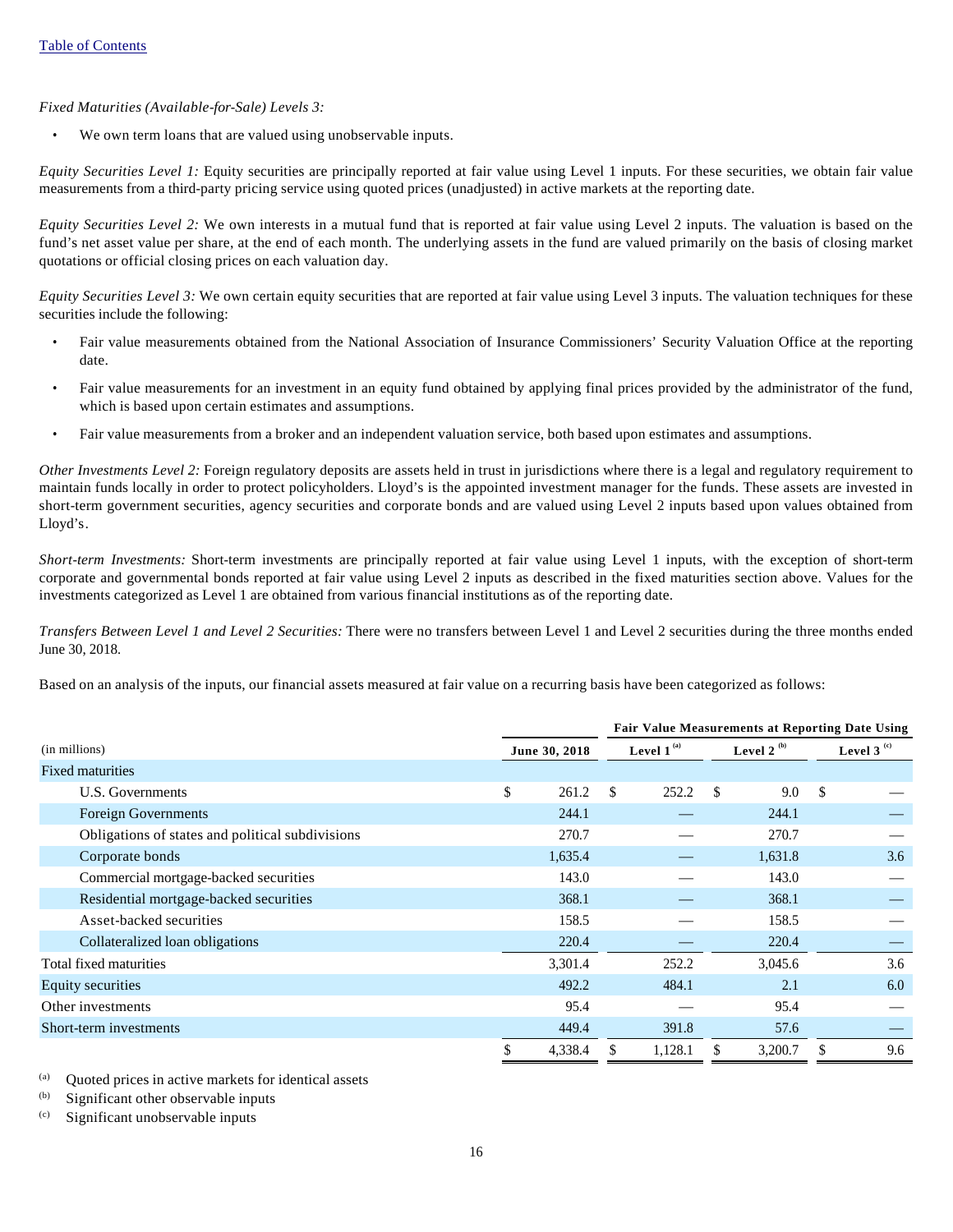|                                                  |                      |         |    |                 | <b>Fair Value Measurements at Reporting Date Using</b> |                        |      |               |
|--------------------------------------------------|----------------------|---------|----|-----------------|--------------------------------------------------------|------------------------|------|---------------|
| (in millions)                                    | December 31,<br>2017 |         |    | Level $1^{(a)}$ |                                                        | Level 2 <sup>(b)</sup> |      | Level 3 $(c)$ |
| <b>Fixed maturities</b>                          |                      |         |    |                 |                                                        |                        |      |               |
| U.S. Governments                                 | \$                   | 415.1   | \$ | 410.6           | \$                                                     | 4.5                    | - \$ |               |
| <b>Foreign Governments</b>                       |                      | 233.2   |    |                 |                                                        | 233.2                  |      |               |
| Obligations of states and political subdivisions |                      | 335.9   |    |                 |                                                        | 335.9                  |      |               |
| Corporate bonds                                  |                      | 1,525.7 |    |                 |                                                        | 1,523.8                |      | 1.9           |
| Commercial mortgage-backed securities            |                      | 134.9   |    |                 |                                                        | 134.9                  |      |               |
| Residential mortgage-backed securities           |                      | 309.4   |    |                 |                                                        | 309.4                  |      |               |
| Asset-backed securities                          |                      | 161.2   |    |                 |                                                        | 161.2                  |      |               |
| Collateralized loan obligations                  |                      | 228.0   |    |                 |                                                        | 228.0                  |      |               |
| Total fixed maturities                           |                      | 3,343.4 |    | 410.6           |                                                        | 2,930.9                |      | 1.9           |
| Equity securities                                |                      | 487.4   |    | 483.0           |                                                        | 2.1                    |      | 2.3           |
| Other investments                                |                      | 108.8   |    |                 |                                                        | 108.8                  |      |               |
| Short-term investments                           |                      | 368.5   |    | 333.7           |                                                        | 34.8                   |      |               |
|                                                  | \$                   | 4,308.1 | \$ | 1,227.3         | \$                                                     | 3,076.6                | S    | 4.2           |

(a) Quoted prices in active markets for identical assets

(b) Significant other observable inputs

(c) Significant unobservable inputs

The fair value measurements in the tables above do not equal "Total investments" on our Consolidated Balance Sheets as they exclude certain other investments that are accounted for under the equity-method of accounting.

A reconciliation of the beginning and ending balances for the investments categorized as Level 3 are as follows:

# **Fair Value Measurements Using Observable Inputs (Level 3)**

| (in millions)                                                                                                                                                                            | <b>Credit Financial</b> | <b>Equity</b><br><b>Securities</b> | Total                |
|------------------------------------------------------------------------------------------------------------------------------------------------------------------------------------------|-------------------------|------------------------------------|----------------------|
| Beginning balance, January 1, 2018                                                                                                                                                       | 1.9<br>\$               | 2.3<br><sup>\$</sup>               | <sup>\$</sup><br>4.2 |
| Transfers into Level 3                                                                                                                                                                   |                         |                                    |                      |
| Transfers out of Level 3                                                                                                                                                                 |                         |                                    |                      |
| Total gains or losses (realized/unrealized):                                                                                                                                             |                         |                                    |                      |
| Included in net income (loss)                                                                                                                                                            |                         |                                    |                      |
| Included in other comprehensive income (loss)                                                                                                                                            |                         |                                    |                      |
| Purchases, issuances, sales, and settlements:                                                                                                                                            |                         |                                    |                      |
| Purchases                                                                                                                                                                                | 1.7                     | 4.1                                | 5.8                  |
| Issuances                                                                                                                                                                                |                         |                                    |                      |
| Sales                                                                                                                                                                                    |                         | (0.4)                              | (0.4)                |
| <b>Settlements</b>                                                                                                                                                                       |                         |                                    |                      |
| Ending balance, June 30, 2018                                                                                                                                                            | 3.6                     | $6.0^{\circ}$                      | 9.6                  |
| Amount of total gains or losses for the year included in net income (loss) attributable<br>to the change in unrealized gains or losses relating to assets still held at June 30,<br>2018 |                         |                                    |                      |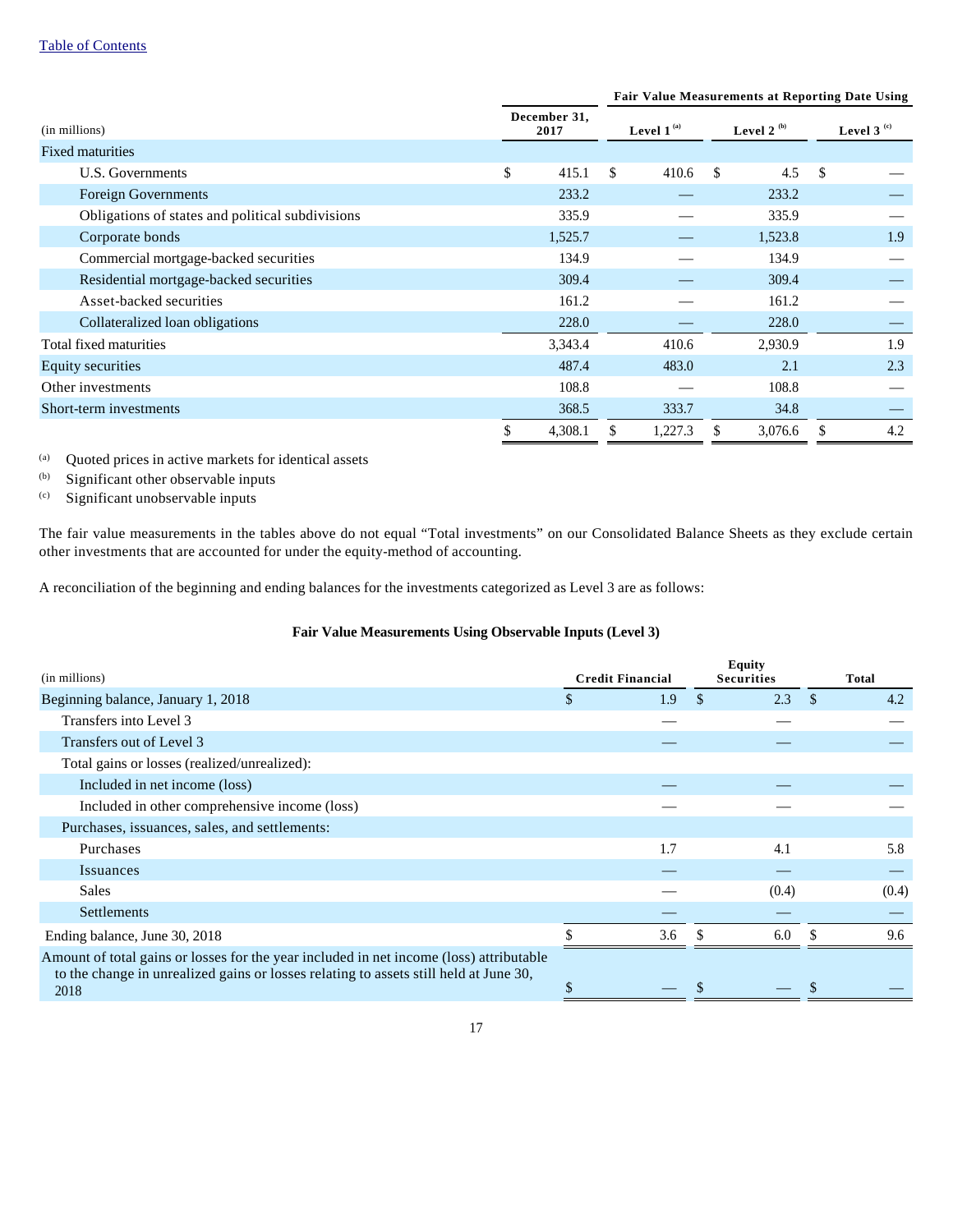| (in millions)                                                                                                                                                                                | <b>Credit Financial</b> | Equity<br><b>Securities</b> | Total       |
|----------------------------------------------------------------------------------------------------------------------------------------------------------------------------------------------|-------------------------|-----------------------------|-------------|
| Beginning balance, January 1, 2017                                                                                                                                                           | \$<br>2.0               | <sup>\$</sup><br>0.4        | - \$<br>2.4 |
| Transfers into Level 3                                                                                                                                                                       |                         |                             |             |
| Transfers out of Level 3                                                                                                                                                                     |                         |                             |             |
| Total gains or losses (realized/unrealized):                                                                                                                                                 |                         |                             |             |
| Included in net income (loss)                                                                                                                                                                |                         |                             |             |
| Included in other comprehensive income (loss)                                                                                                                                                | (0.1)                   | 0.2                         | 0.1         |
| Purchases, issuances, sales, and settlements:                                                                                                                                                |                         |                             |             |
| Purchases                                                                                                                                                                                    |                         | 1.7                         | 1.7         |
| Issuances                                                                                                                                                                                    |                         |                             |             |
| <b>Sales</b>                                                                                                                                                                                 |                         |                             |             |
| <b>Settlements</b>                                                                                                                                                                           |                         |                             |             |
| Ending balance, December 31, 2017                                                                                                                                                            | 1.9                     | 23                          | 4.2         |
| Amount of total gains or losses for the year included in net income (loss) attributable<br>to the change in unrealized gains or losses relating to assets still held at December<br>31, 2017 | P                       |                             |             |

At June 30, 2018 and December 31, 2017, we did not have any financial assets or financial liabilities measured at fair value on a nonrecurring basis or any financial liabilities on a recurring basis.

# **5. Reserves for Losses and Loss Adjustment Expenses**

The following table provides a reconciliation of reserves for losses and loss adjustment expenses ("LAE"):

|                                                                                | For the Six Months Ended June 30, |         |               |         |  |  |
|--------------------------------------------------------------------------------|-----------------------------------|---------|---------------|---------|--|--|
| (in millions)                                                                  | 2018                              |         |               | 2017    |  |  |
| Net reserves beginning of the year                                             | $\mathcal{S}$                     | 2,488.0 | $\mathcal{S}$ | 2,180.2 |  |  |
| Net Maybrooke reserves acquired                                                |                                   |         |               | 132.6   |  |  |
| Net Ariscom reserves acquired                                                  |                                   | 49.4    |               |         |  |  |
| Add:                                                                           |                                   |         |               |         |  |  |
| Losses and LAE incurred during current calendar year, net of reinsurance:      |                                   |         |               |         |  |  |
| Current accident year                                                          |                                   | 487.1   |               | 447.4   |  |  |
| Prior accident years                                                           |                                   | (4.4)   |               | 5.7     |  |  |
| Losses and LAE incurred during calendar year, net of reinsurance               |                                   | 482.7   |               | 453.1   |  |  |
| Deduct:                                                                        |                                   |         |               |         |  |  |
| Losses and LAE payments made during current calendar year, net of reinsurance: |                                   |         |               |         |  |  |
| Current accident year                                                          |                                   | 152.1   |               | 88.9    |  |  |
| Prior accident years                                                           |                                   | 327.0   |               | 290.8   |  |  |
| Losses and LAE payments made during current calendar year, net of reinsurance: |                                   | 479.1   |               | 379.7   |  |  |
| Change in participation interest (1)                                           |                                   | (29.4)  |               | (23.2)  |  |  |
| Foreign exchange adjustments                                                   |                                   | (24.0)  |               | 1.8     |  |  |
| Net reserves - end of period                                                   |                                   | 2,487.6 |               | 2,364.8 |  |  |
| Add:                                                                           |                                   |         |               |         |  |  |
| Reinsurance recoverables on unpaid losses and LAE, end of period               |                                   | 1,755.3 |               | 1,268.0 |  |  |
| Gross reserves - end of period                                                 | \$                                | 4,242.9 |               | 3,632.8 |  |  |

(1) Amount represents the change in reserves due to changing our participation in Syndicates 1200 and 1910.

Reserves for losses and LAE represent the estimated indemnity cost and related adjustment expenses necessary to investigate and settle claims. Such estimates are based upon individual case estimates for reported claims, estimates from ceding companies for reinsurance assumed and actuarial estimates for losses that have been incurred but not yet reported to the insurer. Any change in probable ultimate liabilities is reflected in current operating results.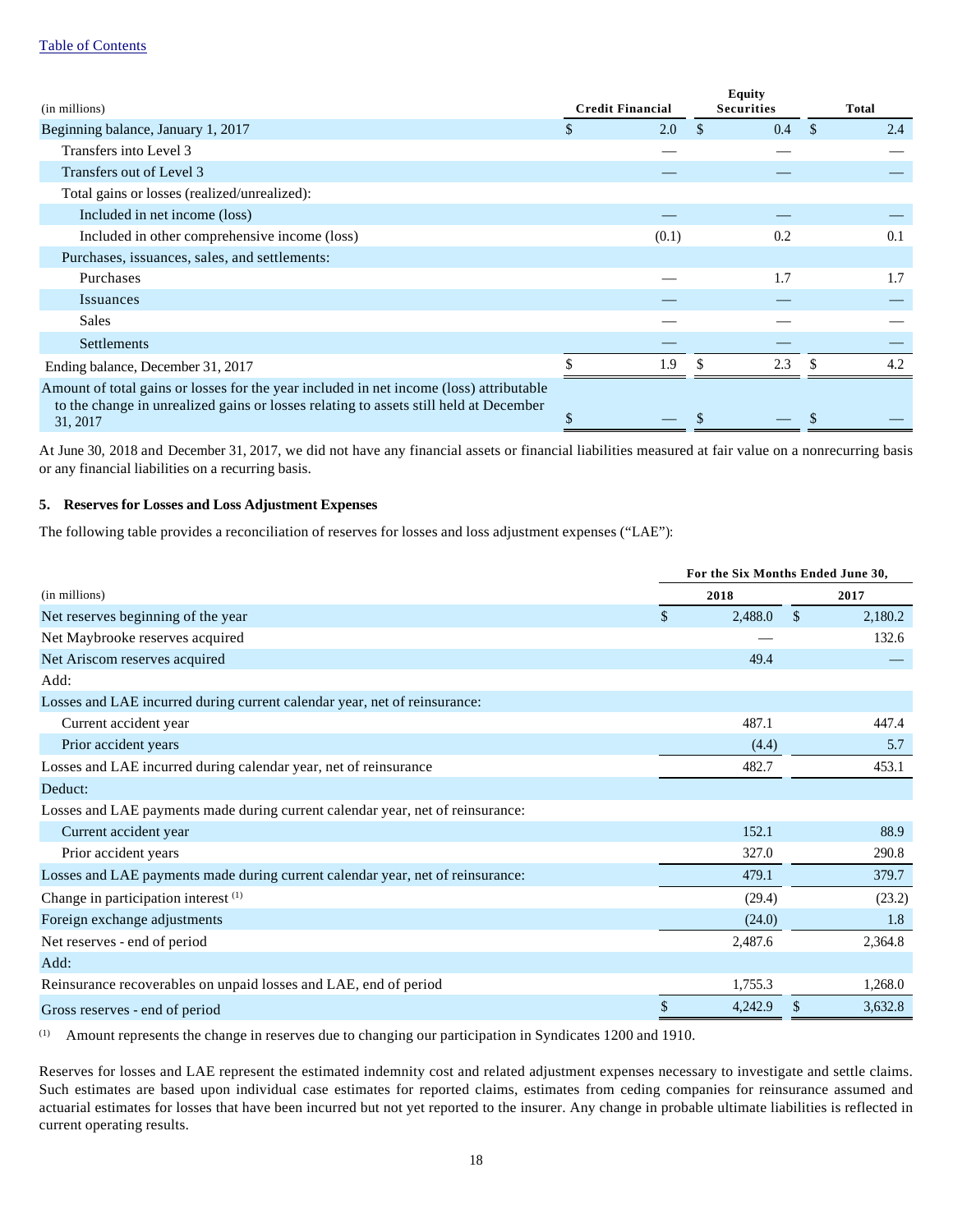The impact from the (favorable) unfavorable development of prior accident years' loss and LAE reserves on each reporting segment is presented below:

|                                                      |      | For the Six Months Ended June 30, |        |  |  |  |  |  |  |
|------------------------------------------------------|------|-----------------------------------|--------|--|--|--|--|--|--|
| (in millions)                                        | 2018 |                                   | 2017   |  |  |  |  |  |  |
| U.S. Operations                                      |      | (4.1)                             | (18.0) |  |  |  |  |  |  |
| <b>International Operations</b>                      |      | (3.3)                             | 19.6   |  |  |  |  |  |  |
| Run-off Lines                                        |      | 3.0                               | 4.1    |  |  |  |  |  |  |
| Total (favorable) unfavorable prior-year development |      | (4.4)                             |        |  |  |  |  |  |  |

The following describes the primary factors behind each segment's prior accident year reserve development for the six months ended June 30, 2018 and 2017:

#### *Six months ended June 30, 2018:*

- *U.S. Operations:* Favorable development in liability and surety lines, partially offset by unfavorable development in commercial multi-peril lines.
- *International Operations:* Favorable development in property lines, partially offset by unfavorable development within specialty lines.
- *Run-off Lines:* Unfavorable development in risk management lines and other run-off lines.

#### *Six months ended June 30, 2017:*

- *U.S. Operations:* Favorable development for workers compensation, surety, commercial auto, and commercial multi-peril lines.
- *International Operations:* Unfavorable development in the property, liability, and specialty lines
- *Run-off Lines:* Unfavorable development in risk management lines and other run-off lines.

In the opinion of management, our reserves represent the best estimate of our ultimate liabilities, based on currently known facts, current law, current technology and assumptions considered reasonable where facts are not known. Due to the significant uncertainties and related management judgments, there can be no assurance that future favorable or unfavorable loss development, which may be material, will not occur.

#### **6. Disclosures about Fair Value of Financial Instruments**

*Cash.* The carrying amount approximates fair value.

*Investment securities and short-term investments*. See Note 4, "Investments," for additional information.

*Premiums receivable and reinsurance recoverables on paid losses.* The carrying value of current receivables and reinsurance recoverables on paid losses approximates fair value.

*Debt*. At June 30, 2018 and December 31, 2017, the fair value of our Junior subordinated debentures, Senior unsecured fixed rate notes and Other indebtedness was estimated using appropriate market indices or quoted prices from external sources based on current market conditions. All of these debt instruments would be in Level 3 of the fair value hierarchy, as the fair value estimates shown below were calculated using unobservable inputs reflecting our assumptions about the assumptions market participants would use in pricing the liabilities.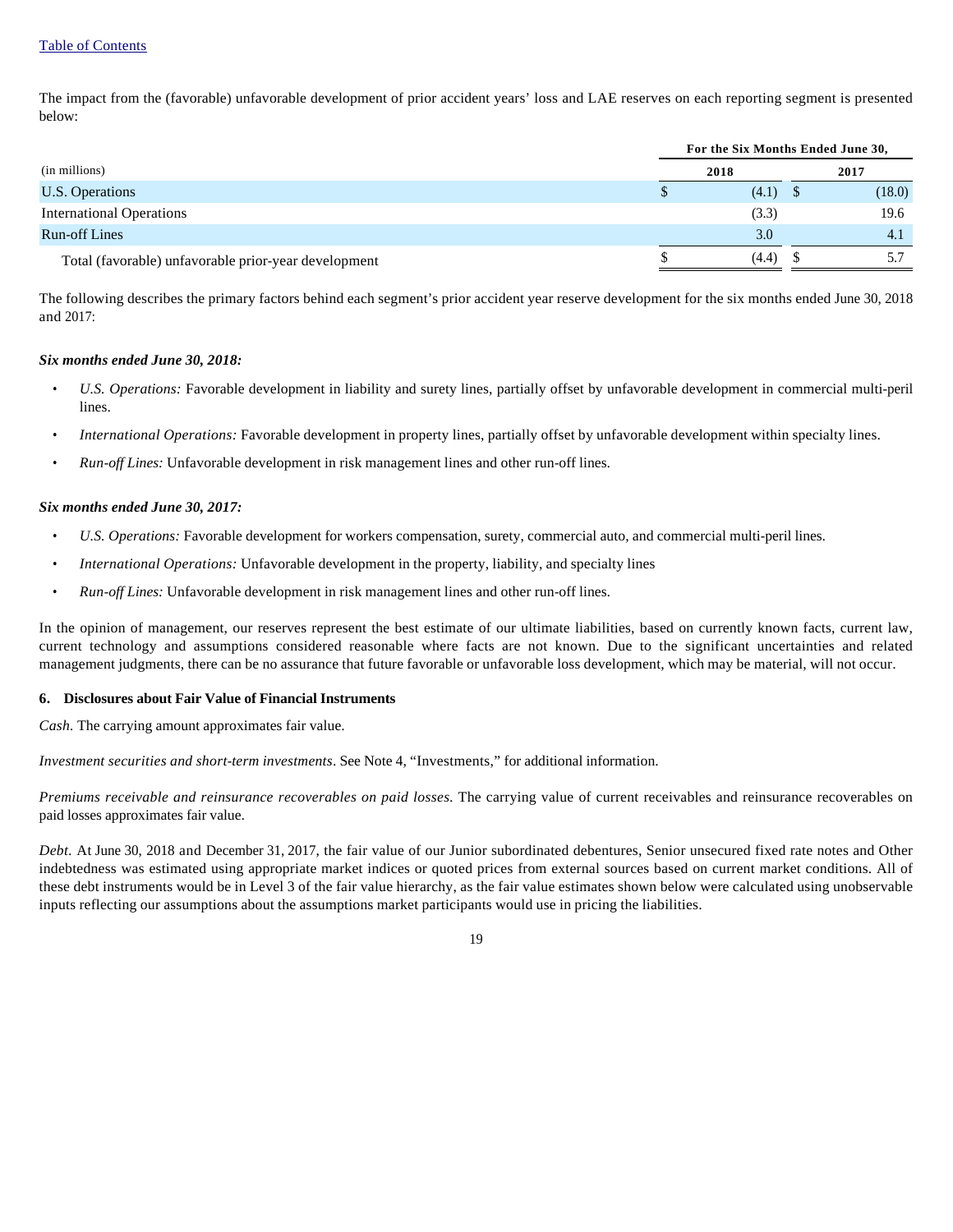A summary of our financial instruments whose carrying value did not equal fair value is shown below:

|                                                 | June 30, 2018      |  |               | December 31, 2017 |                    |  |               |
|-------------------------------------------------|--------------------|--|---------------|-------------------|--------------------|--|---------------|
| (in millions)                                   | Carrying<br>Amount |  | Fair<br>Value |                   | Carrying<br>Amount |  | Fair<br>Value |
| Junior subordinated debentures                  |                    |  |               |                   |                    |  |               |
| Trust preferred debentures                      | \$<br>172.7        |  | 172.9         |                   | 172.7              |  | 172.9         |
| Subordinated debentures acquired with Maybrooke | 84.1               |  | 83.3          |                   | 83.9               |  | 85.0          |
| Senior unsecured fixed rate notes               | 139.7              |  | 141.1         |                   | 139.6              |  | 141.2         |
| Floating rate loan stock                        | 59.0               |  | 59.0          |                   | 58.9               |  | 59.0          |

#### **7. Shareholders' Equity**

On February 20, 2018, the Board of Directors declared a 15% stock dividend, payable March 21, 2018 to all shareholders of record at the close of business on March 7, 2018. As a result of the stock dividend, 4,397,520 additional shares were issued. Cash was paid in lieu of fractional shares of our common shares. Excluding repurchased shares, all references to common shares and related per share amounts in this document and related disclosures have been adjusted to reflect the stock dividend for all periods presented.

On May 8, 2018, our Board of Directors declared a quarterly cash dividend in the amount of \$0.27 on each share of common stock outstanding. On June 15, 2018, we paid \$9.4 million to our shareholders of record on June 1, 2018.

On June 1, 2017, our Board of Directors declared a quarterly cash dividend in the amount of \$0.23 on each share of common stock outstanding, on a post-stock dividend basis. On June 26, 2017, we paid \$8.3 million to our shareholders of record on June 12, 2017.

On May 3, 2016, our Board of Directors authorized the repurchase of up to \$150.0 million of our common shares ("2016 Repurchase Authorization"). The 2016 Repurchase Authorization supersedes all previous Repurchase Authorizations. As of June 30, 2018, availability under the 2016 Repurchase Authorization for future repurchases of our common shares was \$64.6 million.

For the six months ended June 30, 2018, we repurchased a total of 344,533 common shares for \$20.4 million. A summary of activity from January 1, 2018 through June 30, 2018 follows.

A summary of common shares repurchased for the six months ended June 30, 2018 is shown below:

| <b>Repurchase Type</b> | Date<br><b>Trading Plan</b><br><b>Initiated</b> | <b>2018 Purchase Period</b> | Number of<br><b>Shares</b><br>Repurchased | <b>Average Price</b><br>of Shares<br>Repurchased | <b>Total Cost</b><br>(in millions) | Repurchase<br>Authorization<br>Year |
|------------------------|-------------------------------------------------|-----------------------------|-------------------------------------------|--------------------------------------------------|------------------------------------|-------------------------------------|
| 10b5-1 Trading Plan    | 12/15/2017                                      | 01/02/2018-02/16/2018       | 225,281                                   | 59.31                                            | 13.3                               | 2016                                |
| 10b5-1 Trading Plan    | 6/15/2018                                       | 06/22/2018-06/29/2018       | 29.947                                    | 58.86                                            | 1.8                                | 2016                                |
| <b>Open Market</b>     | N/A                                             | 02/20/2018-03/02/2018       | 89,305                                    | 59.03                                            | 5.3                                | 2016                                |
| Total                  |                                                 |                             | 344,533                                   | 59.20                                            | 20.4                               |                                     |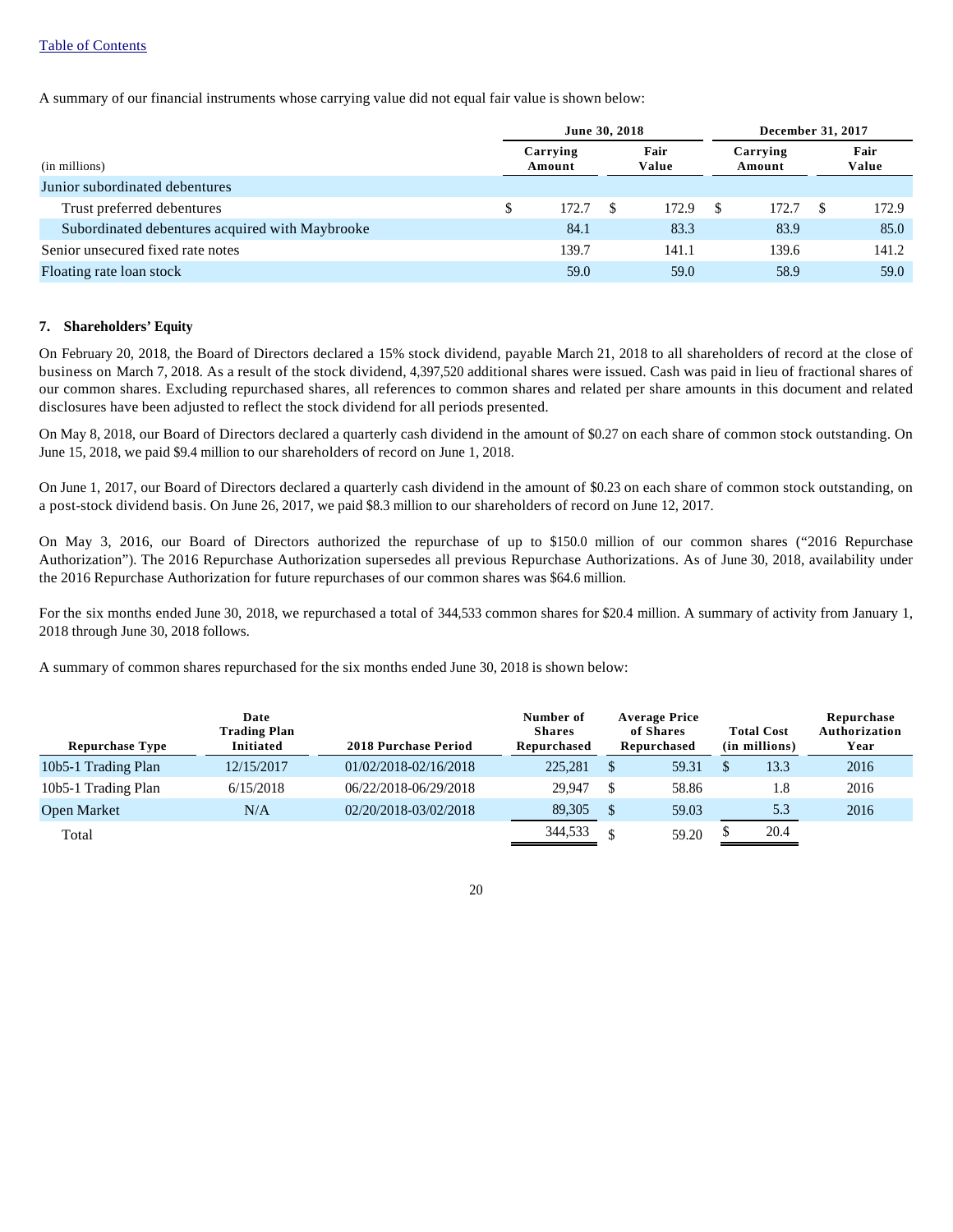# **8. Accumulated Other Comprehensive (Loss) Income**

A summary of changes in accumulated other comprehensive (loss) income, net of taxes (where applicable) by component for the six months ended June 30, 2018, and 2017 is presented below:

| (in millions)                                                           | Foreign<br>Currency<br><b>Translation</b><br>Adjustments | Unrealized<br><b>Holding Gains</b><br>on Securities |   | <b>Defined</b><br><b>Benefit</b><br><b>Pension Plans</b> | Total   |
|-------------------------------------------------------------------------|----------------------------------------------------------|-----------------------------------------------------|---|----------------------------------------------------------|---------|
| <b>Balance, January 1, 2018</b>                                         | (19.0)                                                   | 121.9                                               | S | (6.3)                                                    | 96.6    |
| Cumulative effect of adoption of ASU 2016-01                            |                                                          | (117.5)                                             |   |                                                          | (117.5) |
| Cumulative effect of adoption of ASU 2018-02                            |                                                          | 22.1                                                |   | (1.4)                                                    | 20.7    |
| Other comprehensive income (loss) before reclassifications              | (4.0)                                                    | (52.1)                                              |   |                                                          | (56.1)  |
| Amounts reclassified from accumulated other comprehensive income (loss) |                                                          | 2.4                                                 |   |                                                          | 2.4     |
| Net current-period other comprehensive income (loss)                    | (4.0)                                                    | (145.1)                                             |   | (1.4)                                                    | (150.5) |
| <b>Balance at June 30, 2018</b>                                         | (23.0)                                                   | (23.2)                                              |   | (7.7)                                                    | (53.9)  |

| (in millions)                                                           | Foreign<br>Currency<br><b>Translation</b><br>Adjustments | Unrealized<br><b>Holding Gains</b><br>on Securities | Defined<br>Benefit<br><b>Pension Plans</b> | <b>Total</b> |
|-------------------------------------------------------------------------|----------------------------------------------------------|-----------------------------------------------------|--------------------------------------------|--------------|
| <b>Balance, January 1, 2017</b>                                         | (17.6)                                                   | 72.4                                                | $(7.1)$ \$                                 | 47.7         |
| Other comprehensive income (loss) before reclassifications              | (0.6)                                                    | 45.7                                                |                                            | 45.1         |
| Amounts reclassified from accumulated other comprehensive income (loss) |                                                          | (12.7)                                              |                                            | (12.7)       |
| Net current-period other comprehensive income (loss)                    | (0.6)                                                    | 33.0                                                |                                            | 32.4         |
| <b>Balance at June 30, 2017</b>                                         | (18.2)                                                   | 105.4                                               | (7.1)                                      | 80.1         |

The amounts reclassified from accumulated other comprehensive income (loss) shown in the above table have been included in the following captions in our Consolidated Statements of Income:

| For the Three Months Ended June 30,        |  |       |       | For the Six Months Ended June 30, |  |        |  |
|--------------------------------------------|--|-------|-------|-----------------------------------|--|--------|--|
| (in millions)                              |  | 2018  | 2017  | 2018                              |  | 2017   |  |
| Unrealized gains and losses on securities: |  |       |       |                                   |  |        |  |
| Net realized investment gains (losses)     |  | 15.1  | (2.7) | $2.6-5$                           |  | (18.9) |  |
| Provision for income taxes                 |  | (2.5) | 1.0   | (0.2)                             |  | 6.2    |  |
| Net of taxes                               |  | 12.6  | (1.7) | 2.4                               |  | (12.7) |  |

# **9. Net Income Per Common Share**

The following table presents the calculation of net income per common share on a basic and diluted basis:

|                                                              | For the Three Months Ended June 30, |            |  |            |  | For the Six Months Ended June 30, |               |            |  |
|--------------------------------------------------------------|-------------------------------------|------------|--|------------|--|-----------------------------------|---------------|------------|--|
| (in millions, except number of shares and per share amounts) |                                     | 2018       |  | 2017       |  | 2018                              |               | 2017       |  |
| Net income                                                   |                                     | 41.8       |  | 46.0       |  | 66.6                              | -S            | 82.7       |  |
| Weighted average common shares outstanding - basic           |                                     | 33,938,509 |  | 34,731,866 |  | 33,903,809                        |               | 34,643,594 |  |
| Effect of dilutive securities:                               |                                     |            |  |            |  |                                   |               |            |  |
| Equity compensation awards                                   |                                     | 730,409    |  | 973.618    |  | 801.002                           |               | 1,001,046  |  |
| Weighted average common shares outstanding - diluted         |                                     | 34,668,918 |  | 35,705,484 |  | 34,704,811                        |               | 35,644,640 |  |
| Net income per common share:                                 |                                     |            |  |            |  |                                   |               |            |  |
| Basic                                                        |                                     | 1.23       |  | 1.32       |  | 1.96                              | $\mathcal{S}$ | 2.39       |  |
| Diluted                                                      |                                     | 1.20       |  | 1.29       |  | 1.92                              |               | 2.32       |  |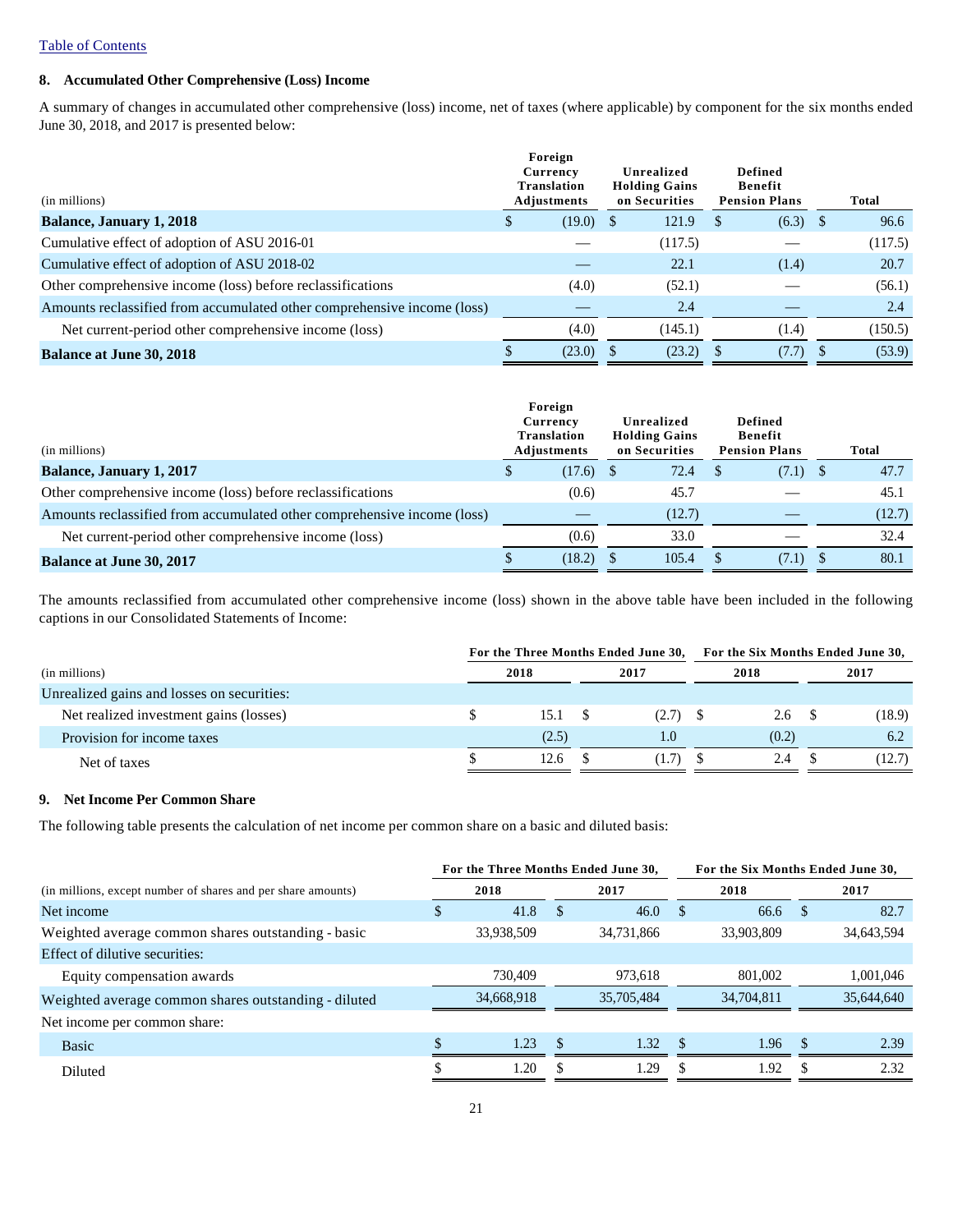Excluded from the weighted average common shares outstanding calculation at June 30, 2018 and 2017 are 11,129,540 shares and 10,075,255 shares, respectively, which are held as treasury shares. The shares are excluded as of their repurchase date. For both the three and six months ended June 30, 2018 and 2017, there were no equity compensation awards with an anti-dilutive effect.

#### **10. Supplemental Cash Flow Information**

*Interest paid and income taxes paid (recovered) were as follows:* 

|  | 2018 | 2017         |                                   |  |  |
|--|------|--------------|-----------------------------------|--|--|
|  | 4.7  | <sup>S</sup> | 4.7                               |  |  |
|  | 7.1  |              | 6.0                               |  |  |
|  | 3.3  |              | 1.6                               |  |  |
|  | 0.3  |              | 0.3                               |  |  |
|  | 15.4 |              | 12.6                              |  |  |
|  |      |              |                                   |  |  |
|  | 8.2  |              | 9.9                               |  |  |
|  |      |              | (2.2)                             |  |  |
|  | 8.2  |              | 7.7                               |  |  |
|  |      |              | For the Six Months Ended June 30, |  |  |

#### **11. Share-based Compensation**

The fair value method of accounting is used for share-based compensation plans. Under the fair value method, compensation cost is measured based on the fair value of the award at the measurement date and recognized over the requisite service period. We use the Black-Scholes model to estimate the fair values on the measurement date for share options and share appreciation rights ("SARs"). The Black-Scholes model uses several assumptions to value a share award. The risk-free rate of return assumption is based on the five-year U.S. Treasury constant maturity rate on the measurement date. The expected dividend yield is based on our history and expected dividend payouts. The expected award life is based upon the average holding period over the history of the incentive plan. The expected volatility assumption is based on the historical change in our stock price over the previous five years preceding the measurement date.

The following table summarizes the assumptions we used for the six months ended June 30, 2018 and 2017:

|                             | For the Six Months Ended June 30, |        |
|-----------------------------|-----------------------------------|--------|
|                             | 2018                              | 2017   |
| Risk-free rate of return    | 2.73%                             | 1.83%  |
| Expected dividend yields    | 1.87%                             | 1.68%  |
| Expected award life (years) | 4.49                              | 4.48   |
| Expected volatility         | 18.13%                            | 18.64% |

All outstanding awards were adjusted to reflect the 15% stock dividend, resulting in a 15% increase to the number of awards outstanding and a 13.04% reduction in the exercise price.

#### *Argo Group's Long-Term Incentive Plan*

In November 2007, our shareholders approved the 2007 Long-Term Incentive Plan (the "2007 Plan"), which provides for an aggregate of 4.5 million shares of our common stock that may be issued to executives, non-employee directors, and other key employees. As of May 2014, 1.46 million shares remained available for grant under the 2007 Plan. In May 2014, our shareholders approved the 2014 Long-Term Incentive Plan (the "2014 Plan"), which provides for an additional 2.8 million shares of our common stock to be available for issuance to executives, non-employee directors and other key employees. The share awards may be in the form of share options, SARs, restricted shares, restricted share awards, restricted share unit awards, performance awards, other share-based awards and other cash-based awards. Shares issued under this plan may be shares that are authorized and unissued or shares that we reacquired, including shares purchased on the open market. Share options and SARs will count as one share for the purposes of the limits under the incentive plans; restricted shares, restricted share units, performance units, performance shares or other share-based incentive awards which settle in common shares will count as 2.75 shares for purpose of the limits under the 2014 Plan.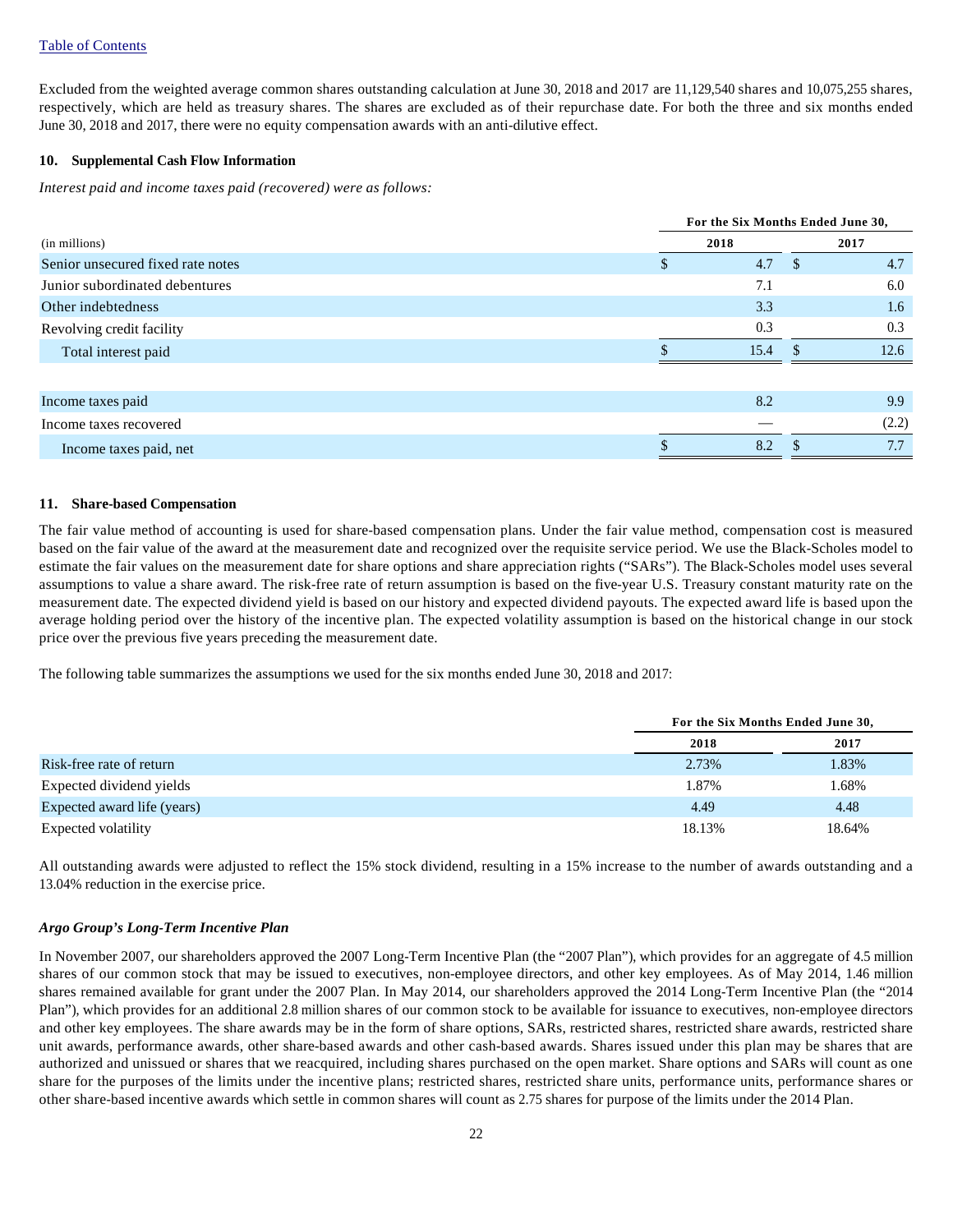Share options may be in the form of incentive share options, non-qualified share options and restorative options. Share options are required to have an exercise price that is not less than the market value on the date of grant. We are prohibited from repricing the options, except for the impact of stock dividend declarations. The term of the share options cannot exceed seven years from the grant date.

#### *Restricted Shares*

A summary of restricted share activity as of June 30, 2018 and changes during the six months ended is as follows:

|                                | <b>Shares</b>   |      | Weighted-Average<br><b>Grant Date</b><br><b>Fair Value</b> |
|--------------------------------|-----------------|------|------------------------------------------------------------|
| Outstanding at January 1, 2018 | 767,140         | - \$ | 42.91                                                      |
| Granted                        | 319,134         | - \$ | 47.57                                                      |
| Vested and issued              | $(199, 193)$ \$ |      | 42.99                                                      |
| Expired or forfeited           | $(85,003)$ \$   |      | 44.74                                                      |
| Outstanding at June 30, 2018   | 802,078         |      | 44.55                                                      |

The restricted shares vest over one to eight years. Expense recognized under this plan for the restricted shares was \$4.8 million and \$8.2 million for the three and six months ended June 30, 2018, respectively, as compared to \$2.4 million and \$5.2 million for the three and six months ended June 30, 2017. Compensation expense for all share-based compensation awards is included in "Underwriting, acquisition and insurance expenses" in the accompanying Consolidated Statements of Income. As of June 30, 2018, there was \$26.6 million of total unrecognized compensation cost related to restricted share compensation arrangements granted by Argo Group.

## *Stock-Settled SARs*

A summary of stock-settled SARs activity as of June 30, 2018 and changes during the six months ended is as follows:

|                                | <b>Shares</b>  | Weighted-Average<br><b>Exercise Price</b> |
|--------------------------------|----------------|-------------------------------------------|
| Outstanding at January 1, 2018 | 1,494,458      | 30.85                                     |
| Exercised                      | $(464,807)$ \$ | 27.07                                     |
| Expired or forfeited           | (14, 947)      | 36.25                                     |
| Outstanding at June 30, 2018   | 1,014,704      | 32.50                                     |

The stock-settled SARs vest over a one to four-year period. Upon exercise of the stock-settled SARs, the employee is entitled to receive shares of our common stock equal to the appreciation of the stock as compared to the exercise price. Expense recognized for the stock-settled SARs was \$0.4 million and \$1.5 million for the three and six months ended June 30, 2018, respectively, as compared to \$2.0 million and \$2.7 million for the three and six months ended June 30, 2017. As of June 30, 2018, there was \$1.2 million of total unrecognized compensation cost related to stock-settled SARs outstanding.

#### *Cash-Settled SARs*

A summary of cash-settled SARs activity as of June 30, 2018 and changes during the six months ended is as follows:

|                                | <b>Shares</b> | Weighted-Average<br><b>Exercise Price</b> |
|--------------------------------|---------------|-------------------------------------------|
| Outstanding at January 1, 2018 | 189.568       | 28.95                                     |
| Exercised                      | $(68,955)$ \$ | 28.56                                     |
| Expired or forfeited           | (2,568)       | 21.23                                     |
| Outstanding at June 30, 2018   | 118.045       | 29.35                                     |

As of June 30, 2018, all the cash-settled SARs are fully vested. Upon exercise of the cash-settled SARs, the employee is entitled to receive cash payment for the appreciation in the value of our common stock over the exercise price. We account for the cash-settled SARs as liability awards, which require the awards to be revalued at each reporting period. Expense recognized for the cash-settle SARs was \$0.3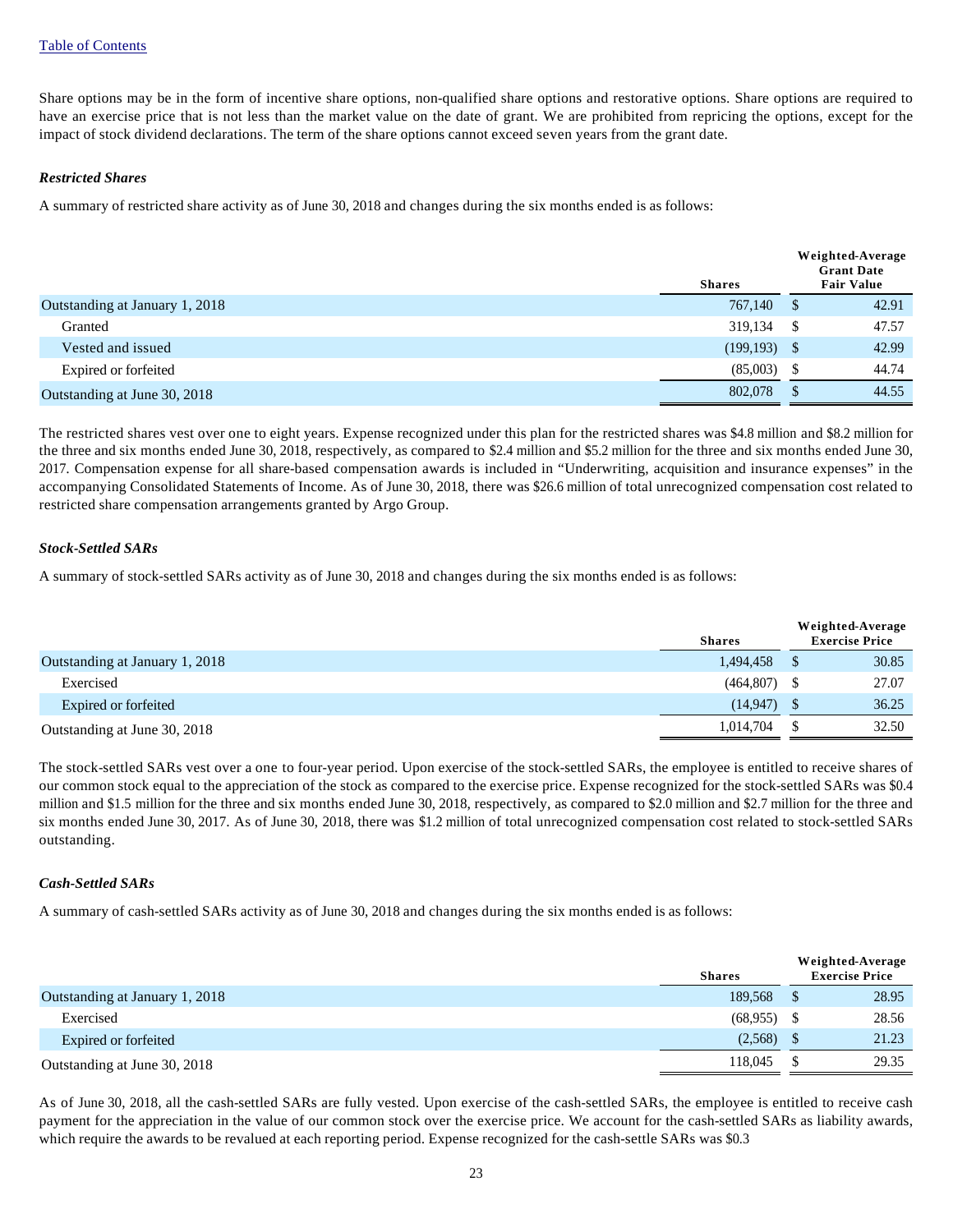million and \$0.8 million for the three and six months ended June 30, 2018, respectively. For the three and six months ended June 30, 2017, we recouped \$2.3 million and \$0.9 million of expense, respectively, primarily related to a decrease in the fair market value of our stock. As of June 30, 2018, there was no unrecognized compensation cost related to cash-settled SARs outstanding.

#### **12. Underwriting, Acquisition and Insurance Expenses**

The components of our underwriting, acquisition and insurance expenses are detailed in the table below. General expenses includes certain costs associated with our holding company.

| For the Three Months Ended June 30,                     |              |       |  |       | For the Six Months Ended June 30, |       |  |        |  |  |
|---------------------------------------------------------|--------------|-------|--|-------|-----------------------------------|-------|--|--------|--|--|
| (in millions)                                           | 2018<br>2017 |       |  |       | 2018                              |       |  | 2017   |  |  |
| <b>Commissions</b>                                      |              | 56.7  |  | 69.2  |                                   | 124.7 |  | 130.4  |  |  |
| General expenses                                        |              | 90.6  |  | 88.0  |                                   | 178.4 |  | 176.7  |  |  |
| Premium taxes, boards and bureaus                       |              | 8.1   |  | 6.7   |                                   | 17.4  |  | 14.1   |  |  |
|                                                         |              | 155.4 |  | 163.9 |                                   | 320.5 |  | 321.2  |  |  |
| Net amortization (deferral) of policy acquisition costs |              | 1.4   |  | (9.2) |                                   | (3.5) |  | (12.9) |  |  |
| Total underwriting, acquisition and insurance expenses  |              | 156.8 |  | 154.7 |                                   | 317.0 |  | 308.3  |  |  |

#### **13. Income Taxes**

We are incorporated under the laws of Bermuda and, under current Bermuda law, are not obligated to pay any taxes in Bermuda based upon income or capital gains. We have received an undertaking from the Supervisor of Insurance in Bermuda pursuant to the provisions of the Exempted Undertakings Tax Protection Act, 2011, which exempts us from any Bermuda taxes computed on profits, income or any capital asset, gain or appreciation or any tax in the nature of estate duty or inheritance tax, at least until the year 2035.

We do not consider ourselves to be engaged in a trade or business in the United States or the United Kingdom and, accordingly, do not expect to be subject to direct United States or United Kingdom income taxation.

We have subsidiaries based in the United Kingdom that are subject to the tax laws of that country. Under current law, these subsidiaries are taxed at the applicable corporate tax rates. Eight of the United Kingdom subsidiaries are deemed to be engaged in business in the United States, and therefore, are subject to United States corporate tax in respect of a proportion of their United States underwriting business only. Relief is available against the United Kingdom tax liabilities in respect of overseas taxes paid that arise from the underwriting business. Our United Kingdom subsidiaries file separate United Kingdom income tax returns.

We have subsidiaries based in the United States that are subject to United States tax laws. Under current law, these subsidiaries are taxed at the applicable corporate tax rates. Our United States subsidiaries generally file a consolidated United States federal income tax return.

We also have operations in Belgium, Brazil, France, Ireland, Italy, Luxembourg, Malta, Spain, and Switzerland, which also are subject to income taxes imposed by the jurisdiction in which they operate. We have operations in Barbados and the United Arab Emirates, which are not subject to income tax under the laws of those countries.

On December 22, 2017, U.S. tax legislation referred to as the TCJA was enacted. The effects of changes in tax laws and tax rates are recognized in the period of enactment. Accordingly, we recorded the impacts of the TCJA in our 2017 consolidated financial statements which, among other changes, primarily includes the remeasurement of our deferred tax assets and liabilities for the reduced US federal tax rate from 35% to 21% beginning on January 1, 2018, and the computation of a provisional amount for the loss reserve discounting modifications. We are still analyzing certain aspects of the TCJA and refining our calculations, which could potentially affect the measurement of these balances or potentially give rise to new deferred tax amounts. We have not made any adjustments to the provisional amounts we recorded during the year ended December 31, 2017. Beginning in 2018, the TCJA introduces an additional Base Erosion and Anti-abuse Tax ("BEAT") provision computed to be an additional liability in excess of the regular US tax liability based upon an alternative BEAT computation. At this time, we have not recorded any provisional amounts for BEAT as we are awaiting information from Lloyd's to determine the effect of BEAT on our US branches within our UK operations. Thus, our 2018 consolidated financial statements reflect a reasonably estimated provisional amount based on information available and in accordance with SAB 118. SAB 118 provides guidance on accounting for the effects of the U.S. tax reform where our determinations are incomplete but we are able to determine a reasonable estimate. A final determination is required to be made within a measurement period not to extend beyond one year from the enactment date of the U.S. tax reform. As additional guidance is released, the estimate will be updated as necessary.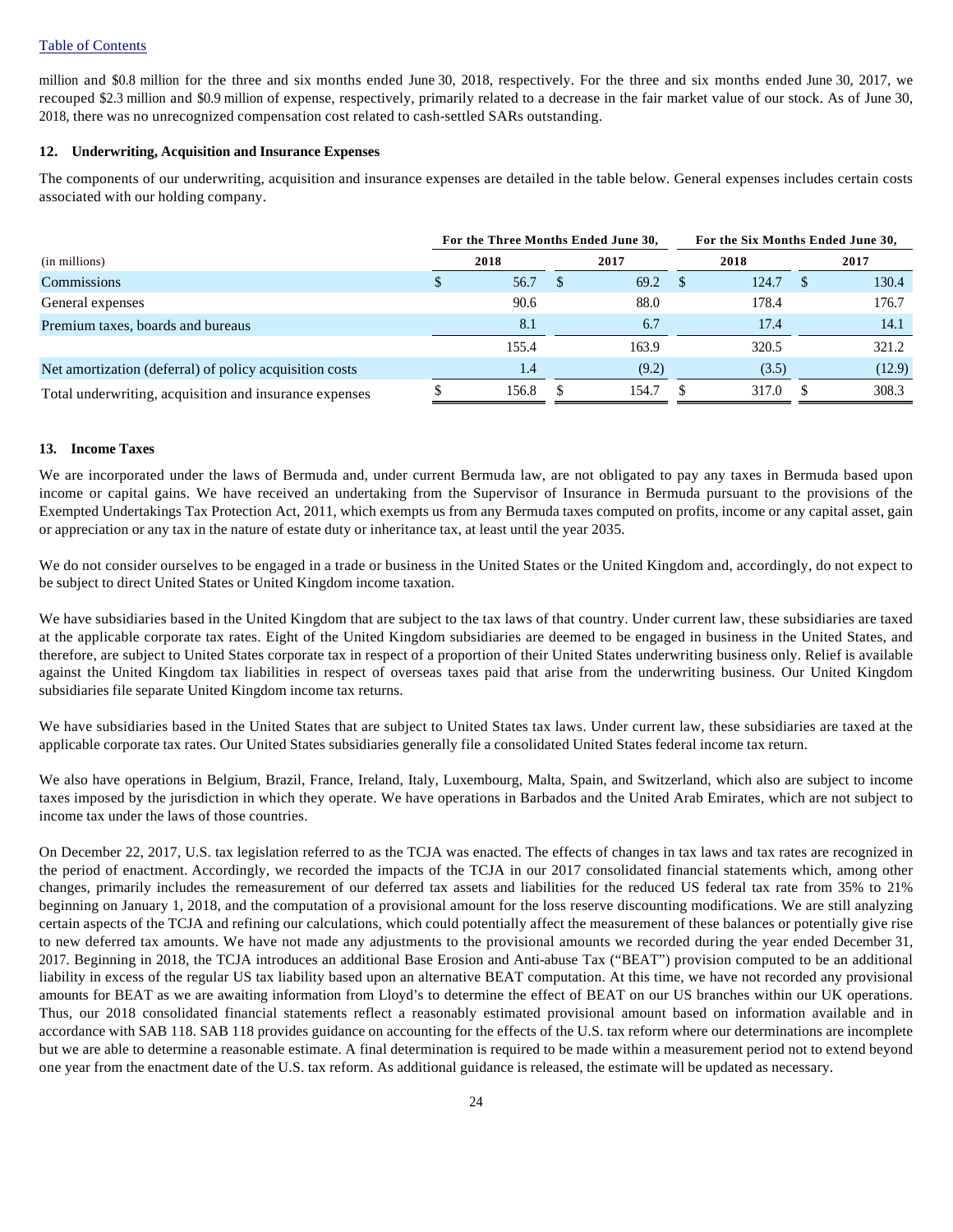Our expected income tax provision computed on pre-tax income (loss) at the weighted average tax rate has been calculated as the sum of the pretax income (loss) in each jurisdiction multiplied by that jurisdiction's applicable statutory tax rate. For the three and six months ended June 30, 2018 and 2017, pre-tax income (loss) attributable to our operations and the operations' effective tax rates were as follows:

|                             | For the Three Months Ended June 30, |                                        |                          |                                 |  |  |  |  |  |  |
|-----------------------------|-------------------------------------|----------------------------------------|--------------------------|---------------------------------|--|--|--|--|--|--|
| (in millions)               | 2018                                |                                        | 2017                     |                                 |  |  |  |  |  |  |
|                             | Pre-Tax<br>Income (Loss)            | <b>Effective</b><br><b>Tax</b><br>Rate | Pre-Tax<br>Income (Loss) | <b>Effective</b><br>Tax<br>Rate |  |  |  |  |  |  |
| Bermuda                     | \$<br>(33.6)                        | $-$ % \$                               | 25.3                     | $-$ %                           |  |  |  |  |  |  |
| <b>United States</b>        | 85.7                                | 17.1 %                                 | 34.7                     | 23.3%                           |  |  |  |  |  |  |
| <b>United Kingdom</b>       | 6.6                                 | 10.1 %                                 | (6.5)                    | 52.8%                           |  |  |  |  |  |  |
| Belgium                     | (0.1)                               | 36.4 %                                 | 0.1                      | 36.6%                           |  |  |  |  |  |  |
| <b>Brazil</b>               | 0.1                                 | $-$ %                                  | 0.6                      | $-$ %                           |  |  |  |  |  |  |
| <b>United Arab Emirates</b> | 0.2                                 | $-$ %                                  | (2.2)                    | $-$ %                           |  |  |  |  |  |  |
| Ireland                     | (0.1)                               | $-$ %                                  | (1)                      | $-$ %                           |  |  |  |  |  |  |
| Italy                       | (1.1)                               | $-$ %                                  |                          | $-$ %                           |  |  |  |  |  |  |
| Malta                       | (0.6)                               | $(0.2)$ %                              | 0.5                      | $-$ %                           |  |  |  |  |  |  |
| Luxembourg                  | (1)                                 | $-$ %                                  | (1.7)                    | $-$ %                           |  |  |  |  |  |  |
| Switzerland                 | (1)                                 | 20.8 %                                 | (1)                      | 22.1%                           |  |  |  |  |  |  |
| Pre-tax income              | \$<br>57.1                          | 26.9%                                  | 50.8<br>S                | 9.4%                            |  |  |  |  |  |  |

|                             | For the Six Months Ended June 30, |                                        |                          |                                 |  |  |  |  |  |
|-----------------------------|-----------------------------------|----------------------------------------|--------------------------|---------------------------------|--|--|--|--|--|
| (in millions)               | 2018                              |                                        | 2017                     |                                 |  |  |  |  |  |
|                             | Pre-Tax<br>Income (Loss)          | <b>Effective</b><br><b>Tax</b><br>Rate | Pre-Tax<br>Income (Loss) | <b>Effective</b><br>Tax<br>Rate |  |  |  |  |  |
| Bermuda                     | \$<br>(8.4)                       | $-$ % \$                               | 51.7                     | $-$ %                           |  |  |  |  |  |
| <b>United States</b>        | 79.5                              | 16.6%                                  | 58.7                     | 24.8%                           |  |  |  |  |  |
| <b>United Kingdom</b>       | 12.7                              | 17.1%                                  | (12.0)                   | 32.3%                           |  |  |  |  |  |
| Belgium                     | (1)                               | $-$ %                                  | 0.1                      | 36.2%                           |  |  |  |  |  |
| <b>Brazil</b>               | (1.3)                             | $-$ %                                  | (0.2)                    | $-$ %                           |  |  |  |  |  |
| <b>United Arab Emirates</b> | 0.4                               | $-$ %                                  | (3.5)                    | $-$ %                           |  |  |  |  |  |
| Ireland                     | (0.1)                             | $-$ %                                  | (1)                      | $-$ %                           |  |  |  |  |  |
| Italy                       | (1.1)                             | $-$ %                                  |                          | $-$ %                           |  |  |  |  |  |
| Malta                       | 0.4                               | 0.2%                                   | 1.1                      | $-$ %                           |  |  |  |  |  |
| Luxembourg                  | (1)                               | $-$ %                                  | (2.4)                    | $-$ %                           |  |  |  |  |  |
| Switzerland                 | $\frac{1}{\sqrt{1-\frac{1}{2}}}$  | 20.8%                                  |                          | (1)<br>20.8%                    |  |  |  |  |  |
| Pre-tax income              | 82.1                              | 18.9%                                  | 93.5                     | 11.5%                           |  |  |  |  |  |

(1) Pre-tax income for the respective year was less than \$0.1 million.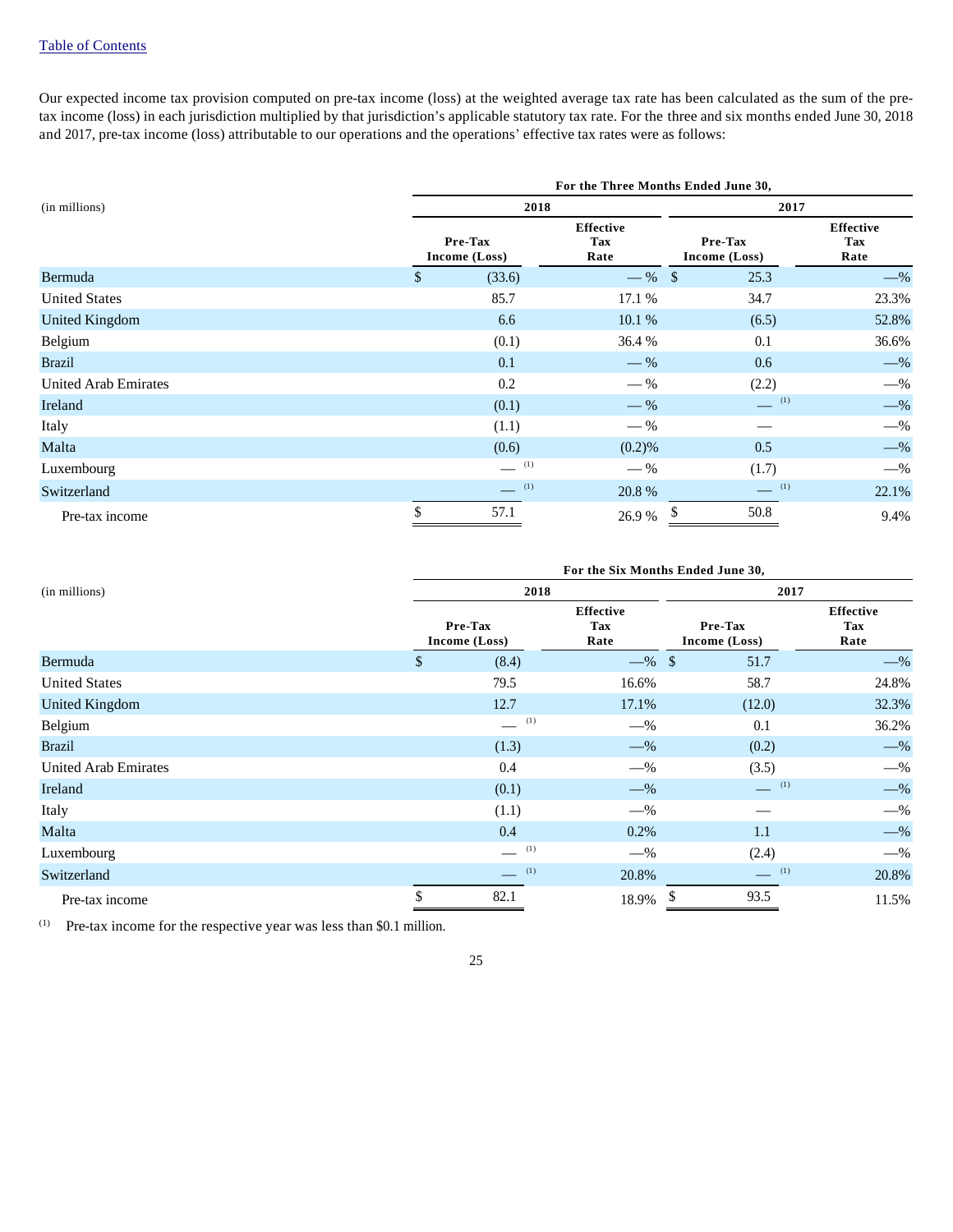Our effective tax rate may vary significantly from period to period depending on the jurisdiction generating the pre-tax income (loss) and its corresponding statutory tax rate. The geographic distribution of pre-tax income (loss) can fluctuate significantly between periods given the inherit nature of our business. A reconciliation of the difference between the provision for income taxes and the expected tax provision at the weighted average tax rate is as follows:

| For the Three Months Ended June 30,             |  |       |    |       | For the Six Months Ended June 30, |       |               |       |
|-------------------------------------------------|--|-------|----|-------|-----------------------------------|-------|---------------|-------|
| (in millions)                                   |  | 2018  |    | 2017  |                                   | 2018  | 2017          |       |
| Income tax (benefit) provision at expected rate |  | 18.8  | -S | 10.8  | <sup>\$</sup>                     | 18.4  | <sup>\$</sup> | 18.0  |
| Tax effect of:                                  |  |       |    |       |                                   |       |               |       |
| Nontaxable investment income                    |  | (0.5) |    | (1.1) |                                   | (1.0) |               | (2.4) |
| Foreign exchange adjustments                    |  |       |    | (0.9) |                                   | (0.2) |               | (0.3) |
| Withholding taxes                               |  | 0.2   |    | 0.2   |                                   | 0.3   |               | 0.3   |
| Change in valuation allowance                   |  | (0.7) |    | (1.0) |                                   | (3.4) |               | (1.1) |
| Other                                           |  | (2.5) |    | (3.2) |                                   | 1.4   |               | (3.7) |
| Income tax provision                            |  | 15.3  |    | 4.8   |                                   | 15.5  |               | 10.8  |

Our gross deferred tax assets are supported by taxes paid in previous periods, reversal of taxable temporary differences and recognition of future taxable income. Management regularly evaluates the recoverability of the deferred tax assets and makes any necessary adjustments to them based upon any changes in management's expectations of future taxable income. Realization of deferred tax assets is dependent upon our generation of future taxable income sufficient to recover tax benefits that cannot be recovered from taxes paid in the carryback period, generally for our US property and casualty insurers two years for net operating losses and for all our US subsidiaries three years for capital losses. If a company determines that any of its deferred tax assets will not result in future tax benefits, a valuation allowance must be established for the portion of these assets that are not expected to be realized. The net change in valuation allowance for deferred tax assets was a decrease of \$3.4 million in 2018 relating to the items discussed below. Based upon a review of our available evidence, both positive and negative discussed above, our management concluded that it is more-likely-than-not that the other deferred tax assets will be realized.

Management has determined that a valuation allowance is required for a portion of the tax-effected net operating loss carryforward included as part of the United States consolidated group of \$6.9 million generated from PXRE Corporation and for the tax effected net operating loss carryforward of \$0.6 million from ARIS. The valuation allowances have been established as Internal Revenue Code Section 382 limits regarding the application of net operating loss carryforwards following an ownership change. The loss carryforwards available per year for both of these items are \$2.8 million, as required by Internal Revenue Code Section 382.

Furthermore, due to cumulative losses incurred since inception, management has concluded that a valuation allowance is required for the full amount of the tax-effected net operating losses generated by our Brazil and Malta entities. Additionally, valuation allowances were established for our Luxembourg and US affiliates acquired in the Maybrooke transaction as well as our Italian operations acquired in the Ariscom transaction.

Accordingly, a valuation allowance is required as of June 30, 2018 of which \$6.6 million relates to Brazil operations, \$5.8 million relates to Italian operations and \$1.2 million relates to Malta operations. During the six months ended June 30, 2018, the affiliates of Maybrooke Holdings SA have a valuation allowance established in the amount of \$1.2 million. The change from 2017 was primarily driven from the liquidation of our Luxembourg affiliate as of March 23, 2018.

For any uncertain tax positions not meeting the "more-likely-than-not" recognition threshold, accounting standards require recognition, measurement and disclosure in a company's financial statements. We had no material unrecognized tax benefits as of June 30, 2018 and 2017. Our United States subsidiaries are no longer subject to U.S. federal and state income tax examinations by tax authorities for years before 2014. Our United Kingdom subsidiaries are no longer subject to United Kingdom income tax examinations by Her Majesty's Revenue and Customs for years before 2016.

#### **14. Commitments and Contingencies**

Argo Group's subsidiaries are parties to legal actions incidental to their business. Based on the opinion of counsel, management believes that the resolution of these matters will not materially affect our financial condition or results of operations.

We have contractual commitments to invest up to \$114.9 million related to our limited partnership investments at June 30, 2018. These commitments will be funded as required by the partnership agreements which can be called to be fulfilled at any time, not to exceed thirteen years.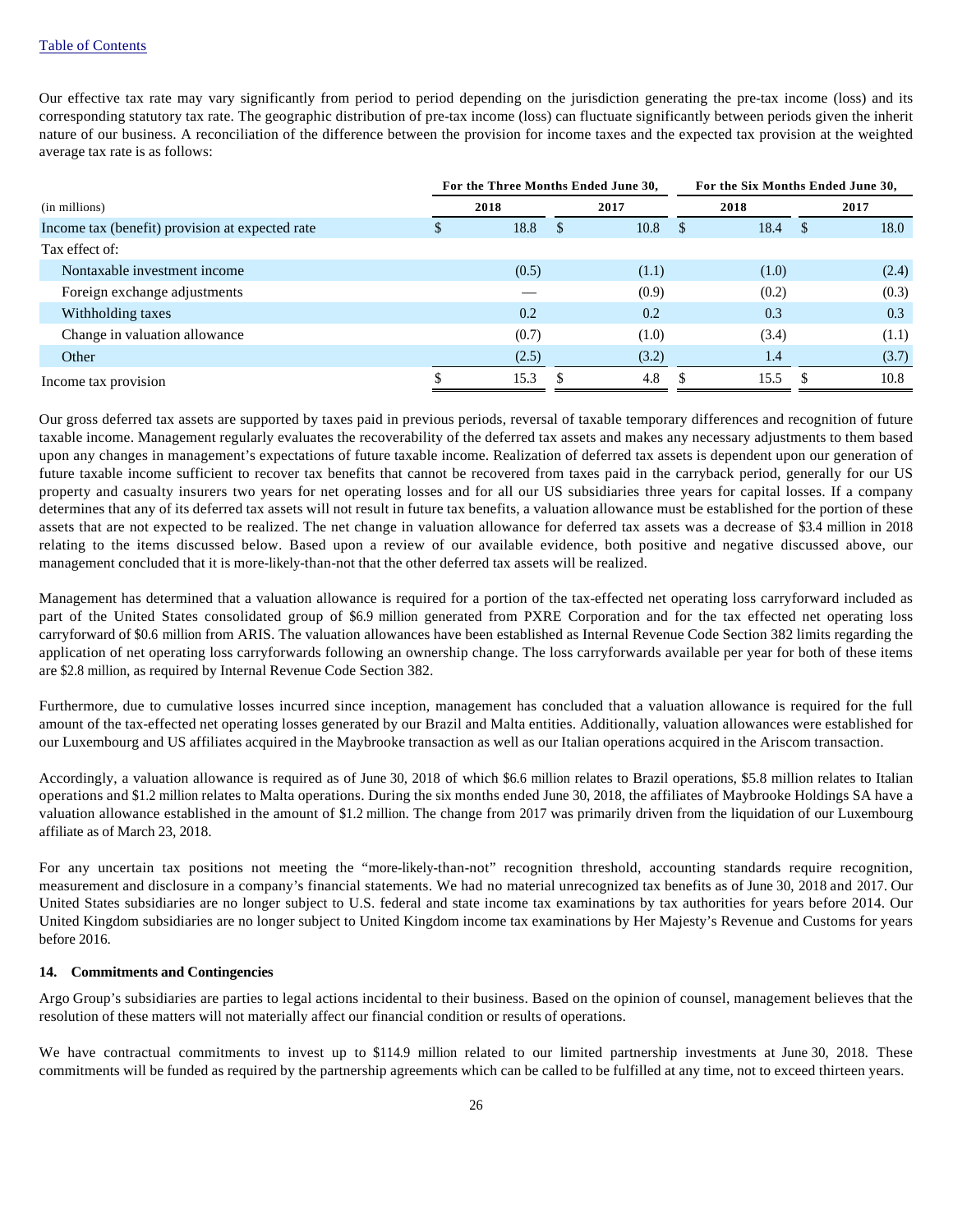#### **15. Segment Information**

We are primarily engaged in underwriting property and casualty insurance and reinsurance. We have two ongoing reporting segments: U.S. Operations and International Operations. Additionally, we have a Run-off Lines segment for certain products that we no longer underwrite.

We consider many factors, including the nature of each segment's insurance and reinsurance products, production sources, distribution strategies and the regulatory environment, in determining how to aggregate reporting segments. Transactions between segments are reported in the segment that initiated the transaction.

In evaluating the operating performance of our segments, we focus on core underwriting and investing results before the consideration of realized gains or losses from investments. Realized investment gains are reported as a component of the Corporate and Other segment, as decisions regarding the acquisition and disposal of securities reside with the corporate investment function and are not under the control of the individual business segments. Identifiable assets by segment are those assets used in the operation of each segment.

Revenue and income (loss) before income taxes for each segment were as follows:

| For the Three Months Ended June 30,    |              |       |               |       | For the Six Months Ended June 30, |       |               |       |  |
|----------------------------------------|--------------|-------|---------------|-------|-----------------------------------|-------|---------------|-------|--|
| (in millions)                          |              | 2018  |               | 2017  |                                   | 2018  |               | 2017  |  |
| Revenue:                               |              |       |               |       |                                   |       |               |       |  |
| Earned premiums                        |              |       |               |       |                                   |       |               |       |  |
| U.S. Operations                        | \$           | 267.0 | $\mathcal{S}$ | 229.1 | \$                                | 529.3 | <sup>\$</sup> | 450.3 |  |
| <b>International Operations</b>        |              | 150.5 |               | 169.9 |                                   | 302.9 |               | 328.1 |  |
| <b>Run-off Lines</b>                   |              | 0.2   |               | 0.1   |                                   | 0.2   |               | 0.1   |  |
| Total earned premiums                  |              | 417.7 |               | 399.1 |                                   | 832.4 |               | 778.5 |  |
| Net investment income                  |              |       |               |       |                                   |       |               |       |  |
| U.S. Operations                        |              | 20.7  |               | 27.3  |                                   | 43.3  |               | 47.2  |  |
| <b>International Operations</b>        |              | 8.4   |               | 10.1  |                                   | 17.2  |               | 16.7  |  |
| <b>Run-off Lines</b>                   |              | 2.0   |               | 2.9   |                                   | 4.2   |               | 5.0   |  |
| Corporate and Other                    |              | 2.1   |               | 3.3   |                                   | 4.5   |               | 5.2   |  |
| Total net investment income            |              | 33.2  |               | 43.6  |                                   | 69.2  |               | 74.1  |  |
| Fee and other income                   |              | 1.9   |               | 3.8   |                                   | 3.9   |               | 7.4   |  |
| Net realized investment gains (losses) |              | 10.5  |               | 4.5   |                                   | (5.2) |               | 19.1  |  |
| Total revenue                          | $\mathbb{S}$ | 463.3 | $\mathcal{S}$ | 451.0 | $\mathcal{S}$                     | 900.3 | $\mathcal{S}$ | 879.1 |  |

| For the Three Months Ended June 30,    |      |       |      | For the Six Months Ended June 30, |      |        |      |        |
|----------------------------------------|------|-------|------|-----------------------------------|------|--------|------|--------|
| (in millions)                          | 2018 |       | 2017 |                                   | 2018 |        | 2017 |        |
| Income (loss) before income taxes      |      |       |      |                                   |      |        |      |        |
| U.S. Operations                        |      | 42.5  | -\$  | 53.0                              | -S   | 76.5   | - \$ | 90.2   |
| <b>International Operations</b>        |      | 13.2  |      | 9.1                               |      | 36.1   |      | 17.4   |
| <b>Run-off Lines</b>                   |      | (0.3) |      | (1.2)                             |      | (1.0)  |      | (3.7)  |
| Total segment income before taxes      |      | 55.4  |      | 60.9                              |      | 111.6  |      | 103.9  |
| Corporate and Other                    |      | (8.8) |      | (14.6)                            |      | (24.3) |      | (29.5) |
| Net realized investment gains (losses) |      | 10.5  |      | 4.5                               |      | (5.2)  |      | 19.1   |
| Total income before income taxes       |      | 57.1  |      | 50.8                              |      | 82.1   |      | 93.5   |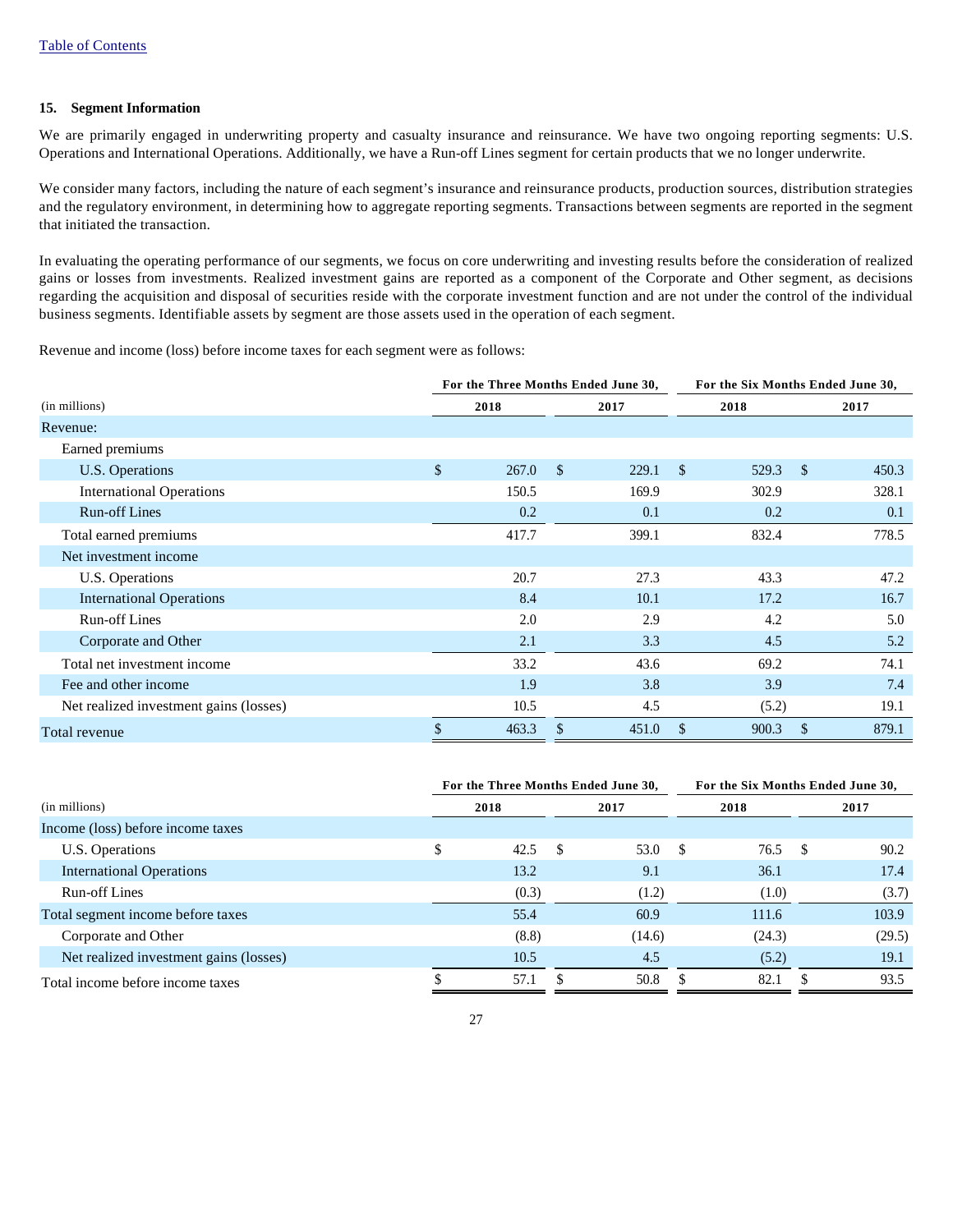The table below presents earned premiums by geographic location for the three and six months ended June 30, 2018 and 2017. For this disclosure, we determine geographic location by the country of domicile of our subsidiaries that underwrite the business and not by the location of insureds or reinsureds from whom the business was generated.

| For the Three Months Ended June 30, |              |       |      |       | For the Six Months Ended June 30, |       |    |       |
|-------------------------------------|--------------|-------|------|-------|-----------------------------------|-------|----|-------|
| (in millions)                       | 2018<br>2017 |       |      | 2018  |                                   | 2017  |    |       |
| Bermuda                             | \$           | 20.9  | - \$ | 23.1  | <sup>\$</sup>                     | 41.4  | -S | 48.7  |
| <b>Brazil</b>                       |              | 10.5  |      | 12.3  |                                   | 23.5  |    | 25.1  |
| Italy                               |              | 2.8   |      |       |                                   | 2.8   |    |       |
| Malta                               |              | 15.7  |      | 1.3   |                                   | 21.4  |    | 2.3   |
| United Kingdom                      |              | 102.0 |      | 133.3 |                                   | 216.1 |    | 252.1 |
| <b>United States</b>                |              | 265.8 |      | 229.1 |                                   | 527.2 |    | 450.3 |
| Total earned premiums               |              | 417.7 |      | 399.1 |                                   | 832.4 |    | 778.5 |

The following table represents identifiable assets:

| (in millions)                   |   | June 30, 2018 | December 31, 2017 |         |  |
|---------------------------------|---|---------------|-------------------|---------|--|
| U.S. Operations                 | P | 4,490.6       |                   | 4,298.4 |  |
| <b>International Operations</b> |   | 3,762.7       |                   | 3,553.8 |  |
| <b>Run-off Lines</b>            |   | 453.8         |                   | 449.6   |  |
| Corporate and Other             |   | 398.6         |                   | 462.2   |  |
| Total                           |   | 9,105.7       |                   | 8,764.0 |  |

Included in total assets at June 30, 2018 and December 31, 2017 are \$765.7 million and \$731.8 million, respectively, in assets associated with trade capital providers.

#### **16. Senior Unsecured Fixed Rate Notes**

In September 2012, Argo Group (the "Parent Guarantor"), through its subsidiary Argo Group US (the "Subsidiary Issuer"), issued \$143,750,000 aggregate principal amount of the Subsidiary Issuer's 6.5% Senior Notes due September 15, 2042 (the "Notes"). The Notes are unsecured and unsubordinated obligations of the Subsidiary Issuer and rank equally in right of payment with all of the Subsidiary Issuer's other unsecured and unsubordinated debt. The Notes are guaranteed on a full and unconditional senior unsecured basis by the Parent Guarantor. The Notes may be redeemed, for cash, in whole or in part, on or after September 15, 2017, at the Subsidiary Issuer's option, at any time and from time to time, prior to maturity at a redemption price equal to 100% of the principal amount of the Notes to be redeemed, plus accrued but unpaid interest on the principal amount being redeemed to, but not including, the redemption date.

In accordance with ASU 2015-3, "Simplifying the Presentation of Debt Issuance Costs" (Topic 835), we present the unamortized debt issuance costs in the balance sheet as a direct deduction from the carrying value of the debt liability. At June 30, 2018 and December 31, 2017, the Notes consisted of the following:

| (in millions)                                                           | June 30, 2018 |  | December 31, 2017 |  |
|-------------------------------------------------------------------------|---------------|--|-------------------|--|
| Senior unsecured fixed rate notes                                       |               |  |                   |  |
| Principal                                                               | 143.8         |  | 143.8             |  |
| Less: unamortized debt issuance costs                                   | (4.1)         |  | (4.2)             |  |
| Senior unsecured fixed rate notes, less unamortized debt issuance costs | 39.7 ا        |  | 139.6             |  |

In accordance with Article 10 of SEC Regulation S-X, we have elected to present condensed consolidating financial information in lieu of separate financial statements for the Subsidiary Issuer. The following tables present condensed consolidating financial information at June 30, 2018 and December 31, 2017 and for the three and six months ended June 30, 2018 and 2017, of the Parent Guarantor and the Subsidiary Issuer. The Subsidiary Issuer is an indirect wholly-owned subsidiary of the Parent Guarantor. Investments in subsidiaries are accounted for by the Parent Guarantor under the equity method for purposes of the supplemental consolidating presentation. Earnings of subsidiaries are reflected in the Parent Guarantor's investment accounts and earnings.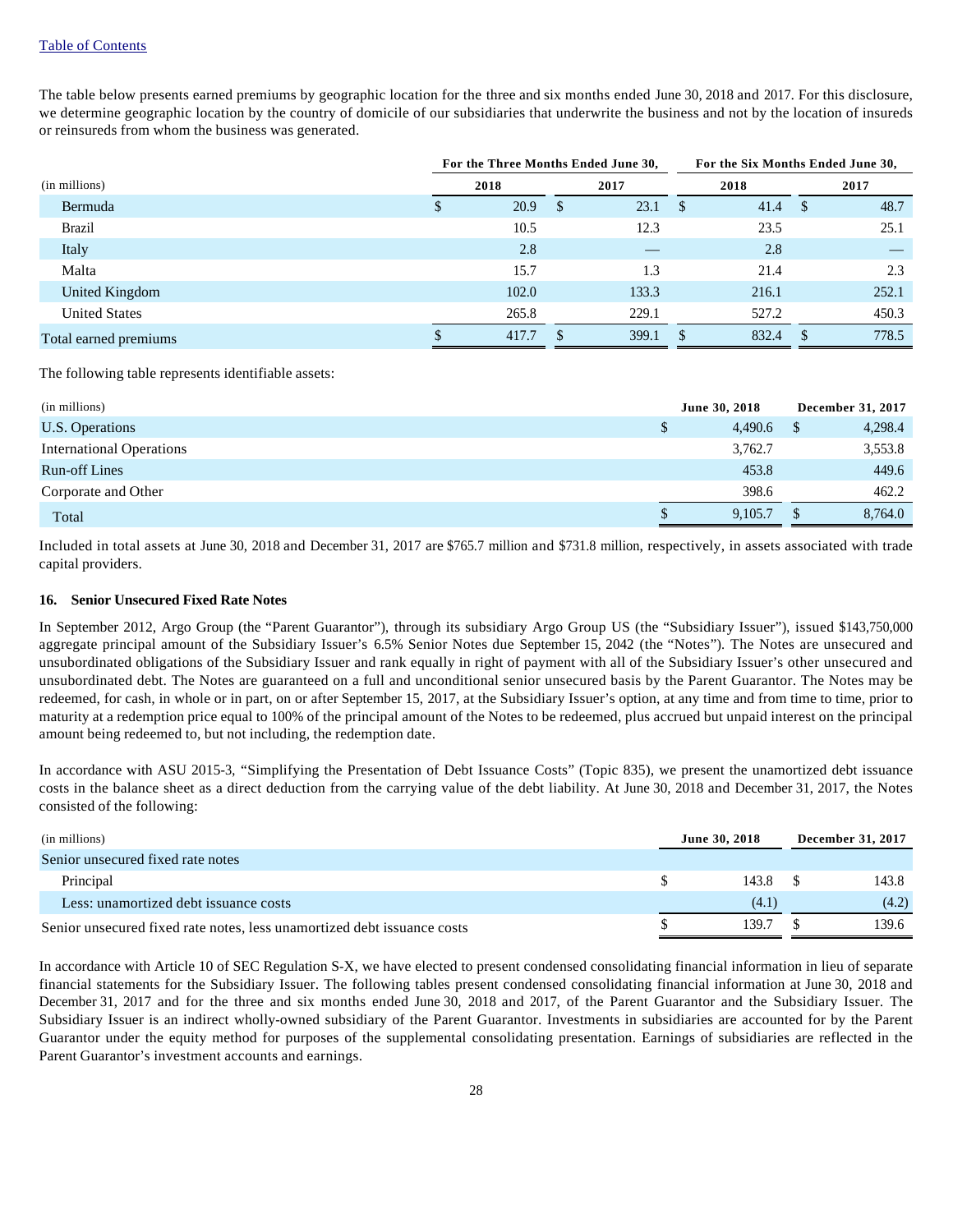The Parent Guarantor fully and unconditionally guarantees certain of the debt of the Subsidiary Issuer. Condensed consolidating financial information of the Subsidiary Issuer is presented on a consolidated basis and consists principally of the net assets, results of operations and cash flows of operating insurance company subsidiaries.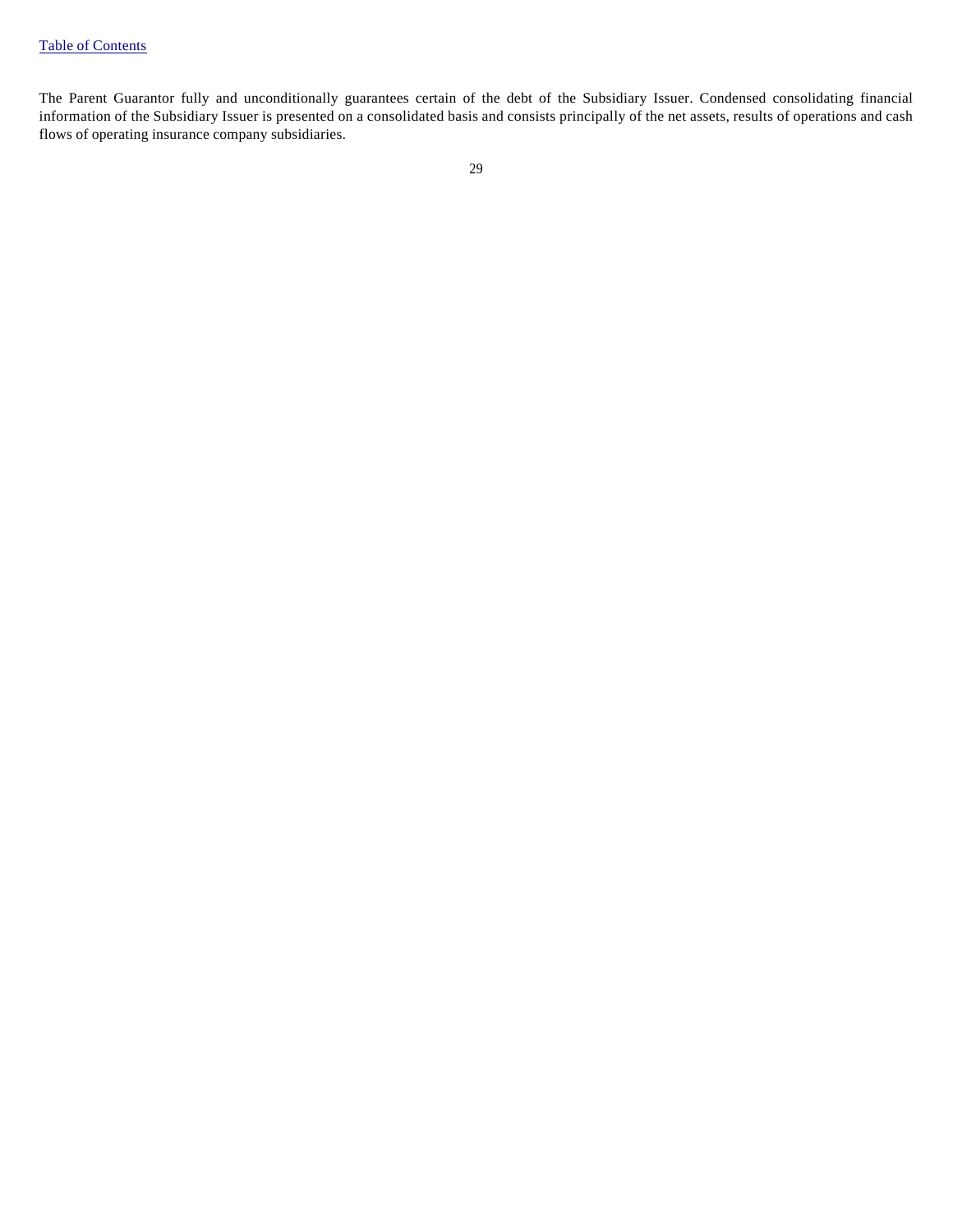# **CONDENSED CONSOLIDATING BALANCE SHEET JUNE 30, 2018**

(in millions) (Unaudited)

|                                                     |               | Argo Group<br>International<br><b>Holdings</b> , Ltd<br>(Parent Guarantor) | Argo Group US, Inc.<br>and Subsidiaries<br>(Subsidiary Issuer) |         | <b>Other Subsidiaries</b><br>and Eliminations (1) |         | Consolidating<br><b>Adjustments (2)</b> |                          |               | <b>Total</b> |
|-----------------------------------------------------|---------------|----------------------------------------------------------------------------|----------------------------------------------------------------|---------|---------------------------------------------------|---------|-----------------------------------------|--------------------------|---------------|--------------|
| <b>Assets</b>                                       |               |                                                                            |                                                                |         |                                                   |         |                                         |                          |               |              |
| Investments                                         | \$            | 1.2                                                                        | $\mathsf{\$}$                                                  | 3,107.6 | \$                                                | 1,660.1 | $\mathsf{\$}$                           |                          | \$            | 4,768.9      |
| Cash                                                |               | 1.0                                                                        |                                                                | 19.3    |                                                   | 106.4   |                                         |                          |               | 126.7        |
| Accrued investment income                           |               | --                                                                         |                                                                | 18.6    |                                                   | 6.3     |                                         |                          |               | 24.9         |
| Premiums receivable                                 |               |                                                                            |                                                                | 221.8   |                                                   | 476.3   |                                         |                          |               | 698.1        |
| Reinsurance recoverables                            |               |                                                                            |                                                                | 1,548.5 |                                                   | 583.1   |                                         |                          |               | 2,131.6      |
| Goodwill and other intangible assets, net           |               | 42.6                                                                       |                                                                | 124.6   |                                                   | 106.1   |                                         |                          |               | 273.3        |
| Deferred acquisition costs, net                     |               |                                                                            |                                                                | 82.9    |                                                   | 78.2    |                                         |                          |               | 161.1        |
| Ceded unearned premiums                             |               |                                                                            |                                                                | 221.9   |                                                   | 271.5   |                                         |                          |               | 493.4        |
| Other assets                                        |               | 9.6                                                                        |                                                                | 178.4   |                                                   | 239.7   |                                         |                          |               | 427.7        |
| Intercompany note receivable                        |               |                                                                            |                                                                | 52.2    |                                                   | (52.2)  |                                         |                          |               |              |
| Investments in subsidiaries                         |               | 1,968.3                                                                    |                                                                |         |                                                   |         |                                         | (1,968.3)                |               |              |
| <b>Total assets</b>                                 | \$            | 2,022.7                                                                    | \$                                                             | 5,575.8 | \$                                                | 3,475.5 | \$                                      | (1,968.3)                | $\sqrt$       | 9,105.7      |
| <b>Liabilities and Shareholders' Equity</b>         |               |                                                                            |                                                                |         |                                                   |         |                                         |                          |               |              |
| Reserves for losses and loss adjustment expenses    | $\frac{1}{2}$ |                                                                            | \$                                                             | 2.575.3 | \$                                                | 1,667.6 | $\mathcal{S}$                           |                          | $\mathcal{S}$ | 4,242.9      |
| Unearned premiums                                   |               |                                                                            |                                                                | 721.8   |                                                   | 561.8   |                                         |                          |               | 1,283.6      |
| Funds held and ceded reinsurance payable, net       |               |                                                                            |                                                                | 754.2   |                                                   | 102.6   |                                         |                          |               | 856.8        |
| Debt                                                |               | 153.4                                                                      |                                                                | 284.7   |                                                   | 143.0   |                                         |                          |               | 581.1        |
| Current income taxes payable, net                   |               |                                                                            |                                                                | 14.4    |                                                   | (0.9)   |                                         |                          |               | 13.5         |
| Deferred tax liabilities, net                       |               |                                                                            |                                                                | 15.4    |                                                   | (0.3)   |                                         |                          |               | 15.1         |
| Accrued underwriting expenses and other liabilities |               | 11.2                                                                       |                                                                | 94.6    |                                                   | 209.8   |                                         | $\overline{\phantom{0}}$ |               | 315.6        |
| Due to (from) affiliates                            |               | 61.0                                                                       |                                                                | 1.0     |                                                   | (1.0)   |                                         | (61.0)                   |               |              |
| <b>Total liabilities</b>                            |               | 225.6                                                                      |                                                                | 4,461.4 |                                                   | 2,682.6 |                                         | (61.0)                   |               | 7,308.6      |
| <b>Total shareholders' equity</b>                   |               | 1,797.1                                                                    |                                                                | 1,114.4 |                                                   | 792.9   |                                         | (1,907.3)                |               | 1,797.1      |
| Total liabilities and shareholders' equity          | \$            | 2,022.7                                                                    | \$                                                             | 5,575.8 | \$                                                | 3,475.5 | \$                                      | (1,968.3)                | $\mathcal{S}$ | 9,105.7      |

(1) Includes all other subsidiaries of Argo Group International Holdings, Ltd. and all intercompany eliminations.

(2) Includes all Argo Group parent company eliminations.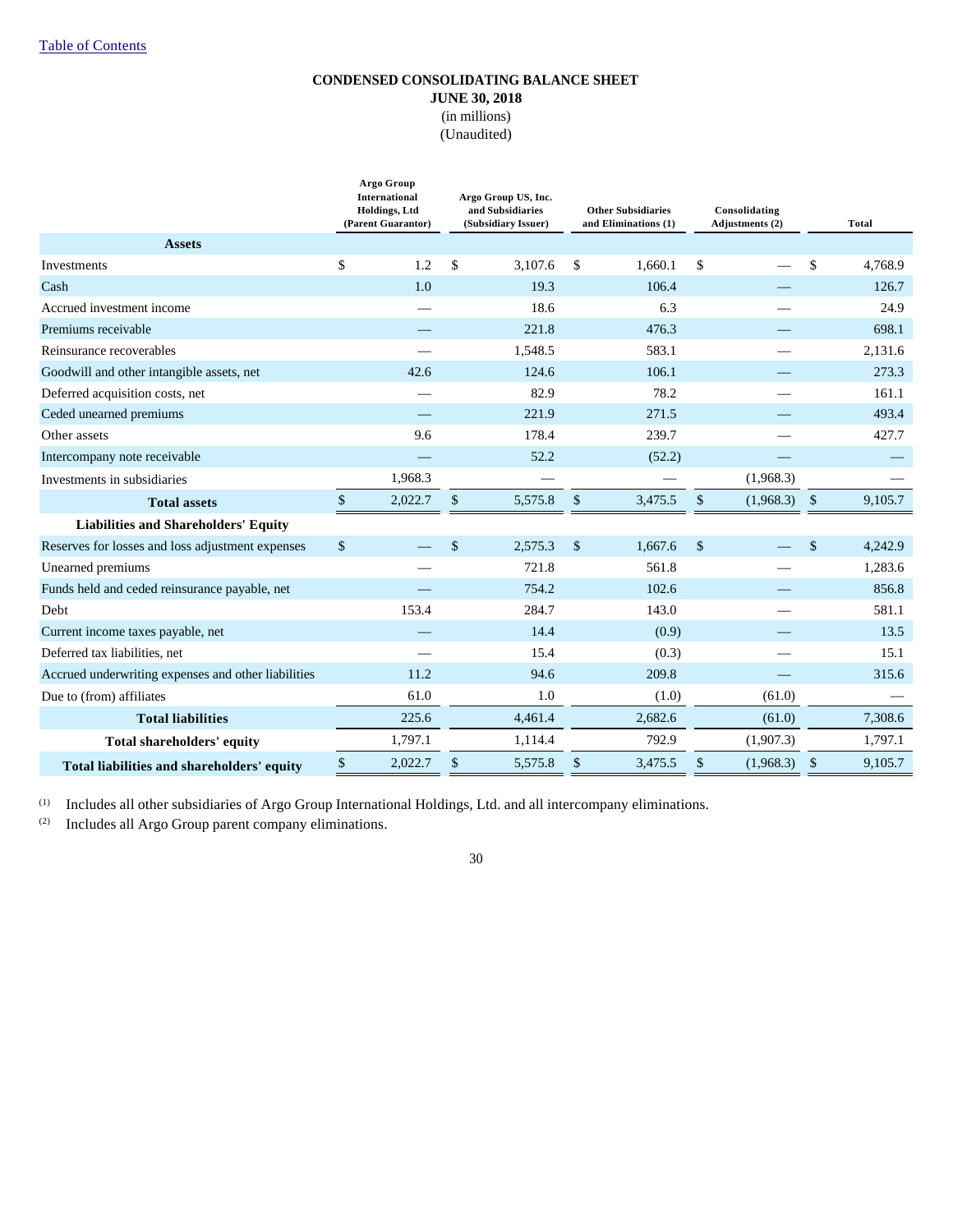# **CONDENSED CONSOLIDATING BALANCE SHEET DECEMBER 31, 2017**

(in millions)

|                                                        | Argo Group<br><b>International</b><br><b>Holdings</b> , Ltd<br>(Parent Guarantor) | Argo Group US, Inc.<br>and Subsidiaries<br>(Subsidiary Issuer) |    | <b>Other Subsidiaries</b><br>and Eliminations (1) |               | Consolidating<br>Adjustments (2) |    | Total   |
|--------------------------------------------------------|-----------------------------------------------------------------------------------|----------------------------------------------------------------|----|---------------------------------------------------|---------------|----------------------------------|----|---------|
| <b>Assets</b>                                          |                                                                                   |                                                                |    |                                                   |               |                                  |    |         |
| Investments                                            | \$<br>0.4                                                                         | \$<br>3,079.0                                                  | \$ | 1,663.5                                           | $\mathcal{S}$ |                                  | \$ | 4,742.9 |
| Cash                                                   | 0.9                                                                               | 47.8                                                           |    | 127.9                                             |               |                                  |    | 176.6   |
| Accrued investment income                              | -                                                                                 | 18.0                                                           |    | 5.5                                               |               |                                  |    | 23.5    |
| Premiums receivable                                    |                                                                                   | 216.5                                                          |    | 382.1                                             |               |                                  |    | 598.6   |
| Reinsurance recoverables                               |                                                                                   | 1,487.3                                                        |    | 606.0                                             |               |                                  |    | 2.093.3 |
| Goodwill and other intangible assets, net              | 43.2                                                                              | 124.9                                                          |    | 90.1                                              |               |                                  |    | 258.2   |
| Current income taxes receivable, net                   |                                                                                   | 2.4                                                            |    | (1.0)                                             |               |                                  |    | 1.4     |
| Deferred acquisition costs, net                        |                                                                                   | 80.7                                                           |    | 79.7                                              |               |                                  |    | 160.4   |
| Ceded unearned premiums                                |                                                                                   | 198.5                                                          |    | 201.0                                             |               |                                  |    | 399.5   |
| Other assets                                           | 9.2                                                                               | 171.5                                                          |    | 128.9                                             |               |                                  |    | 309.6   |
| Intercompany note receivable                           |                                                                                   | 50.9                                                           |    | (50.9)                                            |               |                                  |    |         |
| Investments in subsidiaries                            | 1,940.0                                                                           |                                                                |    |                                                   |               | (1,940.0)                        |    |         |
| <b>Total assets</b>                                    | \$<br>1,993.7                                                                     | \$<br>5,477.5                                                  | \$ | 3,232.8                                           | \$            | (1,940.0)                        | \$ | 8,764.0 |
| <b>Liabilities and Shareholders' Equity</b>            |                                                                                   |                                                                |    |                                                   |               |                                  |    |         |
| Reserves for losses and loss adjustment expenses       | \$                                                                                | \$<br>2,483.9                                                  | \$ | 1,717.1                                           | \$            |                                  | \$ | 4,201.0 |
| Unearned premiums                                      |                                                                                   | 704.0                                                          |    | 503.7                                             |               |                                  |    | 1,207.7 |
| Funds held and ceded reinsurance payable, net          |                                                                                   | 799.4                                                          |    | (22.7)                                            |               |                                  |    | 776.7   |
| Long-term debt                                         | 153.4                                                                             | 284.5                                                          |    | 142.8                                             |               |                                  |    | 580.7   |
| Deferred tax liabilities, net                          |                                                                                   | 32.5                                                           |    | (1.2)                                             |               |                                  |    | 31.3    |
| Accrued underwriting expenses and other<br>liabilities | 8.9                                                                               | 95.0                                                           |    | 43.0                                              |               |                                  |    | 146.9   |
| Due to (from) affiliates                               | 11.7                                                                              | (0.4)                                                          |    | 0.4                                               |               | (11.7)                           |    |         |
| <b>Total liabilities</b>                               | 174.0                                                                             | 4,398.9                                                        |    | 2,383.1                                           |               | (11.7)                           |    | 6,944.3 |
| <b>Total shareholders' equity</b>                      | 1,819.7                                                                           | 1,078.6                                                        |    | 849.7                                             |               | (1,928.3)                        |    | 1,819.7 |
| Total liabilities and shareholders' equity             | $\$$<br>1,993.7                                                                   | \$<br>5,477.5                                                  | \$ | 3,232.8                                           | $\mathcal{S}$ | (1,940.0)                        | \$ | 8,764.0 |

(1) Includes all other subsidiaries of Argo Group International Holdings, Ltd. and all intercompany eliminations.

(2) Includes all Argo Group parent company eliminations.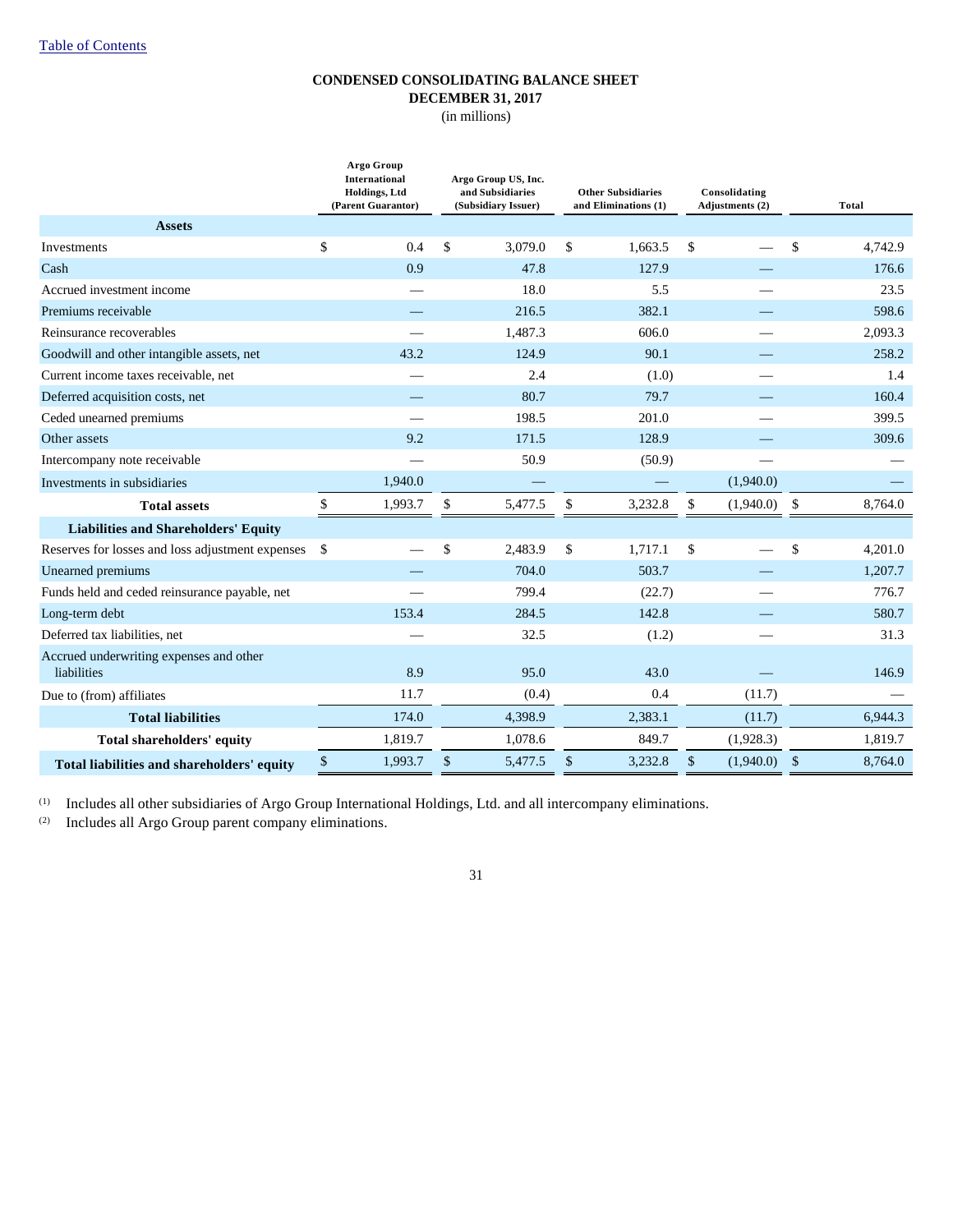# **CONDENSED CONSOLIDATING STATEMENT OF INCOME FOR THE THREE MONTHS ENDED JUNE 30, 2018**

(in millions) (Unaudited)

|                                                                | Argo Group<br><b>International</b><br>Holdings, Ltd<br>(Parent Guarantor) | Argo Group US, Inc.<br>and Subsidiaries<br>(Subsidiary Issuer) | <b>Other Subsidiaries</b><br>and Eliminations (1) | Consolidating<br>Adjustments (2) | <b>Total</b>          |
|----------------------------------------------------------------|---------------------------------------------------------------------------|----------------------------------------------------------------|---------------------------------------------------|----------------------------------|-----------------------|
| Premiums and other revenue:                                    |                                                                           |                                                                |                                                   |                                  |                       |
| Earned premiums                                                | \$                                                                        | \$<br>267.0                                                    | \$<br>150.7                                       | \$                               | \$<br>417.7           |
| Net investment (expense) income                                | (0.7)                                                                     | 19.0                                                           | 14.9                                              |                                  | 33.2                  |
| Fee and other income                                           |                                                                           | 0.7                                                            | 1.2                                               |                                  | 1.9                   |
| Net realized investment gains (losses)                         | 0.5                                                                       | 14.5                                                           | (4.5)                                             |                                  | 10.5                  |
| Total revenue                                                  | (0.2)                                                                     | 301.2                                                          | 162.3                                             |                                  | 463.3                 |
| Expenses:                                                      |                                                                           |                                                                |                                                   |                                  |                       |
| Losses and loss adjustment expenses                            |                                                                           | 114.4                                                          | 131.1                                             |                                  | 245.5                 |
| Underwriting, acquisition and insurance<br>expenses            | 5.8                                                                       | 95.5                                                           | 55.5                                              |                                  | 156.8                 |
| Interest expense                                               | 1.6                                                                       | 4.5                                                            | 1.7                                               |                                  | 7.8                   |
| Fee and other expense                                          |                                                                           | 1.1                                                            | 0.5                                               |                                  | 1.6                   |
| Foreign currency exchange losses (gains)                       |                                                                           | 0.1                                                            | (5.6)                                             |                                  | (5.5)                 |
| Total expenses                                                 | 7.4                                                                       | 215.6                                                          | 183.2                                             |                                  | 406.2                 |
| (Loss) income before income taxes                              | (7.6)                                                                     | 85.6                                                           | (20.9)                                            |                                  | 57.1                  |
| Provision for income taxes                                     |                                                                           | 14.6                                                           | 0.7                                               |                                  | 15.3                  |
| Net (loss) income before equity in earnings of<br>subsidiaries | (7.6)                                                                     | 71.0                                                           | (21.6)                                            |                                  | 41.8                  |
| Equity in undistributed earnings of subsidiaries               | 49.4                                                                      |                                                                |                                                   | (49.4)                           |                       |
| Net income                                                     | \$<br>41.8                                                                | \$<br>71.0                                                     | \$<br>(21.6)                                      | -\$<br>(49.4)                    | $\mathbf{\$}$<br>41.8 |

(1) Includes all other subsidiaries of Argo Group International Holdings, Ltd. and all intercompany eliminations.

(2) Includes all Argo Group parent company eliminations.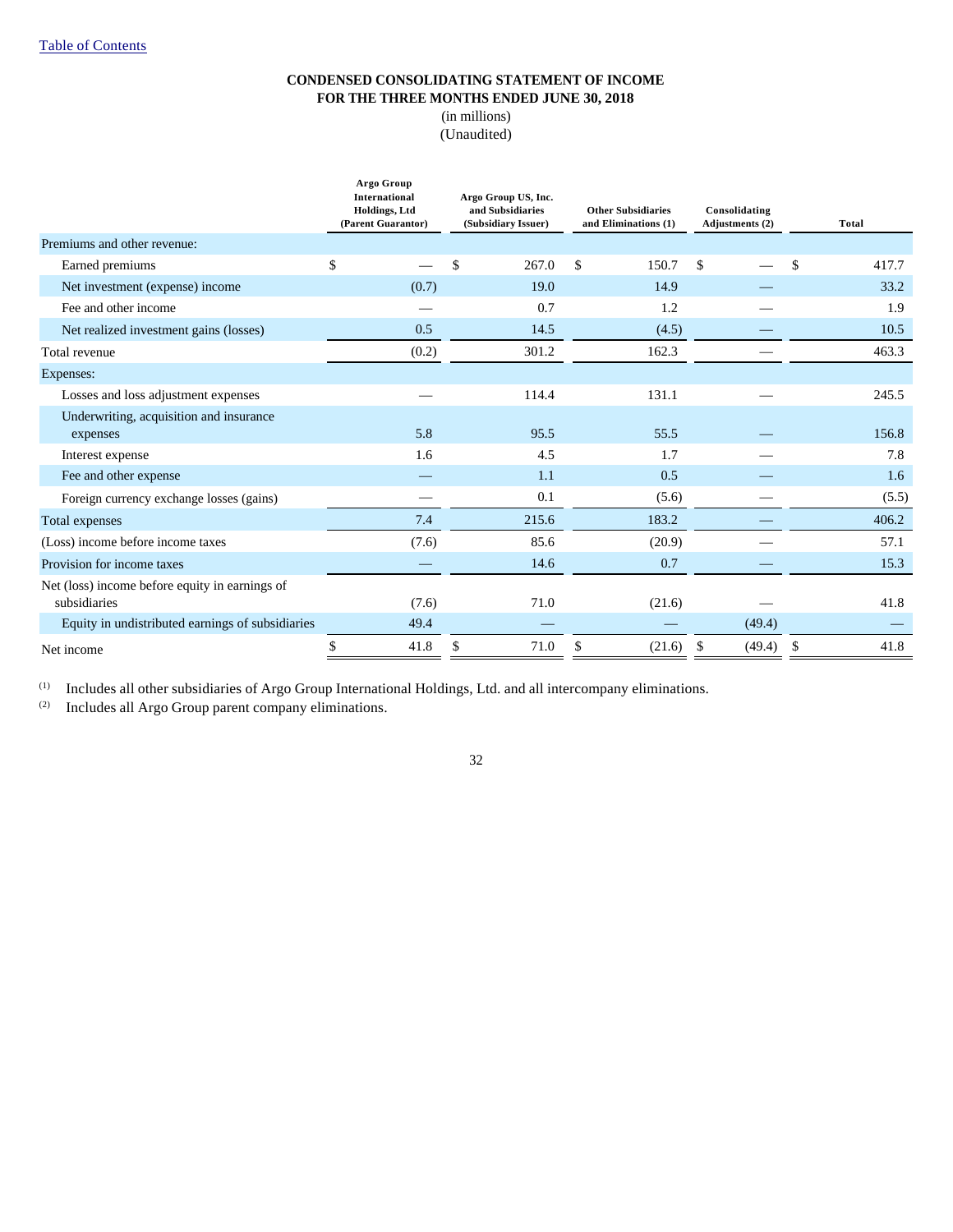# **CONDENSED CONSOLIDATING STATEMENT OF INCOME FOR THE THREE MONTHS ENDED JUNE 30, 2017**

(in millions) (Unaudited)

|                                                                | Argo Group<br><b>International</b><br><b>Holdings</b> , Ltd<br>(Parent Guarantor) |       | Argo Group US, Inc.<br>and Subsidiaries<br>(Subsidiary Issuer) |       | <b>Other Subsidiaries</b><br>and Eliminations (1) |       | Consolidating<br>Adjustments (2) | <b>Total</b> |
|----------------------------------------------------------------|-----------------------------------------------------------------------------------|-------|----------------------------------------------------------------|-------|---------------------------------------------------|-------|----------------------------------|--------------|
| Premiums and other revenue:                                    |                                                                                   |       |                                                                |       |                                                   |       |                                  |              |
| Earned premiums                                                | \$                                                                                |       | \$                                                             | 135.5 | \$                                                | 263.6 | $\mathbf{\hat{S}}$               | \$<br>399.1  |
| Net investment (expense) income                                |                                                                                   | (0.4) |                                                                | 29.3  |                                                   | 14.7  |                                  | 43.6         |
| Fee and other income                                           |                                                                                   |       |                                                                | 2.9   |                                                   | 0.9   |                                  | 3.8          |
| Net realized investment gains (losses)                         |                                                                                   |       |                                                                | 5.2   |                                                   | (0.7) |                                  | 4.5          |
| Total revenue                                                  |                                                                                   | (0.4) |                                                                | 172.9 |                                                   | 278.5 |                                  | 451.0        |
| Expenses:                                                      |                                                                                   |       |                                                                |       |                                                   |       |                                  |              |
| Losses and loss adjustment expenses                            |                                                                                   |       |                                                                | 72.5  |                                                   | 158.1 |                                  | 230.6        |
| Underwriting, acquisition and insurance<br>expenses            |                                                                                   | 3.8   |                                                                | 58.5  |                                                   | 92.4  |                                  | 154.7        |
| Interest expense                                               |                                                                                   | 1.1   |                                                                | 4.2   |                                                   | 1.7   |                                  | 7.0          |
| Fee and other expense                                          |                                                                                   |       |                                                                | 3.2   |                                                   | 0.1   |                                  | 3.3          |
| Foreign currency exchange (gains) losses                       |                                                                                   |       |                                                                | (0.1) |                                                   | 4.7   |                                  | 4.6          |
| Total expenses                                                 |                                                                                   | 4.9   |                                                                | 138.3 |                                                   | 257.0 |                                  | 400.2        |
| (Loss) income before income taxes                              |                                                                                   | (5.3) |                                                                | 34.6  |                                                   | 21.5  |                                  | 50.8         |
| Provision (benefit) for income taxes                           |                                                                                   |       |                                                                | 8.1   |                                                   | (3.3) |                                  | 4.8          |
| Net (loss) income before equity in earnings of<br>subsidiaries |                                                                                   | (5.3) |                                                                | 26.5  |                                                   | 24.8  |                                  | 46.0         |
| Equity in undistributed earnings of subsidiaries               |                                                                                   | 51.3  |                                                                |       |                                                   |       | (51.3)                           |              |
| Net income                                                     | \$                                                                                | 46.0  | \$                                                             | 26.5  | \$                                                | 24.8  | \$<br>(51.3)                     | \$<br>46.0   |

(1) Includes all other subsidiaries of Argo Group International Holdings, Ltd. and all intercompany eliminations.<br>(2) Includes all Argo Group parent company eliminations.

Includes all Argo Group parent company eliminations.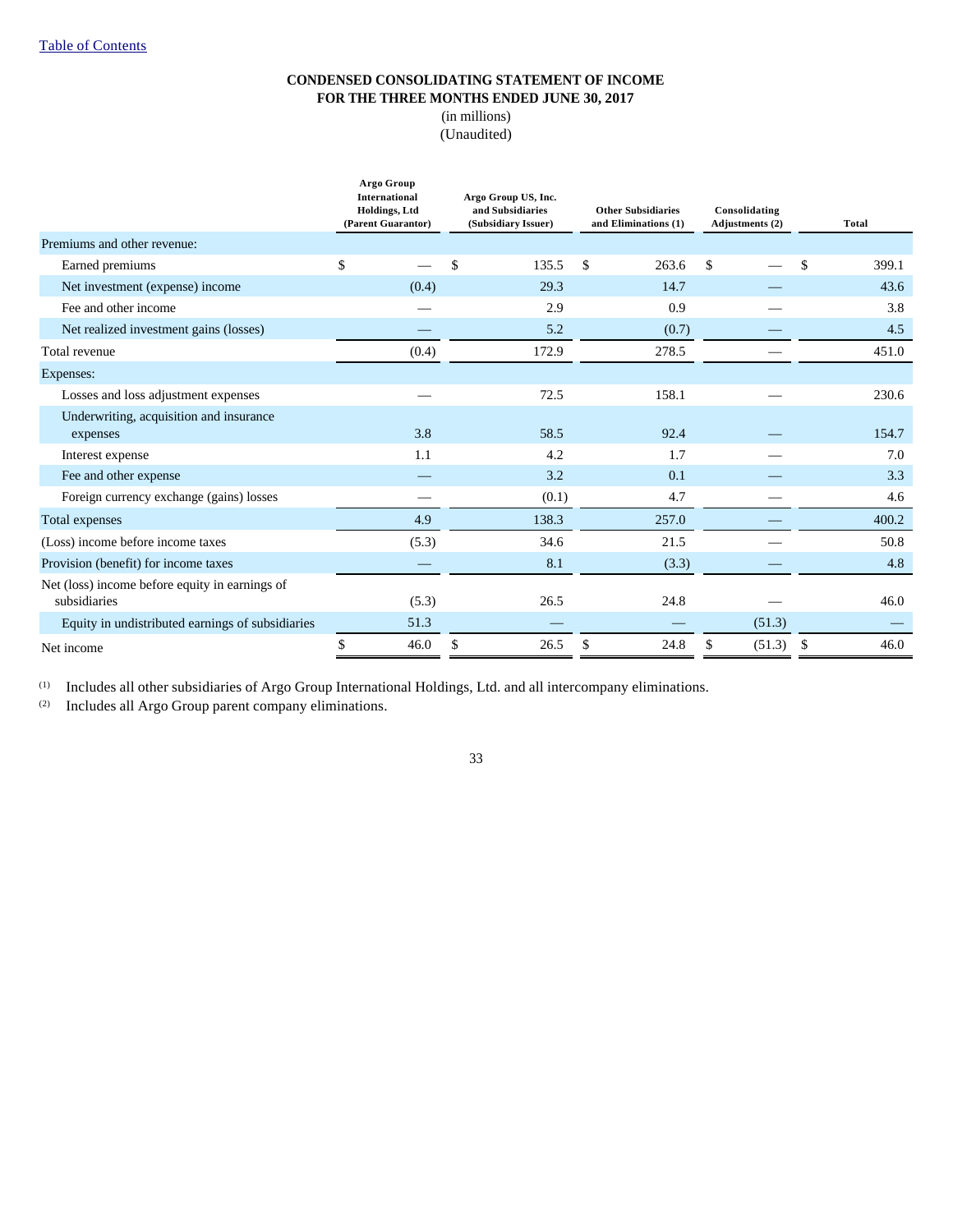# **CONDENSED CONSOLIDATING STATEMENT OF INCOME FOR THE SIX MONTHS ENDED JUNE 30, 2018**

(in millions) (Unaudited)

|                                                                | Argo Group<br><b>International</b><br>Holdings, Ltd<br>(Parent Guarantor) | Argo Group US, Inc.<br>and Subsidiaries<br>(Subsidiary Issuer) | <b>Other Subsidiaries</b><br>and Eliminations (1) | Consolidating<br>Adjustments (2) | <b>Total</b> |
|----------------------------------------------------------------|---------------------------------------------------------------------------|----------------------------------------------------------------|---------------------------------------------------|----------------------------------|--------------|
| Premiums and other revenue:                                    |                                                                           |                                                                |                                                   |                                  |              |
| Earned premiums                                                | \$                                                                        | \$<br>423.9                                                    | 408.5<br>\$                                       | \$                               | \$<br>832.4  |
| Net investment (expense) income                                | (1.4)                                                                     | 41.1                                                           | 29.5                                              |                                  | 69.2         |
| Fee and other income                                           |                                                                           | 1.5                                                            | 2.4                                               |                                  | 3.9          |
| Net realized investment gains (losses)                         | 0.1                                                                       | (0.9)                                                          | (4.4)                                             |                                  | (5.2)        |
| Total revenue                                                  | (1.3)                                                                     | 465.6                                                          | 436.0                                             |                                  | 900.3        |
| Expenses:                                                      |                                                                           |                                                                |                                                   |                                  |              |
| Losses and loss adjustment expenses                            |                                                                           | 209.8                                                          | 272.9                                             |                                  | 482.7        |
| Underwriting, acquisition and insurance<br>expenses            | 8.2                                                                       | 165.2                                                          | 143.6                                             |                                  | 317.0        |
| Interest expense                                               | 2.9                                                                       | 8.8                                                            | 3.8                                               |                                  | 15.5         |
| Fee and other expense                                          |                                                                           | 2.5                                                            | 1.1                                               |                                  | 3.6          |
| Foreign currency exchange losses (gains)                       |                                                                           | 0.2                                                            | (0.8)                                             |                                  | (0.6)        |
| Total expenses                                                 | 11.1                                                                      | 386.5                                                          | 420.6                                             |                                  | 818.2        |
| (Loss) income before income taxes                              | (12.4)                                                                    | 79.1                                                           | 15.4                                              |                                  | 82.1         |
| Provision for income taxes                                     |                                                                           | 13.2                                                           | 2.3                                               |                                  | 15.5         |
| Net (loss) income before equity in earnings of<br>subsidiaries | (12.4)                                                                    | 65.9                                                           | 13.1                                              |                                  | 66.6         |
| Equity in undistributed earnings of subsidiaries               | 79.0                                                                      |                                                                |                                                   | (79.0)                           |              |
| Net income                                                     | \$<br>66.6                                                                | 65.9<br>\$                                                     | 13.1<br>\$                                        | \$<br>(79.0)                     | \$<br>66.6   |

(1) Includes all other subsidiaries of Argo Group International Holdings, Ltd. and all intercompany eliminations.

(2) Includes all Argo Group parent company eliminations.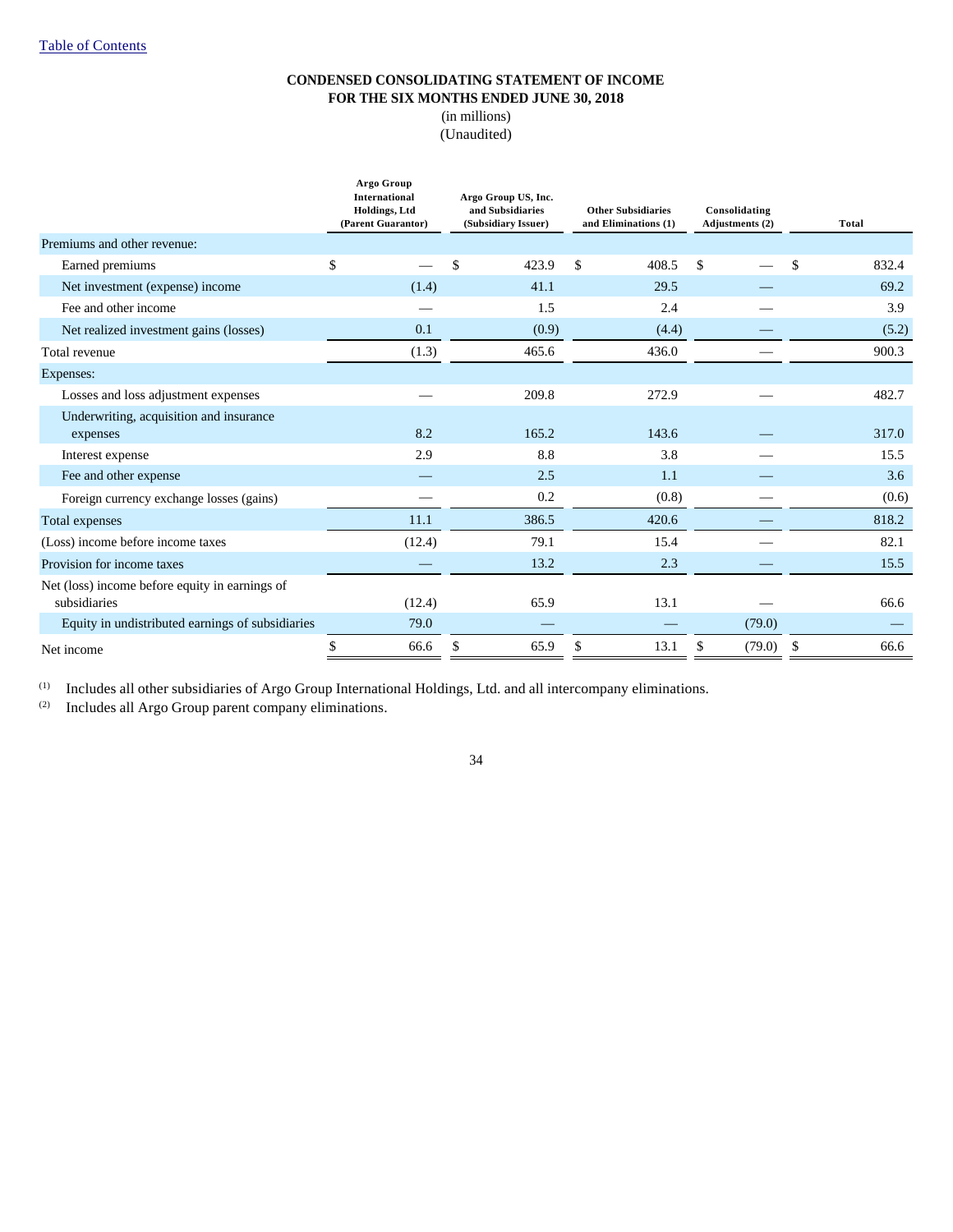# **CONDENSED CONSOLIDATING STATEMENT OF INCOME FOR THE SIX MONTHS ENDED JUNE 30, 2017**

(in millions) (Unaudited)

|                                                                | Argo Group<br><b>International</b><br><b>Holdings</b> , Ltd<br>(Parent Guarantor) |       | Argo Group US, Inc.<br>and Subsidiaries<br>(Subsidiary Issuer) |       | <b>Other Subsidiaries</b><br>and Eliminations (1) | Consolidating<br>Adjustments (2) |                    | <b>Total</b> |       |
|----------------------------------------------------------------|-----------------------------------------------------------------------------------|-------|----------------------------------------------------------------|-------|---------------------------------------------------|----------------------------------|--------------------|--------------|-------|
| Premiums and other revenue:                                    |                                                                                   |       |                                                                |       |                                                   |                                  |                    |              |       |
| Earned premiums                                                | \$                                                                                |       | \$                                                             | 266.4 | \$                                                | 512.1                            | $\mathbf{\hat{S}}$ | \$           | 778.5 |
| Net investment (expense) income                                |                                                                                   | (2.1) |                                                                | 48.2  |                                                   | 28.0                             |                    |              | 74.1  |
| Fee and other income                                           |                                                                                   |       |                                                                | 5.7   |                                                   | 1.7                              |                    |              | 7.4   |
| Net realized investment gains (losses)                         |                                                                                   | 0.5   |                                                                | 19.0  |                                                   | (0.4)                            |                    |              | 19.1  |
| Total revenue                                                  |                                                                                   | (1.6) |                                                                | 339.3 |                                                   | 541.4                            |                    |              | 879.1 |
| Expenses:                                                      |                                                                                   |       |                                                                |       |                                                   |                                  |                    |              |       |
| Losses and loss adjustment expenses                            |                                                                                   |       |                                                                | 148.6 |                                                   | 304.5                            |                    |              | 453.1 |
| Underwriting, acquisition and insurance<br>expenses            | 12.2                                                                              |       |                                                                | 116.7 |                                                   | 179.4                            |                    |              | 308.3 |
| Interest expense                                               |                                                                                   | 1.4   |                                                                | 8.5   |                                                   | 3.0                              |                    |              | 12.9  |
| Fee and other expense                                          |                                                                                   |       |                                                                | 6.6   |                                                   | 0.8                              |                    |              | 7.4   |
| Foreign currency exchange losses                               |                                                                                   |       |                                                                |       |                                                   | 3.9                              |                    |              | 3.9   |
| Total expenses                                                 | 13.6                                                                              |       |                                                                | 280.4 |                                                   | 491.6                            |                    |              | 785.6 |
| (Loss) income before income taxes                              | (15.2)                                                                            |       |                                                                | 58.9  |                                                   | 49.8                             |                    |              | 93.5  |
| Provision for income taxes                                     |                                                                                   |       |                                                                | 14.5  |                                                   | (3.7)                            |                    |              | 10.8  |
| Net (loss) income before equity in earnings of<br>subsidiaries | (15.2)                                                                            |       |                                                                | 44.4  |                                                   | 53.5                             |                    |              | 82.7  |
| Equity in undistributed earnings of subsidiaries               | 97.9                                                                              |       |                                                                |       |                                                   |                                  | (97.9)             |              |       |
| Net income                                                     | \$<br>82.7                                                                        |       | \$                                                             | 44.4  | \$                                                | 53.5                             | \$<br>(97.9)       | \$           | 82.7  |

(1) Includes all other subsidiaries of Argo Group International Holdings, Ltd. and all intercompany eliminations.<br>(2) Includes all Argo Group parent company eliminations.

Includes all Argo Group parent company eliminations.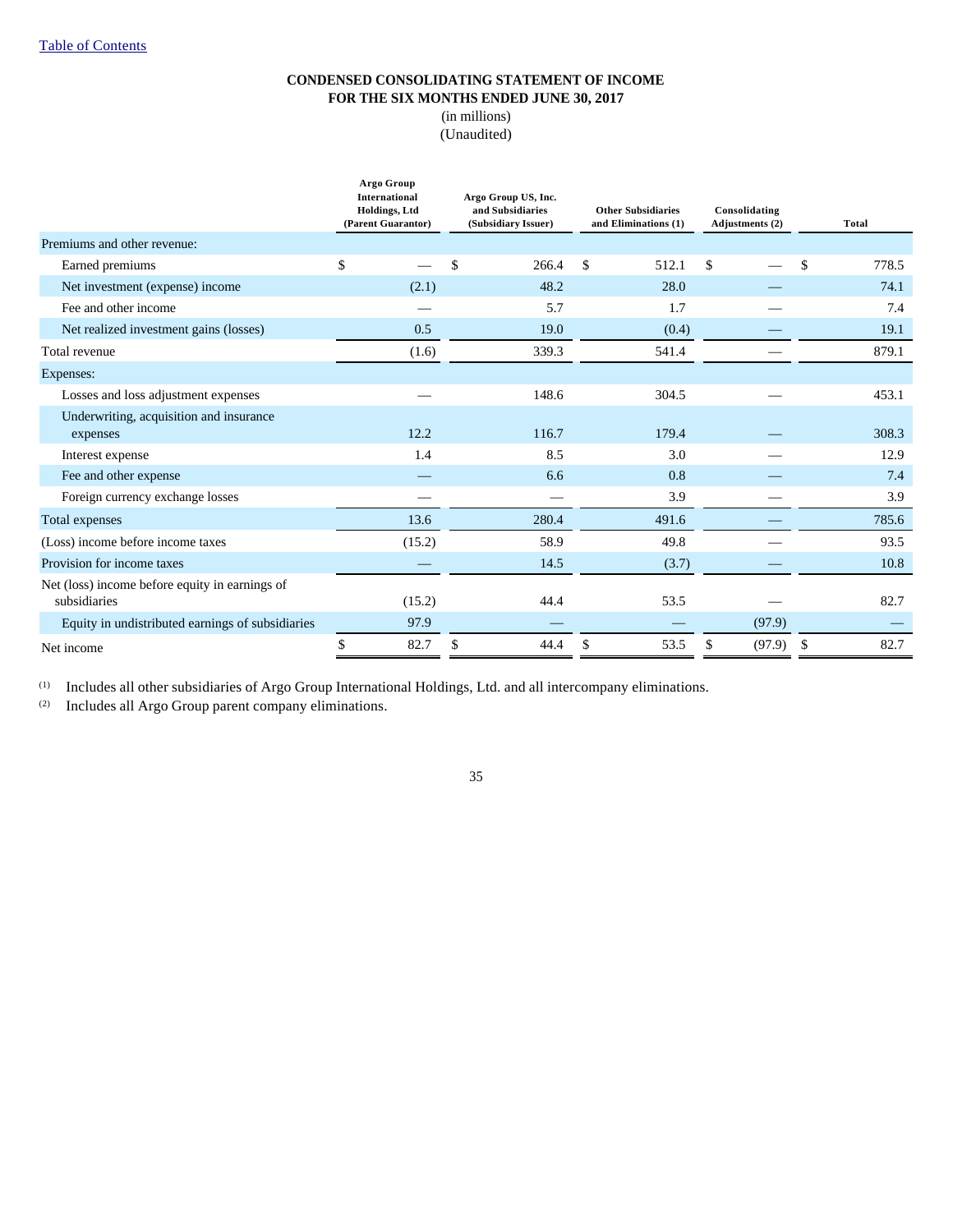# **CONDENSED CONSOLIDATING STATEMENT OF CASH FLOWS FOR THE SIX MONTHS ENDED JUNE 30, 2018**

(in millions) (Unaudited)

|                                                                     | Argo Group<br><b>International</b><br>Argo Group US, Inc.<br>and Subsidiaries<br>Holdings, Ltd<br>(Parent Guarantor)<br>(Subsidiary Issuer) |            | <b>Other Subsidiaries</b><br>and Eliminations (1) | Consolidating<br>Adjustments (2) | Total       |
|---------------------------------------------------------------------|---------------------------------------------------------------------------------------------------------------------------------------------|------------|---------------------------------------------------|----------------------------------|-------------|
| Net cash flows from operating activities                            | \$<br>39.2                                                                                                                                  | \$<br>48.8 | \$<br>37.9                                        | \$                               | \$<br>125.9 |
| Cash flows from investing activities:                               |                                                                                                                                             |            |                                                   |                                  |             |
| Proceeds from sales of investments                                  |                                                                                                                                             | 650.8      | 374.2                                             |                                  | 1,025.0     |
| Maturities and mandatory calls of fixed<br>maturity investments     |                                                                                                                                             | 226.8      | 61.9                                              |                                  | 288.7       |
| Purchases of investments                                            |                                                                                                                                             | (937.5)    | (436.6)                                           |                                  | (1, 374.1)  |
| Change in short-term investments and<br>foreign regulatory deposits | (0.7)                                                                                                                                       | (2.8)      | (64.1)                                            |                                  | (67.6)      |
| Settlements of foreign currency exchange<br>forward contracts       | (0.4)                                                                                                                                       | 0.2        | 2.5                                               |                                  | 2.3         |
| Cash included in acquisition of Ariscom                             |                                                                                                                                             |            | 15.6                                              |                                  | 15.6        |
| Purchases of fixed assets and other, net                            | (0.1)                                                                                                                                       | (14.8)     | (12.8)                                            |                                  | (27.7)      |
| Cash used in investing activities                                   | (1.2)                                                                                                                                       | (77.3)     | (59.3)                                            |                                  | (137.8)     |
| Cash flows from financing activities:                               |                                                                                                                                             |            |                                                   |                                  |             |
| Activity under stock incentive plans                                | 0.2                                                                                                                                         |            |                                                   |                                  | 0.2         |
| Repurchase of Company's common shares                               | (19.4)                                                                                                                                      |            |                                                   |                                  | (19.4)      |
| Payment of cash dividend to common<br>shareholders                  | (18.7)                                                                                                                                      |            |                                                   |                                  | (18.7)      |
| Cash used in financing activities                                   | (37.9)                                                                                                                                      |            |                                                   |                                  | (37.9)      |
| Effect of exchange rate changes on cash                             |                                                                                                                                             |            | (0.1)                                             |                                  | (0.1)       |
| Change in cash                                                      | 0.1                                                                                                                                         | (28.5)     | (21.5)                                            |                                  | (49.9)      |
| Cash, beginning of year                                             | 0.9                                                                                                                                         | 47.8       | 127.9                                             |                                  | 176.6       |
| Cash, end of period                                                 | \$<br>1.0                                                                                                                                   | 19.3<br>\$ | \$<br>106.4                                       | \$                               | \$<br>126.7 |

36

(1) Includes all other subsidiaries of Argo Group International Holdings, Ltd. and all intercompany eliminations.

(2) Includes all Argo Group parent company eliminations.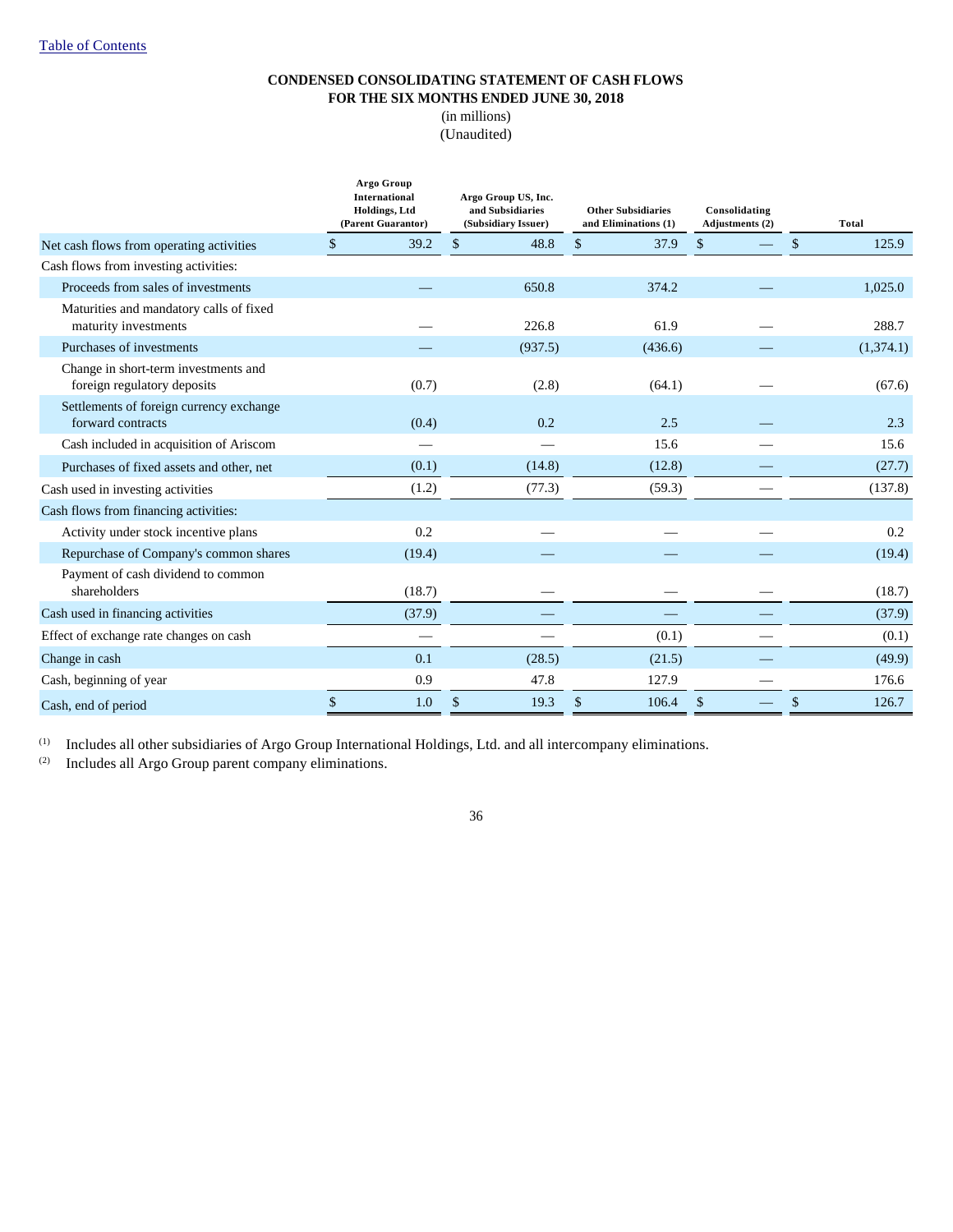# **CONDENSED CONSOLIDATING STATEMENT OF CASH FLOWS FOR THE SIX MONTHS ENDED JUNE 30, 2017**

(in millions) (Unaudited)

|                                                                        | Argo Group<br>International<br>Holdings, Ltd<br>(Parent Guarantor) | Argo Group US, Inc.<br>and Subsidiaries<br>(Subsidiary Issuer) | <b>Other Subsidiaries</b><br>and Eliminations (1) | Consolidating<br>Adjustments (2) | <b>Total</b>                      |
|------------------------------------------------------------------------|--------------------------------------------------------------------|----------------------------------------------------------------|---------------------------------------------------|----------------------------------|-----------------------------------|
| Net cash flows from operating activities                               | \$<br>5.3                                                          | $\mathcal{S}$<br>(8.0)                                         | $\sqrt{3}$<br>40.0                                | \$                               | $\boldsymbol{\mathsf{S}}$<br>37.3 |
| Cash flows from investing activities:                                  |                                                                    |                                                                |                                                   |                                  |                                   |
| Proceeds from sales of investments                                     |                                                                    | 514.4                                                          | 444.0                                             |                                  | 958.4                             |
| Maturities and mandatory calls of fixed<br>maturity investments        |                                                                    | 240.6                                                          | 94.5                                              |                                  | 335.1                             |
| Purchases of investments                                               |                                                                    | (811.0)                                                        | (655.0)                                           |                                  | (1,466.0)                         |
| Change in short-term investments and<br>foreign regulatory deposits    | 0.4                                                                | 72.0                                                           | 228.0                                             |                                  | 300.4                             |
| Settlements of foreign currency exchange<br>forward contracts          | 0.8                                                                |                                                                | (0.3)                                             |                                  | 0.5                               |
| Acquisition of Maybrooke, net of cash and<br>cash equivalents acquired | (235.3)                                                            |                                                                | 130.1                                             |                                  | (105.2)                           |
| Issuance of intercompany note, net                                     |                                                                    |                                                                | (120.0)                                           | 120.0                            |                                   |
| Purchases of fixed assets and other, net                               | (0.1)                                                              | (12.7)                                                         | (24.9)                                            |                                  | (37.7)                            |
| Cash (used in) provided by investing activities                        | (234.2)                                                            | 3.3                                                            | 96.4                                              | $\mathcal{S}$<br>120.0           | (14.5)                            |
| Cash flows from financing activities:                                  |                                                                    |                                                                |                                                   |                                  |                                   |
| Additional long-term borrowings                                        | 125.0                                                              |                                                                |                                                   |                                  | 125.0                             |
| Borrowing under intercompany note, net                                 | 120.0                                                              |                                                                |                                                   | (120.0)                          |                                   |
| Activity under stock incentive plans                                   | 0.5                                                                |                                                                |                                                   |                                  | 0.5                               |
| Repurchase of Company's common shares                                  |                                                                    | (2.8)                                                          | $\boldsymbol{0}$                                  | $\boldsymbol{0}$                 | (2.8)                             |
| Payment of cash dividend to common<br>shareholders                     | (16.6)                                                             |                                                                |                                                   |                                  | (16.6)                            |
| Cash provided by (used in) financing activities                        | 228.9                                                              | (2.8)                                                          |                                                   | (120.0)                          | 106.1                             |
| Effect of exchange rate changes on cash                                |                                                                    |                                                                | (0.4)                                             |                                  | (0.4)                             |
| Change in cash                                                         |                                                                    | (7.5)                                                          | 136.0                                             |                                  | 128.5                             |
| Cash, beginning of year                                                |                                                                    | 53.7                                                           | 32.3                                              |                                  | 86.0                              |
| Cash, end of period                                                    | \$                                                                 | \$<br>46.2                                                     | \$<br>168.3                                       | \$                               | \$<br>214.5                       |

(1) Includes all other subsidiaries of Argo Group International Holdings, Ltd. and all intercompany eliminations.<br>(2) Includes all Argo Group parent company eliminations.

Includes all Argo Group parent company eliminations.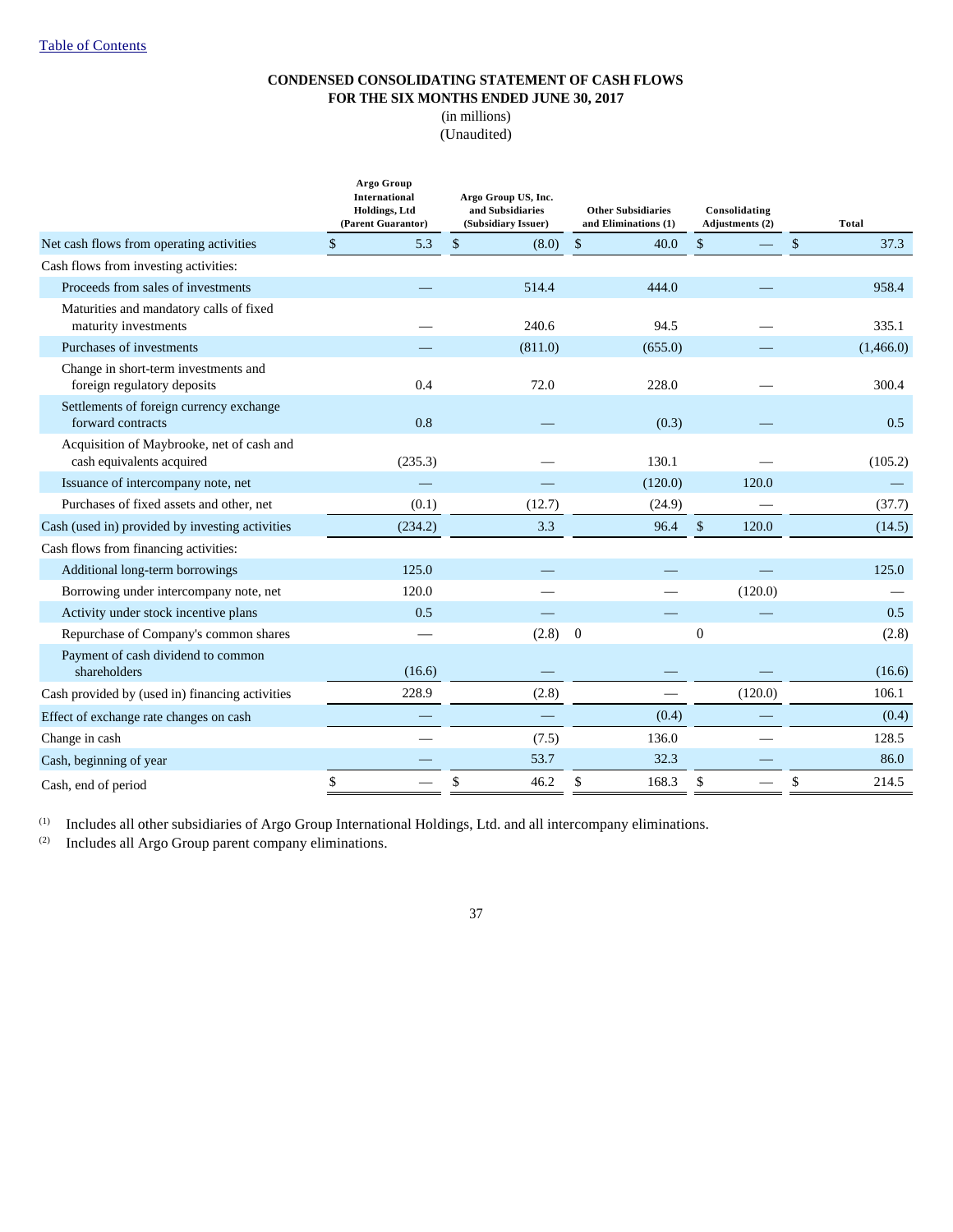#### **Item 2. Management's Discussion and Analysis of Financial Condition and Results of Operations**

The following is a discussion and analysis of our results of operations for the three and six months ended June 30, 2018 compared with the three and six months ended June 30, 2017, and also a discussion of our financial condition as of June 30, 2018. This discussion and analysis should be read in conjunction with the attached unaudited interim Condensed Consolidated Financial Statements and notes thereto and Argo Group's Annual Report on Form 10-K for the year ended December 31, 2017 filed with the Securities and Exchange Commission ("SEC") on February 27, 2018, including the audited Consolidated Financial Statements and notes thereto.

### **Forward Looking Statements**

Management's Discussion and Analysis of Financial Condition and Results of Operations, Quantitative and Qualitative Disclosures about Market Risk and the accompanying Consolidated Financial Statements (including the notes thereto) may contain "forward looking statements," which are made pursuant to the safe harbor provisions of the Private Securities Litigation Reform Act of 1995. The forward-looking statements are based on our current expectations and beliefs concerning future developments and their potential effects on us. There can be no assurance that actual developments will be those anticipated by us. Actual results may differ materially as a result of significant risks and uncertainties, including nonreceipt of expected payments, capital markets and their effect on investment income and fair value of the investment portfolio, development of claims and the effect on loss reserves, accuracy in estimating loss reserves, changes in the demand for our products, effect of general economic conditions, adverse government legislation and regulations, government investigations into industry practices, developments relating to existing agreements, heightened competition, changes in pricing environments and changes in asset valuations. For a more detailed discussion of risks and uncertainties, see our public filings made with the SEC. We undertake no obligation to publicly update any forward-looking statements.

Generally, it is our policy to communicate events that may have a material adverse impact on our operations or financial position, including property and casualty catastrophe events and material losses in the investment portfolio, in a timely manner through a public announcement. It is also our policy not to make public announcements regarding events that are believed to have no material adverse impact on our results of operations or financial position based on management's current estimates and available information, other than through regularly scheduled calls, press releases or filings.

#### **Consolidated Results of Operations**

For the three and six months ended June 30, 2018, we reported net income of \$41.8 million (\$1.20 per diluted share) and \$66.6 million (\$1.92 per diluted share), respectively. For the three and six months ended June 30, 2017, we reported net income of \$46.0 million (\$1.29 per diluted share) and \$82.7 million (\$2.32 per diluted share), respectively.

The following is a comparison of selected data from our operations:

|                                           | For the Three Months Ended June 30, |       |              |       |      |         |    | For the Six Months Ended June 30, |  |  |  |  |  |
|-------------------------------------------|-------------------------------------|-------|--------------|-------|------|---------|----|-----------------------------------|--|--|--|--|--|
| (in millions)                             |                                     | 2018  |              | 2017  | 2018 |         |    | 2017                              |  |  |  |  |  |
| Gross written premiums                    |                                     | 702.8 | \$           | 687.2 |      | 1,413.3 |    | 1,285.8                           |  |  |  |  |  |
| Earned premiums                           | \$                                  | 417.7 | \$           | 399.1 | \$   | 832.4   | \$ | 778.5                             |  |  |  |  |  |
| Net investment income                     |                                     | 33.2  |              | 43.6  |      | 69.2    |    | 74.1                              |  |  |  |  |  |
| Fee and other income                      |                                     | 1.9   |              | 3.8   |      | 3.9     |    | 7.4                               |  |  |  |  |  |
| Net realized investment gains (losses):   |                                     |       |              |       |      |         |    |                                   |  |  |  |  |  |
| Net realized investment gains             |                                     | 6.2   |              | 4.5   |      | 21.4    |    | 19.1                              |  |  |  |  |  |
| Change in fair value of equity securities |                                     | 4.3   |              |       |      | (26.6)  |    |                                   |  |  |  |  |  |
| Net realized investment gains (losses)    |                                     | 10.5  |              | 4.5   |      | (5.2)   |    | 19.1                              |  |  |  |  |  |
| Total revenue                             |                                     | 463.3 | $\mathbb{S}$ | 451.0 |      | 900.3   | \$ | 879.1                             |  |  |  |  |  |
| Income before income taxes                | \$                                  | 57.1  | \$           | 50.8  | \$   | 82.1    | \$ | 93.5                              |  |  |  |  |  |
| Income tax provision                      |                                     | 15.3  |              | 4.8   |      | 15.5    |    | 10.8                              |  |  |  |  |  |
| Net income                                | \$.                                 | 41.8  | \$.          | 46.0  |      | 66.6    | \$ | 82.7                              |  |  |  |  |  |
| Loss ratio                                |                                     | 58.8% |              | 57.8% |      | 58.0%   |    | 58.2%                             |  |  |  |  |  |
| Expense ratio                             |                                     | 37.5% |              | 38.8% |      | 38.1%   |    | 39.6%                             |  |  |  |  |  |
| Combined ratio                            |                                     | 96.3% |              | 96.6% |      | 96.1%   |    | 97.8%                             |  |  |  |  |  |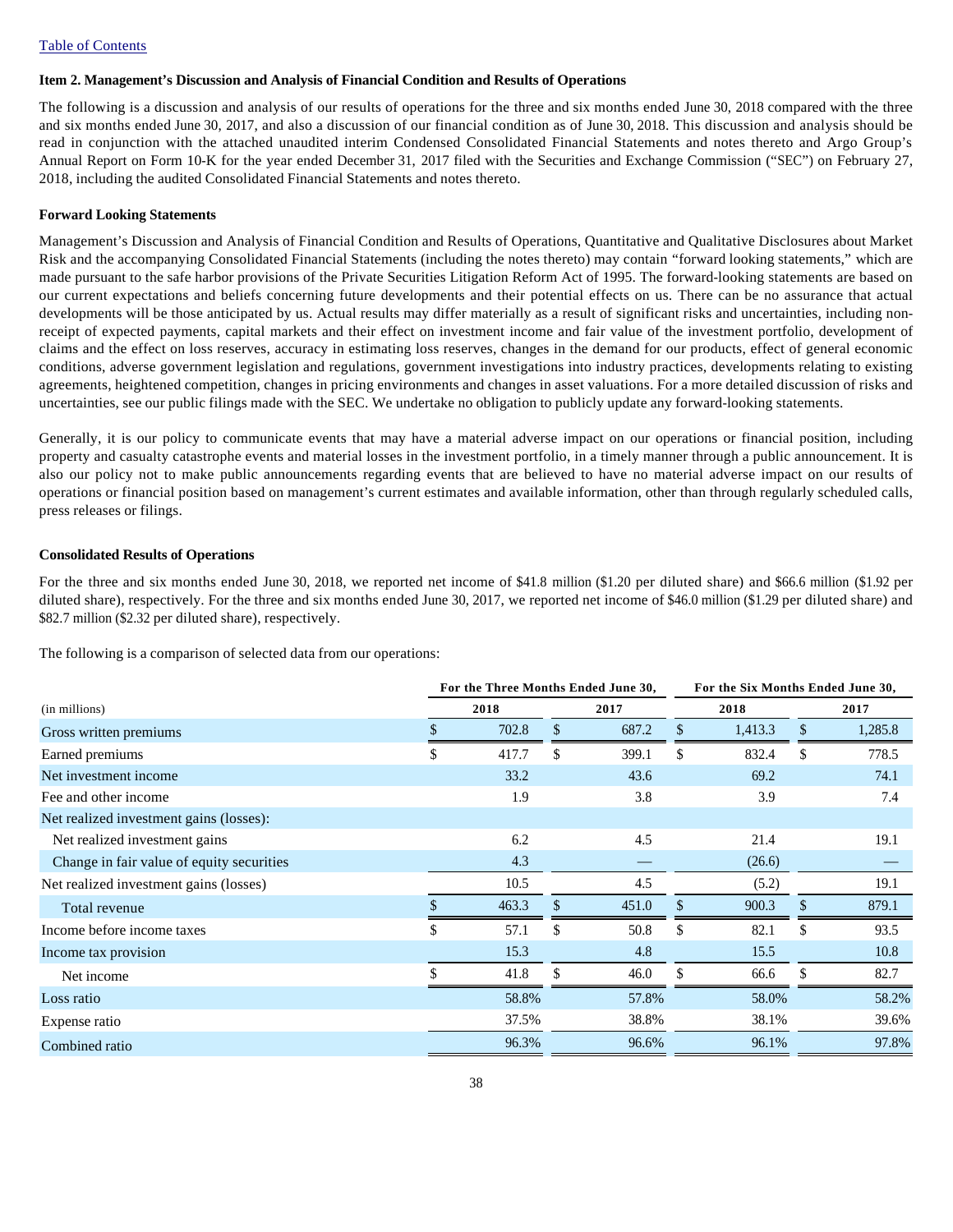In presenting our results in the following discussion and analysis of our results of operations, we have included certain non-generally accepted accounting principles ("non-GAAP") financial measures within the meaning of Regulation G as promulgated by the SEC. We believe that these non-GAAP measures, which may be defined differently by other companies, better explain our results of operations in a manner that allows for a more complete understanding of the underlying trends in our business. However, these measures should not be viewed as a substitute for those determined in accordance with United States generally accepted accounting principles ("GAAP"). Reconciliations of these financial measures to their most directly comparable GAAP measures are included in the tables below.

|                                                  | For the Three Months Ended June 30, |        |           |      |        |        |  |  |  |  |
|--------------------------------------------------|-------------------------------------|--------|-----------|------|--------|--------|--|--|--|--|
| (in millions)                                    |                                     | 2018   |           | 2017 |        |        |  |  |  |  |
|                                                  |                                     | Amount | Ratio     |      | Amount | Ratio  |  |  |  |  |
| Earned premiums                                  | \$.                                 | 417.7  |           | \$   | 399.1  |        |  |  |  |  |
|                                                  |                                     |        |           |      |        |        |  |  |  |  |
| Losses and loss adjustment expenses, as reported | $\mathbb{S}$                        | 245.5  | 58.8 % \$ |      | 230.6  | 57.8 % |  |  |  |  |
| Less:                                            |                                     |        |           |      |        |        |  |  |  |  |
| Favorable prior accident year loss development   |                                     | (2.4)  | $(0.5)$ % |      | (1.1)  | (0.2)% |  |  |  |  |
| Catastrophe losses                               |                                     | 1.7    | $0.4\%$   |      | 4.5    | 1.1%   |  |  |  |  |
| Current accident year non-catastrophe losses     | \$.                                 | 246.2  | 58.9 % \$ |      | 227.2  | 56.9%  |  |  |  |  |
| Expense ratio                                    |                                     |        | 37.5 %    |      |        | 38.8%  |  |  |  |  |
| Combined ratio, as adjusted                      |                                     |        | 96.4 %    |      |        | 95.7 % |  |  |  |  |

|                                                               | For the Six Months Ended June 30, |        |           |    |        |       |  |  |  |  |  |
|---------------------------------------------------------------|-----------------------------------|--------|-----------|----|--------|-------|--|--|--|--|--|
| (in millions)                                                 |                                   | 2018   |           |    | 2017   |       |  |  |  |  |  |
|                                                               |                                   | Amount | Ratio     |    | Amount | Ratio |  |  |  |  |  |
| Earned premiums                                               | \$                                | 832.4  |           | \$ | 778.5  |       |  |  |  |  |  |
|                                                               |                                   |        |           |    |        |       |  |  |  |  |  |
| Losses and loss adjustment expenses, as reported              | \$                                | 482.7  | 58.0 % \$ |    | 453.1  | 58.2% |  |  |  |  |  |
| Less:                                                         |                                   |        |           |    |        |       |  |  |  |  |  |
| (Favorable) unfavorable prior accident year loss development  |                                   | (4.4)  | $(0.5)$ % |    | 5.7    | 0.7%  |  |  |  |  |  |
| Catastrophe losses                                            |                                   | 6.0    | 0.7%      |    | 6.3    | 0.8%  |  |  |  |  |  |
| Current accident year non-catastrophe losses                  | $\mathbb{S}$                      | 481.1  | 57.8 % \$ |    | 441.1  | 56.7% |  |  |  |  |  |
|                                                               |                                   |        |           |    |        |       |  |  |  |  |  |
| Underwriting, acquisition and insurance expenses, as reported | \$                                | 317.0  | 38.1 % \$ |    | 308.3  | 39.6% |  |  |  |  |  |
| Less:                                                         |                                   |        |           |    |        |       |  |  |  |  |  |
| Non-recurring expenses                                        |                                   |        | $-$ %     |    | 6.5    | 0.8%  |  |  |  |  |  |
| Underwriting, acquisition and insurance expenses, as adjusted | \$                                | 317.0  | 38.1 %    | -S | 301.8  | 38.8% |  |  |  |  |  |
| Combined ratio, as adjusted                                   |                                   |        | 95.9 %    |    |        | 95.5% |  |  |  |  |  |

# *Impact of recently adopted accounting standard*

Effective January 1, 2018, the Company adopted ASU No. 2016-01, Financial Instruments: Recognition and Measurement of Financial Assets and Liabilities, using a cumulative effect adjustment. This adjustment transferred the unrealized gains and losses as of December 31, 2017, net of tax, on equity securities from accumulated other comprehensive income to retained earnings, resulting in no overall impact to shareholders equity.

In accordance with this accounting standard, for the three and six months ended June 30, 2018, we recognized the change in the fair value of our equity securities as a pre-tax gain of \$4.3 million and a pre-tax loss of \$26.6 million for the respective periods. These amounts are included as a component of net realized investment gains (losses) in our Consolidated Statements of Income. Amounts for the three and six months ended June 30, 2017 are not presented as a component of net income, as ASU 2016-01 was required to be adopted on a prospective basis.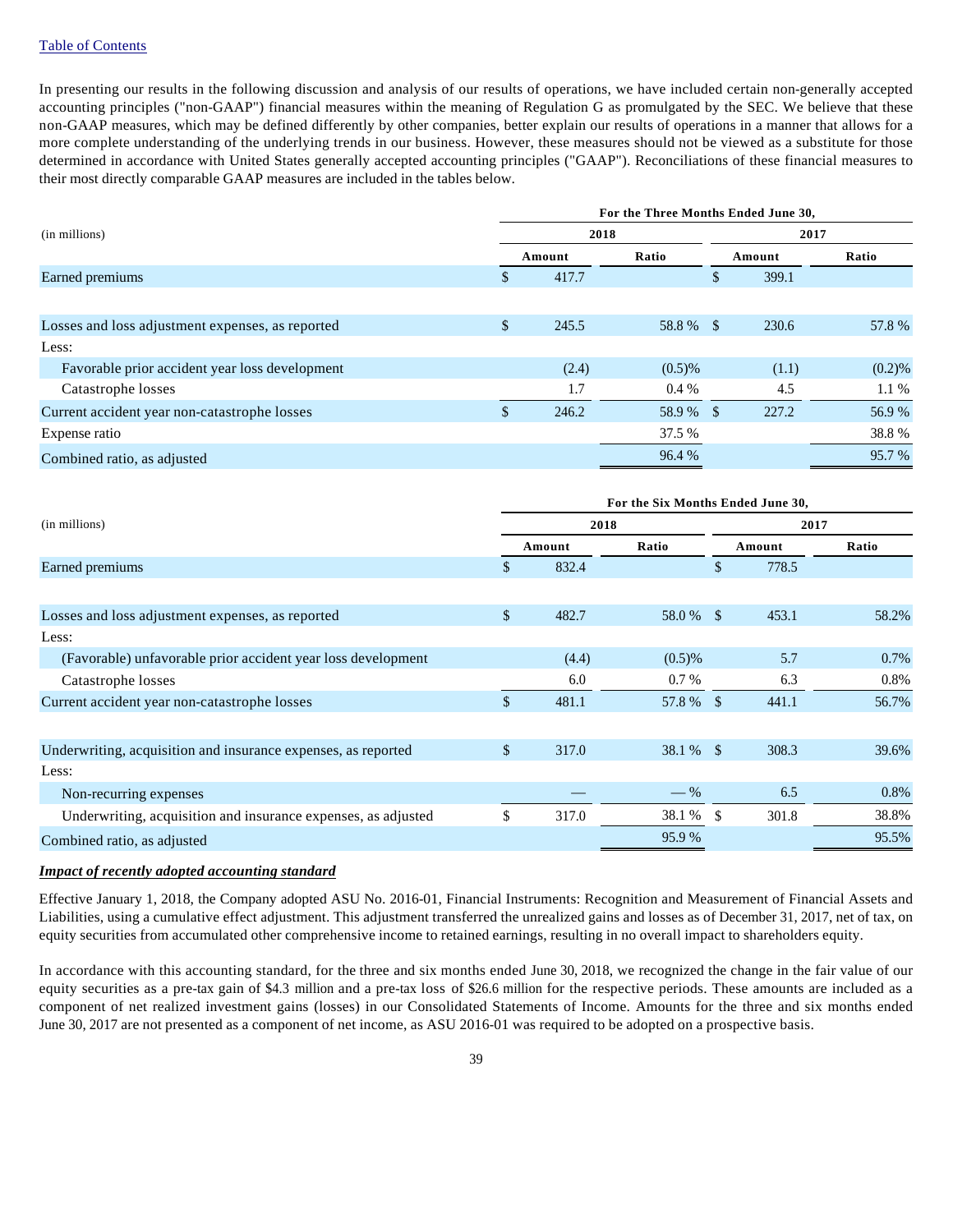## *Gross Written and Earned Premiums*

Consolidated gross written and earned premiums by our four primary insurance lines were as follows:

|               |                      | For the Three Months Ended June 30, |                   |    |                      |   |                   |  |  |  |  |  |
|---------------|----------------------|-------------------------------------|-------------------|----|----------------------|---|-------------------|--|--|--|--|--|
|               |                      | 2018                                |                   |    |                      |   |                   |  |  |  |  |  |
| (in millions) | <b>Gross Written</b> |                                     | <b>Net Earned</b> |    | <b>Gross Written</b> |   | <b>Net Earned</b> |  |  |  |  |  |
| Property      | 179.3<br>\$          |                                     | 81.1<br>\$        | \$ | 186.7                | S | 85.3              |  |  |  |  |  |
| Liability     | 290.5                |                                     | 198.2             |    | 258.5                |   | 167.7             |  |  |  |  |  |
| Professional  | 98.2                 |                                     | 56.2              |    | 82.0                 |   | 52.3              |  |  |  |  |  |
| Specialty     | 134.8                |                                     | 82.2              |    | 160.0                |   | 93.8              |  |  |  |  |  |
| Total         | 702.8                |                                     | 417.7             |    | 687.2                |   | 399.1             |  |  |  |  |  |

| (in millions) | For the Six Months Ended June 30, |                      |    |                   |   |                      |   |                   |  |  |
|---------------|-----------------------------------|----------------------|----|-------------------|---|----------------------|---|-------------------|--|--|
|               | 2018                              |                      |    |                   |   | 2017                 |   |                   |  |  |
|               |                                   | <b>Gross Written</b> |    | <b>Net Earned</b> |   | <b>Gross Written</b> |   | <b>Net Earned</b> |  |  |
| Property      | \$                                | 379.2                | \$ | 173.8             | S | 335.4                | S | 174.9             |  |  |
| Liability     |                                   | 580.8                |    | 390.2             |   | 508.5                |   | 332.1             |  |  |
| Professional  |                                   | 191.9                |    | 110.6             |   | 151.3                |   | 102.4             |  |  |
| Specialty     |                                   | 261.4                |    | 157.8             |   | 290.6                |   | 169.1             |  |  |
| Total         | \$.                               | 1,413.3              |    | 832.4             |   | 1,285.8              |   | 778.5             |  |  |

The increase in consolidated gross written premiums for the three months ended June 30, 2018 as compared to the same period ended 2017 was attributable to growth in our U.S. Operations partially offset by planned reductions in our International Operations.

Gross written premiums for our U.S. Operations in the second quarter of 2018 of \$410.0 million were up \$45.0 million or 12.3% compared to the second quarter of 2017. This growth was driven by all major lines of business, reflecting the continued execution of strategic growth initiatives, our digital initiatives, and appropriate risk selection and exposure management actions.

Gross written premiums for our International Operations in the second quarter of 2018 of \$292.6 million were down \$29.5 million or 9.2% compared to the second quarter of 2017.

As part of the full integration of the reinsurance business of Ariel Re which we acquired in 2017, beginning in 2018 we changed the capital structure supporting that business by introducing certain third party trade capital to share in the risk and exposures we underwrite (based on predetermined percentages). This trade capital receives a corresponding proportion of the gross written premiums. As such, this structure has the effect of reducing the gross written premiums reported in our financial statements. In exchange, we receive certain remuneration for generating this business and for the underlying underwriting performance. There was no such structure for our Ariel Re business in 2017.

The decline in gross written premiums also reflects the effects of corrective underwriting actions within the Syndicate 1200 Property direct and facultative ("D&F") business and the non-renewal of certain casualty line accounts in Bermuda. Partially offsetting these declines were increased writings in Europe, growth in our Specialty lines in Syndicate 1200, and growth in our Bermuda Professional and Property insurance lines due to new business and increased rates.

The increase in consolidated gross written premiums for the six months ended June 30, 2018 as compared to the same period ended 2017 was attributable to growth in both our U.S. and International operations.

Gross written premiums for our U.S. Operations in the first half of 2018 of \$782.8 million were up \$82.8 million or 11.8% compared to the same period in 2017. This growth was driven by all major lines of business, excluding Property, which reflects the effects of a terminated program.

Gross written premiums for our International Operations for the six months ended June 30, 2018 of \$630.3 million were up \$44.6 million or 7.6% compared to the same period in 2017.

For the six months ended June 30, 2018, the increase in premiums is due to the timing of Ariel Re acquisition, partially offset by the items noted as declines in the three month discussion. Ariel Re has a significant property contract that is subject to renewal in January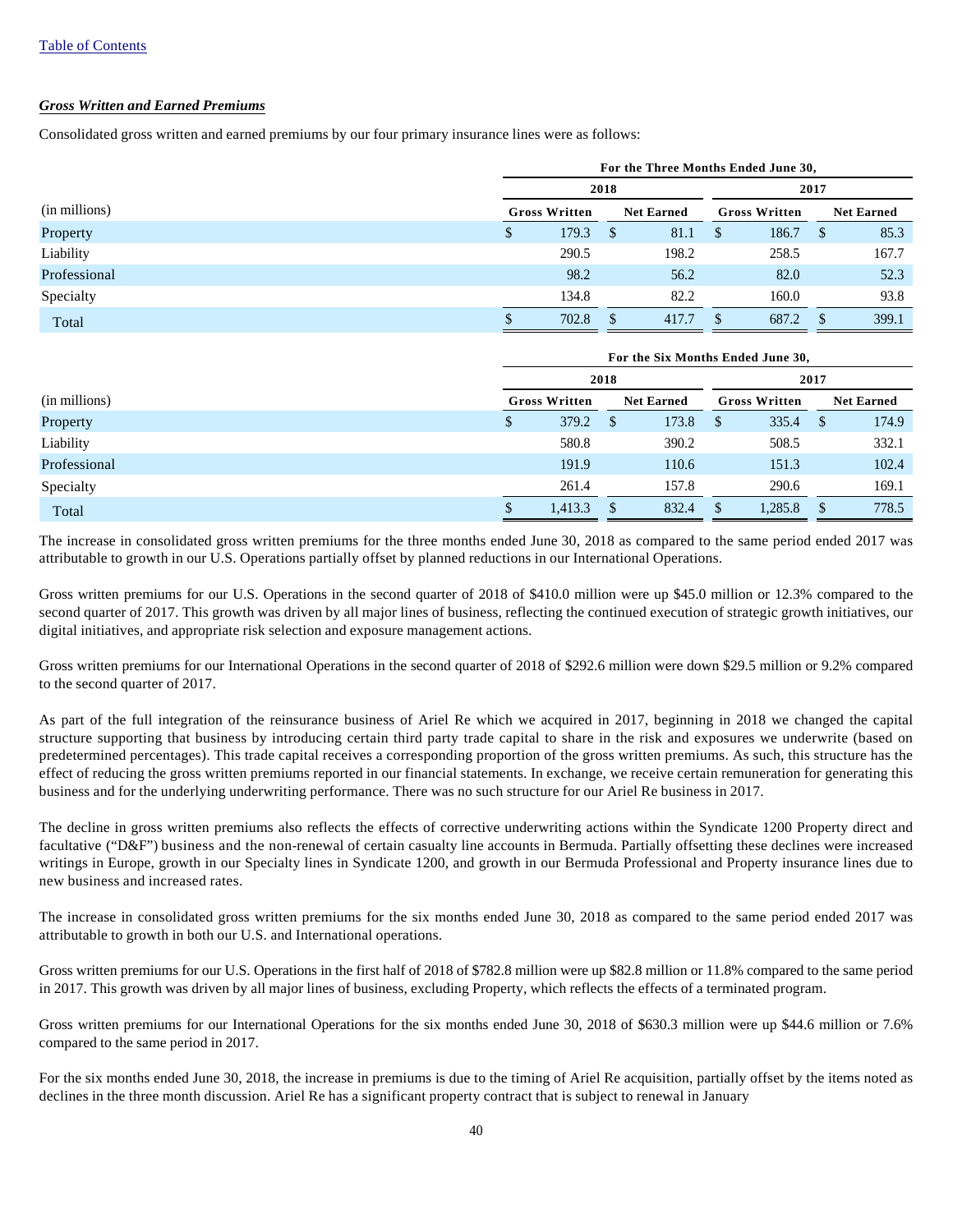of each year. The Ariel Re transaction closed in February 2017, as such the January 2017 premium for Ariel Re is not included in our results while the 2018 renewal is included in our gross written premium.

During 2018, all product lines have experienced increased competition and pressure on rates due to market conditions. However, both U.S. Operations and International Operations saw overall rate increases for the three and six months ended June 30, 2018. Consolidated earned premiums increased for the three and six months ended June 30, 2018 as compared to the same periods in 2017 due to increased gross and net written premiums in the trailing twelve-month period.

#### *Net Investment Income*

The decreases in consolidated net investment income for both the three and six months ended June 30, 2018 as compared to the same periods ended 2017 were primarily attributable to decreased income from our alternative investment portfolio. Our second quarter 2017 net investment income included \$11.6 million of pre-tax net investment gains relating to net asset sales initiated by an equity investee. The decreases in net investment income from our alternative investment portfolio were partially offset by increased income from fixed maturities and short-term investments due to a combination of an increased asset base and higher yields during the three and six months ended June 30, 2018.

#### *Net Realized Investment Gains/Losses*

Consolidated net realized investment gains for the three months ended June 30, 2018 included a \$4.3 million increase in the fair value of equity securities. The remaining \$6.2 million net realized investment gain consisted of \$8.5 million in realized gains primarily from the sale of equity securities and \$1.4 million of foreign currency exchange losses. Additionally, for the three months ended June 30, 2018, we recognized \$0.9 million in other-than-temporary impairment losses on fixed maturity securities.

Consolidated net realized investment gains for the three months ended June 30, 2017 consisted of \$14.8 million in realized gains from the sale of equity and fixed maturity securities. Partially offsetting these realized gains was \$9.2 million of realized foreign currency exchange losses generated by foreign currency rate changes, including \$5.6 million realized loss on our foreign currency forward contracts and \$3.3 million on our fixed maturity portfolio. For the three months ended June 30, 2017, we recognized \$1.1 million in other-than-temporary impairment losses within our equity portfolio.

Consolidated net realized investment losses for the six months ended June 30, 2018 included a \$26.6 million decrease in the fair value of equity securities. The remaining \$21.4 million net realized investment gain consisted of \$20.8 million in realized gains primarily from the sale of equity securities and \$2.5 million of foreign currency exchange gains, including \$1.9 million on our forward currency forward contracts. Additionally, for the six months ended June 30, 2018, we recognized \$1.9 million in other-than-temporary impairment losses on fixed maturity securities.

Consolidated net realized investment gains for the six months ended June 30, 2017 consisted of \$34.6 million in realized gains from the sale of equity and fixed maturity securities. Partially offsetting these realized gains was \$14.0 million of realized foreign currency exchange losses generated by foreign currency rate changes, including \$7.8 million on our fixed maturity portfolio and \$5.6 million realized loss on our foreign currency forward contracts. For the six months ended June 30, 2017, we recognized \$1.5 million in other-than-temporary impairment losses within our equity portfolio.

#### *Loss and Loss Adjustment Expenses*

The consolidated loss ratio for the three months ended June 30, 2018 was 58.8%, compared to 57.8% for the same period in 2017. The 1.0 percentage point increase was driven by a higher current accident year non-catastrophe loss ratio (2.0 percentage point impact), partially offset by lower catastrophe losses (0.7 percentage point impact) and higher net favorable prior-year reserve development (0.3 percentage point impact).

The consolidated loss ratio for the first six months of 2018 was 58.0%, compared to 58.2% for the same period in 2017. This modest decrease in the loss ratio includes a 1.2 percentage point favorable impact related to net favorable prior-year reserve development for the first six months of 2018 versus net unfavorable prior-year reserve development for the same period in 2017. Partially offsetting the impact of prior-year reserve development was a 1.1 percentage point increase in the current accident year non-catastrophe loss ratio. The loss ratio impact from catastrophe losses for the first six months of 2018 was relatively flat compared to the same period in 2017.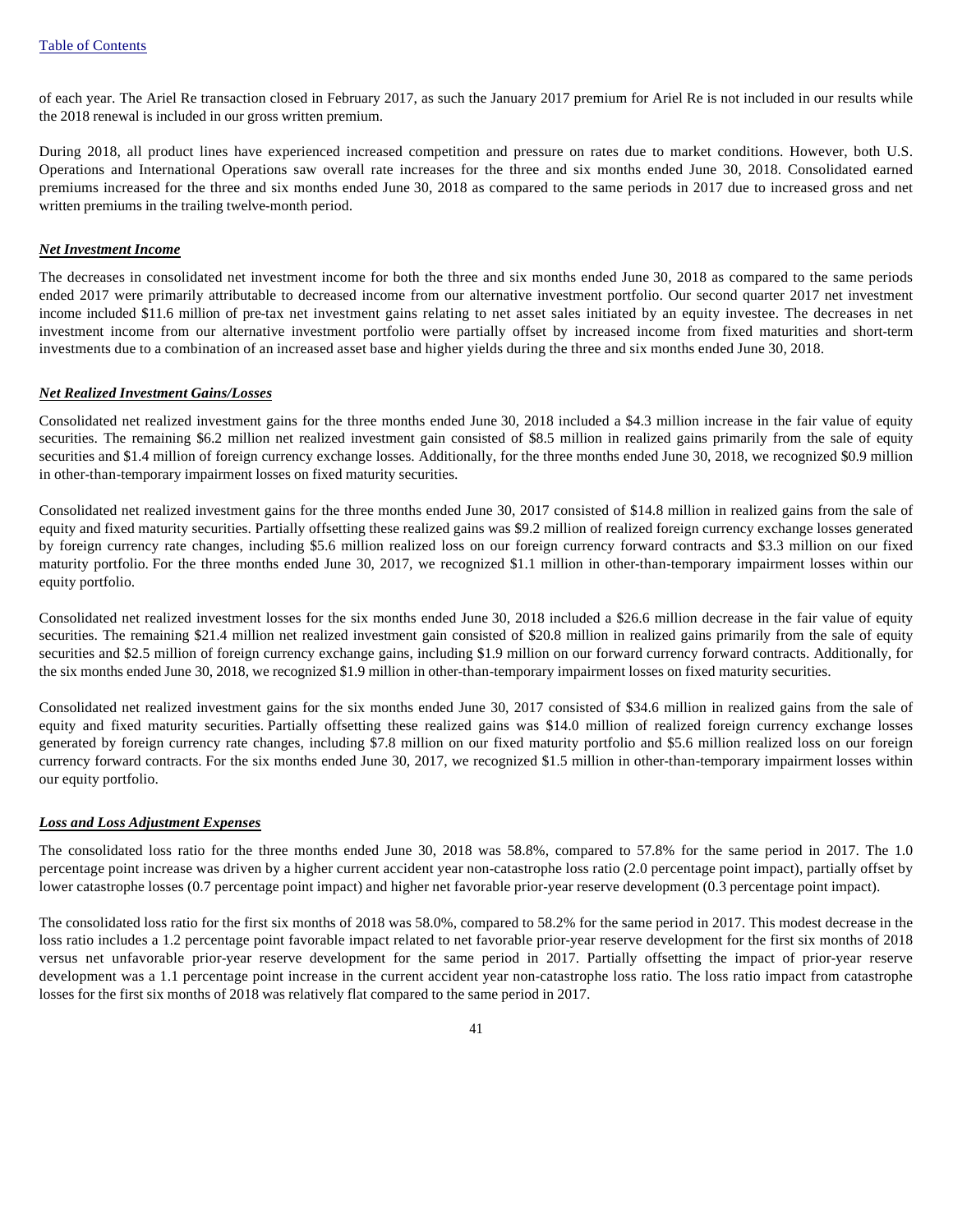The following table summarizes the above referenced prior-year loss reserve development for the six months ended June 30, 2018 with respect to net loss reserves by line of business as of December 31, 2017.

| (in millions)                                  | <b>Net Reserves</b><br>2017 | <b>Net Reserve</b><br>Development<br>(Favorable)/<br>Unfavorable | Percent of 2017<br><b>Net Reserves</b> |
|------------------------------------------------|-----------------------------|------------------------------------------------------------------|----------------------------------------|
| General liability                              | \$<br>1,142.1               | <sup>\$</sup><br>(8.6)                                           | (0.8)%                                 |
| Workers compensation                           | 308.7                       |                                                                  | $-$ %                                  |
| Commercial multi-peril                         | 147.5                       | 6.5                                                              | 4.4 %                                  |
| Commercial auto liability                      | 99.9                        | 1.3                                                              | 1.3 %                                  |
| Reinsurance - nonproportional assumed property | 80.7                        | (4.9)                                                            | (6.1)%                                 |
| Special property                               | 80.9                        | 3.1                                                              | 3.8%                                   |
| Syndicate 1200 specialty                       | 44.2                        | 6.7                                                              | 15.2 %                                 |
| Fidelity/Surety                                | 44.1                        | (4.2)                                                            | $(9.5)\%$                              |
| Syndicate 1200 property                        | 104.2                       | (4.2)                                                            | $(4.0)\%$                              |
| All other lines                                | 435.7                       | (0.1)                                                            | $-$ %                                  |
| Total                                          | \$<br>2,488.0               | (4.4)<br><sup>\$</sup>                                           | $(0.2)$ %                              |

Consolidated gross reserves for losses and loss adjustment expenses were \$4,242.9 million (including \$212.1 million of reserves attributable to our syndicate trade capital providers) and \$3,632.8 million (including \$200.2 million of reserves attributable to our syndicate trade capital providers) as of June 30, 2018 and 2017, respectively. Management has recorded its best estimate of loss reserves at each date based on current known facts and circumstances. Due to the significant uncertainties inherent in the estimation of loss reserves, there can be no assurance that future favorable or unfavorable loss development, which may be material, will not occur.

#### *Underwriting, Acquisition and Insurance Expenses*

Consolidated underwriting, acquisition and insurance expenses were \$156.8 million for the three months ended June 30, 2018 compared to \$154.7 million for the same period ended 2017. The expense ratio for the three months ended June 30, 2018 was 37.5% compared to 38.8% for the same period ended 2017. For the six months ended June 30, 2108, consolidated underwriting, acquisition and insurance expenses were \$317.0 million compared to \$308.3 million for the comparable 2017 six month period. The expense ratio for the six months ended June 30, 2018 and June 30, 2017 was 38.1% and 39.6%, respectively. Our consolidated underwriting, acquisition and insurance expenses include certain costs associated with our holding company.

The improvement in both the three and six month 2018 periods compared to the 2017 periods reflect the benefits of scale due to increased net earned premiums and lower acquisition costs, notably increased reinsurance commissions. In addition, the 2017 six month period included one-time charges of \$4.0 million associated with the outsourcing of certain IT functions and \$2.5 million of costs related to the acquisition of Ariel Re.

#### *Interest Expense*

Consolidated interest expense was \$7.8 million and \$15.5 million for the three and six months ended June 30, 2018, respectively, compared to \$7.0 million and \$12.9 million for the same periods ended 2017. The increase was primarily attributable to increases in short-term LIBOR rates throughout the first six months of 2018, as compared to the same periods in 2017. Additionally, during the first half of 2018, we incurred a full six months of interest expense on the debt acquired as part of the February 6, 2017 Maybrooke acquisition and the \$125.0 million term loan entered into during the first quarter of 2017 to help fund that transaction. Comparatively, these same debt instruments accrued interest at a lower rate and for less than the full six months during the period ended June 30, 2017.

# *Foreign Currency Exchange Gains/Losses*

Consolidated foreign currency exchange gains were \$5.5 million and \$0.6 million for the three and six months ended June 30, 2018, respectively, as compared to foreign currency exchange losses of \$4.6 million and \$3.9 million for the three and six months ended June 30, 2017. The changes in the foreign currency exchange gains/losses were due to fluctuations of the U.S. Dollar, on a weighted average basis, against the currencies in which we transact our business. For the three months and six months ended June 30, 2018, the foreign currency exchange gains were primarily driven by the U.S. Dollar strengthening against all our major transactional currencies during both periods. For the three months and six months ended June 30, 2017, the U.S. Dollar weakened against all our major transactional currencies except the Brazilian Real.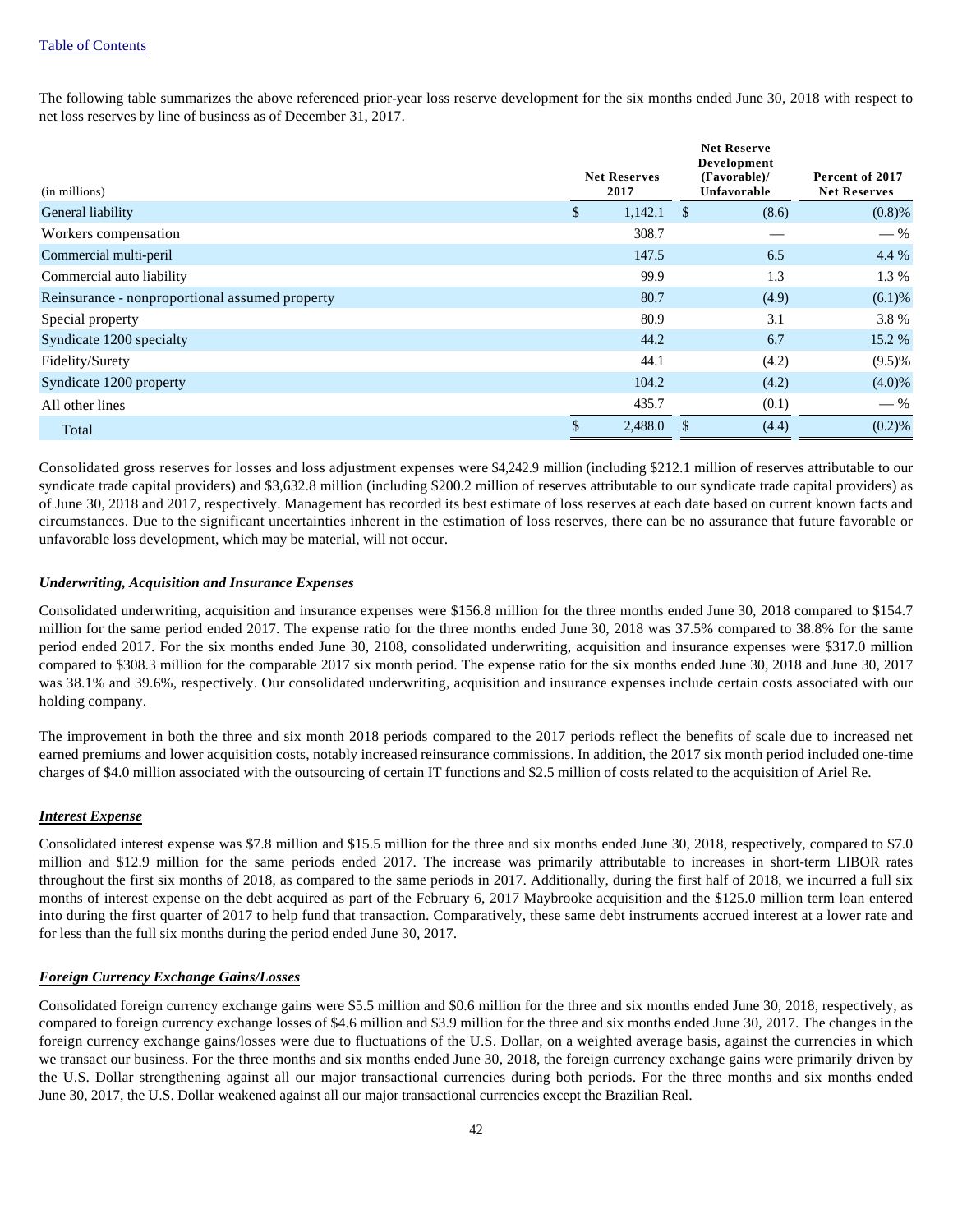## *Income Tax Provision*

The consolidated income tax provision represents the income tax expense or benefit associated with our operations based on the tax laws of the jurisdictions in which we operate. Therefore, the provision for income taxes represents taxes on the net income for our Belgium, Brazil, Ireland, Italy, Malta, Switzerland, United Kingdom and United States operations. The consolidated provision for income taxes was \$15.3 million for the three months ended June 30, 2018 compared to \$4.8 million for the same period ended 2017. The effective tax rate increased to 26.9% for the three months ended June 30, 2018 from 9.4% for the same period ended 2017. The consolidated provision for income taxes was \$15.5 million for the six months ended June 30, 2018 compared to \$10.8 million for the same period ended 2017. The effective tax rate increased to 18.9% for the six months ended June 30, 2018 from 11.5% for the same period ended 2017. The increases in the effective tax rate for the comparative quarter-to-date and year-to-date periods were due to the jurisdictional mix of taxable income in the second quarter and first six months of 2018 being concentrated in the U.S. compared to our lower or non-taxing jurisdictions in the respective periods.

# **Segment Results**

We are primarily engaged in writing property and casualty insurance and reinsurance. We have two ongoing reporting segments: U.S. Operations and International Operations. Additionally, we have a Run-off Lines segment for products that we no longer underwrite.

We consider many factors, including the nature of each segment's insurance and reinsurance products, production sources, distribution strategies and regulatory environment, in determining how to aggregate reporting segments.

Our reportable segments include four primary insurance and reinsurance services and offerings as follows:

- **Property** includes both property insurance and reinsurance products. Insurance products cover commercial properties primarily in North America with some residential and international covers. Reinsurance covers underlying exposures that are located throughout the world, including the United States. These offerings include coverages for man-made and natural disasters.
- **Liability** includes a broad range of primary and excess casualty products for risks on both an admitted and non-admitted basis in the United States. Internationally, Argo underwrites worldwide casualty risks primarily exposed in the United Kingdom, Canada, and Australia.
- **Professional** includes various professional lines products including errors & omissions, management liability (including directors and officers) and cyber coverages.
- **Specialty** includes niche insurance coverages including marine & energy, accident & health and surety product offerings.

In evaluating the operating performance of our segments, we focus on core underwriting and investing results before consideration of realized gains or losses from the sales of investments. Intersegment transactions are allocated to the segment that initiated the transaction. Realized investment gains and losses are reported as a component of the Corporate and Other segment, as decisions regarding the acquisition and disposal of securities reside with the corporate investment function and are not under the control of the individual business segments. Although this measure of profit (loss) does not replace net income (loss) computed in accordance with GAAP as a measure of profitability, management uses this measure of profit (loss) to focus our reporting segments on generating operating income.

Since we generally manage and monitor the investment portfolio on an aggregate basis, the overall performance of the investment portfolio, and related net investment income, is discussed above on a combined basis under consolidated net investment income rather than within or by segment.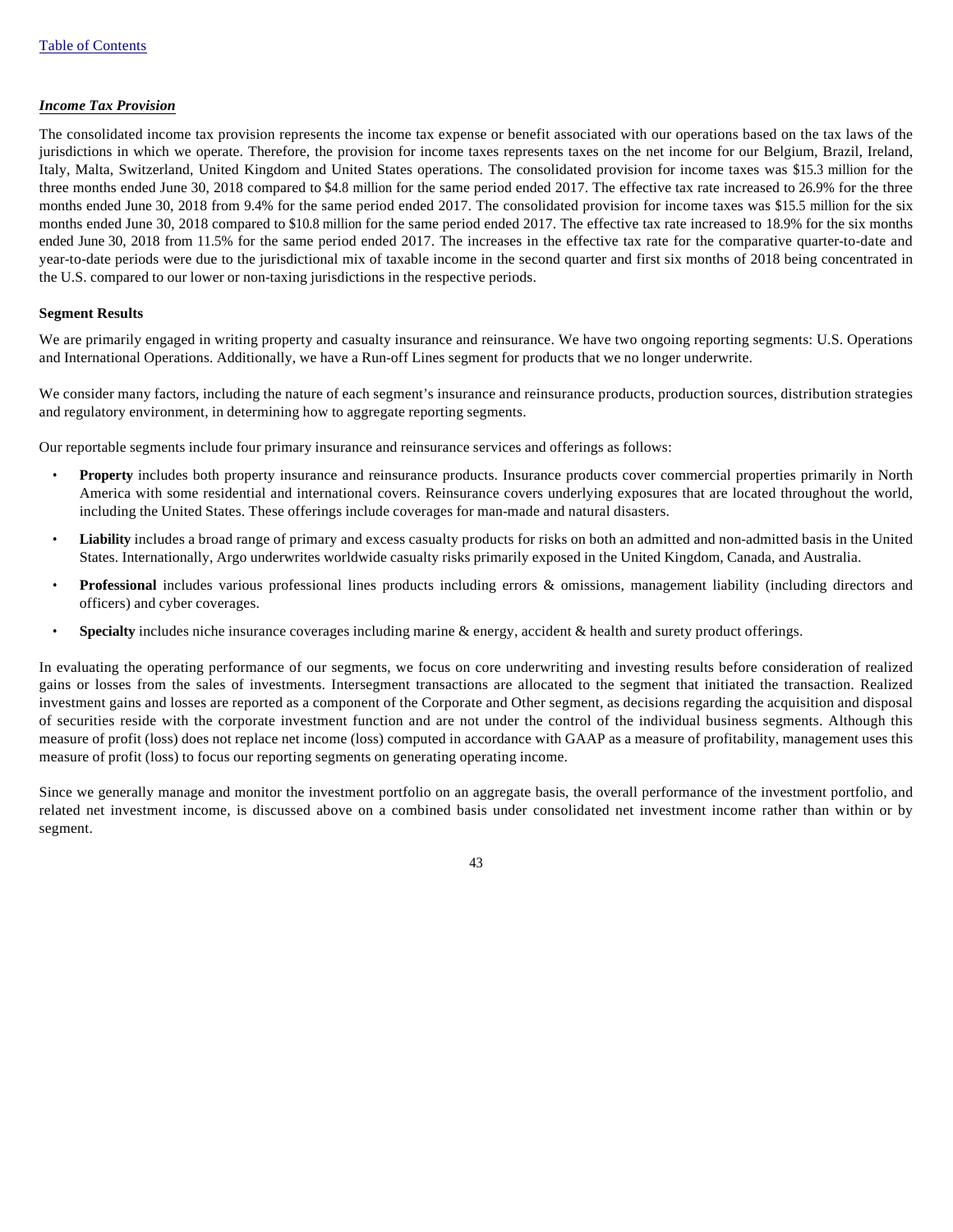# *U.S. Operations*

The following table summarizes the results of operations for the U.S. Operations segment:

| For the Three Months Ended June 30,              |   |              |                    |       |      | For the Six Months Ended June 30, |      |       |  |  |  |
|--------------------------------------------------|---|--------------|--------------------|-------|------|-----------------------------------|------|-------|--|--|--|
| (in millions)                                    |   | 2018<br>2017 |                    |       | 2018 |                                   | 2017 |       |  |  |  |
| Gross written premiums                           |   | 410.0        | $\mathbf{\hat{s}}$ | 365.0 |      | 782.8                             |      | 700.0 |  |  |  |
| Earned premiums                                  | S | 267.0        | \$                 | 229.1 | \$   | 529.3                             | \$   | 450.3 |  |  |  |
| Losses and loss adjustment expenses              |   | 155.6        |                    | 122.8 |      | 311.8                             |      | 245.8 |  |  |  |
| Underwriting, acquisition and insurance expenses |   | 85.0         |                    | 77.0  |      | 175.1                             |      | 154.4 |  |  |  |
| Underwriting income                              |   | 26.4         |                    | 29.3  |      | 42.4                              |      | 50.1  |  |  |  |
| Net investment income                            |   | 20.7         |                    | 27.3  |      | 43.3                              |      | 47.2  |  |  |  |
| Interest expense                                 |   | (4.1)        |                    | (3.8) |      | (8.0)                             |      | (6.5) |  |  |  |
| Fee and other income                             |   |              |                    | 2.4   |      |                                   |      | 4.4   |  |  |  |
| Fee and other expense                            |   | (0.5)        |                    | (2.2) |      | (1.2)                             |      | (5.0) |  |  |  |
| Income before income taxes                       |   | 42.5         | \$                 | 53.0  |      | 76.5                              |      | 90.2  |  |  |  |
| Loss ratio                                       |   | 58.3%        |                    | 53.6% |      | 58.9%                             |      | 54.6% |  |  |  |
| Expense ratio                                    |   | 31.8%        |                    | 33.6% |      | 33.1%                             |      | 34.3% |  |  |  |
| Combined ratio                                   |   | 90.1%        |                    | 87.2% |      | 92.0%                             |      | 88.9% |  |  |  |

The following tables contain reconciliations of certain non-GAAP financial measures to their most directly comparable GAAP measures for our U.S. Operations.

|                                                  | For the Three Months Ended June 30, |        |           |    |        |           |  |  |  |  |  |
|--------------------------------------------------|-------------------------------------|--------|-----------|----|--------|-----------|--|--|--|--|--|
| (in millions)                                    |                                     | 2018   |           |    | 2017   |           |  |  |  |  |  |
| Earned premiums                                  |                                     | Amount | Ratio     |    | Amount | Ratio     |  |  |  |  |  |
|                                                  |                                     | 267.0  |           | \$ | 229.1  |           |  |  |  |  |  |
|                                                  |                                     |        |           |    |        |           |  |  |  |  |  |
| Losses and loss adjustment expenses, as reported | \$                                  | 155.6  | 58.3 % \$ |    | 122.8  | 53.6 %    |  |  |  |  |  |
| Less:                                            |                                     |        |           |    |        |           |  |  |  |  |  |
| Favorable prior accident year loss development   |                                     | (3.1)  | (1.2)%    |    | (12.8) | $(5.6)\%$ |  |  |  |  |  |
| Catastrophe losses                               |                                     | 1.3    | $0.5\%$   |    | 4.0    | 1.8%      |  |  |  |  |  |
| Current accident year non-catastrophe losses     | \$                                  | 157.4  | 59.0 % \$ |    | 131.6  | 57.4 %    |  |  |  |  |  |
| Expense ratio                                    |                                     |        | 31.8%     |    |        | 33.6 %    |  |  |  |  |  |
| Combined ratio, as adjusted                      |                                     |        | 90.8%     |    |        | 91.0 %    |  |  |  |  |  |

|                                                  | For the Six Months Ended June 30, |        |           |    |        |           |  |  |  |  |  |
|--------------------------------------------------|-----------------------------------|--------|-----------|----|--------|-----------|--|--|--|--|--|
| (in millions)                                    |                                   | 2018   |           |    | 2017   |           |  |  |  |  |  |
|                                                  |                                   | Amount | Ratio     |    | Amount | Ratio     |  |  |  |  |  |
| Earned premiums                                  | Ъ.                                | 529.3  |           | \$ | 450.3  |           |  |  |  |  |  |
|                                                  |                                   |        |           |    |        |           |  |  |  |  |  |
| Losses and loss adjustment expenses, as reported | $\mathcal{S}$                     | 311.8  | 58.9 % \$ |    | 245.8  | 54.6 %    |  |  |  |  |  |
| Less:                                            |                                   |        |           |    |        |           |  |  |  |  |  |
| Favorable prior accident year loss development   |                                   | (4.1)  | (0.8)%    |    | (18.0) | $(4.0)\%$ |  |  |  |  |  |
| Catastrophe losses                               |                                   | 5.6    | 1.1%      |    | 4.8    | 1.1%      |  |  |  |  |  |
| Current accident year non-catastrophe losses     | \$                                | 310.3  | 58.6 % \$ |    | 259.0  | 57.5 %    |  |  |  |  |  |
| Expense ratio                                    |                                   |        | 33.1 %    |    |        | 34.3 %    |  |  |  |  |  |
| Combined ratio, as adjusted                      |                                   |        | 91.7 %    |    |        | 91.8%     |  |  |  |  |  |
|                                                  |                                   |        |           |    |        |           |  |  |  |  |  |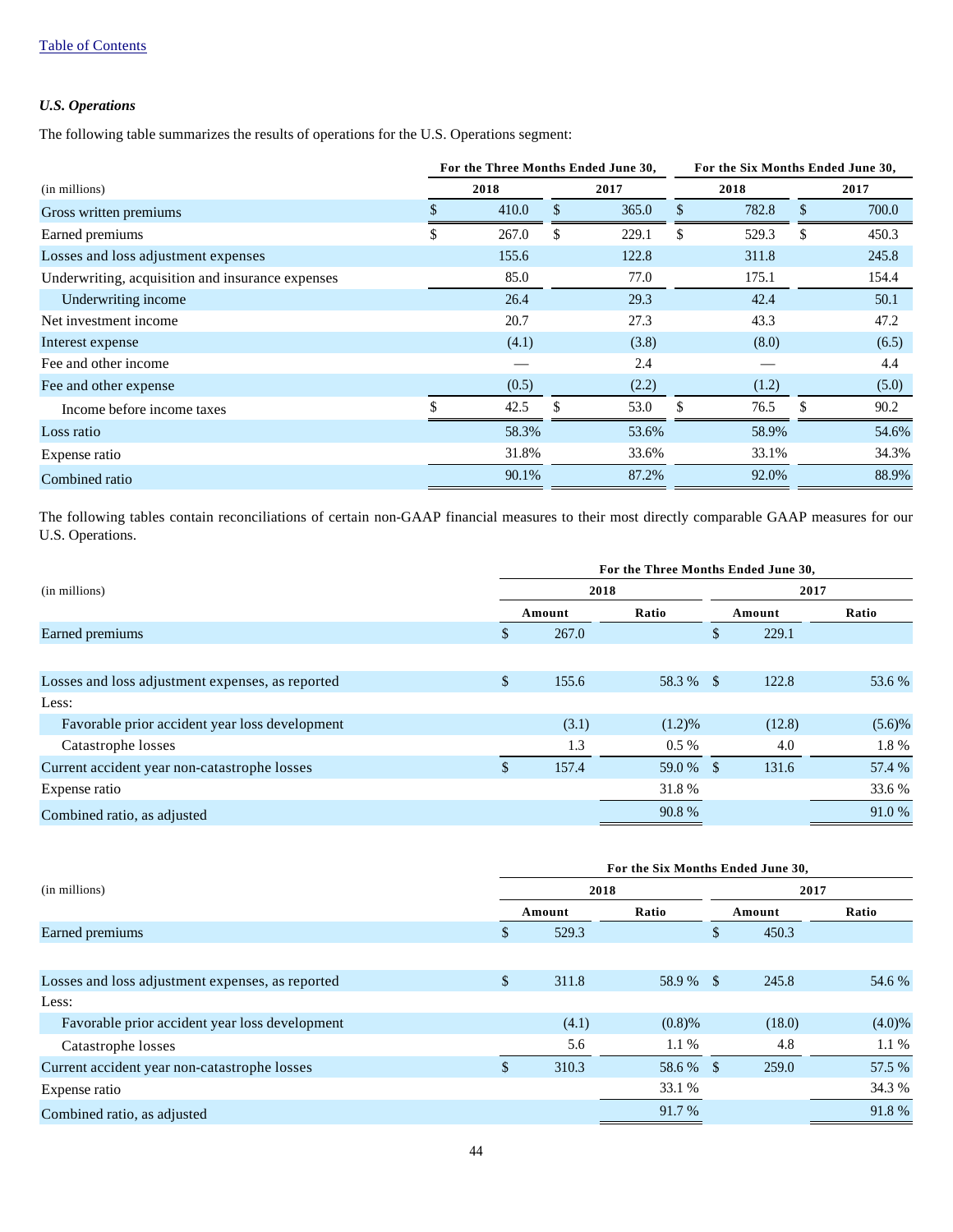## *Gross Written and Earned Premiums*

Gross written and earned premiums by our four primary insurance lines were as follows:

|               | For the Three Months Ended June 30, |                      |              |                   |    |                      |   |                   |  |  |  |
|---------------|-------------------------------------|----------------------|--------------|-------------------|----|----------------------|---|-------------------|--|--|--|
| (in millions) |                                     | 2017                 |              |                   |    |                      |   |                   |  |  |  |
|               |                                     | <b>Gross Written</b> |              | <b>Net Earned</b> |    | <b>Gross Written</b> |   | <b>Net Earned</b> |  |  |  |
| Property      | \$                                  | 71.8                 | $\mathbb{S}$ | 32.4              | \$ | 69.4                 | S | 30.0              |  |  |  |
| Liability     |                                     | 245.6                |              | 173.8             |    | 220.2                |   | 148.8             |  |  |  |
| Professional  |                                     | 55.9                 |              | 33.4              |    | 40.6                 |   | 28.5              |  |  |  |
| Specialty     |                                     | 36.7                 |              | 27.4              |    | 34.8                 |   | 21.8              |  |  |  |
| Total         |                                     | 410.0                | ъĐ.          | 267.0             | S  | 365.0                | D | 229.1             |  |  |  |

|               | For the Six Months Ended June 30, |                      |   |                   |   |                      |      |                   |  |  |  |
|---------------|-----------------------------------|----------------------|---|-------------------|---|----------------------|------|-------------------|--|--|--|
| (in millions) | 2018                              |                      |   |                   |   |                      | 2017 |                   |  |  |  |
|               |                                   | <b>Gross Written</b> |   | <b>Net Earned</b> |   | <b>Gross Written</b> |      | <b>Net Earned</b> |  |  |  |
| Property      | \$                                | 117.4                | S | 67.1              | S | 125.3                |      | 59.0              |  |  |  |
| Liability     |                                   | 488.7                |   | 345.7             |   | 438.2                |      | 294.6             |  |  |  |
| Professional  |                                   | 103.2                |   | 62.5              |   | 73.7                 |      | 54.7              |  |  |  |
| Specialty     |                                   | 73.5                 |   | 54.0              |   | 62.8                 |      | 42.0              |  |  |  |
| Total         |                                   | 782.8                | S | 529.3             | S | 700.0                |      | 450.3             |  |  |  |

## *Property*

The 3.5% increase in gross written premiums for Property for the three months ended June 30, 2018 as compared to the same period ended 2017 was primarily attributable to increases in our excess and surplus lines business on both primary and excess layers and net increases within our program business. Within programs we generated increases in gross written premium driven by existing and new programs. These increases were partially offset by the termination of a property program and planned reductions in other classes of business, most notably within inland marine, that did not meet certain financial and operational objectives. The timing of the termination of the property program had a more pronounced impact on the gross written premiums for the six months ended June 30, 2018, resulting in a decline compared to the six months ended June 30, 2017.

#### *Liability*

The increase in gross written Liability for the three and six months ended June 30, 2018 as compared to the same periods ended 2017 was primarily attributable to capitalizing on strategic growth initiatives in the general casualty lines, growth in writings due to the upturn in the coal market, and increases in our contract binding, transportation, and environmental business partially offset by planned reductions within allied medical writings.

#### *Professional*

The growth in gross written premiums within Professional lines for the three months and six months ended June 30, 2018 compared to the same periods ended 2017 reflects continued investment in both human and technology resources, new product filings within professional liability, new business within our management liability and errors and omissions lines, and to a lesser degree the introduction of two new programs.

#### *Specialty*

The increase in gross written and earned premiums for specialty for the three and six months ended June 30, 2018 as compared to the same periods ended 2017 was driven by growth from new business in our surety lines and new products within our programs division.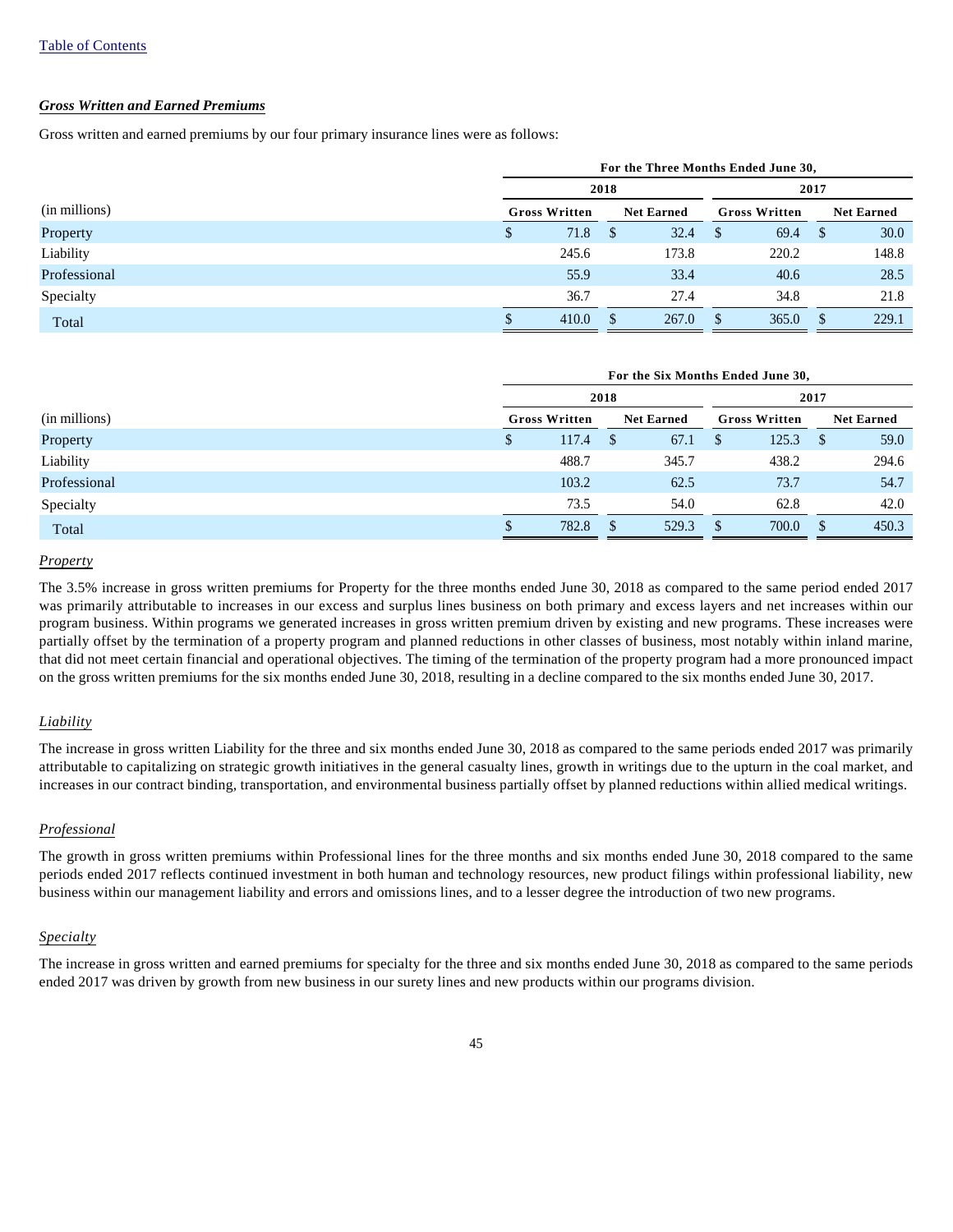## *Loss and Loss Adjustment Expenses*

The loss ratio for the second quarter of 2018 was 58.3%, compared to 53.6% for the second quarter of 2017. The higher loss ratio in the second quarter of 2018 reflects less net favorable prior-year reserve development than the same period in 2017, partially offset by lower catastrophe losses. The current accident year non-catastrophe loss ratio for the second quarter of 2018 was 59.0%, compared to 57.4% for the second quarter of 2017. This increase is primarily related to a number of discrete non-catastrophe related property losses.

The loss ratios for the six months ended June 30, 2018 and 2017 were 58.9% and 54.6%, respectively. The higher loss ratio in the 2018 six month period reflects less net favorable prior-year reserve development than the same period in 2017. Catastrophe losses in both the 2018 and 2017 period increased the loss ratio by 1.1 percentage point. The current accident year non-catastrophe loss ratio for the six months ended June 30, 2018 was 58.6%, compared to 57.5% for the same period in 2017. This increase is primarily related to a number of discrete non-catastrophe related property losses.

Net favorable prior-year reserve development for the second quarter of 2018 was \$3.1 million and \$4.1 million for the six months ended June 30, 2018 and related primarily to Liability and Specialty lines, partially offset by adverse charges in older accident years relating to Professional lines. The net favorable prior-year reserve development for the second quarter of 2017 was \$12.8 million and \$18.0 million for the six months ended June 30, 2017, primarily to Liability and Specialty lines in both periods.

Catastrophe losses relating to US storm activity for the second quarter of 2018 were \$1.3 million compared to catastrophe losses of \$4.0 million in the second quarter of 2017. For the six months ended June 30, 2018 and 2017, catastrophe losses were \$5.6 million and \$4.8 million, respectively, both having a 1.1 percentage impact on the year to date loss ratios.

## *Underwriting, Acquisition and Insurance Expenses*

The expense ratio for the second quarter of 2018 was 31.8%, compared to 33.6% for the second quarter of 2017. The expense ratio for the six months ended June 30, 2018 was 33.1%, compared to 34.3% for the comparable 2017 six month period. The improvement in the expense ratios reflects the overall increase in net earned premiums, and to a lesser extent lower acquisition costs, partially offset by continued strategic investments in people and technology in support of premium growth.

## *Fee and Other Income/Expense*

Fee and other income, and the associated fee and other expense, for the three months ended June 30, 2018 decreased as compared to the same period in 2017. During the third quarter of 2017, we closed a transaction which transferred to a third party the distribution rights and operations of certain business managed on behalf of unaffiliated insurance companies. As such, fee income and expense related to this business is included in our results for the three and months ended June 30, 2017, but not the comparable 2018 periods.

#### *International Operations*

The following table summarizes the results of operations for the International Operations segment:

|                                                  | For the Three Months Ended June 30, |       |               |       |      | For the Six Months Ended June 30, |      |       |  |  |  |
|--------------------------------------------------|-------------------------------------|-------|---------------|-------|------|-----------------------------------|------|-------|--|--|--|
| (in millions)                                    | 2018<br>2017                        |       |               |       | 2018 |                                   | 2017 |       |  |  |  |
| Gross written premiums                           |                                     | 292.6 | <sup>\$</sup> | 322.1 |      | 630.3                             |      | 585.7 |  |  |  |
| Earned premiums                                  | ъ                                   | 150.5 | \$            | 169.9 | \$   | 302.9                             | \$   | 328.1 |  |  |  |
| Losses and loss adjustment expenses              |                                     | 88.7  |               | 106.1 |      | 167.9                             |      | 203.2 |  |  |  |
| Underwriting, acquisition and insurance expenses |                                     | 55.4  |               | 62.8  |      | 112.8                             |      | 120.3 |  |  |  |
| Underwriting income                              |                                     | 6.4   |               | 1.0   |      | 22.2                              |      | 4.6   |  |  |  |
| Net investment income                            |                                     | 8.4   |               | 10.1  |      | 17.2                              |      | 16.7  |  |  |  |
| Interest expense                                 |                                     | (2.3) |               | (2.3) |      | (4.6)                             |      | (4.3) |  |  |  |
| Fee and other income                             |                                     | 1.2   |               | 0.7   |      | 2.4                               |      | 1.5   |  |  |  |
| Fee and other expense                            |                                     | (0.5) |               | (0.4) |      | (1.1)                             |      | (1.1) |  |  |  |
| Income before income taxes                       |                                     | 13.2  | \$.           | 9.1   |      | 36.1                              |      | 17.4  |  |  |  |
| Loss ratio                                       |                                     | 58.9% |               | 62.4% |      | 55.4%                             |      | 61.9% |  |  |  |
| Expense ratio                                    |                                     | 36.8% |               | 37.0% |      | 37.2%                             |      | 36.7% |  |  |  |
| Combined ratio                                   |                                     | 95.7% |               | 99.4% |      | 92.6%                             |      | 98.6% |  |  |  |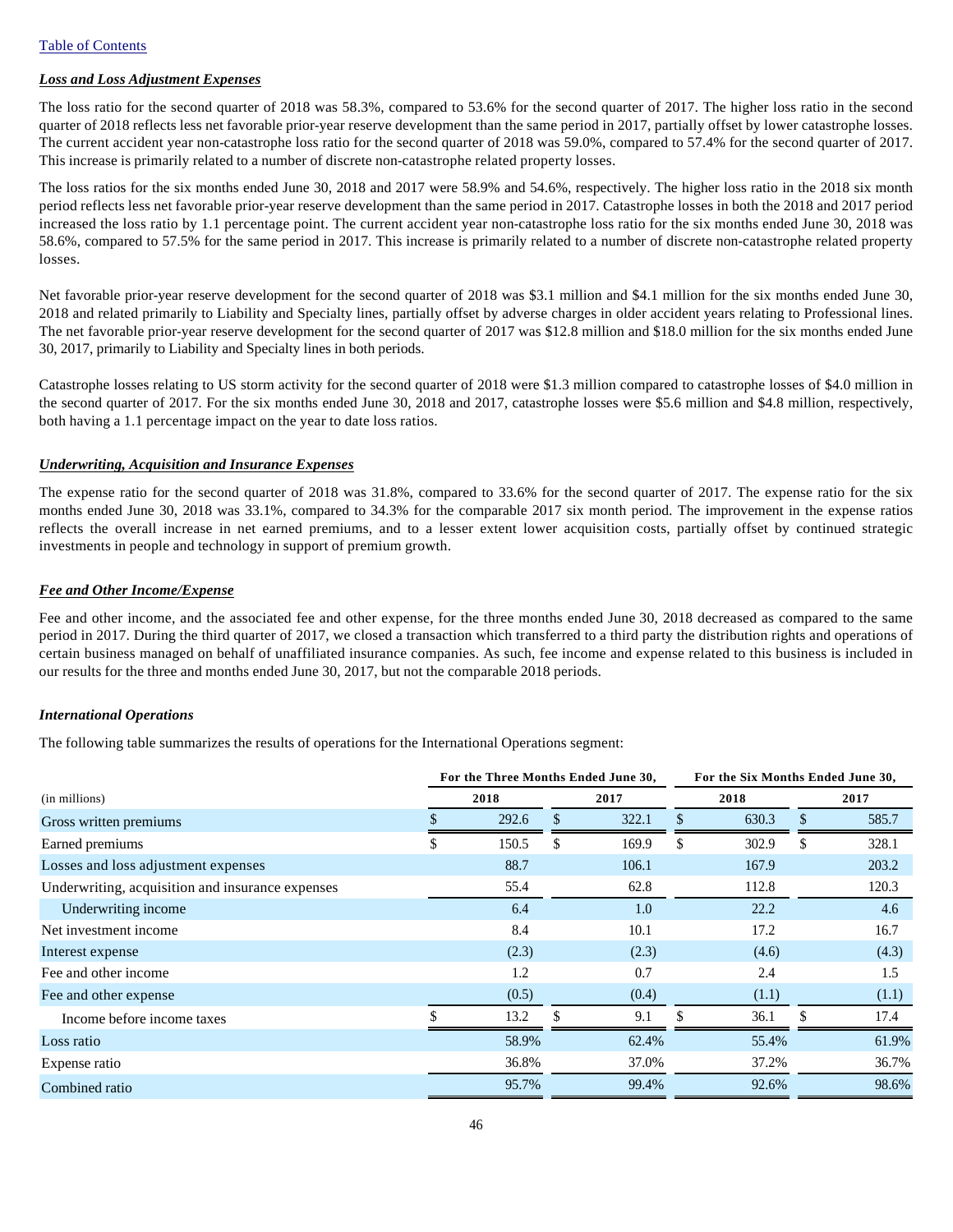The following tables contain reconciliations of certain non-GAAP financial measures to their most directly comparable GAAP measures for our International Operations.

|                                                              | For the Three Months Ended June 30, |        |                                   |              |        |       |  |  |  |  |
|--------------------------------------------------------------|-------------------------------------|--------|-----------------------------------|--------------|--------|-------|--|--|--|--|
| (in millions)                                                |                                     | 2018   |                                   |              | 2017   |       |  |  |  |  |
|                                                              | Amount                              |        | Ratio                             |              | Amount | Ratio |  |  |  |  |
| Earned premiums                                              | $\sqrt$                             | 150.5  |                                   | \$           | 169.9  |       |  |  |  |  |
|                                                              |                                     |        |                                   |              |        |       |  |  |  |  |
| Losses and loss adjustment expenses, as reported             | $\mathbb{S}$                        | 88.7   | 58.9 % \$                         |              | 106.1  | 62.4% |  |  |  |  |
| Less:                                                        |                                     |        |                                   |              |        |       |  |  |  |  |
| (Favorable) unfavorable prior accident year loss development |                                     | (0.5)  | (0.3)%                            |              | 10.0   | 5.9%  |  |  |  |  |
| Catastrophe losses                                           |                                     | 0.4    | 0.3%                              |              | 0.5    | 0.2%  |  |  |  |  |
| Current accident year non-catastrophe losses                 | $\mathbb{S}$                        | 88.8   | 58.9%                             | $\mathbb{S}$ | 95.6   | 56.3% |  |  |  |  |
| Expense ratio                                                |                                     |        | 36.8%                             |              |        | 37.0% |  |  |  |  |
| Combined ratio, as adjusted                                  |                                     |        | 95.7%                             |              |        | 93.3% |  |  |  |  |
|                                                              |                                     |        | For the Six Months Ended June 30, |              |        |       |  |  |  |  |
| (in millions)                                                |                                     | 2018   |                                   |              |        | 2017  |  |  |  |  |
|                                                              |                                     | Amount | Ratio                             |              | Amount | Ratio |  |  |  |  |
| Earned premiums                                              | $\mathcal{S}$                       | 302.9  |                                   | \$           | 328.1  |       |  |  |  |  |
|                                                              |                                     |        |                                   |              |        |       |  |  |  |  |
| Losses and loss adjustment expenses, as reported             | \$                                  | 167.9  | 55.4 % \$                         |              | 203.2  | 61.9% |  |  |  |  |
| Less:                                                        |                                     |        |                                   |              |        |       |  |  |  |  |
| (Favorable) unfavorable prior accident year loss development |                                     | (3.3)  | (1.1)%                            |              | 19.6   | 6.0%  |  |  |  |  |
| Catastrophe losses                                           |                                     | 0.4    | 0.2%                              |              | 1.5    | 0.4%  |  |  |  |  |
| Current accident year non-catastrophe losses                 | $\$$                                | 170.8  | 56.3 %                            | $\sqrt$      | 182.1  | 55.5% |  |  |  |  |
| Expense ratio                                                |                                     |        | 37.2 %                            |              |        | 36.7% |  |  |  |  |
| Combined ratio, as adjusted                                  |                                     |        | 93.5 %                            |              |        | 92.2% |  |  |  |  |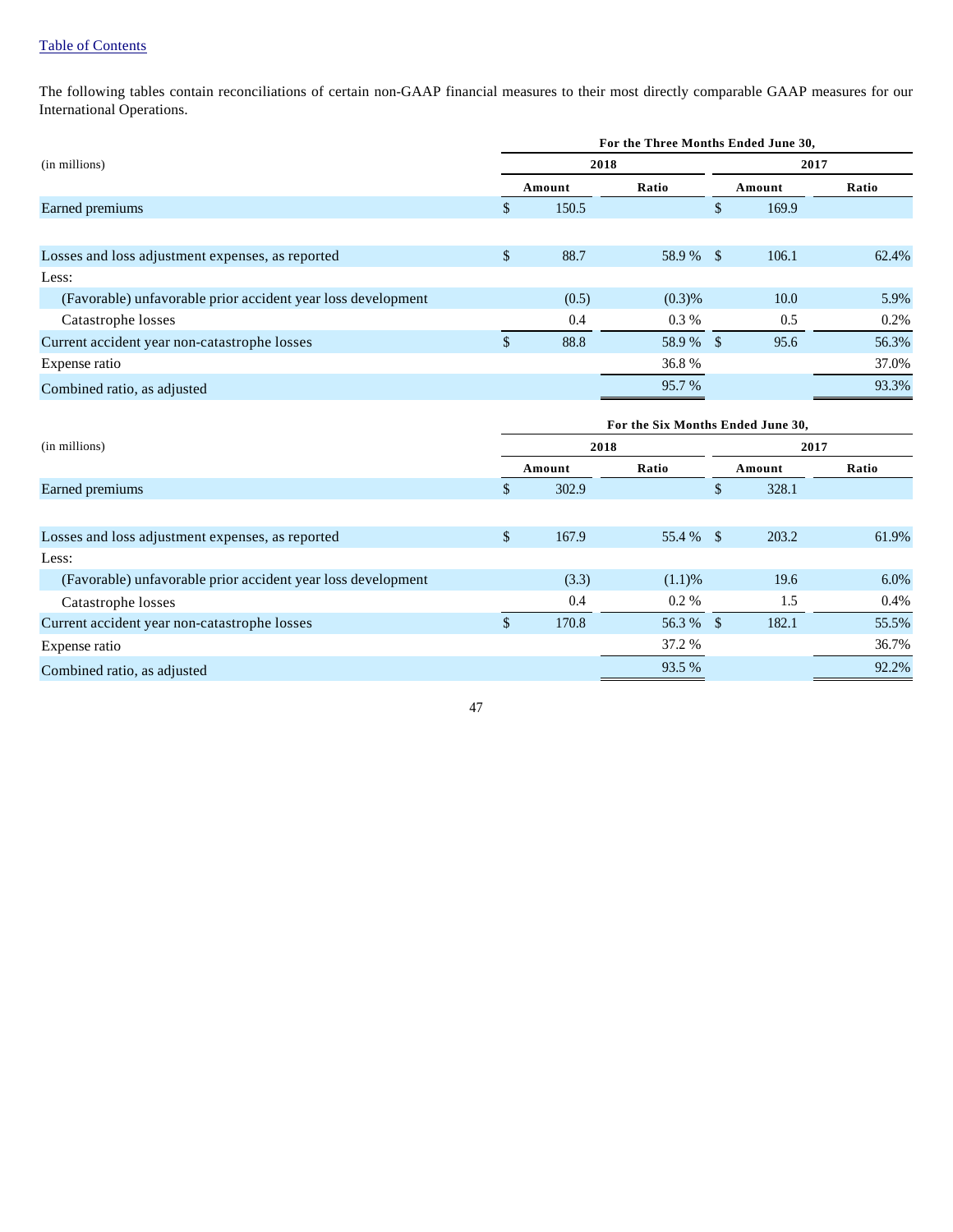# *Gross Written and Earned Premiums*

Gross written and earned premiums by our four primary insurance lines were as follows:

|               |                      | For the Three Months Ended June 30, |   |                   |   |                      |   |                   |  |  |  |  |
|---------------|----------------------|-------------------------------------|---|-------------------|---|----------------------|---|-------------------|--|--|--|--|
| (in millions) |                      | 2018                                |   |                   |   |                      |   |                   |  |  |  |  |
|               | <b>Gross Written</b> |                                     |   | <b>Net Earned</b> |   | <b>Gross Written</b> |   | <b>Net Earned</b> |  |  |  |  |
| Property      | \$                   | 107.5                               | S | 48.7              | P | 117.2                | S | 55.2              |  |  |  |  |
| Liability     |                      | 44.7                                |   | 24.2              |   | 38.3                 |   | 18.9              |  |  |  |  |
| Professional  |                      | 42.3                                |   | 22.8              |   | 41.4                 |   | 23.8              |  |  |  |  |
| Specialty     |                      | 98.1                                |   | 54.8              |   | 125.2                |   | 72.0              |  |  |  |  |
| Total         |                      | 292.6                               |   | 150.5             |   | 322.1                | S | 169.9             |  |  |  |  |

|               | For the Six Months Ended June 30, |                      |   |                   |    |                      |      |                   |  |  |  |
|---------------|-----------------------------------|----------------------|---|-------------------|----|----------------------|------|-------------------|--|--|--|
|               | 2018                              |                      |   |                   |    |                      | 2017 |                   |  |  |  |
| (in millions) |                                   | <b>Gross Written</b> |   | <b>Net Earned</b> |    | <b>Gross Written</b> |      | <b>Net Earned</b> |  |  |  |
| Property      | \$                                | 261.8                | S | 106.7             | S  | 210.0                | S    | 115.8             |  |  |  |
| Liability     |                                   | 91.9                 |   | 44.3              |    | 70.3                 |      | 37.5              |  |  |  |
| Professional  |                                   | 88.7                 |   | 48.1              |    | 77.6                 |      | 47.7              |  |  |  |
| Specialty     |                                   | 187.9                |   | 103.8             |    | 227.8                |      | 127.1             |  |  |  |
| Total         |                                   | 630.3                |   | 302.9             | ۰D | 585.7                | S    | 328.1             |  |  |  |

#### *Property*

Gross written premiums for property decreased for the three months ended June 30, 2018 as compared to the same period in 2017 due to a number of strategic initiatives.

As part of the full integration of the reinsurance business of Ariel Re which we acquired in 2017, beginning in 2018 we changed the capital structure supporting that business by introducing certain third party trade capital to share in the risk and exposures we underwrite (based on predetermined percentages). This trade capital receives a corresponding proportion of the gross written premiums. As such, this structure has the effect of reducing the gross written premiums reported in our financial statements. In exchange, we receive certain remuneration for generating this business and for the underlying underwriting performance. There was no such structure for our Ariel Re business in 2017.

The decline in Property premiums also reflects the effects of planned corrective underwriting actions relating to Syndicate 1200 Property D&F business, which began during 2017.

The noted declines were partially offset by geographic expansion into Europe during 2018 and growth in Bermuda driven by new business, increasing rates and increased participation on renewal business.

For the six months ended June 30, 2018, the increase in premiums is due to the timing of Ariel Re acquisition, partially offset by the items noted as declines in the three month discussion. Ariel Re has a significant property contract that is subject to renewal in January of each year. The Ariel Re transaction closed in February 2017; as such the January 2017 premium for Ariel Re is not included in our results while the 2018 renewal is included in our gross written premiums.

#### *Liability*

The increase in gross written and earned premiums for liability for the three and six months ended June 30, 2018 as compared to the same periods in 2017 was primarily attributable to planned geographic expansion into Europe, growth in new business writings in Syndicate 1200 in certain motor business, and increased writings in small-to-medium sized enterprise package business resulting from prior years of account binder premium increases. These increases are partially offset by the non-renewal of certain utility accounts previously underwritten in Bermuda.

#### *Professional*

The increase in gross written and earned premiums for professional lines for the three months and six months ended June 30, 2018 as compared to the same period in 2017 was primarily attributable to growth in Syndicate 1200 due to increased writings in cyber and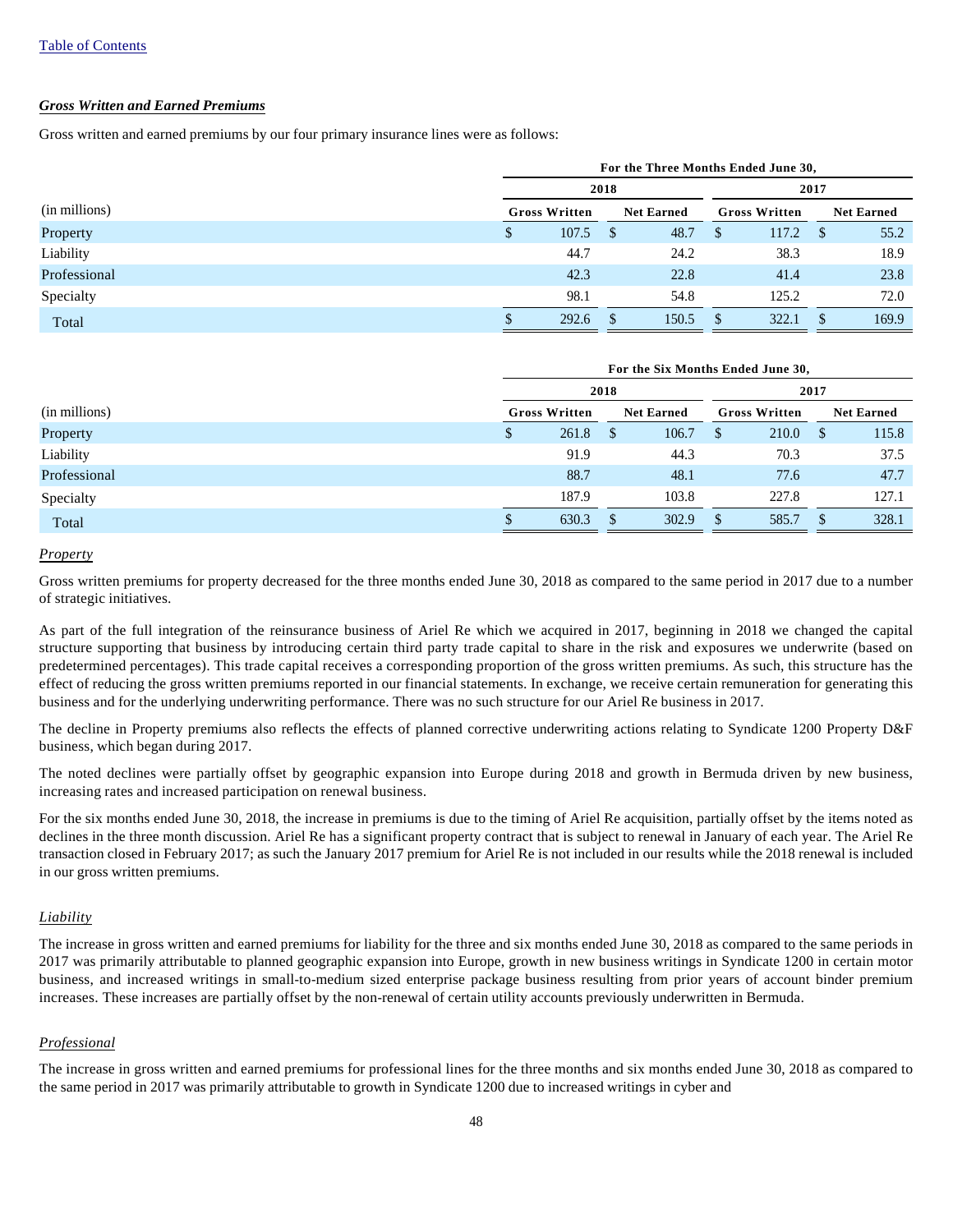medical malpractice. In addition, Bermuda and Europe increased their writings in errors and omissions and directors and officers lines. Brazil also saw an increase in written premiums, primarily due to strategic digital initiatives.

## *Specialty*

The decrease in Specialty lines was due to the aforementioned change in capital structure of Ariel Re and the resulting use of third party trade capital, and planned non-renewal of a number of unprofitable accounts within certain classes of Syndicate 1200's marine and energy business. This decrease was partially offset by increased writings due to geographic expansion into Europe.

# *Loss and Loss Adjustment Expenses*

The loss ratio for the second quarter of 2018 was 58.9%, compared to 62.4% for the second quarter of 2017. The lower loss ratio in second quarter of 2018 is due to a 6.2 point improvement in net prior-year reserve development compared to the second quarter of 2017, partially offset by an increase in the current accident year non-catastrophe loss ratio. The current accident year non-catastrophe loss ratio for the second quarter of 2018 was 58.9%, compared to 56.3% for the second quarter of 2017. The increase in the current accident year non-catastrophe loss ratio is driven by business mix changes, primarily due to losses attributable to the use of trade capital for our Reinsurance Property business which generally carry a lower loss ratio than we retain across our International Operations. In addition, the current accident non-catastrophe loss ratio was adversely impacted by specific property and cargo losses.

The loss ratio for the 2018 six month period was 55.4%, compared to 61.9% for the 2017 six month period. This lower loss ratio was due to a 7.1 point improvement in net prior-year reserve development compared to the second quarter of 2017, partially offset by an increase in the current accident year non-catastrophe loss ratio. The current accident year non-catastrophe loss ratio for the 2018 six month period was 56.3%, compared to 55.5% for the 2017 six month period. The increase in the current accident year non-catastrophe loss ratio is driven by the aforementioned business mix changes and specific property and cargo losses.

For the second quarter of 2018, net favorable prior-year reserve development was \$0.5 million, compared to net adverse prior-year reserve development of \$10.0 million in the second quarter of 2017 which related primarily to Property, Liability, and Specialty lines. For the 2018 six month period, net favorable prior-year reserve development was \$3.3 million, compared to a net adverse prior-year reserve development charge of \$19.6 million. The 2017 charge includes amounts related to Hurricane Matthew and the Ogden Rate Change in the United Kingdom. The charge on Hurricane Matthew was due to an unexpected reporting lag on binder business which impacted a number of insurance carriers across the Lloyd's market.

Catastrophe losses for the second quarter of 2018 were \$0.4 million, consistent with the second quarter of 2017. Catastrophe losses for the 2018 and 2017 six month period were \$0.4 million (a 0.2% impact on the 2018 loss ratio) and \$1.5 million (a 0.4% impact on the 2017 loss ratio), respectively.

#### *Underwriting, Acquisition and Insurance Expenses*

The expense ratio for the second quarter of 2018 was 36.8%, compared to 37.0% for the second quarter of 2017. The modest decrease in the expense ratio relates to modestly lower acquisition costs associated with syndicate operations, partially offset by certain investments in support of strategic growth areas, most notably in Europe, Latin America and Asia Pacific.

The expense ratio for the 2018 six month period was 37.2%, compared to 36.7% for the 2017 six month period. The increase in the expense ratio relates to certain investments in support of strategic growth areas, most notably in Europe, Latin America and Asia Pacific and to lower earned premium base.

#### *Fee and Other Income/Expense*

Fee income and other income represent fees and profit commission derived from the management of third party capital for our underwriting syndicates at Lloyd's. The increase in fee and other income for the three and six months ended June 30, 2018 as compared to the same period in 2017 was primarily due to fee income earned during the second quarter of 2018 from trade capital providers' for managing their participation in Syndicate 1910. In 2017, Syndicate 1910 did not have trade capital participants. Fee and other expenses were comparable for the periods presented.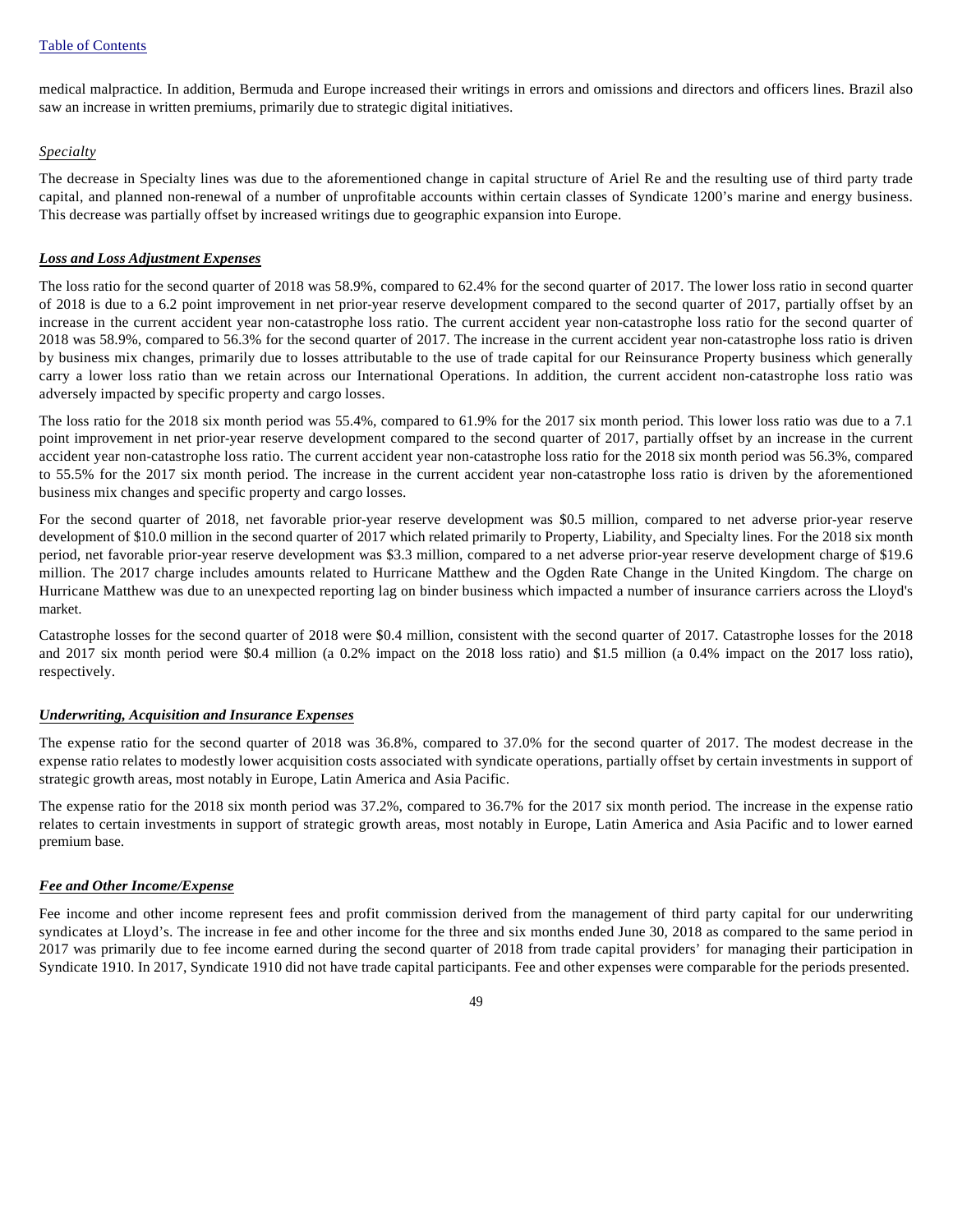## *Run-off Lines*

The following table summarizes the results of operations for the Run-off Lines segment:

|                                                  |  |       |  | For the Three Months Ended June 30, | For the Six Months Ended June 30, |       |    |       |  |
|--------------------------------------------------|--|-------|--|-------------------------------------|-----------------------------------|-------|----|-------|--|
| (in millions)                                    |  | 2018  |  | 2017                                |                                   | 2018  |    | 2017  |  |
| Earned premiums                                  |  | 0.2   |  | 0.1                                 | <sup>\$</sup>                     | 0.2   | -8 | 0.1   |  |
| Losses and loss adjustment expenses              |  | 1.2   |  | 1.7                                 |                                   | 3.0   |    | 4.1   |  |
| Underwriting, acquisition and insurance expenses |  | 0.9   |  | 2.1                                 |                                   | 1.6   |    | 4.0   |  |
| Underwriting loss                                |  | (1.9) |  | (3.7)                               |                                   | (4.4) |    | (8.0) |  |
| Net investment income                            |  | 2.0   |  | 2.9                                 |                                   | 4.2   |    | 5.0   |  |
| Interest expense                                 |  | (0.4) |  | (0.4)                               |                                   | (0.8) |    | (0.7) |  |
| Loss before income taxes                         |  | (0.3) |  | (1.2)                               |                                   | (1.0) |    | (3.7) |  |

## *Losses and Loss Adjustment Expenses*

Losses and loss adjustment expenses for the three months ended June 30, 2018 was the result of net unfavorable loss reserve development on prior accident years of \$0.7 million in other run-off lines and \$0.5 million in Risk Management. Losses and loss adjustment expenses for the three months ended June 30, 2017 was the result of net unfavorable loss reserve development on prior accident years of \$1.0 million in our risk management lines and \$0.7 million in our other run-off lines.

Losses and loss adjustment expenses for the six months ended June 30, 2018 was the result of net unfavorable loss reserve development on prior accident years of \$2.0 million in other run-off lines and \$1.0 million in Risk Management. Losses and loss adjustment expenses for the six months ended June 30, 2017 was the result of net unfavorable loss reserve development on prior accident years of \$1.9 million in our risk management lines and \$2.2 million in our other run-off lines.

The following table represents a reconciliation of total gross and net reserves for the Run-off Lines. Amounts in the net column are reduced by reinsurance recoverable.

|                                                           | For the Six Months Ended June 30, |       |               |            |      |       |               |            |  |  |  |  |  |
|-----------------------------------------------------------|-----------------------------------|-------|---------------|------------|------|-------|---------------|------------|--|--|--|--|--|
|                                                           |                                   |       | 2018          | 2017       |      |       |               |            |  |  |  |  |  |
| (in millions)                                             |                                   | Gross |               | <b>Net</b> |      | Gross |               | <b>Net</b> |  |  |  |  |  |
| Asbestos and environmental:                               |                                   |       |               |            |      |       |               |            |  |  |  |  |  |
| Loss reserves, beginning of the year                      | \$                                | 55.9  | <sup>\$</sup> | 47.2       | - \$ | 48.4  | <sup>\$</sup> | 40.6       |  |  |  |  |  |
| Incurred losses                                           |                                   | 0.3   |               | 0.3        |      | 0.5   |               | 0.5        |  |  |  |  |  |
| Losses paid                                               |                                   | (3.8) |               | (3.7)      |      | (6.2) |               | (5.8)      |  |  |  |  |  |
| Loss reserves - asbestos and environmental, end of period |                                   | 52.4  |               | 43.8       |      | 42.7  |               | 35.3       |  |  |  |  |  |
| Risk management reserves                                  |                                   | 212.3 |               | 133.4      |      | 234.3 |               | 146.4      |  |  |  |  |  |
| Run-off reinsurance reserves                              |                                   | 1.7   |               | 1.7        |      | 2.0   |               | 2.0        |  |  |  |  |  |
| Other run-off lines                                       |                                   | 0.8   |               | 0.8        |      | 3.6   |               | 3.6        |  |  |  |  |  |
| Total loss reserves - Run-off Lines                       |                                   | 267.2 |               | 179.7      | S    | 282.6 |               | 187.3      |  |  |  |  |  |

#### *Underwriting, Acquisition and Insurance Expenses*

Underwriting, acquisition and insurance expenses for the Run-off Lines segment consists primarily of administrative expenses. The decrease in underwriting expense for three months and six months ended June 30, 2018 as compared to the same periods ended 2017 was primarily attributable to decreased overhead expenses.

#### **Liquidity and Capital Resources**

The primary sources of our cash flows are premiums, reinsurance recoveries, proceeds from sales and redemptions of investments and investment income. The primary cash outflows are claim payments, loss adjustment expenses, reinsurance costs and operating expenses. Additional cash outflow occurs through payments of underwriting and acquisition costs such as commissions, taxes, payroll and general overhead expenses. Management believes that cash receipts from premiums, proceeds from investment sales and redemptions and investment income are sufficient to cover cash outflows in the foreseeable future. Should the need for additional cash arise, we believe we have access to additional sources of liquidity.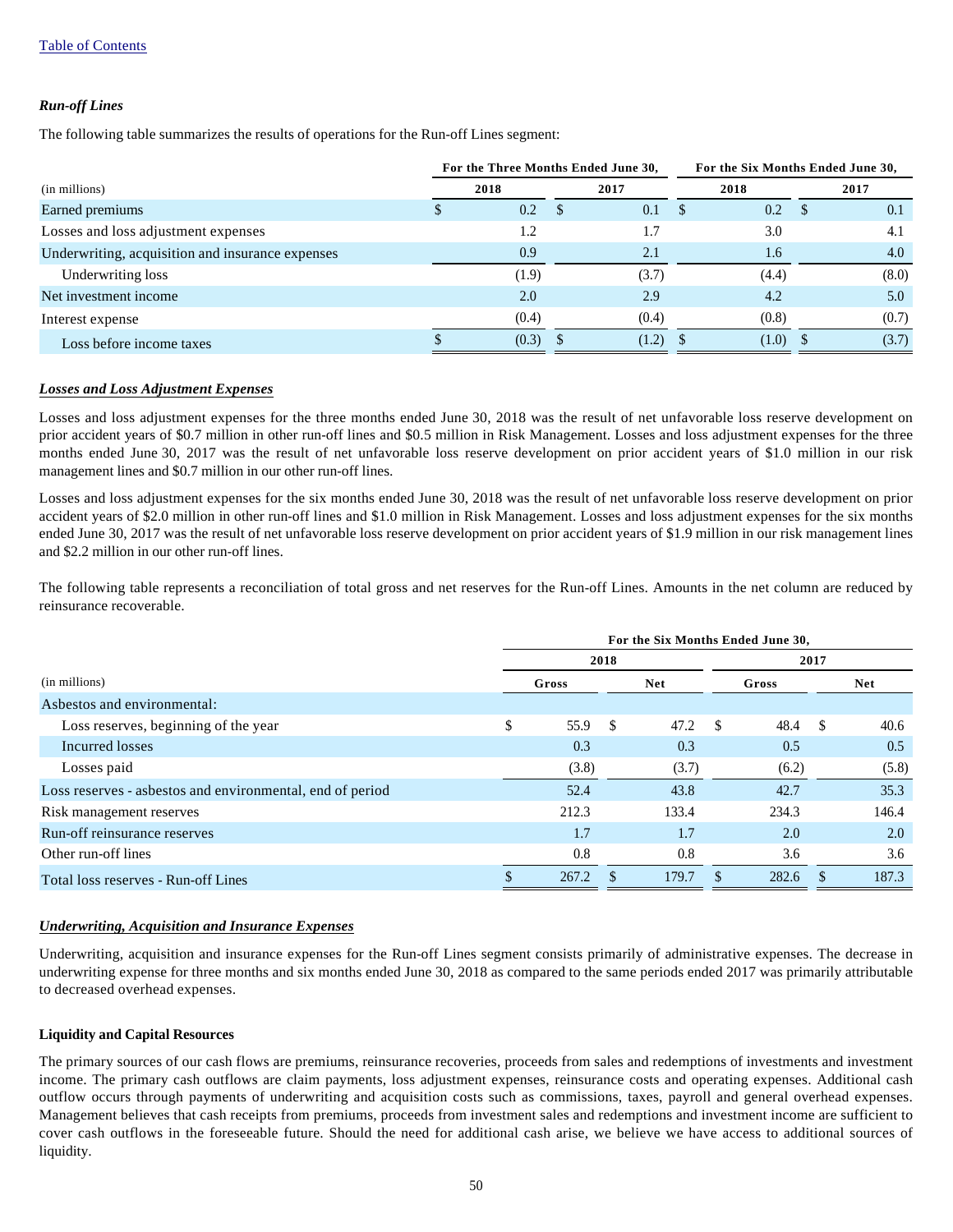Cash provided by operating activities can fluctuate due to a timing difference in the collection of premiums and reinsurance recoveries and the payment of losses and expenses. For the six months ended June 30, 2018 and 2017, net cash provided by operating activities was \$125.9 million and \$37.3 million, respectively. The increase in cash flows from operating activities in 2018 from 2017 is attributable to various fluctuations within our operating activities, primarily driven by cash received from certain third parties in advance of certain large claim settlements related to the third quarter 2017 hurricanes. This transaction is included in the line item "Other, net" in the operating activities section of our Consolidated Statements of Cash Flows.

For the six months ended June 30, 2018 and 2017, net cash used in investing activities was \$137.8 million and \$14.5 million, respectively. The increase in cash used in investing was mainly the result of the increase in cash used to purchase short-term investments, partially offset by the proceeds from sales of fixed maturities and equity securities. Included in the cash used in investing activities for the six months ended June 30, 2017 was \$235.3 million cash outflow related to the purchase of Maybrooke, net of \$130.1 million of cash acquired. As of June 30, 2018, \$449.4 million of the investment portfolio was invested in short-term investments.

For six months ended June 30, 2018, net cash used in financing activities was \$37.9 million, as compared to net cash provided by financing activities of \$106.1 million for the six months ended June 30, 2017. During the six months ended June 30, 2017, we borrowed \$125.0 million as a term loan under our credit facility to help fund the acquisition of Maybrooke. During the six months ended June 30, 2018 and 2017, we repurchased 344,533 and 46,500 of our common shares for a total cost of \$20.4 million and \$2.8 million, respectively. We paid cash dividends to our shareholders totaling \$18.7 million and \$16.6 million during the six months ended June 30, 2018 and 2017, respectively.

Effective February 6, 2017, we completed the acquisition of Maybrooke Holdings, S.A. for \$235.3 million. We drew \$125.0 million under our Credit Agreement in order to help fund the acquisition and paid the remaining \$110.3 million with available cash on hand. In addition to the cash needs related to this acquisition, we will have continuing cash needs for administrative expenses, the payment of principal and interest on borrowings, shareholder dividends and taxes. Funds to meet these obligations will come primarily from parent company cash, dividends and other payments from our insurance company subsidiaries and from our line of credit.

On March 3, 2017, each of Argo Group, Argo Group US, Inc., Argo International Holdings Limited, and Argo Underwriting Agency Limited (the "Borrowers") entered into a \$325 million credit agreement ("Credit Agreement") with JPMorgan Chase Bank, N.A., as administrative agent. The Credit Agreement replaced and terminated the original \$175 million credit agreement. The Credit Agreement provides for a \$200.0 million revolving credit facility with a maturity date of March 3, 2022 unless extended in accordance with the terms of the Credit Agreement. In addition, the Credit Agreement includes a \$125 million term loan borrowing, which Argo Group used to pay off in its entirety the \$125.0 million borrowing drawn on January 31, 2017 under the prior credit agreement to help fund the acquisition of Maybrooke. At June 30, 2018, the \$125.0 million drawn on this term loan remained outstanding, with a maturity date of March 3, 2019. The term loan bears interest based on a variable rate, which resets and is payable based on reset options we select pursuant to the terms of the Credit Agreement. As of June 30, 2018, the interest rate on this debt was equal to the two-month LIBOR (2.12% at June 30, 2018) plus 150 basis points, or 3.62%.

Borrowings under the Credit Agreement may be used for general corporate purposes, including working capital and permitted acquisitions, and each of the Borrowers has agreed to be jointly and severally liable for the obligations of the other Borrowers under the Credit Agreement.

The Credit Agreement contains customary events of default. If an event of default occurs and is continuing, the Borrowers could be required to repay all amounts outstanding under the Credit Agreement. Lenders holding at least a majority of the loans and commitments under the Credit Agreement could elect to accelerate the maturity of the loans and/or terminate the commitments under the Credit Agreement upon the occurrence and during the continuation of an event of default. No defaults or events of defaults have occurred as of the date of this filing.

Included in the Credit Agreement is a provision that allows up to \$200.0 million of the revolving credit facility to be used for letters of credit ("LOCs"), subject to availability. As of June 30, 2018, there were no borrowings outstanding and \$0.5 million in LOCs against the revolving credit facility.

On August 6, 2018, our Board of Directors declared a quarterly cash dividend in the amount of \$0.27 on each share of common stock outstanding. The dividend will be paid on September 14, 2018 to shareholders of record at the close of business on August 31, 2018.

On May 3, 2016, our Board authorized the repurchase of up to \$150.0 million of our common shares ("2016 Repurchase Authorization"). The 2016 Repurchase Authorization supersedes all the previous repurchase authorizations. Shares purchased are being held as treasury shares in accordance with the provisions of the Bermuda Companies Act 1981. As of June 30, 2018, availability under the 2016 Repurchase Authorization for future repurchases of our common shares was \$64.6 million.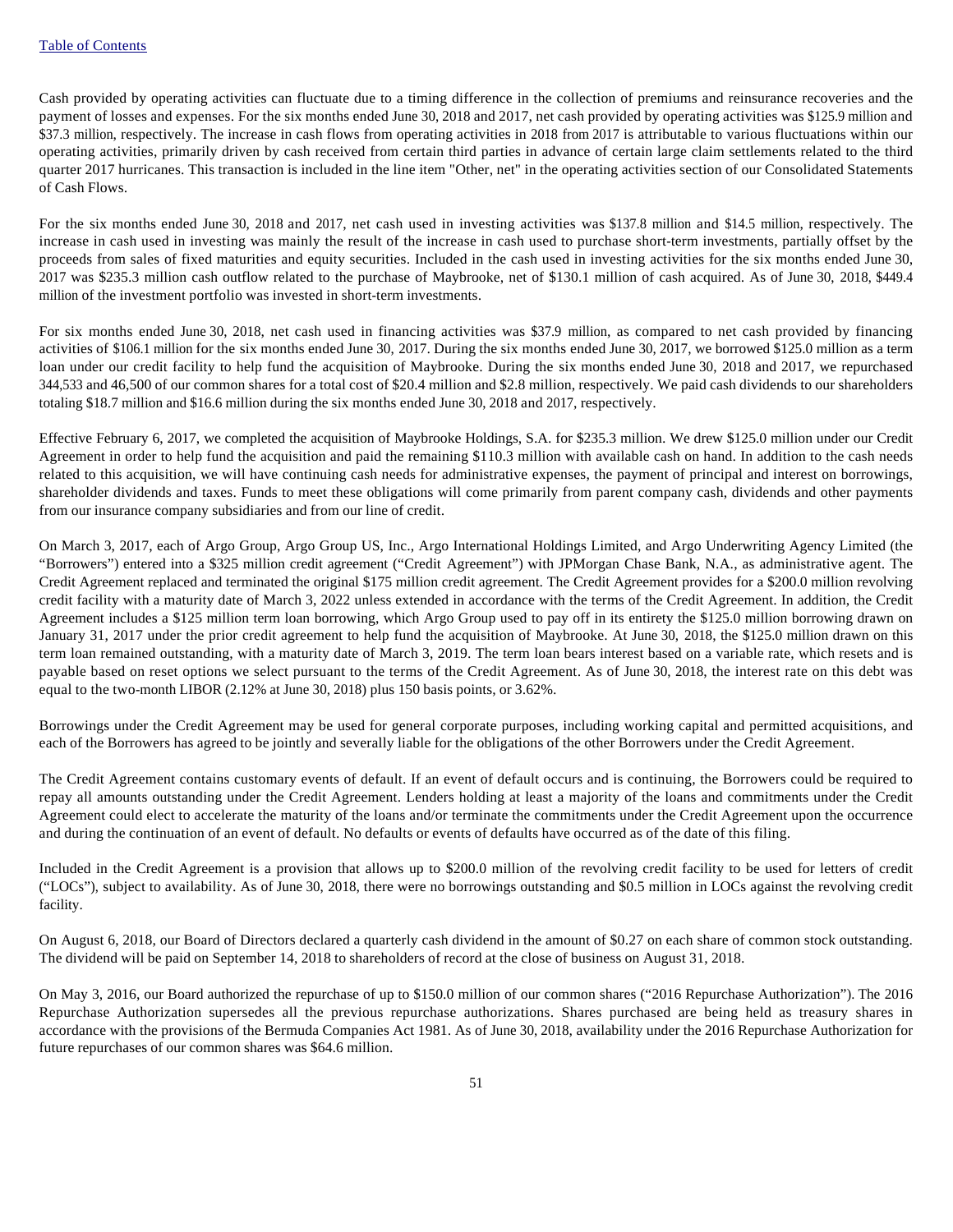Refer to Part II, Item 7 – "Management's Discussion and Analysis of Financial Condition and Results of Operations – Liquidity and Capital Resources" in Argo Group's Annual Report on Form 10-K for the year ended December 31, 2017 that Argo Group filed with the SEC on February 27, 2018 for further discussion on Argo Group's liquidity.

#### **Recent Accounting Standards and Critical Accounting Estimates**

# *New Accounting Standards*

The discussion of the adoption and pending adoption of recently issued accounting policies is included in Note 2, "Recently Issued Accounting Standards," in the Notes to the Consolidated Financial Statements, included in Part I, Item 1 - "Consolidated Financial Statements (unaudited)."

#### *Critical Accounting Estimates*

Refer to "Critical Accounting Estimates" in the Company's Annual Report on Form 10-K for the year ended December 31, 2017 that we filed with the SEC on February 27, 2018 for information on accounting policies that we consider critical in preparing our consolidated financial statements. These policies include significant estimates made by management using information available at the time the estimates were made. However, these estimates could change materially if different information or assumptions were used.

#### **Item 3. Quantitative and Qualitative Disclosures about Market Risk**

We believe that we are principally exposed to four types of market risk: interest rate risk, credit risk, equity price risk and foreign currency risk.

#### *Interest Rate Risk*

Our primary market risk exposure is the exposure of our fixed maturity investment portfolio to interest rate risk and the changes in interest rates. Fluctuations in interest rates have a direct impact on the fair valuation of these securities. As interest rates rise, the fair value of our fixed maturity portfolio falls, and the converse is also true. We manage interest rate risk through an active portfolio management strategy that involves the selection of investments with appropriate characteristics, such as duration, yield, currency and liquidity that are tailored to the anticipated cash outflow characteristics of our liabilities. A significant portion of our investment portfolio matures each year, allowing for reinvestment at current market rates. The model duration of the assets comprising our fixed maturity investment portfolio was 2.59 years and 2.57 years at June 30, 2018 and December 31, 2017, respectively.

#### *Credit Risk*

We have exposure to credit risk on losses recoverable from reinsurers and receivables from insureds. Our controls to mitigate this risk include limiting our exposure to any one counterparty, evaluating the financial strength of our reinsurers, generally requiring minimum credit ratings and in certain cases receiving collateral from our reinsurers and insureds.

We also have exposure to credit risk in our investment holdings. Our risk management strategy and investment policy attempts to mitigate this risk by primarily investing in debt instruments of high credit quality issuers, limiting credit concentration, monitoring the credit quality of issuers and counterparties and diversifying issuers. The weighted average rating of our fixed maturity investments was A+ with 86.1% and 87.1% rated investment grade or better (BBB- or higher) at June 30, 2018 and December 31, 2017, respectively.

Our portfolio also includes alternative investments with a carrying value at June 30, 2018 and December 31, 2017 of \$525.9 million and \$543.6 million (11.0% and 11.5% of total invested assets) respectively. We may invest in both long and short equities, corporate debt securities, currencies, real estate, commodities and derivatives. We attempt to mitigate our risk by selecting managers with extensive experience, proven track records and robust controls and processes. We also mitigate our risk by diversifying through multiple managers and different types of assets and asset classes.

#### *Equity Price Risk*

We hold a diversified portfolio of equity securities with a fair value of \$492.2 million and \$487.4 million (10.3% and 10.3% of total invested assets) at June 30, 2018 and December 31, 2017, respectively. Our equity securities are exposed to equity price risk which is defined as the potential for loss in fair value due to a decline in equity prices. We believe the diversification of our equity securities among various industries, market segments and issuers mitigates our exposure to equity price risk.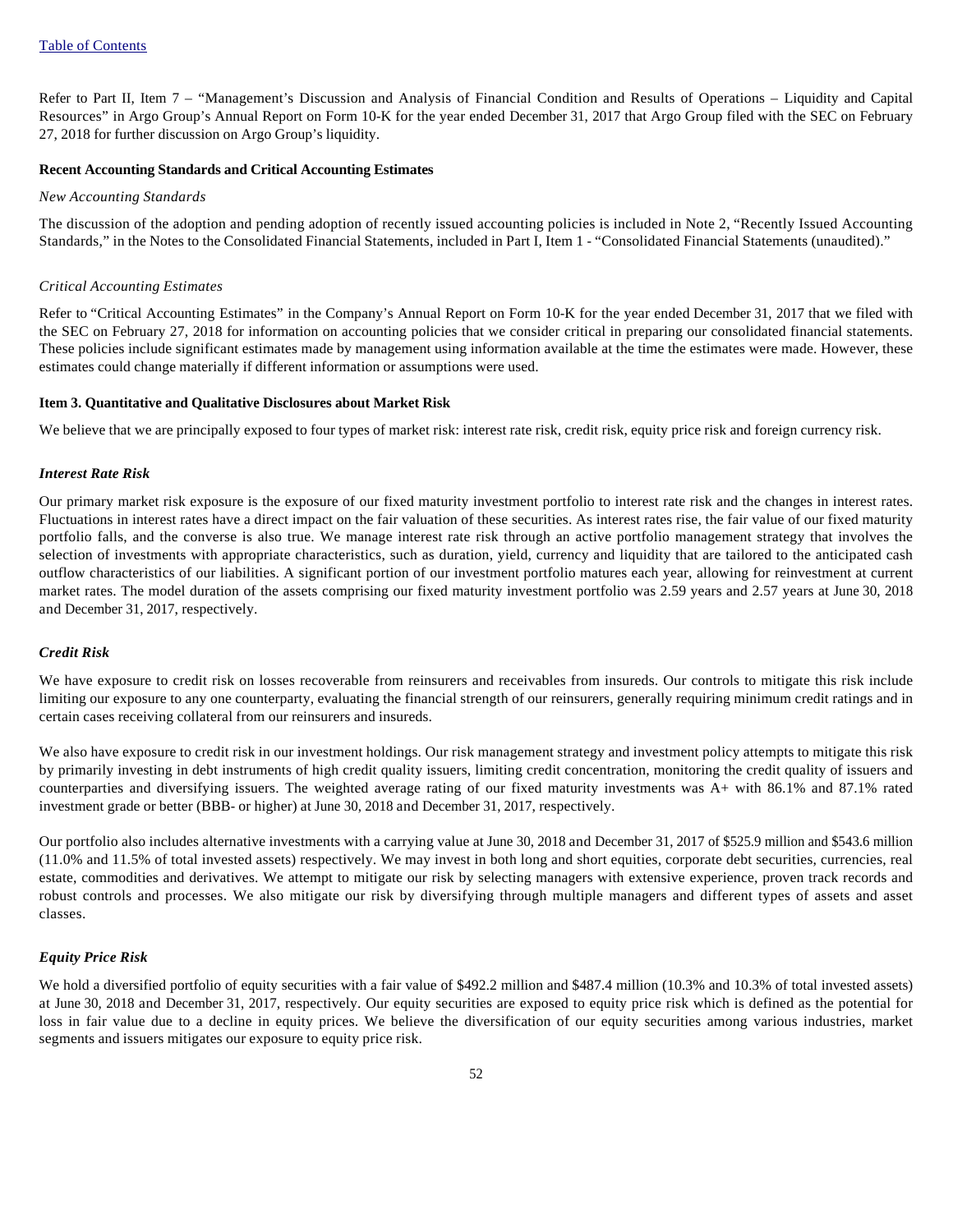#### *Foreign Currency Risk*

We have exposure to foreign currency risk in our insurance contracts, invested assets and to a lesser extent, a portion of our debt. We attempt to manage our foreign currency risk by seeking to match our liabilities under insurance and reinsurance contracts that are payable in currencies other than the U.S. Dollar with cash and investments that are denominated in such currencies. We also use foreign exchange forward contracts to mitigate this risk. We recognized \$19.5 million and \$23.9 million in losses from movements in foreign currency rates for the three and six months ended June 30, 2018, respectively. We recognized \$7.8 million and 11.9 millions in losses from movements in foreign currency rates for the three and six months ended June 30, 2017, respectively. We recognized \$0.7 million in losses and \$1.9 million in gains on our foreign currency forward contacts for the three and six months ended June 30, 2018, respectively. We recognized \$5.7 million and \$5.6 million in losses on our foreign currency forward contacts for the three and six months ended June 30, 2017, respectively.

#### **Item 4. Controls and Procedures**

Argo Group, under the supervision and with the participation of its management, including the Chief Executive Officer and the Chief Financial Officer, evaluated the effectiveness of the design and operation of our "disclosure controls and procedures" (as defined in Rules 13a-15(e) and 15d-15(e) under the Securities Exchange Act of 1934, as amended ("Exchange Act")) as of the end of the period covered by this report. In designing and evaluating these disclosure controls and procedures, Argo Group and its management recognize that any controls and procedures, no matter how well designed and operated, can provide only reasonable assurance of achieving the desired control objectives, and management necessarily was required to apply its judgment in evaluating and implementing possible controls and procedures. Based upon that evaluation, the Chief Executive Officer and Chief Financial Officer concluded that the disclosure controls and procedures were effective at the reasonable assurance level to ensure that information required to be disclosed by Argo Group in the reports filed or submitted under the Exchange Act are recorded, processed, summarized and reported within the time periods specified in the SEC's rules and forms.

There were no changes in the internal control over financial reporting made during the quarter ended June 30, 2018 that materially affected, or are reasonably likely to materially affect, our internal control over financial reporting. We review our disclosure controls and procedures, which may include internal controls over financial reporting, on an ongoing basis. From time to time, management makes changes to enhance the effectiveness of these controls and ensure that they continue to meet the needs of our business activities over time.

#### **PART II. OTHER INFORMATION**

#### **Item 1. Legal Proceedings**

Our subsidiaries are parties to legal actions incidental to their business. Based on the opinion of counsel, management believes that the resolution of these matters will not materially affect our financial condition or results of operations.

#### **Item 1A. Risk Factors**

See "Risk Factors" in the Argo Group Annual Report on Form 10-K for the year ended December 31, 2017 for a detailed discussion of the additional risk factors affecting us.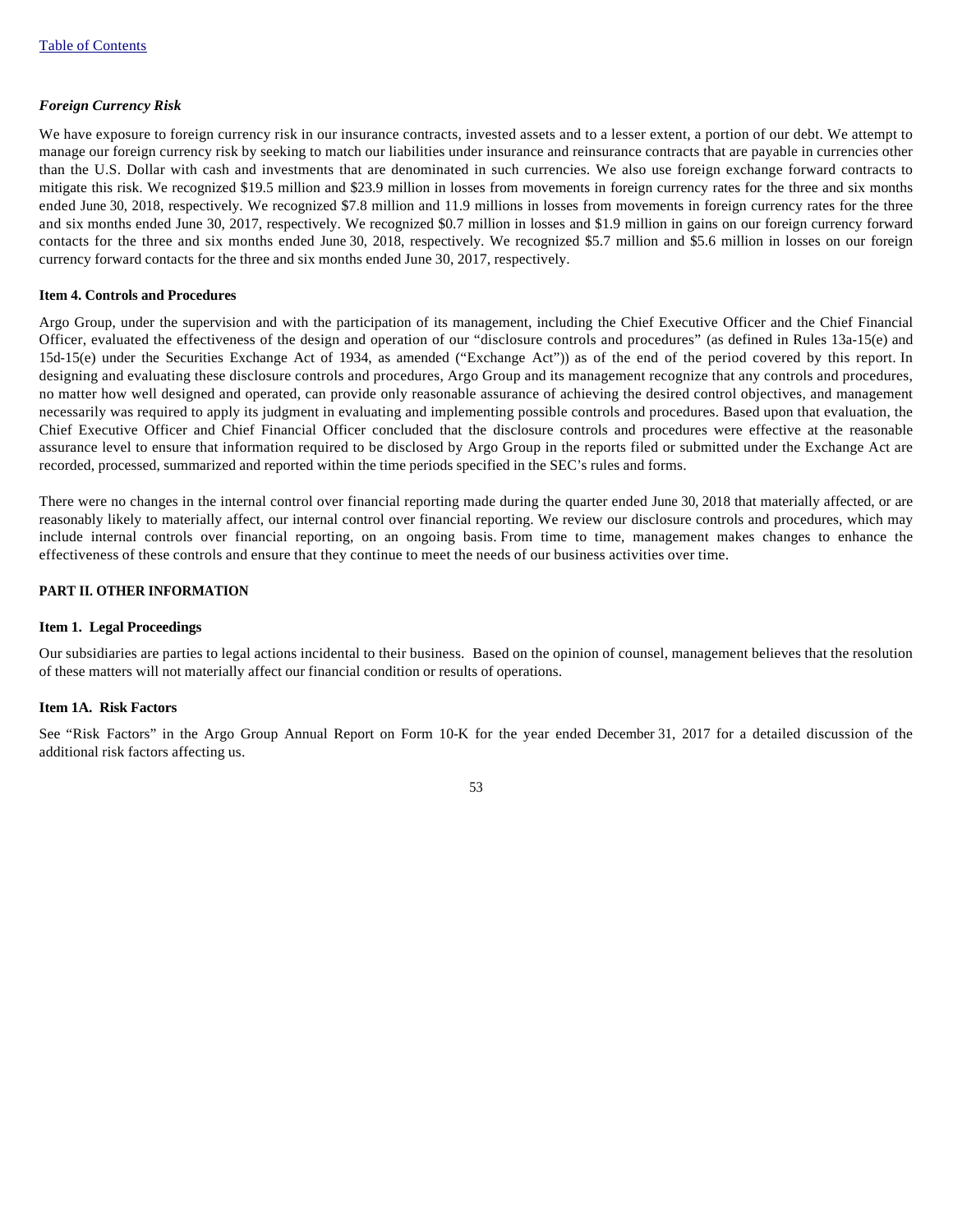# **Item 2. Unregistered Sales of Equity Securities and Use of Proceeds**

### **Issuer Purchase of Equity Securities**

On May 3, 2016, our Board authorized the repurchase of up to \$150.0 million of our common shares ("2016 Repurchase Authorization"). The 2016 Repurchase Authorization supersedes all the previous Repurchase Authorizations.

From January 1, 2018 through June 30, 2018, we have repurchased a total of 344,533 shares for a total cost of \$20.4 million. Since the inception of the repurchase authorizations through June 30, 2018, we have repurchased 11,129,540 shares of our common stock at an average price of \$39.87 for a total cost of \$443.8 million. These shares are being held as treasury shares in accordance with the provisions of the Bermuda Companies Act 1981. As of June 30, 2018, availability under the 2016 Repurchase Authorization for future repurchases of our common shares was \$64.6 million. The following table provides information with respect to shares of our common stock that were repurchased or surrendered during the six months ended June 30, 2018:

| Period                         | <b>Total</b><br><b>Number</b><br>of Shares<br>Purchased (a) |               | Average<br><b>Price Paid</b><br>per Share (b) | <b>Total</b><br>Number of<br><b>Shares</b><br>Purchased<br>as Part of<br>Publically<br>Announced<br>Plan<br>or Program<br>(c) |               | Approximate<br><b>Dollar</b><br>Value of<br><b>Shares</b><br><b>That May</b><br>Yet Be<br>Purchased<br>Under the<br>Plan or<br>Program (d) |
|--------------------------------|-------------------------------------------------------------|---------------|-----------------------------------------------|-------------------------------------------------------------------------------------------------------------------------------|---------------|--------------------------------------------------------------------------------------------------------------------------------------------|
| April 1 through April 30, 2018 | 18,431                                                      | \$            | 57.35                                         | $\hspace{0.05cm}$                                                                                                             | \$            | 66,410,557                                                                                                                                 |
| May 1 through May 31, 2018     | 36,242                                                      | \$            | 61.80                                         | $\overline{\phantom{m}}$                                                                                                      | \$            | 66,410,557                                                                                                                                 |
| June 1 through June 30, 2018   | 50,163                                                      | $\mathcal{S}$ | 60.87                                         | 29,947                                                                                                                        | $\mathcal{S}$ | 64,647,836                                                                                                                                 |
| Total                          | 104,836                                                     |               |                                               | 29,947                                                                                                                        |               |                                                                                                                                            |

Employees are allowed to surrender shares to settle the tax liability incurred upon the vesting or exercise of shares under our various employee equity compensation plans. For the six months ended June 30, 2018, we received 74,889 shares of our common stock, with an average price paid per share of \$61.26 that were surrendered by employees in payment for the minimum required withholding taxes. In the above table, these shares are included in columns (a) and (b), but excluded from columns (c) and (d). These shares do not reduce the number of shares that may yet be purchased under the repurchase plan.

## **Item 3. Defaults Upon Senior Securities**

None.

#### **Item 4. Mine Safety Disclosures**

Not applicable.

#### **Item 5. Other Information**

None.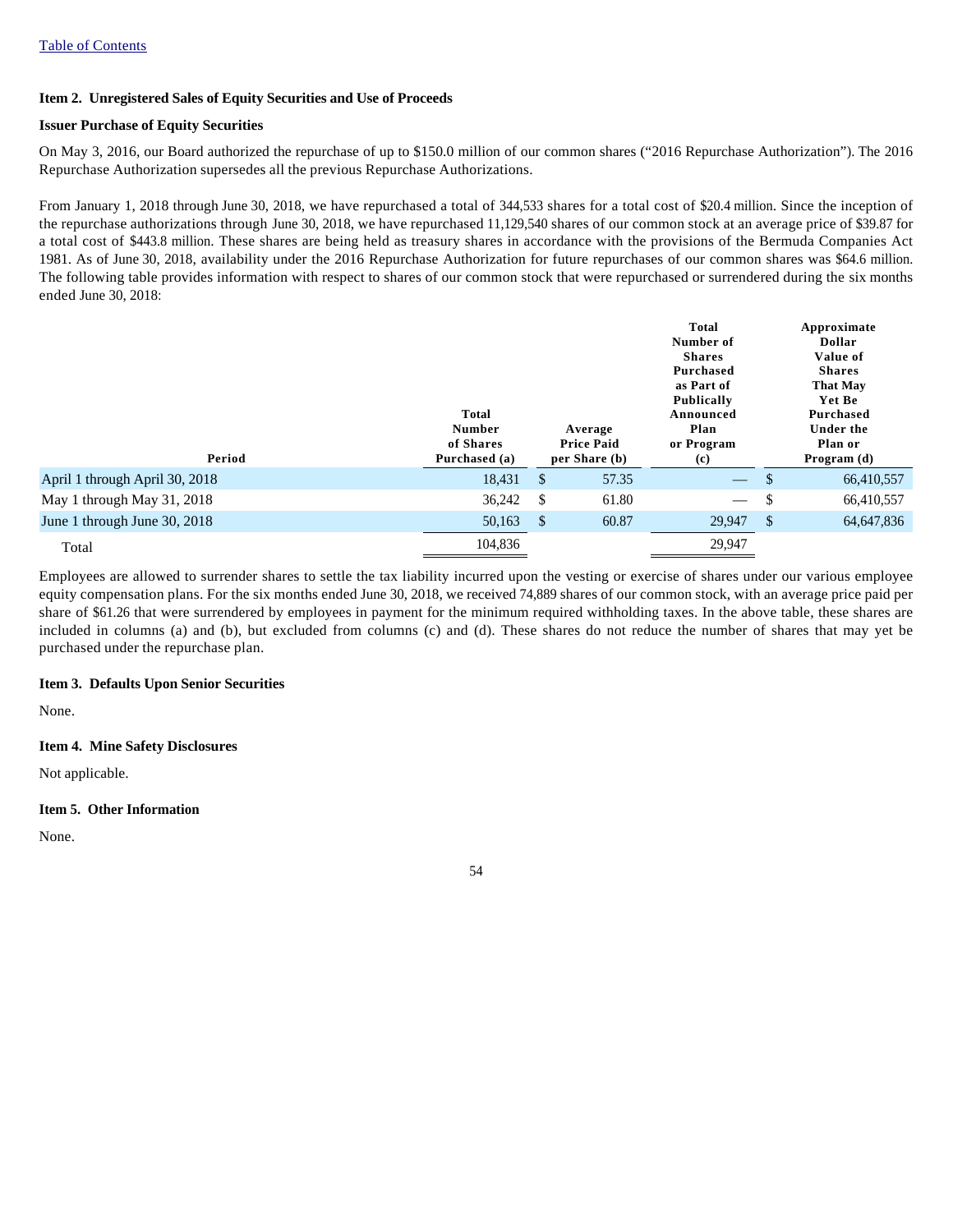# **Item 6. Exhibits**

A list of exhibits required to be filed as part of this report is set forth in the Exhibit Index of this Form 10-Q, which immediately precedes such exhibits, and is incorporated herein by reference.

# **EXHIBIT INDEX**

| Exhibit<br><b>Number</b> | <b>Description</b>                                                                                                               |
|--------------------------|----------------------------------------------------------------------------------------------------------------------------------|
|                          |                                                                                                                                  |
| 12.1                     | <b>Statements of Computation of Ratios of Earnings to Fixed Charges</b>                                                          |
| 31.1                     | Rule $13a - 14(a)/15d - 14(a)$ Certification of the Chief Executive Officer                                                      |
| 31.2                     | Rule $13a - 14(a)/15d - 14(a)$ Certification of the Chief Financial Officer                                                      |
| 32.1                     | Certification of Chief Executive Officer Pursuant to 18 U.S.C. Section 1350, as Adopted Pursuant to Section 906 of the Sarbanes- |
|                          | Oxley Act of 2002                                                                                                                |
| 32.2                     | Certification of Chief Financial Officer Pursuant to 18 U.S.C. Section 1350, as Adopted Pursuant to Section 906 of the Sarbanes- |
|                          | Oxley Act of 2002                                                                                                                |
| 101.INS                  | <b>XBRL</b> Instance Document                                                                                                    |
| 101.SCH                  | <b>XBRL Taxonomy Extension Schema Document</b>                                                                                   |
| 101.CAL                  | <b>XBRL Taxonomy Extension Calculation Linkbase Document</b>                                                                     |
| 101.DEF                  | <b>XBRL Taxonomy Extension Definition Linkbase Document</b>                                                                      |
| 101.LAB                  | <b>XBRL Taxonomy Extension Label Linkbase Document</b>                                                                           |
| 101.PRE                  | <b>XBRL Taxonomy Extension Presentation Linkbase Document</b>                                                                    |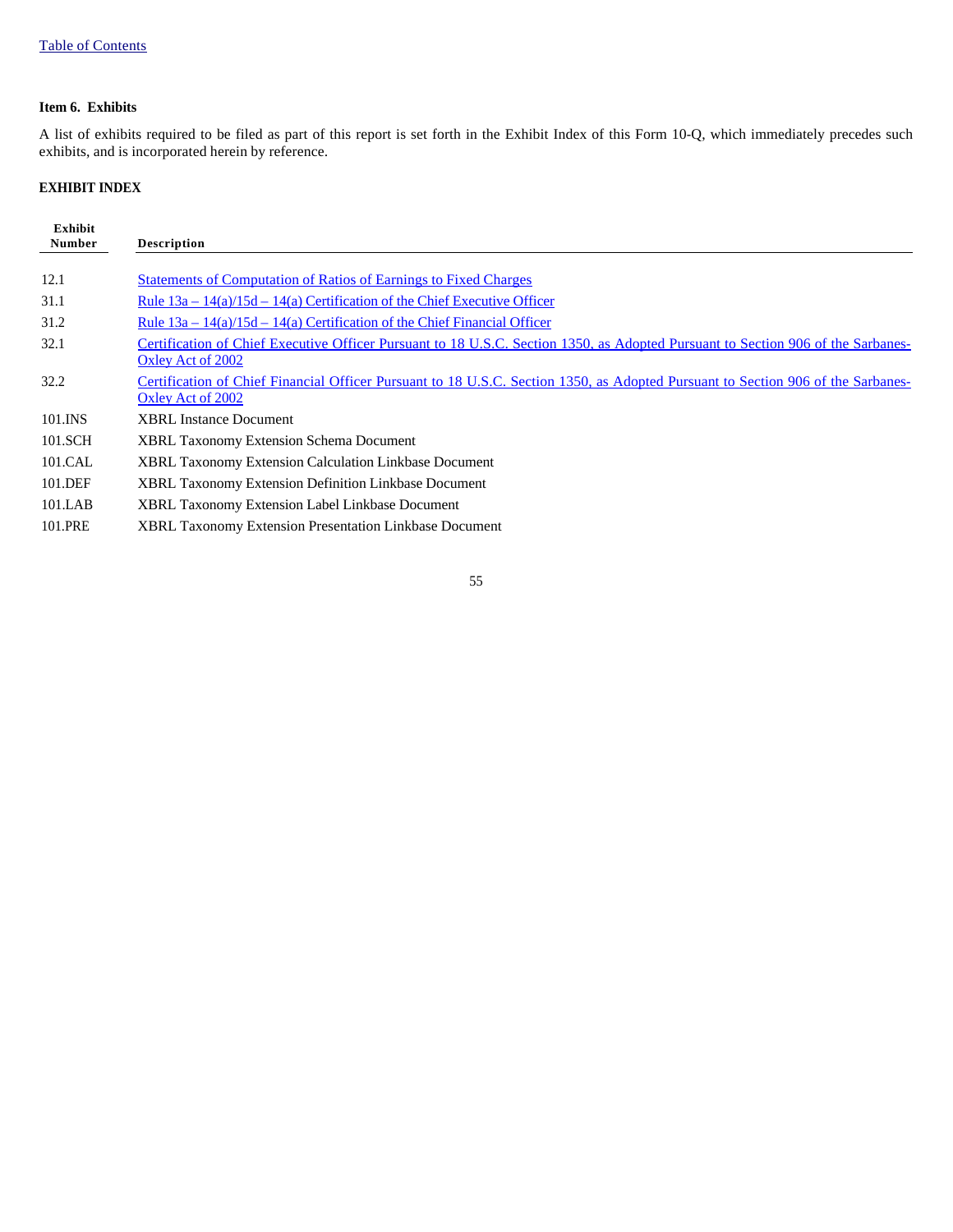## **SIGNATURES**

Pursuant to the requirements of the Section 13 or 15(d) of the Securities Exchange Act of 1934, the registrant has duly caused this report to be signed on its behalf by the undersigned, thereunto duly authorized.

#### **ARGO GROUP INTERNATIONAL HOLDINGS, LTD.**

(Back To Top)

August 7, 2018 **By** *August 7, 2018* By *As August 7, 2018* 

Mark E. Watson III President and Chief Executive Officer

August 7, 2018 By *Islam By /s/ Jay S. Bullock* 

Jay S. Bullock Executive Vice President and Chief Financial Officer

56

# **Section 2: EX-12.1 (STATEMENTS OF COMPUTATION OF RATIOS OF EARNINGS TO FIXED CHARGES)**

**Exhibit 12.1**

### **ARGO GROUP INTERNATIONAL HOLDINGS, LTD. STATEMENTS OF COMPUTATION OF RATIO OF EARNINGS TO FIXED CHARGES** (in millions, except ratios)

|                                    | Six Months Ended June 30, |       |               |       |               | For the Years Ended December 31, |               |       |               |       |      |       |               |       |  |  |
|------------------------------------|---------------------------|-------|---------------|-------|---------------|----------------------------------|---------------|-------|---------------|-------|------|-------|---------------|-------|--|--|
|                                    |                           | 2018  |               | 2017  |               | 2017                             |               | 2016  | 2015          |       | 2014 |       |               | 2013  |  |  |
| Earnings:                          |                           |       |               |       |               |                                  |               |       |               |       |      |       |               |       |  |  |
| Income before provision for income |                           |       |               |       |               |                                  |               |       |               |       |      |       |               |       |  |  |
| taxes                              | \$                        | 82.1  | <sup>\$</sup> | 93.5  | <sup>\$</sup> | 39.9                             | S.            | 181.9 | \$.           | 177.5 | \$.  | 216.0 | <sup>\$</sup> | 179.7 |  |  |
| Add:                               |                           |       |               |       |               |                                  |               |       |               |       |      |       |               |       |  |  |
| Fixed charges                      |                           | 19.3  |               | 16.1  |               | 34.7                             |               | 23.7  |               | 23.7  |      | 24.8  |               | 25.1  |  |  |
| Total earnings                     |                           | 101.4 |               | 109.6 |               | 74.6                             |               | 205.6 |               | 201.2 |      | 240.8 | <sup>\$</sup> | 204.8 |  |  |
| Fixed charges:                     |                           |       |               |       |               |                                  |               |       |               |       |      |       |               |       |  |  |
| Interest expense                   | \$                        | 15.5  | <sup>\$</sup> | 12.9  | $\mathcal{S}$ | 27.7                             | \$.           | 19.6  | <sup>\$</sup> | 19.0  | \$   | 19.9  | <sup>\$</sup> | 20.2  |  |  |
| Rental interest factor             |                           | 3.8   |               | 3.2   |               | 7.0                              |               | 4.1   |               | 4.7   |      | 4.9   |               | 4.9   |  |  |
| Total fixed charges                |                           | 19.3  | \$            | 16.1  | \$            | 34.7                             | $\mathcal{S}$ | 23.7  | \$            | 23.7  | \$.  | 24.8  | <sup>\$</sup> | 25.1  |  |  |
| Ratio of earnings to fixed charges |                           | 5.3:1 |               | 6.8:1 |               | 2.1:1                            |               | 8.7:1 |               | 8.5:1 |      | 9.7:1 |               | 8.2:1 |  |  |

(Back To Top)

# **Section 3: EX-31.1 (CERTIFICATION OF THE CHIEF EXECUTIVE OFFICER)**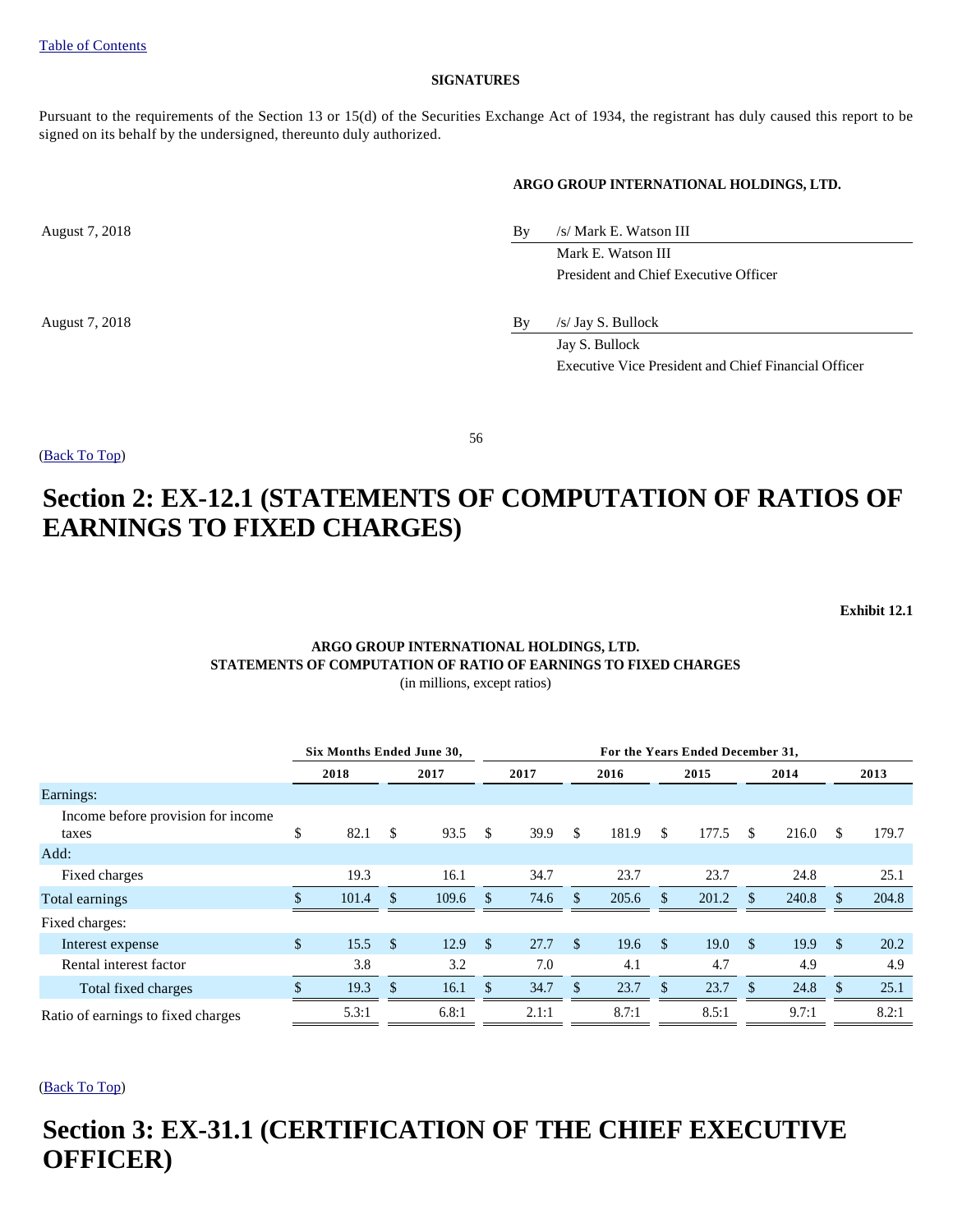# **Rule 13a-14(a)/15d-14(a) Certification of the Chief Executive Officer**

I, Mark E. Watson III, President and Chief Executive Officer of Argo Group International Holdings, Ltd., certify that:

- 1. I have reviewed this Quarterly Report on Form 10-Q of Argo Group International Holdings, Ltd.;
- 2. Based on my knowledge, this report does not contain any untrue statement of a material fact or omit to state a material fact necessary to make the statements made, in light of the circumstances under which such statements were made, not misleading with respect to the period covered by this report;
- 3. Based on my knowledge, the financial statements, and other financial information included in this report, fairly present in all material respects the financial condition, results of operations and cash flows of the registrant as of, and for, the periods presented in this report;
- 4. The registrant's other certifying officer and I are responsible for establishing and maintaining disclosure controls and procedures (as defined in Exchange Act Rules 13a-15(e) and 15d-15(e)) and internal control over financial reporting (as defined in Exchange Act Rules 13a-15(f) and 15d-15(f)) for the registrant and have:
	- a. Designed such disclosure controls and procedures, or caused such disclosure controls and procedures to be designed under our supervision, to ensure that material information relating to the registrant, including its consolidated subsidiaries, is made known to us by others within those entities, particularly during the period in which this report is being prepared;
	- b. Designed such internal control over financial reporting, or caused such internal control over financial reporting to be designed under our supervision, to provide reasonable assurance regarding the reliability of financial reporting and the preparation of financial statements for external purposes in accordance with generally accepted accounting principles;
	- c. Evaluated the effectiveness of the registrant's disclosure controls and procedures and presented in this report our conclusions about the effectiveness of the disclosure controls and procedures, as of the end of the period covered by this report based on such evaluation; and
	- d. Disclosed in this report any change in the registrant's internal control over financial reporting that occurred during the registrant's most recent fiscal quarter that has materially affected, or is reasonably likely to materially affect, the registrant's internal control over financial reporting; and
- 5. The registrant's other certifying officer and I have disclosed, based on our most recent evaluation of internal control over financial reporting, to the registrant's auditors and the audit committee of the registrant's board of directors (or persons performing the equivalent functions):
	- a. All significant deficiencies and material weaknesses in the design or operation of internal control over financial reporting which are reasonably likely to adversely affect the registrant's ability to record, process, summarize and report financial information; and
	- b. Any fraud, whether or not material, that involves management or other employees who have a significant role in the registrant's internal control over financial reporting.

Date: August 7, 2018 /s/ Mark E. Watson III

Mark E. Watson III President and Chief Executive Officer

(Back To Top)

# **Section 4: EX-31.2 (CERTIFICATION OF THE CHIEF FINANCIAL OFFICER)**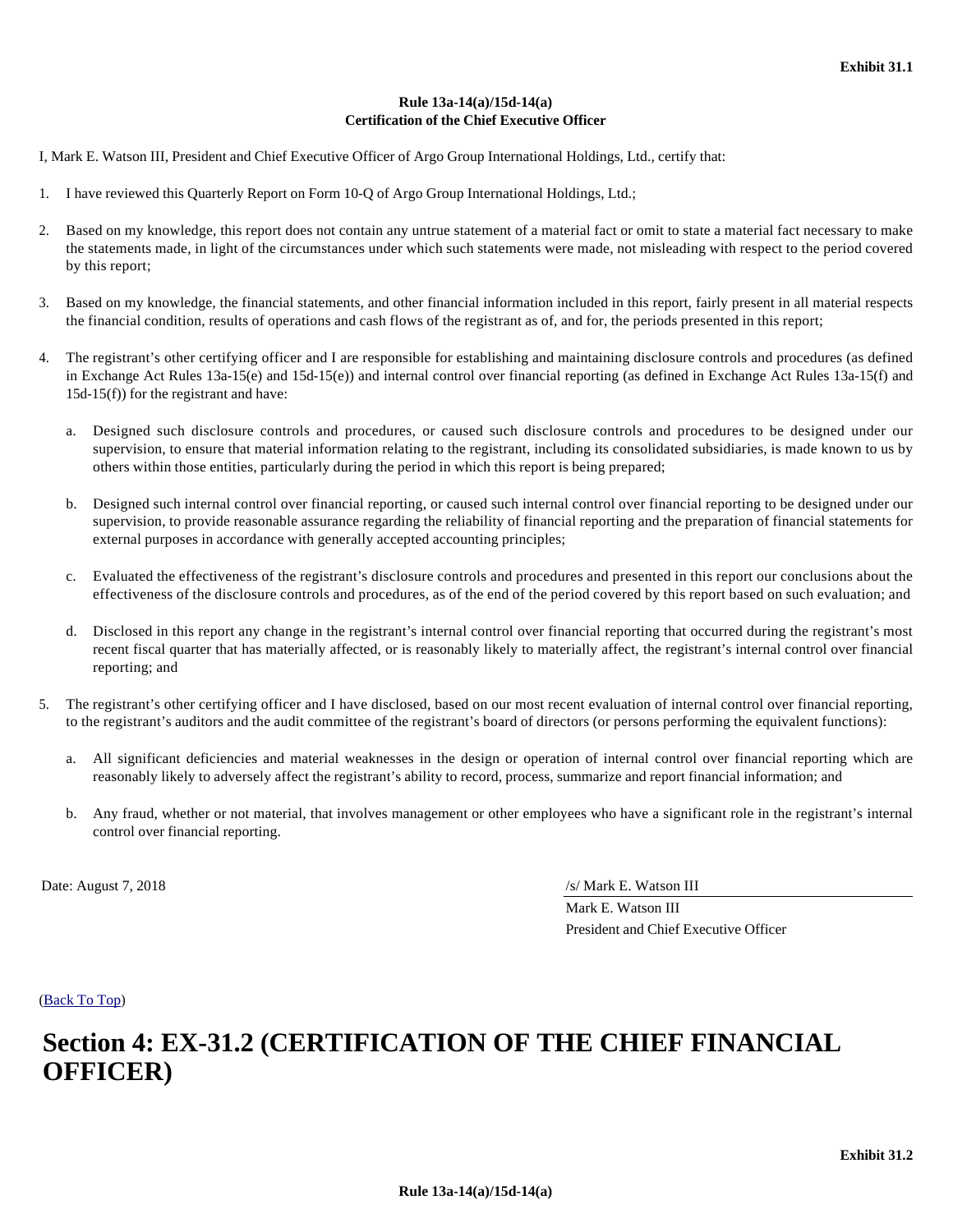## **Certification of the Chief Financial Officer**

I, Jay S. Bullock, Executive Vice President and Chief Financial Officer of Argo Group International Holdings, Ltd., certify that:

- 1. I have reviewed this Quarterly Report on Form 10-Q of Argo Group International Holdings, Ltd.;
- 2. Based on my knowledge, this report does not contain any untrue statement of a material fact or omit to state a material fact necessary to make the statements made, in light of the circumstances under which such statements were made, not misleading with respect to the period covered by this report;
- 3. Based on my knowledge, the financial statements, and other financial information included in this report, fairly present in all material respects the financial condition, results of operations and cash flows of the registrant as of, and for, the periods presented in this report;
- 4. The registrant's other certifying officer and I are responsible for establishing and maintaining disclosure controls and procedures (as defined in Exchange Act Rules 13a-15(e) and 15d-15(e)) and internal control over financial reporting (as defined in Exchange Act Rules 13a-15(f) and 15d-15(f)) for the registrant and have:
	- a. Designed such disclosure controls and procedures, or caused such disclosure controls and procedures to be designed under our supervision, to ensure that material information relating to the registrant, including its consolidated subsidiaries, is made known to us by others within those entities, particularly during the period in which this report is being prepared;
	- b. Designed such internal control over financial reporting, or caused such internal control over financial reporting to be designed under our supervision, to provide reasonable assurance regarding the reliability of financial reporting and the preparation of financial statements for external purposes in accordance with generally accepted accounting principles;
	- c. Evaluated the effectiveness of the registrant's disclosure controls and procedures and presented in this report our conclusions about the effectiveness of the disclosure controls and procedures, as of the end of the period covered by this report based on such evaluation; and
	- d. Disclosed in this report any change in the registrant's internal control over financial reporting that occurred during the registrant's most recent fiscal quarter that has materially affected, or is reasonably likely to materially affect, the registrant's internal control over financial reporting; and
- 5. The registrant's other certifying officer and I have disclosed, based on our most recent evaluation of internal control over financial reporting, to the registrant's auditors and the audit committee of the registrant's board of directors (or persons performing the equivalent functions):
	- a. All significant deficiencies and material weaknesses in the design or operation of internal control over financial reporting which are reasonably likely to adversely affect the registrant's ability to record, process, summarize and report financial information; and
	- b. Any fraud, whether or not material, that involves management or other employees who have a significant role in the registrant's internal control over financial reporting.

Date: August 7, 2018 /s/ Jay S. Bullock

Jay S. Bullock Executive Vice President and Chief Financial Officer

(Back To Top)

# **Section 5: EX-32.1 (CERTIFICATION OF CEO SECTION 906)**

**Exhibit 32.1**

**Certification of CEO Pursuant to 18 U.S.C. Section 1350, as Adopted Pursuant to Section 906 of the Sarbanes-Oxley Act of 2002**

In connection with the Quarterly Report on Form 10-Q of Argo Group International Holdings, Ltd. (the "Company") for the quarterly period ended June 30, 2018 as filed with the Securities and Exchange Commission on the date hereof (the "Report"), Mark E. Watson III, as President and Chief